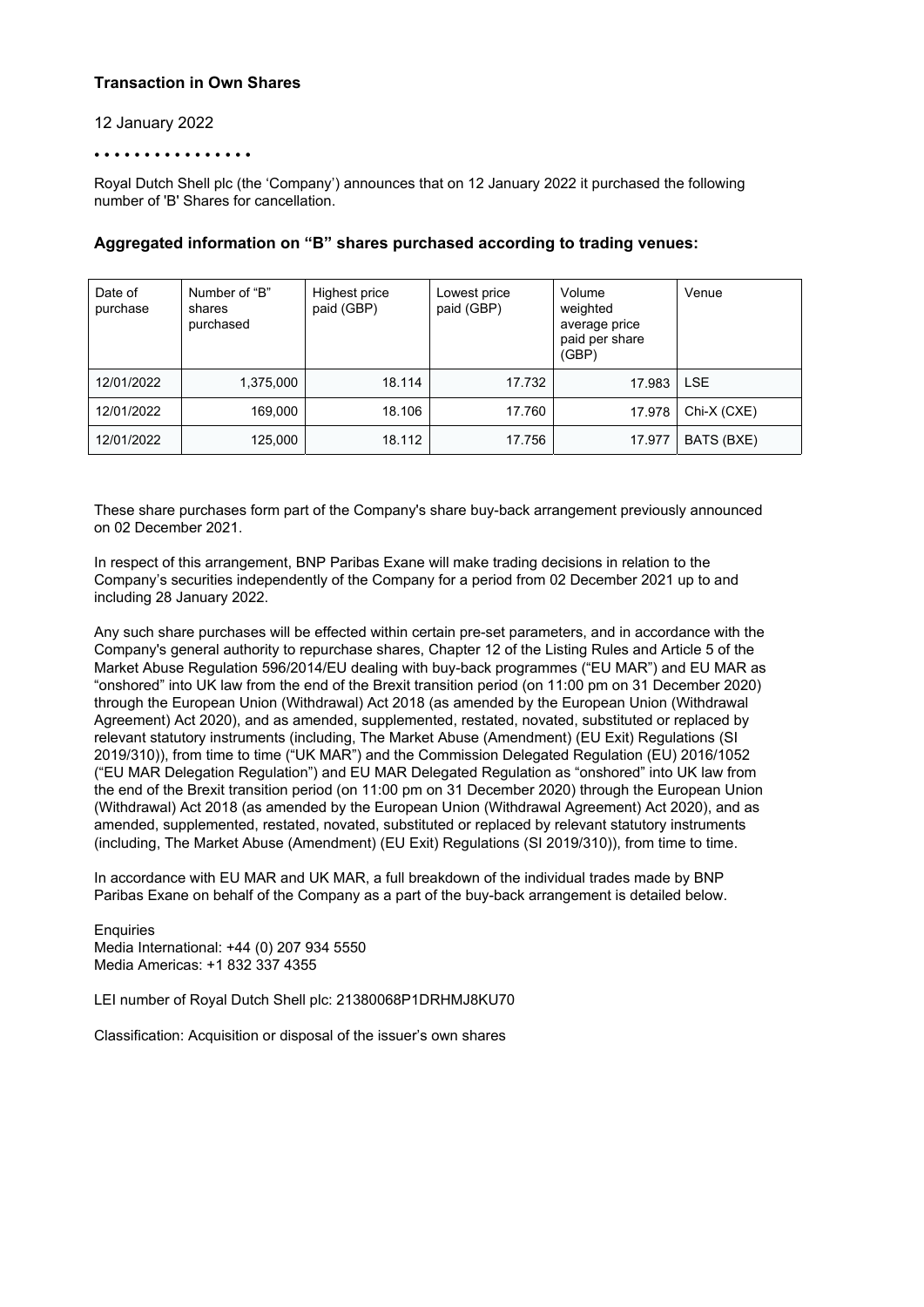# **Transaction details:**

| Transaction date and time | Volume | Price  | Trading<br>Venue | Transaction<br>Reference Number |
|---------------------------|--------|--------|------------------|---------------------------------|
| 2022-01-12 09:00:16       | 649    | 17.732 | <b>XLON</b>      | 00291535364EXPA1                |
| 2022-01-12 09:00:30       | 873    | 17.756 | <b>XLON</b>      | 00291535871EXPA1                |
| 2022-01-12 09:00:31       | 638    | 17.756 | <b>BATE</b>      | 00291535878EXPA1                |
| 2022-01-12 09:01:06       | 49     | 17.796 | <b>XLON</b>      | 00291536192EXPA1                |
| 2022-01-12 09:01:06       | 12     | 17.796 | <b>XLON</b>      | 00291536195EXPA1                |
| 2022-01-12 09:01:09       | 1,913  | 17.796 | <b>XLON</b>      | 00291536212EXPA1                |
| 2022-01-12 09:01:34       | 1,244  | 17.804 | <b>CHIX</b>      | 00291536383EXPA1                |
| 2022-01-12 09:01:35       | 1,099  | 17.796 | <b>XLON</b>      | 00291536386EXPA1                |
| 2022-01-12 09:01:35       | 192    | 17.796 | <b>XLON</b>      | 00291536387EXPA1                |
| 2022-01-12 09:02:01       | 1,676  | 17.812 | <b>XLON</b>      | 00291536613EXPA1                |
| 2022-01-12 09:02:29       | 55     | 17.784 | <b>XLON</b>      | 00291536770EXPA1                |
| 2022-01-12 09:02:34       | 466    | 17.784 | <b>XLON</b>      | 00291536785EXPA1                |
| 2022-01-12 09:02:34       | 590    | 17.784 | <b>XLON</b>      | 00291536786EXPA1                |
| 2022-01-12 09:02:59       | 620    | 17.772 | <b>BATE</b>      | 00291536919EXPA1                |
| 2022-01-12 09:02:59       | 1,857  | 17.776 | <b>XLON</b>      | 00291536917EXPA1                |
| 2022-01-12 09:03:35       | 206    | 17.766 | <b>XLON</b>      | 00291537139EXPA1                |
| 2022-01-12 09:03:35       | 82     | 17.766 | <b>XLON</b>      | 00291537140EXPA1                |
| 2022-01-12 09:03:38       | 1,639  | 17.766 | <b>XLON</b>      | 00291537150EXPA1                |
| 2022-01-12 09:03:44       | 625    | 17.764 | <b>CHIX</b>      | 00291537178EXPA1                |
| 2022-01-12 09:03:44       | 497    | 17.762 | <b>XLON</b>      | 00291537177EXPA1                |
| 2022-01-12 09:04:17       | 723    | 17.744 | <b>XLON</b>      | 00291537327EXPA1                |
| 2022-01-12 09:04:34       | 300    | 17.756 | <b>BATE</b>      | 00291537440EXPA1                |
| 2022-01-12 09:04:46       | 276    | 17.762 | <b>XLON</b>      | 00291537477EXPA1                |
| 2022-01-12 09:04:46       | 1,632  | 17.762 | <b>XLON</b>      | 00291537478EXPA1                |
| 2022-01-12 09:04:55       | 119    | 17.760 | <b>CHIX</b>      | 00291537595EXPA1                |
| 2022-01-12 09:04:56       | 84     | 17.764 | <b>XLON</b>      | 00291537605EXPA1                |
| 2022-01-12 09:04:56       | 88     | 17.764 | <b>XLON</b>      | 00291537606EXPA1                |
| 2022-01-12 09:04:56       | 112    | 17.764 | <b>XLON</b>      | 00291537607EXPA1                |
| 2022-01-12 09:04:56       | 107    | 17.764 | <b>XLON</b>      | 00291537608EXPA1                |
| 2022-01-12 09:04:56       | 137    | 17.764 | <b>XLON</b>      | 00291537609EXPA1                |
| 2022-01-12 09:05:00       | 742    | 17.764 | <b>XLON</b>      | 00291537640EXPA1                |
| 2022-01-12 09:05:10       | 508    | 17.760 | <b>CHIX</b>      | 00291537819EXPA1                |
| 2022-01-12 09:05:30       | 1,802  | 17.790 | <b>XLON</b>      | 00291537948EXPA1                |
| 2022-01-12 09:05:47       | 689    | 17.776 | <b>BATE</b>      | 00291538042EXPA1                |
| 2022-01-12 09:05:47       | 729    | 17.778 | <b>XLON</b>      | 00291538041EXPA1                |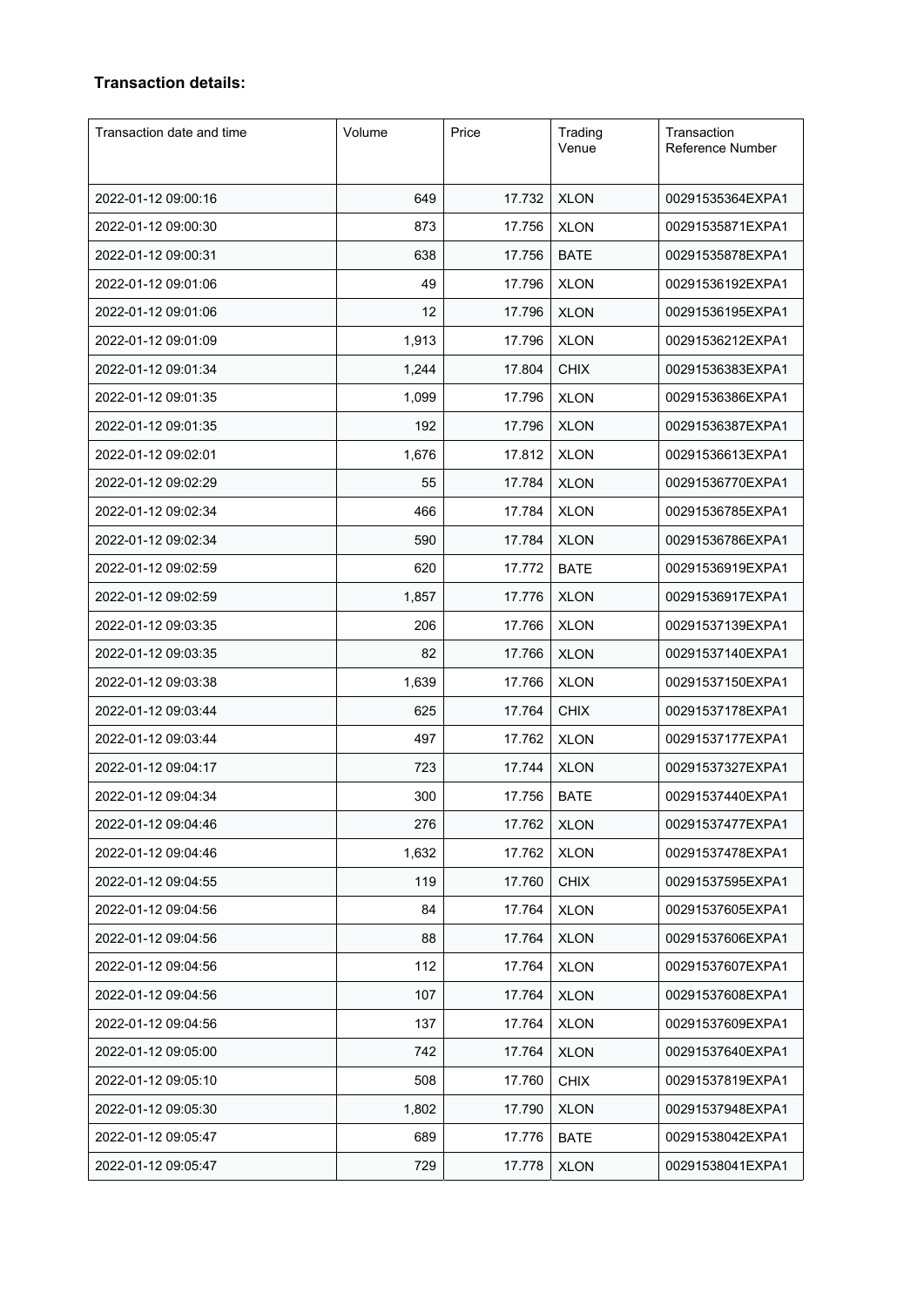| 2022-01-12 09:06:21 | 2,302 | 17.770 | <b>XLON</b> | 00291538254EXPA1 |
|---------------------|-------|--------|-------------|------------------|
| 2022-01-12 09:06:22 | 321   | 17.770 | <b>CHIX</b> | 00291538258EXPA1 |
| 2022-01-12 09:06:22 | 299   | 17.770 | <b>CHIX</b> | 00291538259EXPA1 |
| 2022-01-12 09:06:27 | 676   | 17.768 | <b>XLON</b> | 00291538308EXPA1 |
| 2022-01-12 09:06:27 | 123   | 17.768 | <b>XLON</b> | 00291538309EXPA1 |
| 2022-01-12 09:06:37 | 554   | 17.768 | <b>XLON</b> | 00291538576EXPA1 |
| 2022-01-12 09:06:56 | 201   | 17.768 | <b>XLON</b> | 00291538714EXPA1 |
| 2022-01-12 09:07:04 | 413   | 17.766 | <b>XLON</b> | 00291538747EXPA1 |
| 2022-01-12 09:07:04 | 1,416 | 17.766 | <b>XLON</b> | 00291538748EXPA1 |
| 2022-01-12 09:07:04 | 321   | 17.766 | <b>XLON</b> | 00291538749EXPA1 |
| 2022-01-12 09:07:25 | 713   | 17.778 | <b>CHIX</b> | 00291538829EXPA1 |
| 2022-01-12 09:07:28 | 543   | 17.778 | <b>BATE</b> | 00291538859EXPA1 |
| 2022-01-12 09:07:28 | 114   | 17.780 | <b>XLON</b> | 00291538860EXPA1 |
| 2022-01-12 09:07:28 | 600   | 17.780 | <b>XLON</b> | 00291538861EXPA1 |
| 2022-01-12 09:07:28 | 262   | 17.780 | <b>XLON</b> | 00291538862EXPA1 |
| 2022-01-12 09:07:44 | 96    | 17.776 | <b>XLON</b> | 00291538987EXPA1 |
| 2022-01-12 09:07:44 | 133   | 17.776 | <b>XLON</b> | 00291538988EXPA1 |
| 2022-01-12 09:07:44 | 1,885 | 17.776 | <b>XLON</b> | 00291538989EXPA1 |
| 2022-01-12 09:08:21 | 385   | 17.758 | <b>XLON</b> | 00291539154EXPA1 |
| 2022-01-12 09:08:21 | 119   | 17.758 | <b>XLON</b> | 00291539155EXPA1 |
| 2022-01-12 09:08:21 | 74    | 17.758 | <b>XLON</b> | 00291539156EXPA1 |
| 2022-01-12 09:08:42 | 78    | 17.796 | <b>XLON</b> | 00291539361EXPA1 |
| 2022-01-12 09:08:42 | 300   | 17.796 | <b>XLON</b> | 00291539366EXPA1 |
| 2022-01-12 09:08:42 | 823   | 17.796 | <b>XLON</b> | 00291539367EXPA1 |
| 2022-01-12 09:08:44 | 1,641 | 17.796 | <b>XLON</b> | 00291539396EXPA1 |
| 2022-01-12 09:09:21 | 552   | 17.808 | <b>CHIX</b> | 00291539646EXPA1 |
| 2022-01-12 09:09:28 | 179   | 17.804 | <b>XLON</b> | 00291539707EXPA1 |
| 2022-01-12 09:09:28 | 265   | 17.804 | <b>XLON</b> | 00291539708EXPA1 |
| 2022-01-12 09:09:29 | 600   | 17.808 | <b>XLON</b> | 00291539725EXPA1 |
| 2022-01-12 09:09:45 | 742   | 17.814 | <b>XLON</b> | 00291539854EXPA1 |
| 2022-01-12 09:09:46 | 146   | 17.812 | <b>BATE</b> | 00291539858EXPA1 |
| 2022-01-12 09:09:58 | 629   | 17.812 | <b>CHIX</b> | 00291539910EXPA1 |
| 2022-01-12 09:10:00 | 500   | 17.812 | <b>BATE</b> | 00291539920EXPA1 |
| 2022-01-12 09:10:00 | 770   | 17.812 | <b>BATE</b> | 00291539921EXPA1 |
| 2022-01-12 09:10:02 | 185   | 17.812 | <b>XLON</b> | 00291539949EXPA1 |
| 2022-01-12 09:10:02 | 175   | 17.812 | <b>XLON</b> | 00291539951EXPA1 |
| 2022-01-12 09:10:02 | 83    | 17.812 | <b>XLON</b> | 00291539952EXPA1 |
| 2022-01-12 09:10:02 | 600   | 17.810 | <b>XLON</b> | 00291539954EXPA1 |
| 2022-01-12 09:10:02 | 550   | 17.810 | <b>XLON</b> | 00291539955EXPA1 |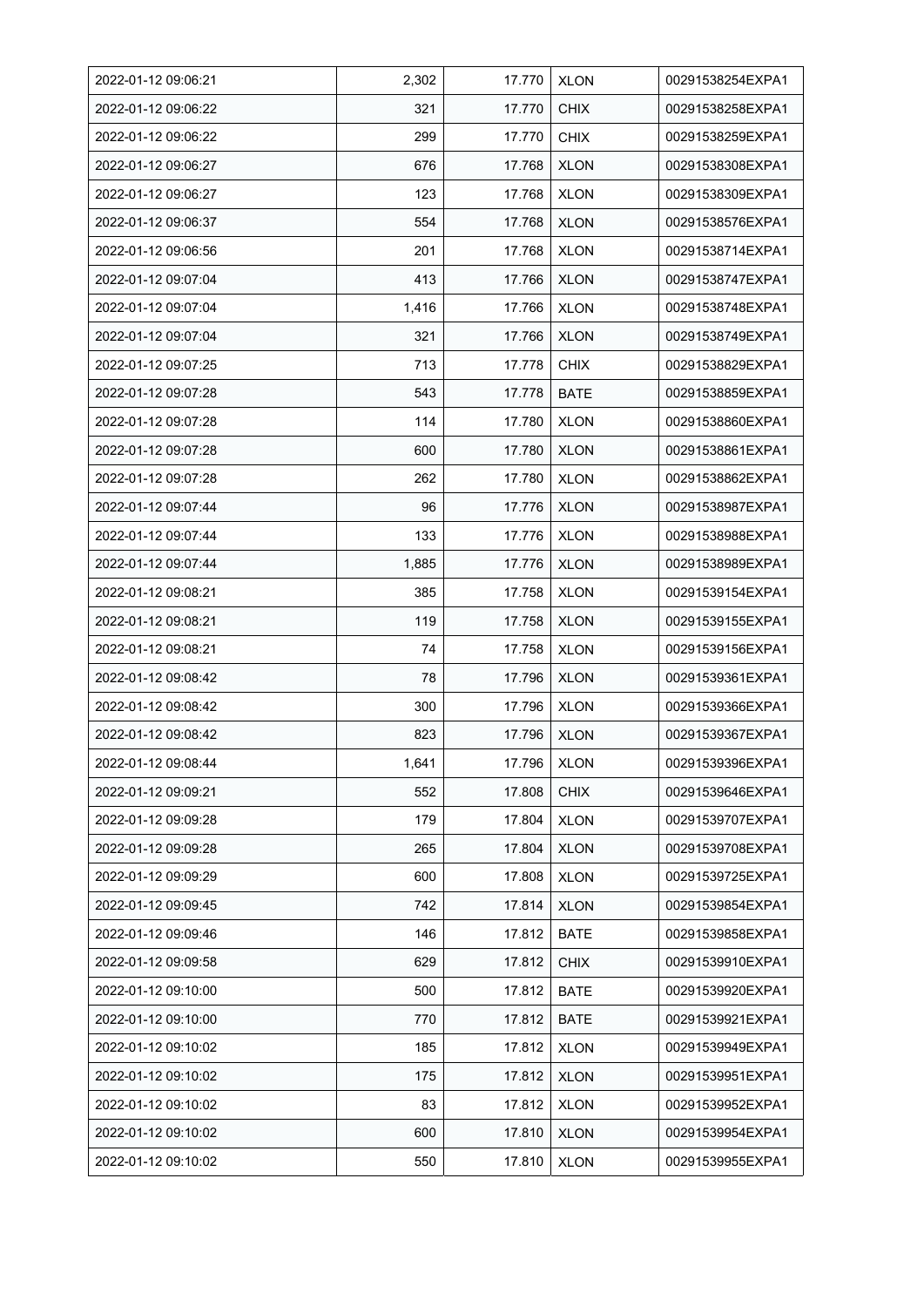| 2022-01-12 09:10:02 | 811 | 17.810 | <b>XLON</b> | 00291539956EXPA1 |
|---------------------|-----|--------|-------------|------------------|
| 2022-01-12 09:10:34 | 440 | 17.830 | <b>XLON</b> | 00291540129EXPA1 |
| 2022-01-12 09:10:38 | 757 | 17.834 | <b>XLON</b> | 00291540152EXPA1 |
| 2022-01-12 09:10:43 | 572 | 17.828 | <b>CHIX</b> | 00291540182EXPA1 |
| 2022-01-12 09:10:43 | 93  | 17.828 | <b>XLON</b> | 00291540183EXPA1 |
| 2022-01-12 09:10:52 | 600 | 17.840 | <b>XLON</b> | 00291540258EXPA1 |
| 2022-01-12 09:10:52 | 300 | 17.840 | <b>XLON</b> | 00291540259EXPA1 |
| 2022-01-12 09:11:00 | 748 | 17.836 | <b>XLON</b> | 00291540296EXPA1 |
| 2022-01-12 09:11:20 | 58  | 17.848 | <b>XLON</b> | 00291540370EXPA1 |
| 2022-01-12 09:11:21 | 580 | 17.842 | <b>XLON</b> | 00291540372EXPA1 |
| 2022-01-12 09:11:21 | 693 | 17.842 | <b>XLON</b> | 00291540373EXPA1 |
| 2022-01-12 09:11:26 | 300 | 17.836 | <b>XLON</b> | 00291540387EXPA1 |
| 2022-01-12 09:11:57 | 462 | 17.846 | <b>XLON</b> | 00291540538EXPA1 |
| 2022-01-12 09:12:08 | 14  | 17.852 | <b>XLON</b> | 00291540611EXPA1 |
| 2022-01-12 09:12:08 | 42  | 17.852 | <b>XLON</b> | 00291540612EXPA1 |
| 2022-01-12 09:12:08 | 41  | 17.852 | <b>XLON</b> | 00291540613EXPA1 |
| 2022-01-12 09:12:14 | 110 | 17.846 | <b>XLON</b> | 00291540643EXPA1 |
| 2022-01-12 09:12:14 | 190 | 17.846 | <b>XLON</b> | 00291540644EXPA1 |
| 2022-01-12 09:12:41 | 322 | 17.860 | <b>XLON</b> | 00291540783EXPA1 |
| 2022-01-12 09:12:41 | 295 | 17.860 | <b>XLON</b> | 00291540784EXPA1 |
| 2022-01-12 09:12:49 | 574 | 17.856 | <b>BATE</b> | 00291540802EXPA1 |
| 2022-01-12 09:12:49 | 66  | 17.856 | <b>BATE</b> | 00291540809EXPA1 |
| 2022-01-12 09:12:49 | 309 | 17.856 | <b>CHIX</b> | 00291540807EXPA1 |
| 2022-01-12 09:12:49 | 334 | 17.856 | <b>CHIX</b> | 00291540810EXPA1 |
| 2022-01-12 09:12:49 | 410 | 17.856 | <b>XLON</b> | 00291540804EXPA1 |
| 2022-01-12 09:12:49 | 365 | 17.856 | <b>XLON</b> | 00291540805EXPA1 |
| 2022-01-12 09:12:54 | 600 | 17.852 | <b>XLON</b> | 00291540852EXPA1 |
| 2022-01-12 09:12:57 | 202 | 17.854 | <b>XLON</b> | 00291540860EXPA1 |
| 2022-01-12 09:12:57 | 37  | 17.854 | <b>XLON</b> | 00291540861EXPA1 |
| 2022-01-12 09:13:19 | 121 | 17.866 | <b>XLON</b> | 00291540986EXPA1 |
| 2022-01-12 09:13:19 | 550 | 17.866 | <b>XLON</b> | 00291540987EXPA1 |
| 2022-01-12 09:13:24 | 147 | 17.866 | <b>XLON</b> | 00291541011EXPA1 |
| 2022-01-12 09:13:46 | 578 | 17.870 | <b>BATE</b> | 00291541137EXPA1 |
| 2022-01-12 09:13:48 | 726 | 17.864 | <b>XLON</b> | 00291541142EXPA1 |
| 2022-01-12 09:13:53 | 300 | 17.860 | <b>XLON</b> | 00291541177EXPA1 |
| 2022-01-12 09:13:53 | 108 | 17.860 | <b>XLON</b> | 00291541178EXPA1 |
| 2022-01-12 09:13:58 | 529 | 17.858 | <b>CHIX</b> | 00291541194EXPA1 |
| 2022-01-12 09:13:58 | 559 | 17.858 | <b>XLON</b> | 00291541195EXPA1 |
| 2022-01-12 09:14:26 | 600 | 17.864 | <b>XLON</b> | 00291541374EXPA1 |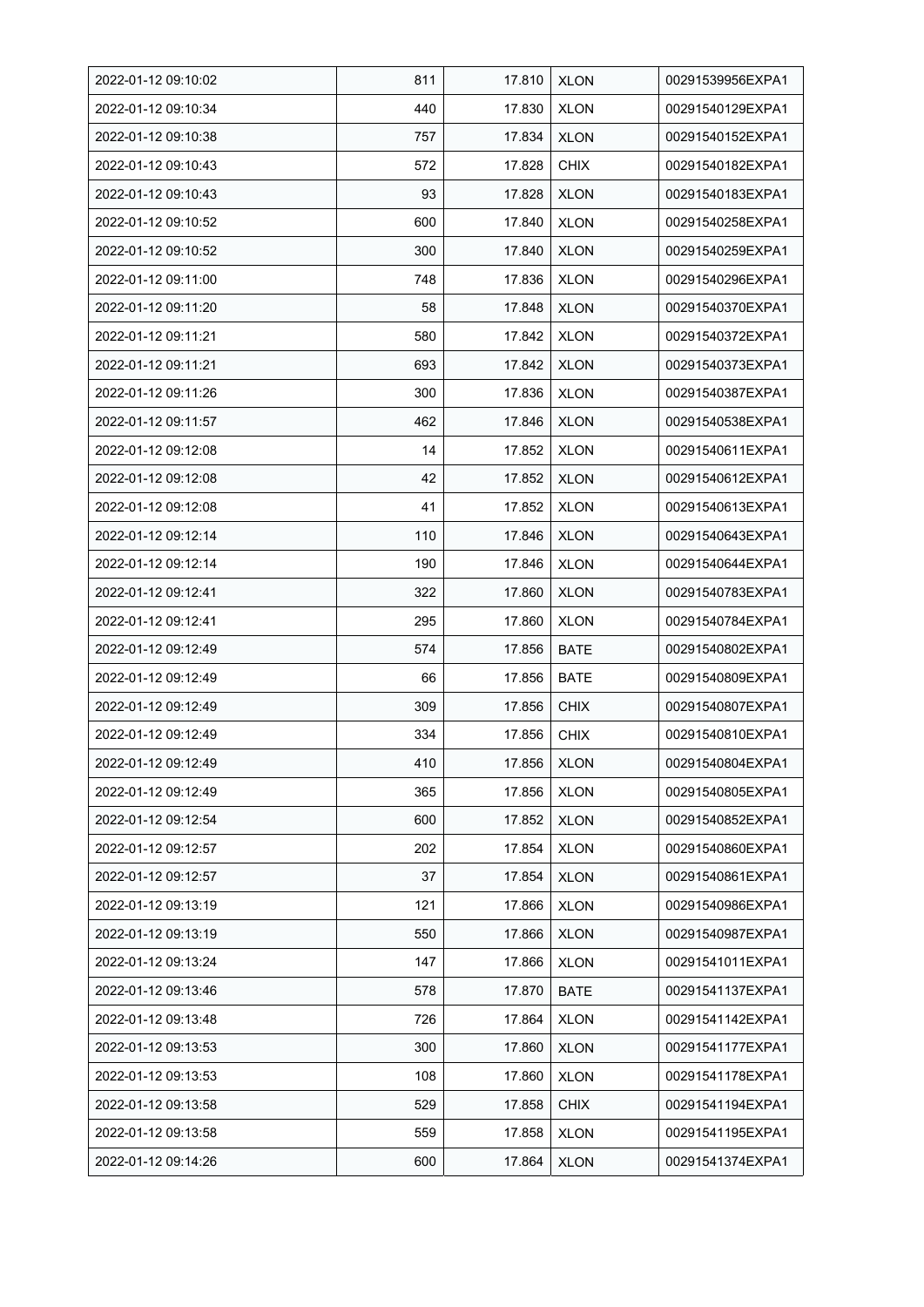| 2022-01-12 09:14:26 | 1,080 | 17.864 | <b>XLON</b> | 00291541375EXPA1 |
|---------------------|-------|--------|-------------|------------------|
| 2022-01-12 09:14:28 | 13    | 17.862 | <b>XLON</b> | 00291541397EXPA1 |
| 2022-01-12 09:14:28 | 546   | 17.862 | <b>XLON</b> | 00291541398EXPA1 |
| 2022-01-12 09:14:29 | 176   | 17.862 | <b>XLON</b> | 00291541399EXPA1 |
| 2022-01-12 09:14:50 | 600   | 17.860 | <b>XLON</b> | 00291541465EXPA1 |
| 2022-01-12 09:14:50 | 1,080 | 17.860 | <b>XLON</b> | 00291541466EXPA1 |
| 2022-01-12 09:14:50 | 151   | 17.860 | <b>XLON</b> | 00291541467EXPA1 |
| 2022-01-12 09:15:05 | 657   | 17.856 | <b>CHIX</b> | 00291541546EXPA1 |
| 2022-01-12 09:16:06 | 442   | 17.870 | <b>BATE</b> | 00291541868EXPA1 |
| 2022-01-12 09:16:06 | 326   | 17.870 | <b>BATE</b> | 00291541869EXPA1 |
| 2022-01-12 09:16:07 | 265   | 17.868 | <b>XLON</b> | 00291541875EXPA1 |
| 2022-01-12 09:16:07 | 1,196 | 17.868 | <b>XLON</b> | 00291541876EXPA1 |
| 2022-01-12 09:16:08 | 300   | 17.868 | <b>XLON</b> | 00291541880EXPA1 |
| 2022-01-12 09:16:21 | 758   | 17.864 | <b>CHIX</b> | 00291541951EXPA1 |
| 2022-01-12 09:16:21 | 575   | 17.864 | <b>XLON</b> | 00291541952EXPA1 |
| 2022-01-12 09:16:35 | 706   | 17.856 | <b>XLON</b> | 00291542049EXPA1 |
| 2022-01-12 09:16:35 | 67    | 17.856 | <b>XLON</b> | 00291542050EXPA1 |
| 2022-01-12 09:16:35 | 127   | 17.856 | <b>XLON</b> | 00291542051EXPA1 |
| 2022-01-12 09:16:35 | 173   | 17.856 | <b>XLON</b> | 00291542052EXPA1 |
| 2022-01-12 09:16:44 | 600   | 17.862 | <b>XLON</b> | 00291542077EXPA1 |
| 2022-01-12 09:16:44 | 300   | 17.862 | <b>XLON</b> | 00291542078EXPA1 |
| 2022-01-12 09:16:44 | 65    | 17.862 | <b>XLON</b> | 00291542079EXPA1 |
| 2022-01-12 09:17:07 | 156   | 17.858 | <b>XLON</b> | 00291542179EXPA1 |
| 2022-01-12 09:17:07 | 674   | 17.858 | <b>XLON</b> | 00291542180EXPA1 |
| 2022-01-12 09:17:51 | 300   | 17.856 | <b>XLON</b> | 00291542440EXPA1 |
| 2022-01-12 09:17:53 | 40    | 17.852 | <b>CHIX</b> | 00291542451EXPA1 |
| 2022-01-12 09:17:54 | 29    | 17.852 | <b>CHIX</b> | 00291542452EXPA1 |
| 2022-01-12 09:17:54 | 300   | 17.854 | <b>XLON</b> | 00291542454EXPA1 |
| 2022-01-12 09:18:03 | 258   | 17.854 | <b>XLON</b> | 00291542503EXPA1 |
| 2022-01-12 09:18:03 | 90    | 17.854 | <b>XLON</b> | 00291542504EXPA1 |
| 2022-01-12 09:18:12 | 1,479 | 17.856 | <b>XLON</b> | 00291542564EXPA1 |
| 2022-01-12 09:18:19 | 39    | 17.850 | <b>BATE</b> | 00291542618EXPA1 |
| 2022-01-12 09:18:19 | 573   | 17.850 | <b>BATE</b> | 00291542619EXPA1 |
| 2022-01-12 09:18:23 | 654   | 17.846 | <b>CHIX</b> | 00291542640EXPA1 |
| 2022-01-12 09:18:23 | 420   | 17.846 | <b>XLON</b> | 00291542641EXPA1 |
| 2022-01-12 09:18:23 | 189   | 17.846 | <b>XLON</b> | 00291542642EXPA1 |
| 2022-01-12 09:18:40 | 300   | 17.848 | <b>XLON</b> | 00291542757EXPA1 |
| 2022-01-12 09:18:40 | 300   | 17.848 | <b>XLON</b> | 00291542758EXPA1 |
| 2022-01-12 09:18:44 | 160   | 17.844 | <b>XLON</b> | 00291542773EXPA1 |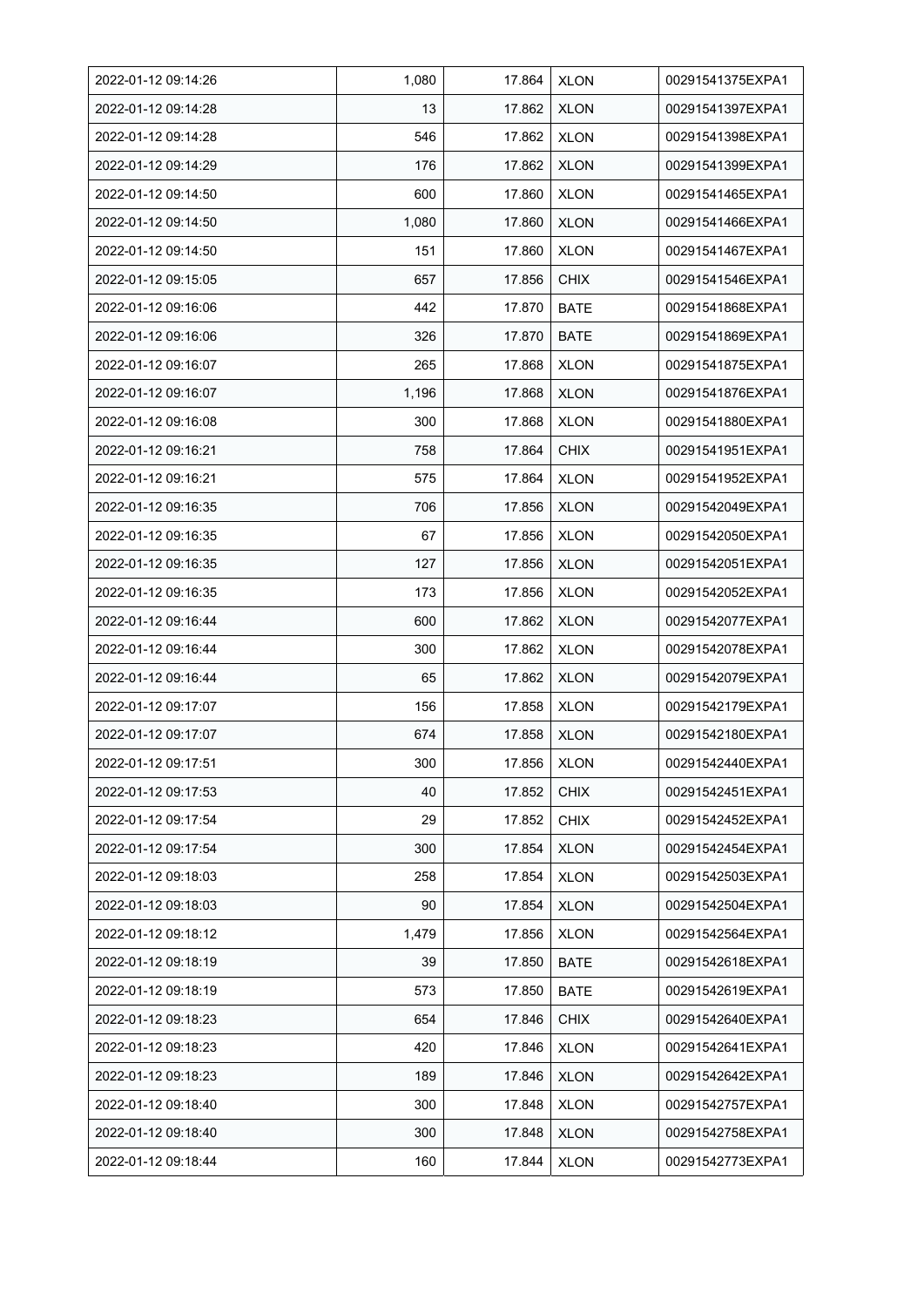| 2022-01-12 09:18:44 | 454   | 17.844 | <b>XLON</b> | 00291542774EXPA1 |
|---------------------|-------|--------|-------------|------------------|
| 2022-01-12 09:19:01 | 600   | 17.836 | <b>XLON</b> | 00291542897EXPA1 |
| 2022-01-12 09:19:01 | 600   | 17.836 | <b>XLON</b> | 00291542898EXPA1 |
| 2022-01-12 09:19:01 | 600   | 17.836 | <b>XLON</b> | 00291542899EXPA1 |
| 2022-01-12 09:19:01 | 296   | 17.836 | <b>XLON</b> | 00291542900EXPA1 |
| 2022-01-12 09:19:01 | 276   | 17.832 | <b>XLON</b> | 00291542901EXPA1 |
| 2022-01-12 09:19:02 | 339   | 17.832 | <b>XLON</b> | 00291542902EXPA1 |
| 2022-01-12 09:19:16 | 600   | 17.830 | <b>XLON</b> | 00291542993EXPA1 |
| 2022-01-12 09:19:16 | 600   | 17.830 | <b>XLON</b> | 00291542994EXPA1 |
| 2022-01-12 09:19:20 | 807   | 17.824 | <b>XLON</b> | 00291543038EXPA1 |
| 2022-01-12 09:19:21 | 781   | 17.824 | <b>CHIX</b> | 00291543043EXPA1 |
| 2022-01-12 09:20:01 | 600   | 17.852 | <b>XLON</b> | 00291543237EXPA1 |
| 2022-01-12 09:20:01 | 300   | 17.852 | <b>XLON</b> | 00291543238EXPA1 |
| 2022-01-12 09:20:01 | 100   | 17.852 | <b>XLON</b> | 00291543239EXPA1 |
| 2022-01-12 09:20:13 | 4     | 17.868 | <b>XLON</b> | 00291543343EXPA1 |
| 2022-01-12 09:20:17 | 156   | 17.870 | <b>XLON</b> | 00291543367EXPA1 |
| 2022-01-12 09:20:17 | 1,297 | 17.870 | <b>XLON</b> | 00291543368EXPA1 |
| 2022-01-12 09:20:22 | 600   | 17.866 | XLON        | 00291543407EXPA1 |
| 2022-01-12 09:20:25 | 300   | 17.868 | <b>XLON</b> | 00291543451EXPA1 |
| 2022-01-12 09:20:25 | 480   | 17.868 | <b>XLON</b> | 00291543452EXPA1 |
| 2022-01-12 09:20:31 | 300   | 17.868 | <b>XLON</b> | 00291543479EXPA1 |
| 2022-01-12 09:20:34 | 600   | 17.866 | <b>XLON</b> | 00291543492EXPA1 |
| 2022-01-12 09:20:37 | 169   | 17.868 | <b>XLON</b> | 00291543507EXPA1 |
| 2022-01-12 09:20:37 | 213   | 17.868 | <b>XLON</b> | 00291543509EXPA1 |
| 2022-01-12 09:20:37 | 131   | 17.868 | <b>XLON</b> | 00291543510EXPA1 |
| 2022-01-12 09:20:57 | 602   | 17.874 | <b>CHIX</b> | 00291543674EXPA1 |
| 2022-01-12 09:20:57 | 54    | 17.874 | <b>CHIX</b> | 00291543675EXPA1 |
| 2022-01-12 09:20:58 | 243   | 17.874 | <b>BATE</b> | 00291543678EXPA1 |
| 2022-01-12 09:20:59 | 1,120 | 17.874 | <b>BATE</b> | 00291543693EXPA1 |
| 2022-01-12 09:21:06 | 225   | 17.872 | <b>XLON</b> | 00291543773EXPA1 |
| 2022-01-12 09:21:06 | 516   | 17.872 | <b>XLON</b> | 00291543774EXPA1 |
| 2022-01-12 09:21:17 | 600   | 17.874 | <b>XLON</b> | 00291543871EXPA1 |
| 2022-01-12 09:21:17 | 210   | 17.874 | <b>XLON</b> | 00291543872EXPA1 |
| 2022-01-12 09:21:17 | 300   | 17.874 | <b>XLON</b> | 00291543873EXPA1 |
| 2022-01-12 09:21:17 | 159   | 17.874 | <b>XLON</b> | 00291543874EXPA1 |
| 2022-01-12 09:21:20 | 300   | 17.872 | <b>XLON</b> | 00291543894EXPA1 |
| 2022-01-12 09:21:23 | 154   | 17.872 | <b>XLON</b> | 00291543933EXPA1 |
| 2022-01-12 09:21:23 | 102   | 17.872 | <b>XLON</b> | 00291543934EXPA1 |
| 2022-01-12 09:21:24 | 283   | 17.870 | <b>XLON</b> | 00291543956EXPA1 |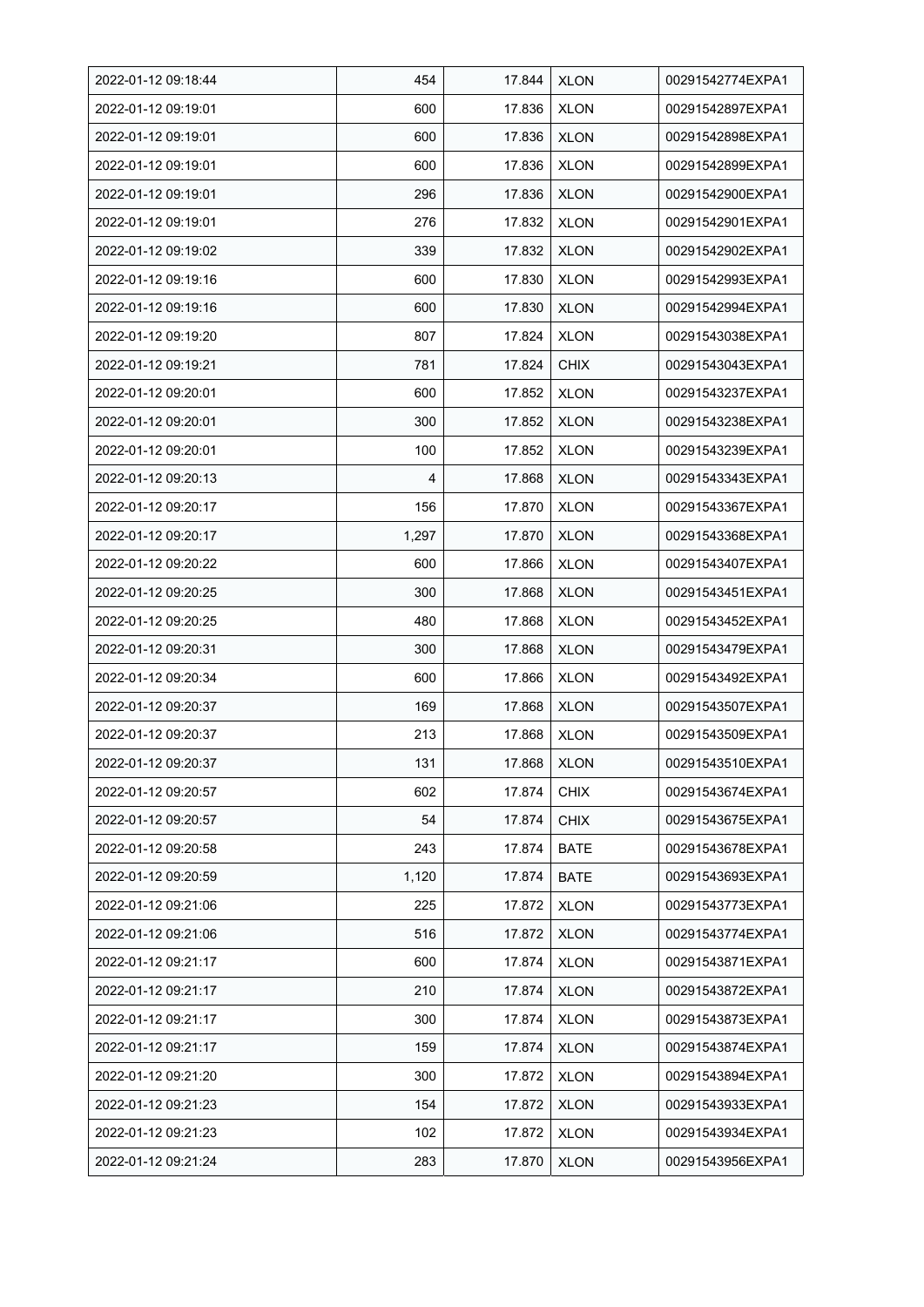| 2022-01-12 09:21:24 | 501   | 17.870 | <b>XLON</b> | 00291543957EXPA1 |
|---------------------|-------|--------|-------------|------------------|
| 2022-01-12 09:21:29 | 300   | 17.872 | <b>XLON</b> | 00291543998EXPA1 |
| 2022-01-12 09:21:29 | 775   | 17.870 | <b>XLON</b> | 00291543999EXPA1 |
| 2022-01-12 09:21:35 | 734   | 17.862 | <b>XLON</b> | 00291544031EXPA1 |
| 2022-01-12 09:22:02 | 300   | 17.862 | <b>XLON</b> | 00291544199EXPA1 |
| 2022-01-12 09:22:08 | 300   | 17.862 | <b>XLON</b> | 00291544237EXPA1 |
| 2022-01-12 09:22:14 | 55    | 17.864 | <b>XLON</b> | 00291544271EXPA1 |
| 2022-01-12 09:22:14 | 130   | 17.864 | <b>XLON</b> | 00291544272EXPA1 |
| 2022-01-12 09:22:14 | 1,096 | 17.864 | <b>XLON</b> | 00291544273EXPA1 |
| 2022-01-12 09:22:14 | 44    | 17.864 | <b>XLON</b> | 00291544274EXPA1 |
| 2022-01-12 09:22:15 | 300   | 17.864 | <b>XLON</b> | 00291544275EXPA1 |
| 2022-01-12 09:22:18 | 300   | 17.864 | <b>XLON</b> | 00291544290EXPA1 |
| 2022-01-12 09:22:21 | 300   | 17.864 | <b>XLON</b> | 00291544304EXPA1 |
| 2022-01-12 09:22:21 | 115   | 17.864 | <b>XLON</b> | 00291544305EXPA1 |
| 2022-01-12 09:22:48 | 600   | 17.862 | <b>XLON</b> | 00291544476EXPA1 |
| 2022-01-12 09:22:48 | 611   | 17.862 | <b>XLON</b> | 00291544477EXPA1 |
| 2022-01-12 09:22:50 | 12    | 17.858 | <b>XLON</b> | 00291544489EXPA1 |
| 2022-01-12 09:22:52 | 147   | 17.858 | <b>XLON</b> | 00291544494EXPA1 |
| 2022-01-12 09:22:52 | 284   | 17.858 | <b>XLON</b> | 00291544495EXPA1 |
| 2022-01-12 09:22:52 | 123   | 17.858 | <b>XLON</b> | 00291544496EXPA1 |
| 2022-01-12 09:22:52 | 147   | 17.858 | <b>XLON</b> | 00291544497EXPA1 |
| 2022-01-12 09:22:57 | 300   | 17.856 | <b>XLON</b> | 00291544520EXPA1 |
| 2022-01-12 09:23:00 | 300   | 17.854 | <b>XLON</b> | 00291544533EXPA1 |
| 2022-01-12 09:23:00 | 144   | 17.854 | <b>XLON</b> | 00291544534EXPA1 |
| 2022-01-12 09:23:00 | 129   | 17.854 | <b>XLON</b> | 00291544535EXPA1 |
| 2022-01-12 09:23:03 | 90    | 17.854 | <b>XLON</b> | 00291544557EXPA1 |
| 2022-01-12 09:23:03 | 210   | 17.854 | <b>XLON</b> | 00291544558EXPA1 |
| 2022-01-12 09:23:41 | 126   | 17.862 | <b>CHIX</b> | 00291544747EXPA1 |
| 2022-01-12 09:23:48 | 250   | 17.868 | <b>XLON</b> | 00291544791EXPA1 |
| 2022-01-12 09:23:51 | 120   | 17.868 | <b>XLON</b> | 00291544814EXPA1 |
| 2022-01-12 09:23:54 | 771   | 17.866 | <b>CHIX</b> | 00291544820EXPA1 |
| 2022-01-12 09:23:54 | 480   | 17.866 | <b>CHIX</b> | 00291544821EXPA1 |
| 2022-01-12 09:23:54 | 691   | 17.866 | <b>XLON</b> | 00291544822EXPA1 |
| 2022-01-12 09:24:15 | 704   | 17.856 | <b>BATE</b> | 00291544960EXPA1 |
| 2022-01-12 09:24:15 | 717   | 17.862 | <b>XLON</b> | 00291544957EXPA1 |
| 2022-01-12 09:24:17 | 80    | 17.858 | <b>XLON</b> | 00291544971EXPA1 |
| 2022-01-12 09:24:17 | 300   | 17.858 | <b>XLON</b> | 00291544972EXPA1 |
| 2022-01-12 09:24:44 | 300   | 17.872 | <b>XLON</b> | 00291545127EXPA1 |
| 2022-01-12 09:24:44 | 300   | 17.872 | <b>XLON</b> | 00291545128EXPA1 |
|                     |       |        |             |                  |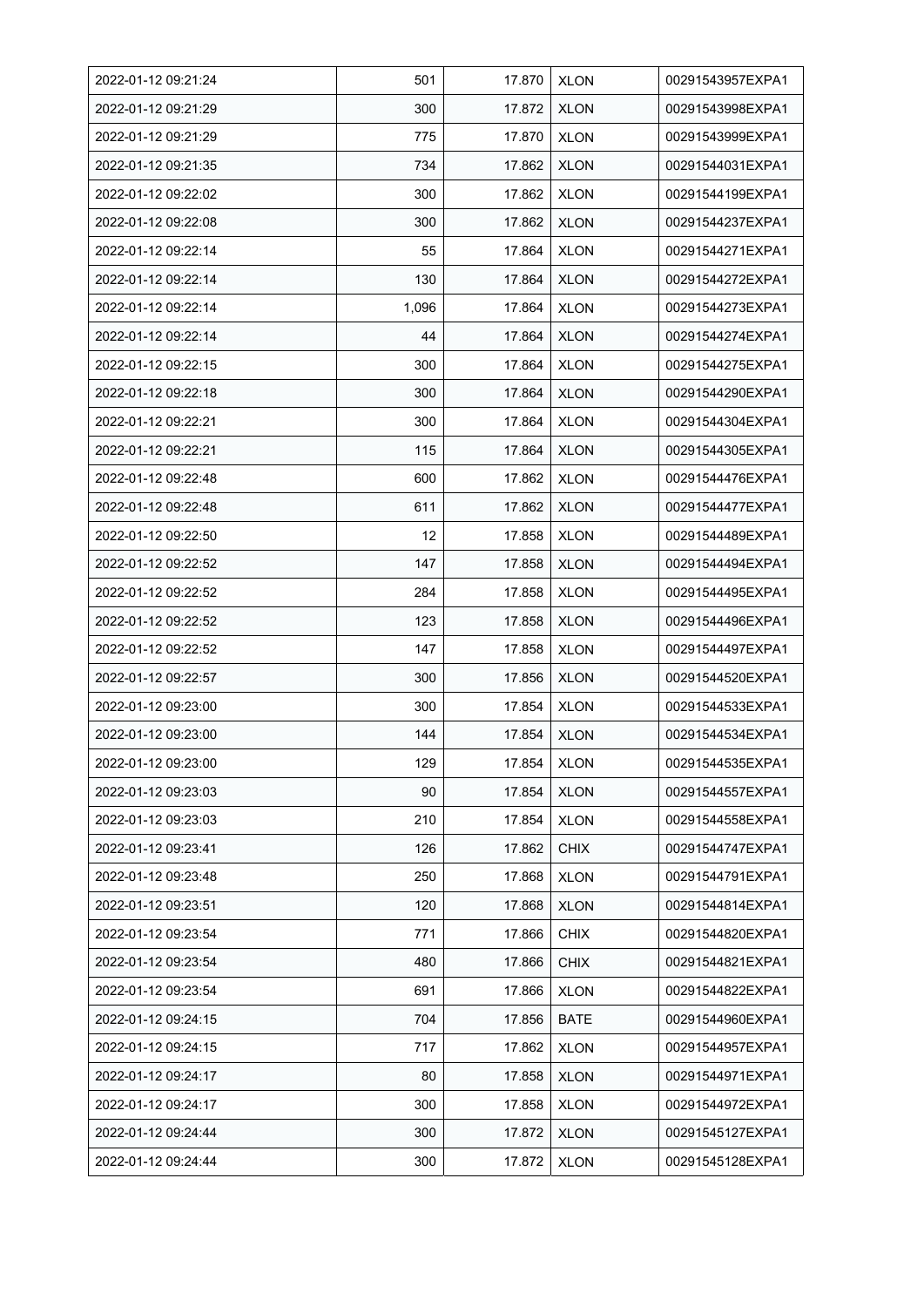| 2022-01-12 09:24:47 | 675   | 17.872 | <b>XLON</b> | 00291545166EXPA1 |
|---------------------|-------|--------|-------------|------------------|
| 2022-01-12 09:24:52 | 34    | 17.872 | <b>XLON</b> | 00291545211EXPA1 |
| 2022-01-12 09:24:55 | 600   | 17.870 | <b>XLON</b> | 00291545228EXPA1 |
| 2022-01-12 09:25:19 | 64    | 17.882 | <b>XLON</b> | 00291545365EXPA1 |
| 2022-01-12 09:25:19 | 1,319 | 17.882 | <b>XLON</b> | 00291545366EXPA1 |
| 2022-01-12 09:25:23 | 13    | 17.878 | <b>XLON</b> | 00291545380EXPA1 |
| 2022-01-12 09:25:26 | 192   | 17.876 | <b>XLON</b> | 00291545407EXPA1 |
| 2022-01-12 09:25:26 | 108   | 17.876 | <b>XLON</b> | 00291545408EXPA1 |
| 2022-01-12 09:25:26 | 48    | 17.876 | <b>XLON</b> | 00291545409EXPA1 |
| 2022-01-12 09:25:45 | 649   | 17.876 | <b>CHIX</b> | 00291545512EXPA1 |
| 2022-01-12 09:26:02 | 600   | 17.874 | <b>XLON</b> | 00291545661EXPA1 |
| 2022-01-12 09:26:02 | 600   | 17.874 | <b>XLON</b> | 00291545662EXPA1 |
| 2022-01-12 09:26:03 | 614   | 17.870 | <b>BATE</b> | 00291545677EXPA1 |
| 2022-01-12 09:26:05 | 262   | 17.872 | <b>XLON</b> | 00291545686EXPA1 |
| 2022-01-12 09:26:05 | 764   | 17.874 | <b>XLON</b> | 00291545687EXPA1 |
| 2022-01-12 09:26:08 | 600   | 17.874 | <b>XLON</b> | 00291545699EXPA1 |
| 2022-01-12 09:26:11 | 600   | 17.874 | <b>XLON</b> | 00291545718EXPA1 |
| 2022-01-12 09:26:14 | 631   | 17.866 | <b>XLON</b> | 00291545745EXPA1 |
| 2022-01-12 09:26:14 | 600   | 17.868 | <b>XLON</b> | 00291545746EXPA1 |
| 2022-01-12 09:26:14 | 280   | 17.868 | XLON        | 00291545747EXPA1 |
| 2022-01-12 09:26:14 | 300   | 17.868 | <b>XLON</b> | 00291545748EXPA1 |
| 2022-01-12 09:26:14 | 100   | 17.868 | <b>XLON</b> | 00291545749EXPA1 |
| 2022-01-12 09:26:19 | 600   | 17.862 | <b>XLON</b> | 00291545777EXPA1 |
| 2022-01-12 09:26:19 | 100   | 17.862 | <b>XLON</b> | 00291545778EXPA1 |
| 2022-01-12 09:26:19 | 100   | 17.862 | <b>XLON</b> | 00291545779EXPA1 |
| 2022-01-12 09:26:19 | 100   | 17.862 | <b>XLON</b> | 00291545780EXPA1 |
| 2022-01-12 09:26:19 | 100   | 17.862 | <b>XLON</b> | 00291545781EXPA1 |
| 2022-01-12 09:26:19 | 300   | 17.862 | <b>XLON</b> | 00291545782EXPA1 |
| 2022-01-12 09:26:19 | 300   | 17.862 | <b>XLON</b> | 00291545783EXPA1 |
| 2022-01-12 09:26:39 | 597   | 17.854 | <b>XLON</b> | 00291545920EXPA1 |
| 2022-01-12 09:26:40 | 687   | 17.850 | <b>XLON</b> | 00291545932EXPA1 |
| 2022-01-12 09:27:03 | 822   | 17.850 | <b>CHIX</b> | 00291546093EXPA1 |
| 2022-01-12 09:27:05 | 1,981 | 17.850 | <b>XLON</b> | 00291546099EXPA1 |
| 2022-01-12 09:27:50 | 147   | 17.850 | <b>XLON</b> | 00291546311EXPA1 |
| 2022-01-12 09:27:57 | 600   | 17.850 | <b>XLON</b> | 00291546358EXPA1 |
| 2022-01-12 09:27:57 | 274   | 17.850 | <b>XLON</b> | 00291546359EXPA1 |
| 2022-01-12 09:27:57 | 26    | 17.850 | <b>XLON</b> | 00291546360EXPA1 |
| 2022-01-12 09:27:57 | 40    | 17.850 | <b>XLON</b> | 00291546361EXPA1 |
| 2022-01-12 09:28:10 | 300   | 17.844 | <b>BATE</b> | 00291546468EXPA1 |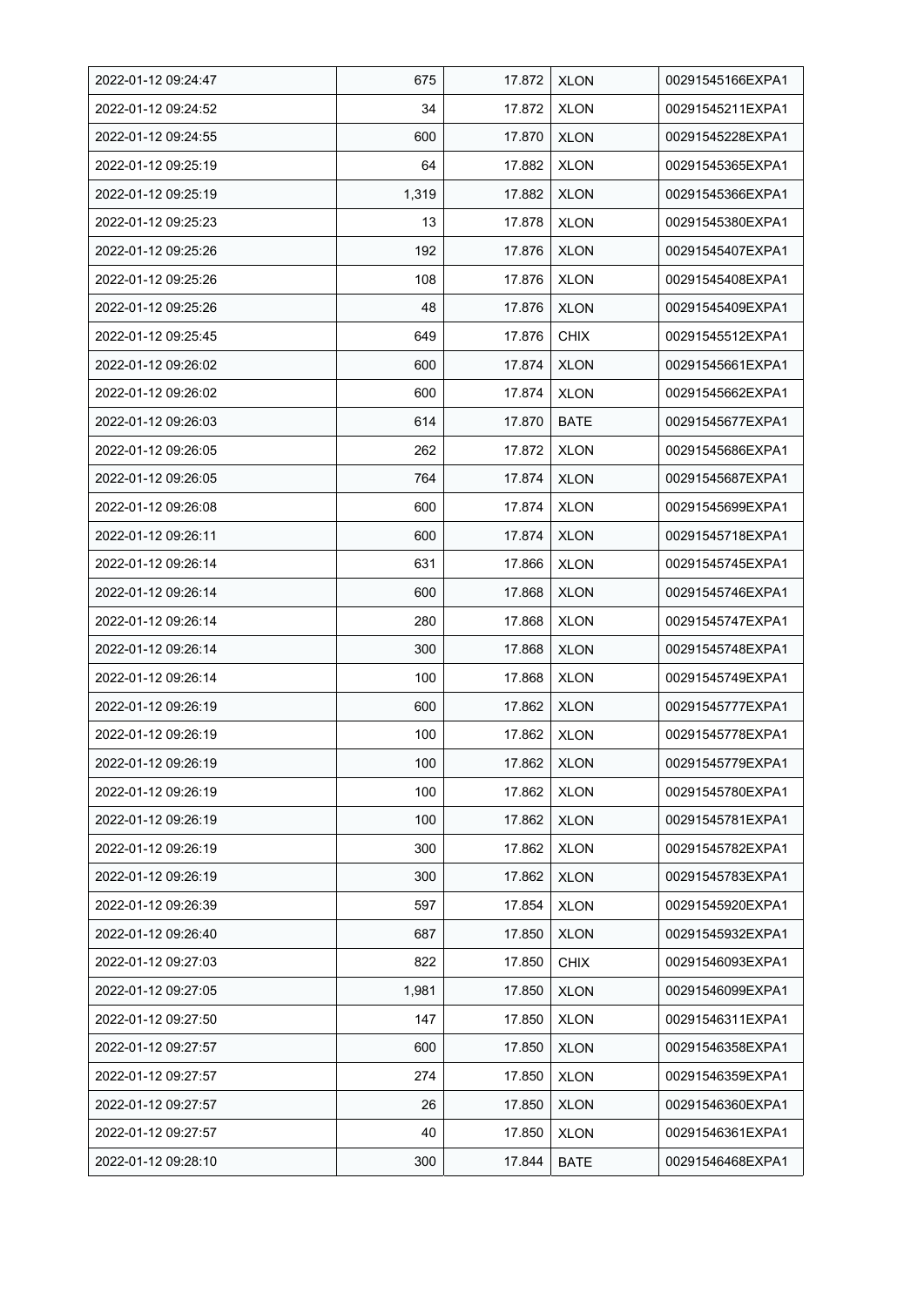| 2022-01-12 09:28:10 | 60    | 17.844 | <b>XLON</b> | 00291546464EXPA1 |
|---------------------|-------|--------|-------------|------------------|
| 2022-01-12 09:28:10 | 478   | 17.844 | <b>XLON</b> | 00291546465EXPA1 |
| 2022-01-12 09:28:10 | 129   | 17.844 | <b>XLON</b> | 00291546466EXPA1 |
| 2022-01-12 09:28:21 | 35    | 17.836 | <b>XLON</b> | 00291546516EXPA1 |
| 2022-01-12 09:28:21 | 600   | 17.836 | <b>XLON</b> | 00291546517EXPA1 |
| 2022-01-12 09:28:21 | 1,536 | 17.836 | <b>XLON</b> | 00291546518EXPA1 |
| 2022-01-12 09:29:11 | 786   | 17.842 | <b>XLON</b> | 00291546793EXPA1 |
| 2022-01-12 09:29:13 | 31    | 17.842 | <b>XLON</b> | 00291546806EXPA1 |
| 2022-01-12 09:29:13 | 236   | 17.842 | <b>XLON</b> | 00291546807EXPA1 |
| 2022-01-12 09:29:13 | 300   | 17.842 | <b>XLON</b> | 00291546808EXPA1 |
| 2022-01-12 09:29:22 | 1,579 | 17.844 | <b>XLON</b> | 00291546846EXPA1 |
| 2022-01-12 09:29:25 | 80    | 17.842 | <b>BATE</b> | 00291546874EXPA1 |
| 2022-01-12 09:29:43 | 566   | 17.842 | <b>BATE</b> | 00291547016EXPA1 |
| 2022-01-12 09:29:43 | 448   | 17.836 | <b>XLON</b> | 00291547021EXPA1 |
| 2022-01-12 09:29:54 | 145   | 17.834 | <b>CHIX</b> | 00291547086EXPA1 |
| 2022-01-12 09:29:54 | 555   | 17.834 | <b>CHIX</b> | 00291547087EXPA1 |
| 2022-01-12 09:29:54 | 851   | 17.834 | <b>XLON</b> | 00291547088EXPA1 |
| 2022-01-12 09:30:23 | 800   | 17.840 | <b>XLON</b> | 00291547395EXPA1 |
| 2022-01-12 09:30:23 | 799   | 17.840 | <b>XLON</b> | 00291547396EXPA1 |
| 2022-01-12 09:30:23 | 691   | 17.840 | <b>XLON</b> | 00291547397EXPA1 |
| 2022-01-12 09:31:00 | 2,073 | 17.854 | <b>XLON</b> | 00291547585EXPA1 |
| 2022-01-12 09:31:05 | 655   | 17.848 | <b>CHIX</b> | 00291547618EXPA1 |
| 2022-01-12 09:31:21 | 301   | 17.850 | <b>XLON</b> | 00291547716EXPA1 |
| 2022-01-12 09:31:35 | 624   | 17.850 | <b>BATE</b> | 00291547835EXPA1 |
| 2022-01-12 09:31:35 | 176   | 17.850 | <b>CHIX</b> | 00291547834EXPA1 |
| 2022-01-12 09:31:35 | 241   | 17.850 | <b>CHIX</b> | 00291547836EXPA1 |
| 2022-01-12 09:31:35 | 684   | 17.850 | <b>XLON</b> | 00291547833EXPA1 |
| 2022-01-12 09:31:56 | 747   | 17.830 | <b>XLON</b> | 00291547970EXPA1 |
| 2022-01-12 09:32:15 | 508   | 17.838 | <b>XLON</b> | 00291548067EXPA1 |
| 2022-01-12 09:32:15 | 151   | 17.838 | <b>XLON</b> | 00291548068EXPA1 |
| 2022-01-12 09:32:39 | 1,940 | 17.846 | <b>XLON</b> | 00291548172EXPA1 |
| 2022-01-12 09:32:54 | 9     | 17.844 | <b>XLON</b> | 00291548252EXPA1 |
| 2022-01-12 09:32:54 | 107   | 17.844 | <b>XLON</b> | 00291548253EXPA1 |
| 2022-01-12 09:32:54 | 953   | 17.844 | <b>XLON</b> | 00291548254EXPA1 |
| 2022-01-12 09:32:57 | 681   | 17.838 | <b>CHIX</b> | 00291548273EXPA1 |
| 2022-01-12 09:33:11 | 883   | 17.840 | <b>XLON</b> | 00291548345EXPA1 |
| 2022-01-12 09:33:36 | 595   | 17.836 | <b>BATE</b> | 00291548543EXPA1 |
| 2022-01-12 09:33:36 | 606   | 17.836 | <b>XLON</b> | 00291548544EXPA1 |
| 2022-01-12 09:34:05 | 653   | 17.838 | <b>BATE</b> | 00291548739EXPA1 |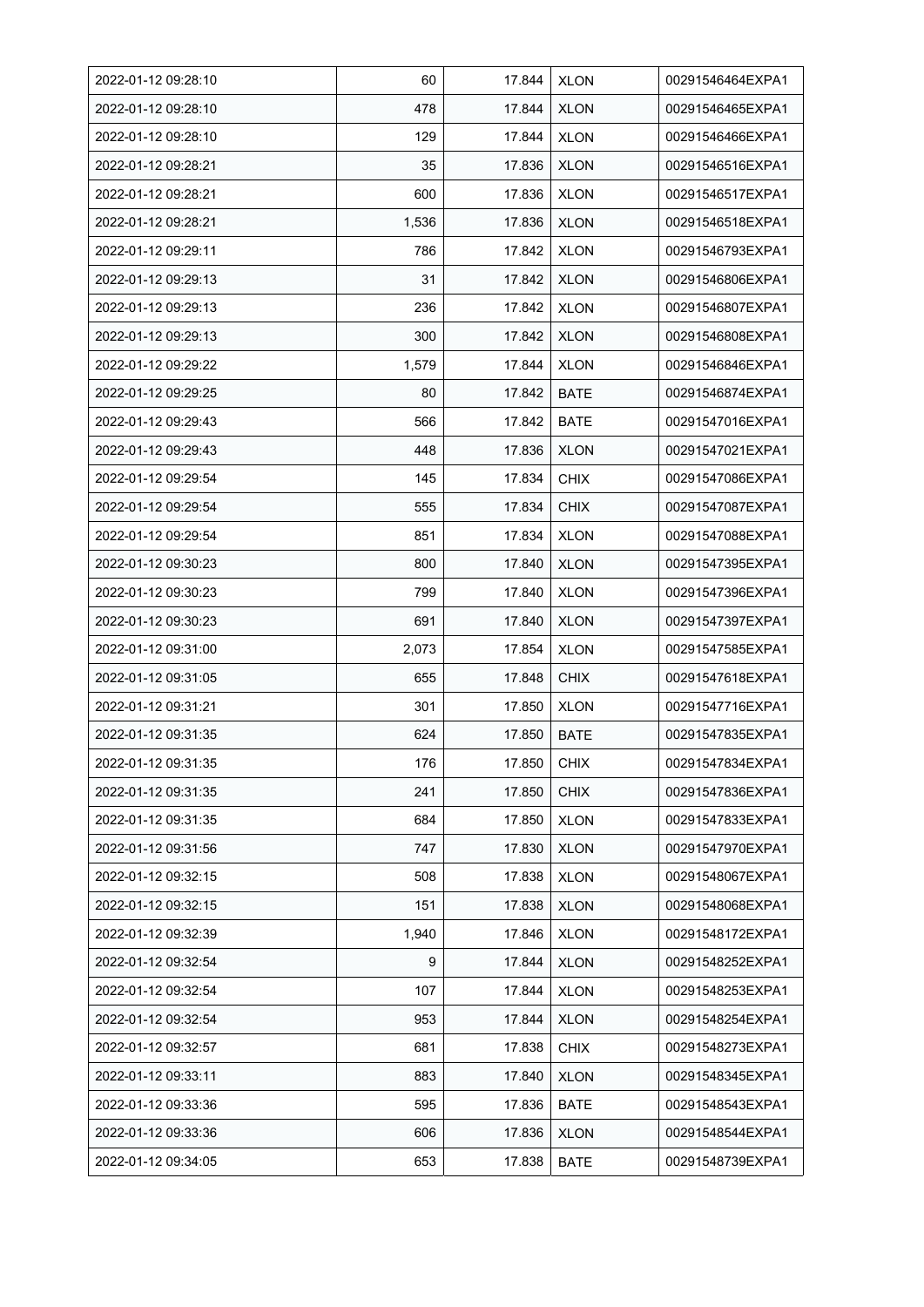| 2022-01-12 09:34:05 | 804   | 17.838 | <b>XLON</b> | 00291548741EXPA1 |
|---------------------|-------|--------|-------------|------------------|
| 2022-01-12 09:34:05 | 758   | 17.838 | <b>XLON</b> | 00291548743EXPA1 |
| 2022-01-12 09:34:22 | 600   | 17.844 | <b>XLON</b> | 00291548918EXPA1 |
| 2022-01-12 09:34:22 | 538   | 17.844 | <b>XLON</b> | 00291548919EXPA1 |
| 2022-01-12 09:34:36 | 626   | 17.842 | <b>CHIX</b> | 00291549061EXPA1 |
| 2022-01-12 09:34:36 | 669   | 17.842 | <b>XLON</b> | 00291549062EXPA1 |
| 2022-01-12 09:34:59 | 376   | 17.846 | <b>XLON</b> | 00291549186EXPA1 |
| 2022-01-12 09:34:59 | 1,305 | 17.846 | <b>XLON</b> | 00291549187EXPA1 |
| 2022-01-12 09:35:42 | 47    | 17.850 | <b>BATE</b> | 00291549472EXPA1 |
| 2022-01-12 09:35:45 | 407   | 17.850 | <b>BATE</b> | 00291549484EXPA1 |
| 2022-01-12 09:35:51 | 26    | 17.850 | <b>XLON</b> | 00291549534EXPA1 |
| 2022-01-12 09:35:51 | 1,319 | 17.850 | <b>XLON</b> | 00291549536EXPA1 |
| 2022-01-12 09:35:51 | 930   | 17.850 | <b>XLON</b> | 00291549537EXPA1 |
| 2022-01-12 09:35:53 | 300   | 17.848 | <b>CHIX</b> | 00291549564EXPA1 |
| 2022-01-12 09:35:53 | 301   | 17.848 | <b>CHIX</b> | 00291549575EXPA1 |
| 2022-01-12 09:35:53 | 130   | 17.848 | <b>XLON</b> | 00291549565EXPA1 |
| 2022-01-12 09:35:53 | 158   | 17.848 | <b>XLON</b> | 00291549567EXPA1 |
| 2022-01-12 09:35:53 | 144   | 17.848 | XLON        | 00291549568EXPA1 |
| 2022-01-12 09:35:53 | 338   | 17.848 | <b>XLON</b> | 00291549579EXPA1 |
| 2022-01-12 09:36:56 | 2,392 | 17.868 | <b>XLON</b> | 00291550095EXPA1 |
| 2022-01-12 09:37:04 | 755   | 17.864 | <b>XLON</b> | 00291550127EXPA1 |
| 2022-01-12 09:37:47 | 600   | 17.880 | <b>XLON</b> | 00291550392EXPA1 |
| 2022-01-12 09:38:04 | 600   | 17.884 | <b>XLON</b> | 00291550517EXPA1 |
| 2022-01-12 09:38:18 | 131   | 17.882 | <b>XLON</b> | 00291550600EXPA1 |
| 2022-01-12 09:38:18 | 102   | 17.882 | <b>XLON</b> | 00291550601EXPA1 |
| 2022-01-12 09:38:18 | 103   | 17.882 | <b>XLON</b> | 00291550602EXPA1 |
| 2022-01-12 09:38:21 | 144   | 17.882 | <b>XLON</b> | 00291550614EXPA1 |
| 2022-01-12 09:38:21 | 1,706 | 17.882 | <b>XLON</b> | 00291550615EXPA1 |
| 2022-01-12 09:38:32 | 300   | 17.892 | <b>XLON</b> | 00291550679EXPA1 |
| 2022-01-12 09:38:32 | 880   | 17.892 | <b>XLON</b> | 00291550680EXPA1 |
| 2022-01-12 09:38:32 | 72    | 17.892 | <b>XLON</b> | 00291550681EXPA1 |
| 2022-01-12 09:39:08 | 1,646 | 17.896 | <b>XLON</b> | 00291550850EXPA1 |
| 2022-01-12 09:39:09 | 1,385 | 17.894 | <b>CHIX</b> | 00291550852EXPA1 |
| 2022-01-12 09:40:00 | 849   | 17.896 | <b>BATE</b> | 00291551192EXPA1 |
| 2022-01-12 09:40:00 | 476   | 17.896 | BATE        | 00291551194EXPA1 |
| 2022-01-12 09:40:00 | 64    | 17.898 | <b>XLON</b> | 00291551197EXPA1 |
| 2022-01-12 09:40:00 | 2,193 | 17.898 | <b>XLON</b> | 00291551198EXPA1 |
| 2022-01-12 09:40:28 | 277   | 17.908 | <b>XLON</b> | 00291551391EXPA1 |
| 2022-01-12 09:40:28 | 625   | 17.908 | <b>XLON</b> | 00291551392EXPA1 |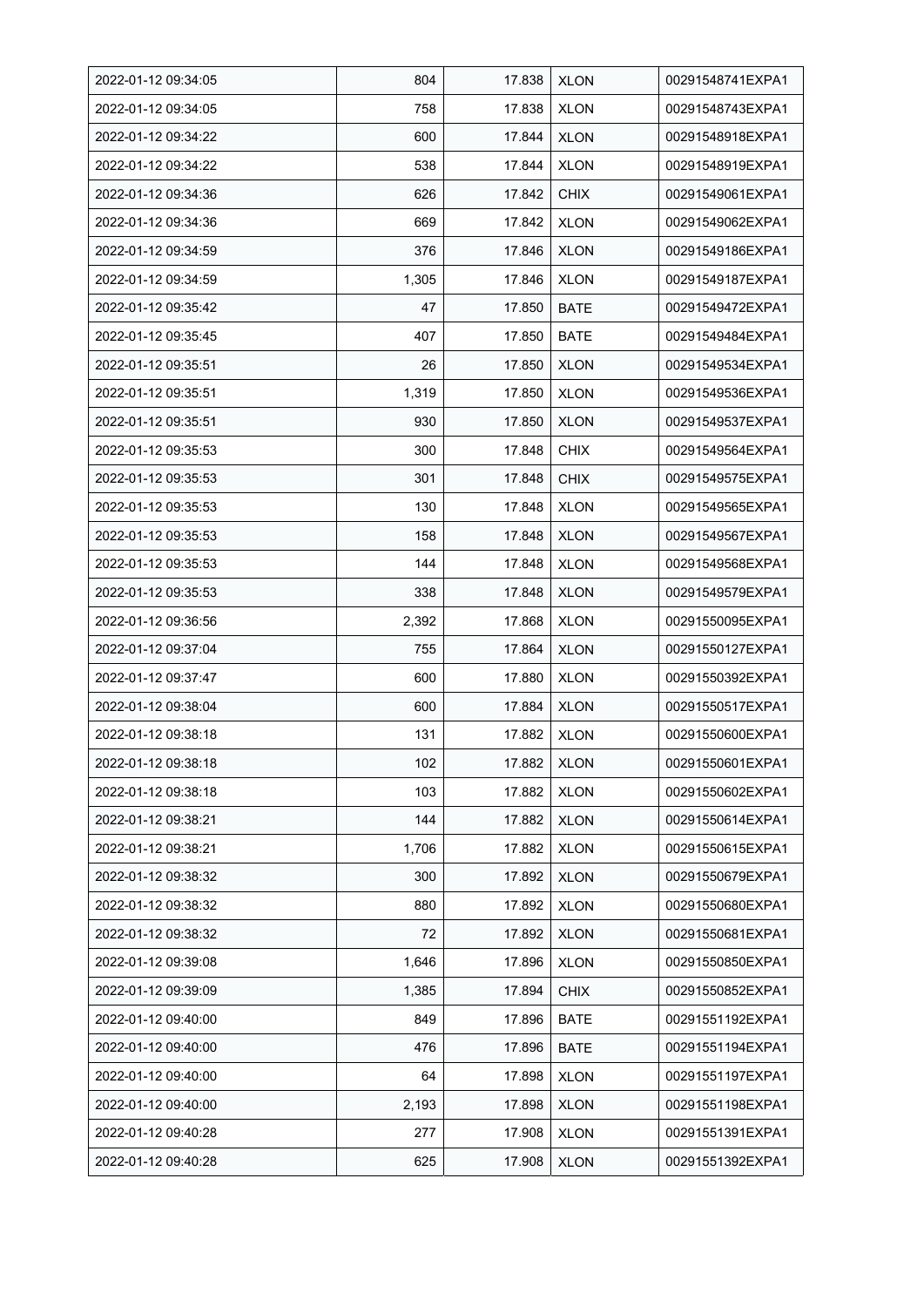| 2022-01-12 09:40:45 | 672   | 17.902 | <b>XLON</b> | 00291551463EXPA1 |
|---------------------|-------|--------|-------------|------------------|
| 2022-01-12 09:41:04 | 908   | 17.902 | <b>XLON</b> | 00291551556EXPA1 |
| 2022-01-12 09:41:32 | 740   | 17.896 | <b>XLON</b> | 00291551849EXPA1 |
| 2022-01-12 09:41:52 | 867   | 17.896 | <b>CHIX</b> | 00291551923EXPA1 |
| 2022-01-12 09:42:01 | 300   | 17.902 | <b>XLON</b> | 00291551968EXPA1 |
| 2022-01-12 09:42:01 | 144   | 17.902 | <b>XLON</b> | 00291551969EXPA1 |
| 2022-01-12 09:42:01 | 1,404 | 17.902 | <b>XLON</b> | 00291551971EXPA1 |
| 2022-01-12 09:42:02 | 28    | 17.896 | <b>XLON</b> | 00291551977EXPA1 |
| 2022-01-12 09:42:02 | 258   | 17.896 | <b>XLON</b> | 00291551978EXPA1 |
| 2022-01-12 09:42:02 | 532   | 17.896 | <b>XLON</b> | 00291551979EXPA1 |
| 2022-01-12 09:42:02 | 28    | 17.896 | <b>XLON</b> | 00291551980EXPA1 |
| 2022-01-12 09:42:41 | 822   | 17.908 | <b>XLON</b> | 00291552240EXPA1 |
| 2022-01-12 09:43:09 | 300   | 17.900 | <b>XLON</b> | 00291552380EXPA1 |
| 2022-01-12 09:43:09 | 477   | 17.900 | <b>XLON</b> | 00291552381EXPA1 |
| 2022-01-12 09:43:28 | 1,838 | 17.900 | <b>XLON</b> | 00291552529EXPA1 |
| 2022-01-12 09:43:30 | 121   | 17.898 | <b>CHIX</b> | 00291552538EXPA1 |
| 2022-01-12 09:43:30 | 106   | 17.898 | <b>CHIX</b> | 00291552539EXPA1 |
| 2022-01-12 09:43:35 | 300   | 17.898 | <b>CHIX</b> | 00291552560EXPA1 |
| 2022-01-12 09:43:35 | 61    | 17.898 | <b>CHIX</b> | 00291552562EXPA1 |
| 2022-01-12 09:44:03 | 831   | 17.892 | <b>BATE</b> | 00291552761EXPA1 |
| 2022-01-12 09:44:03 | 806   | 17.892 | <b>XLON</b> | 00291552758EXPA1 |
| 2022-01-12 09:44:42 | 300   | 17.900 | <b>XLON</b> | 00291553088EXPA1 |
| 2022-01-12 09:44:42 | 118   | 17.900 | <b>XLON</b> | 00291553091EXPA1 |
| 2022-01-12 09:44:42 | 1,017 | 17.900 | <b>XLON</b> | 00291553093EXPA1 |
| 2022-01-12 09:44:42 | 104   | 17.900 | <b>XLON</b> | 00291553094EXPA1 |
| 2022-01-12 09:44:42 | 213   | 17.900 | <b>XLON</b> | 00291553095EXPA1 |
| 2022-01-12 09:44:42 | 103   | 17.900 | <b>XLON</b> | 00291553096EXPA1 |
| 2022-01-12 09:44:56 | 300   | 17.892 | <b>CHIX</b> | 00291553152EXPA1 |
| 2022-01-12 09:44:56 | 306   | 17.892 | <b>CHIX</b> | 00291553154EXPA1 |
| 2022-01-12 09:44:56 | 592   | 17.892 | <b>XLON</b> | 00291553153EXPA1 |
| 2022-01-12 09:45:29 | 300   | 17.896 | <b>XLON</b> | 00291553363EXPA1 |
| 2022-01-12 09:45:39 | 1,421 | 17.900 | <b>XLON</b> | 00291553456EXPA1 |
| 2022-01-12 09:45:43 | 300   | 17.896 | <b>XLON</b> | 00291553484EXPA1 |
| 2022-01-12 09:45:43 | 257   | 17.896 | <b>XLON</b> | 00291553485EXPA1 |
| 2022-01-12 09:46:10 | 314   | 17.892 | <b>CHIX</b> | 00291553718EXPA1 |
| 2022-01-12 09:46:10 | 140   | 17.892 | <b>XLON</b> | 00291553719EXPA1 |
| 2022-01-12 09:46:10 | 1,838 | 17.892 | <b>XLON</b> | 00291553720EXPA1 |
| 2022-01-12 09:46:22 | 300   | 17.888 | <b>BATE</b> | 00291553840EXPA1 |
| 2022-01-12 09:47:14 | 438   | 17.902 | <b>XLON</b> | 00291554184EXPA1 |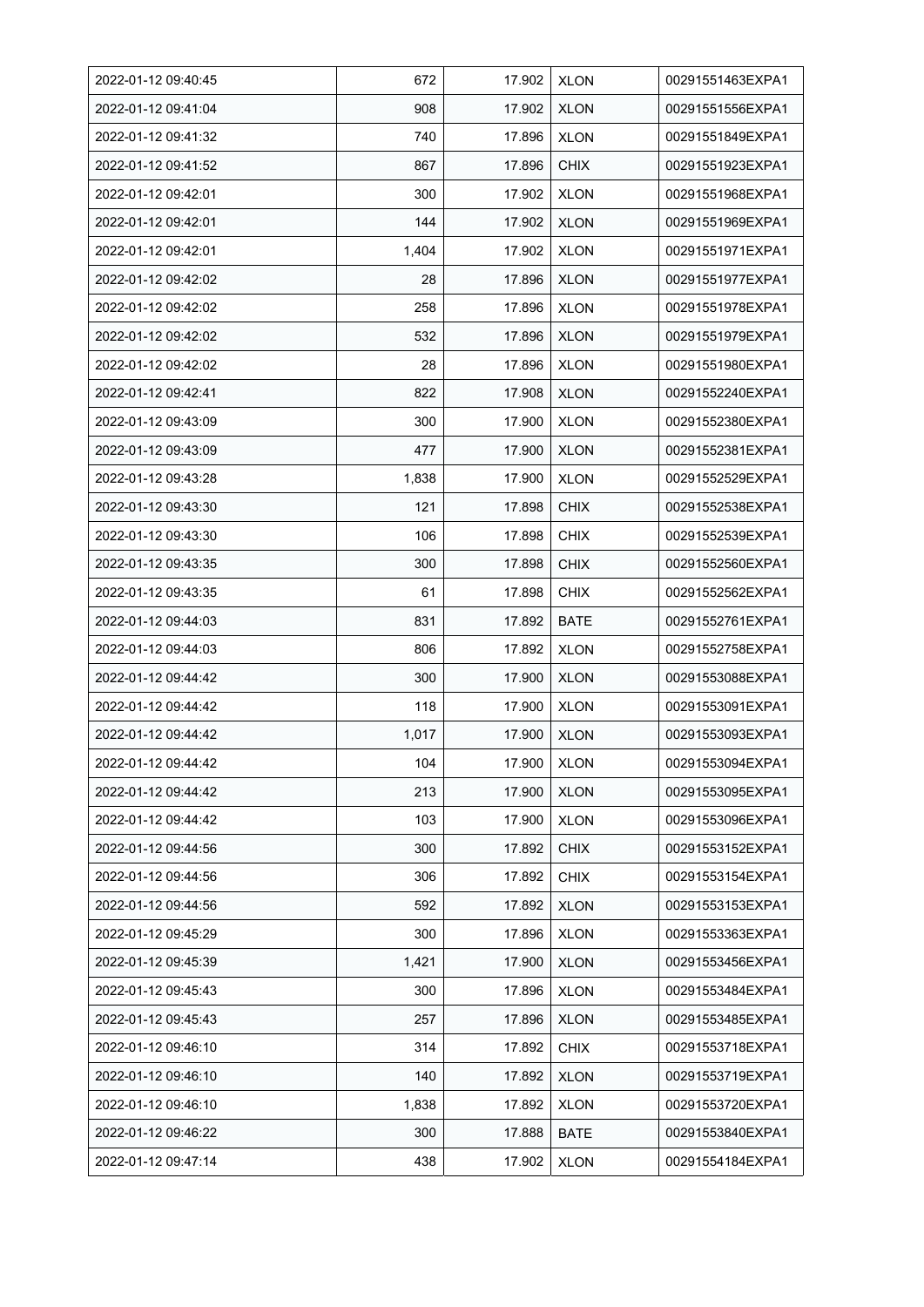| 2022-01-12 09:47:14 | 313   | 17.902 | <b>XLON</b> | 00291554185EXPA1 |
|---------------------|-------|--------|-------------|------------------|
| 2022-01-12 09:47:28 | 131   | 17.902 | <b>XLON</b> | 00291554288EXPA1 |
| 2022-01-12 09:47:35 | 156   | 17.902 | <b>XLON</b> | 00291554342EXPA1 |
| 2022-01-12 09:47:35 | 784   | 17.902 | <b>XLON</b> | 00291554343EXPA1 |
| 2022-01-12 09:47:37 | 548   | 17.900 | <b>CHIX</b> | 00291554348EXPA1 |
| 2022-01-12 09:47:38 | 500   | 17.900 | <b>XLON</b> | 00291554353EXPA1 |
| 2022-01-12 09:47:38 | 129   | 17.900 | <b>XLON</b> | 00291554354EXPA1 |
| 2022-01-12 09:47:38 | 575   | 17.900 | <b>XLON</b> | 00291554355EXPA1 |
| 2022-01-12 09:47:38 | 127   | 17.900 | <b>XLON</b> | 00291554356EXPA1 |
| 2022-01-12 09:47:53 | 186   | 17.896 | <b>XLON</b> | 00291554424EXPA1 |
| 2022-01-12 09:47:53 | 269   | 17.896 | <b>XLON</b> | 00291554425EXPA1 |
| 2022-01-12 09:47:53 | 460   | 17.896 | <b>XLON</b> | 00291554426EXPA1 |
| 2022-01-12 09:48:39 | 600   | 17.918 | <b>XLON</b> | 00291554791EXPA1 |
| 2022-01-12 09:48:40 | 83    | 17.918 | <b>XLON</b> | 00291554794EXPA1 |
| 2022-01-12 09:48:40 | 1,484 | 17.918 | <b>XLON</b> | 00291554795EXPA1 |
| 2022-01-12 09:48:44 | 903   | 17.914 | <b>BATE</b> | 00291554859EXPA1 |
| 2022-01-12 09:49:04 | 300   | 17.914 | <b>CHIX</b> | 00291555026EXPA1 |
| 2022-01-12 09:49:05 | 230   | 17.914 | <b>CHIX</b> | 00291555044EXPA1 |
| 2022-01-12 09:49:05 | 95    | 17.914 | <b>XLON</b> | 00291555045EXPA1 |
| 2022-01-12 09:49:05 | 402   | 17.914 | <b>XLON</b> | 00291555046EXPA1 |
| 2022-01-12 09:49:36 | 300   | 17.916 | <b>XLON</b> | 00291555272EXPA1 |
| 2022-01-12 09:49:38 | 1,757 | 17.918 | <b>XLON</b> | 00291555282EXPA1 |
| 2022-01-12 09:50:13 | 123   | 17.906 | <b>BATE</b> | 00291555480EXPA1 |
| 2022-01-12 09:50:13 | 300   | 17.906 | <b>BATE</b> | 00291555481EXPA1 |
| 2022-01-12 09:50:16 | 298   | 17.906 | <b>BATE</b> | 00291555514EXPA1 |
| 2022-01-12 09:50:16 | 808   | 17.906 | <b>XLON</b> | 00291555513EXPA1 |
| 2022-01-12 09:50:16 | 849   | 17.906 | <b>XLON</b> | 00291555515EXPA1 |
| 2022-01-12 09:50:55 | 1,889 | 17.908 | <b>XLON</b> | 00291555817EXPA1 |
| 2022-01-12 09:51:29 | 383   | 17.914 | <b>XLON</b> | 00291556119EXPA1 |
| 2022-01-12 09:51:29 | 544   | 17.914 | <b>XLON</b> | 00291556120EXPA1 |
| 2022-01-12 09:52:16 | 158   | 17.922 | <b>XLON</b> | 00291556575EXPA1 |
| 2022-01-12 09:52:16 | 111   | 17.922 | <b>XLON</b> | 00291556576EXPA1 |
| 2022-01-12 09:52:33 | 2,455 | 17.932 | <b>XLON</b> | 00291556720EXPA1 |
| 2022-01-12 09:52:38 | 1,222 | 17.928 | <b>CHIX</b> | 00291556748EXPA1 |
| 2022-01-12 09:52:45 | 300   | 17.930 | <b>XLON</b> | 00291556780EXPA1 |
| 2022-01-12 09:52:45 | 1,024 | 17.930 | <b>XLON</b> | 00291556781EXPA1 |
| 2022-01-12 09:53:41 | 104   | 17.924 | BATE        | 00291557211EXPA1 |
| 2022-01-12 09:53:41 | 430   | 17.924 | <b>BATE</b> | 00291557213EXPA1 |
| 2022-01-12 09:53:41 | 180   | 17.924 | <b>XLON</b> | 00291557212EXPA1 |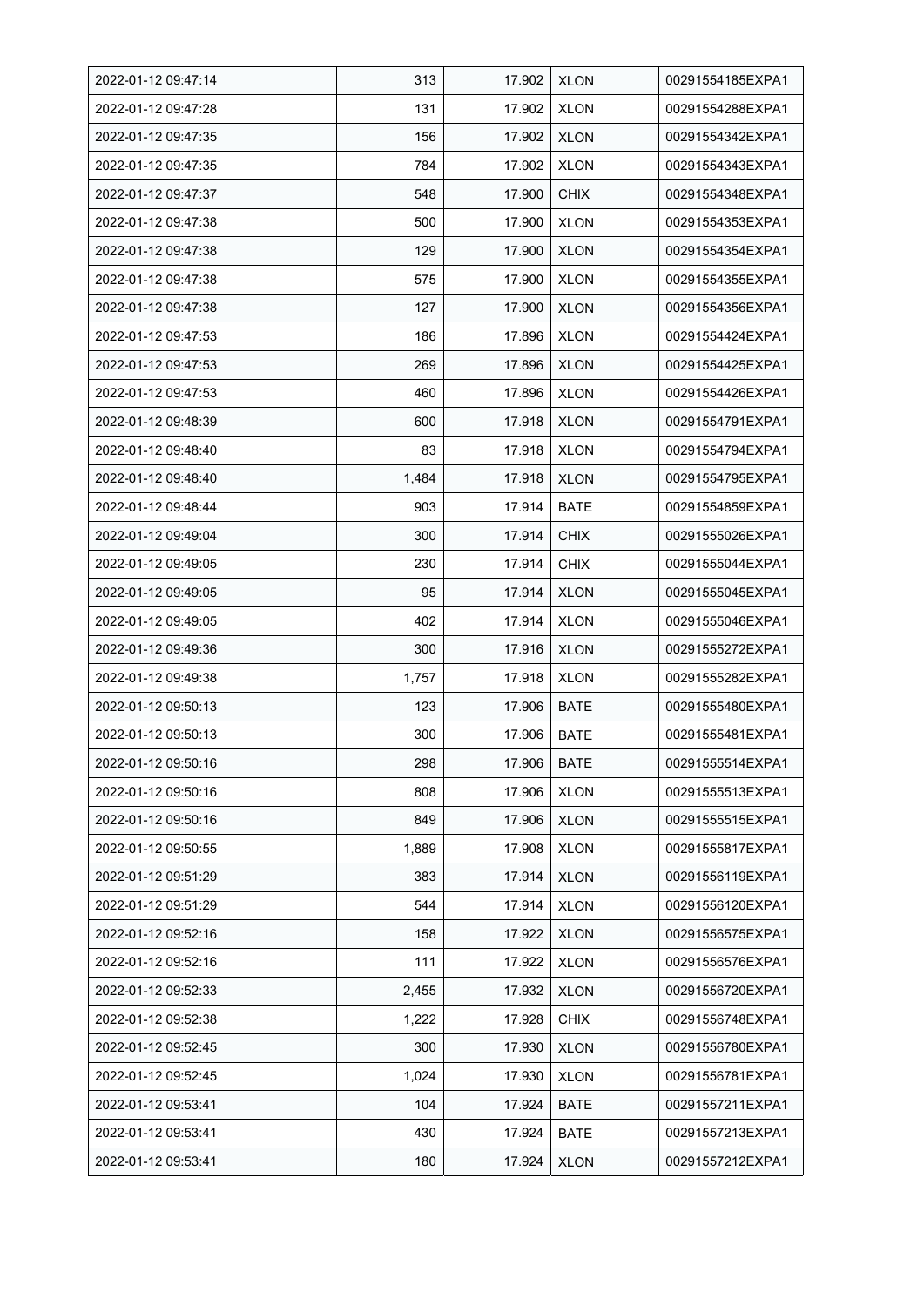| 2022-01-12 09:53:41 | 741   | 17.924 | <b>XLON</b> | 00291557214EXPA1 |
|---------------------|-------|--------|-------------|------------------|
| 2022-01-12 09:54:06 | 300   | 17.930 | <b>XLON</b> | 00291557493EXPA1 |
| 2022-01-12 09:54:06 | 151   | 17.930 | <b>XLON</b> | 00291557494EXPA1 |
| 2022-01-12 09:54:07 | 172   | 17.930 | <b>XLON</b> | 00291557496EXPA1 |
| 2022-01-12 09:54:07 | 1,571 | 17.930 | <b>XLON</b> | 00291557497EXPA1 |
| 2022-01-12 09:54:37 | 770   | 17.924 | <b>XLON</b> | 00291557699EXPA1 |
| 2022-01-12 09:54:53 | 365   | 17.926 | <b>XLON</b> | 00291557749EXPA1 |
| 2022-01-12 09:54:53 | 467   | 17.926 | <b>XLON</b> | 00291557750EXPA1 |
| 2022-01-12 09:55:20 | 53    | 17.916 | <b>BATE</b> | 00291557879EXPA1 |
| 2022-01-12 09:55:20 | 725   | 17.916 | <b>BATE</b> | 00291557881EXPA1 |
| 2022-01-12 09:55:20 | 247   | 17.916 | <b>CHIX</b> | 00291557887EXPA1 |
| 2022-01-12 09:55:20 | 431   | 17.916 | <b>XLON</b> | 00291557885EXPA1 |
| 2022-01-12 09:55:20 | 531   | 17.916 | <b>XLON</b> | 00291557886EXPA1 |
| 2022-01-12 09:55:45 | 927   | 17.916 | <b>XLON</b> | 00291558012EXPA1 |
| 2022-01-12 09:55:58 | 790   | 17.906 | <b>CHIX</b> | 00291558139EXPA1 |
| 2022-01-12 09:56:35 | 600   | 17.912 | <b>XLON</b> | 00291558383EXPA1 |
| 2022-01-12 09:56:35 | 200   | 17.912 | <b>XLON</b> | 00291558384EXPA1 |
| 2022-01-12 09:56:35 | 100   | 17.912 | <b>XLON</b> | 00291558385EXPA1 |
| 2022-01-12 09:56:35 | 600   | 17.912 | <b>XLON</b> | 00291558386EXPA1 |
| 2022-01-12 09:56:50 | 600   | 17.920 | <b>XLON</b> | 00291558448EXPA1 |
| 2022-01-12 09:56:50 | 600   | 17.920 | <b>XLON</b> | 00291558449EXPA1 |
| 2022-01-12 09:56:50 | 66    | 17.920 | <b>XLON</b> | 00291558458EXPA1 |
| 2022-01-12 09:57:10 | 300   | 17.912 | <b>XLON</b> | 00291558596EXPA1 |
| 2022-01-12 09:57:10 | 489   | 17.912 | <b>XLON</b> | 00291558597EXPA1 |
| 2022-01-12 09:57:45 | 114   | 17.910 | <b>XLON</b> | 00291558722EXPA1 |
| 2022-01-12 09:57:45 | 1,993 | 17.910 | <b>XLON</b> | 00291558723EXPA1 |
| 2022-01-12 09:58:20 | 300   | 17.906 | <b>BATE</b> | 00291558881EXPA1 |
| 2022-01-12 09:58:20 | 187   | 17.906 | <b>BATE</b> | 00291558882EXPA1 |
| 2022-01-12 09:58:31 | 723   | 17.908 | <b>XLON</b> | 00291558930EXPA1 |
| 2022-01-12 09:58:53 | 118   | 17.914 | <b>XLON</b> | 00291559056EXPA1 |
| 2022-01-12 09:58:53 | 844   | 17.914 | <b>XLON</b> | 00291559057EXPA1 |
| 2022-01-12 09:59:39 | 260   | 17.920 | <b>CHIX</b> | 00291559309EXPA1 |
| 2022-01-12 09:59:39 | 196   | 17.920 | <b>CHIX</b> | 00291559310EXPA1 |
| 2022-01-12 09:59:40 | 881   | 17.920 | <b>CHIX</b> | 00291559327EXPA1 |
| 2022-01-12 09:59:40 | 122   | 17.920 | <b>XLON</b> | 00291559326EXPA1 |
| 2022-01-12 09:59:40 | 1,893 | 17.920 | <b>XLON</b> | 00291559329EXPA1 |
| 2022-01-12 09:59:49 | 825   | 17.916 | <b>XLON</b> | 00291559382EXPA1 |
| 2022-01-12 10:00:21 | 67    | 17.900 | <b>XLON</b> | 00291559741EXPA1 |
| 2022-01-12 10:00:21 | 334   | 17.900 | <b>XLON</b> | 00291559743EXPA1 |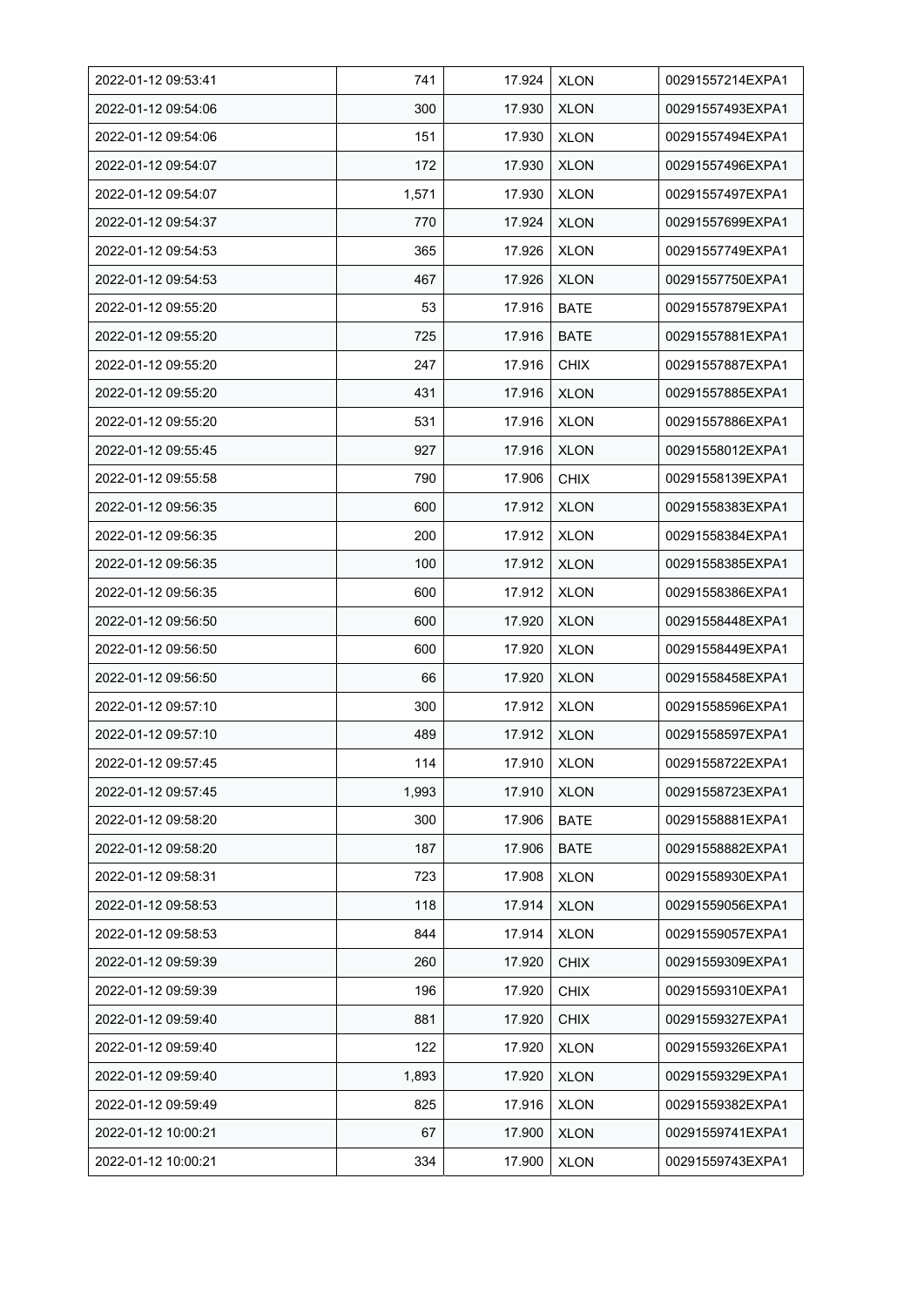| 2022-01-12 10:00:21 | 184   | 17.900 | <b>XLON</b> | 00291559744EXPA1 |
|---------------------|-------|--------|-------------|------------------|
| 2022-01-12 10:00:21 | 67    | 17.900 | <b>XLON</b> | 00291559745EXPA1 |
| 2022-01-12 10:00:47 | 426   | 17.912 | <b>XLON</b> | 00291559949EXPA1 |
| 2022-01-12 10:00:47 | 315   | 17.912 | <b>XLON</b> | 00291559950EXPA1 |
| 2022-01-12 10:00:47 | 130   | 17.912 | <b>XLON</b> | 00291559951EXPA1 |
| 2022-01-12 10:00:47 | 38    | 17.912 | <b>XLON</b> | 00291559952EXPA1 |
| 2022-01-12 10:00:47 | 757   | 17.912 | <b>XLON</b> | 00291559953EXPA1 |
| 2022-01-12 10:00:47 | 676   | 17.912 | <b>XLON</b> | 00291559954EXPA1 |
| 2022-01-12 10:01:23 | 15    | 17.912 | <b>BATE</b> | 00291560195EXPA1 |
| 2022-01-12 10:01:23 | 5     | 17.912 | <b>BATE</b> | 00291560196EXPA1 |
| 2022-01-12 10:01:23 | 132   | 17.912 | <b>BATE</b> | 00291560197EXPA1 |
| 2022-01-12 10:01:23 | 148   | 17.912 | <b>BATE</b> | 00291560198EXPA1 |
| 2022-01-12 10:01:23 | 453   | 17.912 | <b>BATE</b> | 00291560199EXPA1 |
| 2022-01-12 10:01:23 | 374   | 17.912 | <b>XLON</b> | 00291560200EXPA1 |
| 2022-01-12 10:01:23 | 152   | 17.912 | <b>XLON</b> | 00291560201EXPA1 |
| 2022-01-12 10:01:23 | 281   | 17.912 | <b>XLON</b> | 00291560202EXPA1 |
| 2022-01-12 10:01:23 | 455   | 17.912 | <b>XLON</b> | 00291560203EXPA1 |
| 2022-01-12 10:02:03 | 322   | 17.908 | <b>XLON</b> | 00291560461EXPA1 |
| 2022-01-12 10:02:03 | 32    | 17.908 | <b>XLON</b> | 00291560462EXPA1 |
| 2022-01-12 10:02:03 | 46    | 17.908 | <b>XLON</b> | 00291560465EXPA1 |
| 2022-01-12 10:02:03 | 300   | 17.908 | <b>XLON</b> | 00291560466EXPA1 |
| 2022-01-12 10:02:03 | 1,552 | 17.908 | <b>XLON</b> | 00291560467EXPA1 |
| 2022-01-12 10:02:20 | 757   | 17.904 | <b>CHIX</b> | 00291560647EXPA1 |
| 2022-01-12 10:02:20 | 555   | 17.904 | <b>XLON</b> | 00291560648EXPA1 |
| 2022-01-12 10:02:24 | 122   | 17.902 | <b>BATE</b> | 00291560669EXPA1 |
| 2022-01-12 10:02:24 | 373   | 17.902 | <b>BATE</b> | 00291560670EXPA1 |
| 2022-01-12 10:02:24 | 37    | 17.902 | <b>BATE</b> | 00291560681EXPA1 |
| 2022-01-12 10:03:00 | 345   | 17.924 | <b>XLON</b> | 00291561067EXPA1 |
| 2022-01-12 10:03:10 | 217   | 17.926 | <b>XLON</b> | 00291561214EXPA1 |
| 2022-01-12 10:03:10 | 236   | 17.926 | <b>XLON</b> | 00291561215EXPA1 |
| 2022-01-12 10:03:10 | 167   | 17.926 | <b>XLON</b> | 00291561216EXPA1 |
| 2022-01-12 10:03:10 | 1,601 | 17.926 | <b>XLON</b> | 00291561217EXPA1 |
| 2022-01-12 10:03:36 | 614   | 17.924 | <b>XLON</b> | 00291561457EXPA1 |
| 2022-01-12 10:04:03 | 34    | 17.920 | <b>CHIX</b> | 00291561583EXPA1 |
| 2022-01-12 10:04:09 | 194   | 17.932 | <b>XLON</b> | 00291561625EXPA1 |
| 2022-01-12 10:04:14 | 112   | 17.934 | <b>XLON</b> | 00291561649EXPA1 |
| 2022-01-12 10:04:14 | 665   | 17.934 | <b>XLON</b> | 00291561650EXPA1 |
| 2022-01-12 10:04:14 | 139   | 17.934 | <b>XLON</b> | 00291561651EXPA1 |
| 2022-01-12 10:04:14 | 312   | 17.934 | <b>XLON</b> | 00291561652EXPA1 |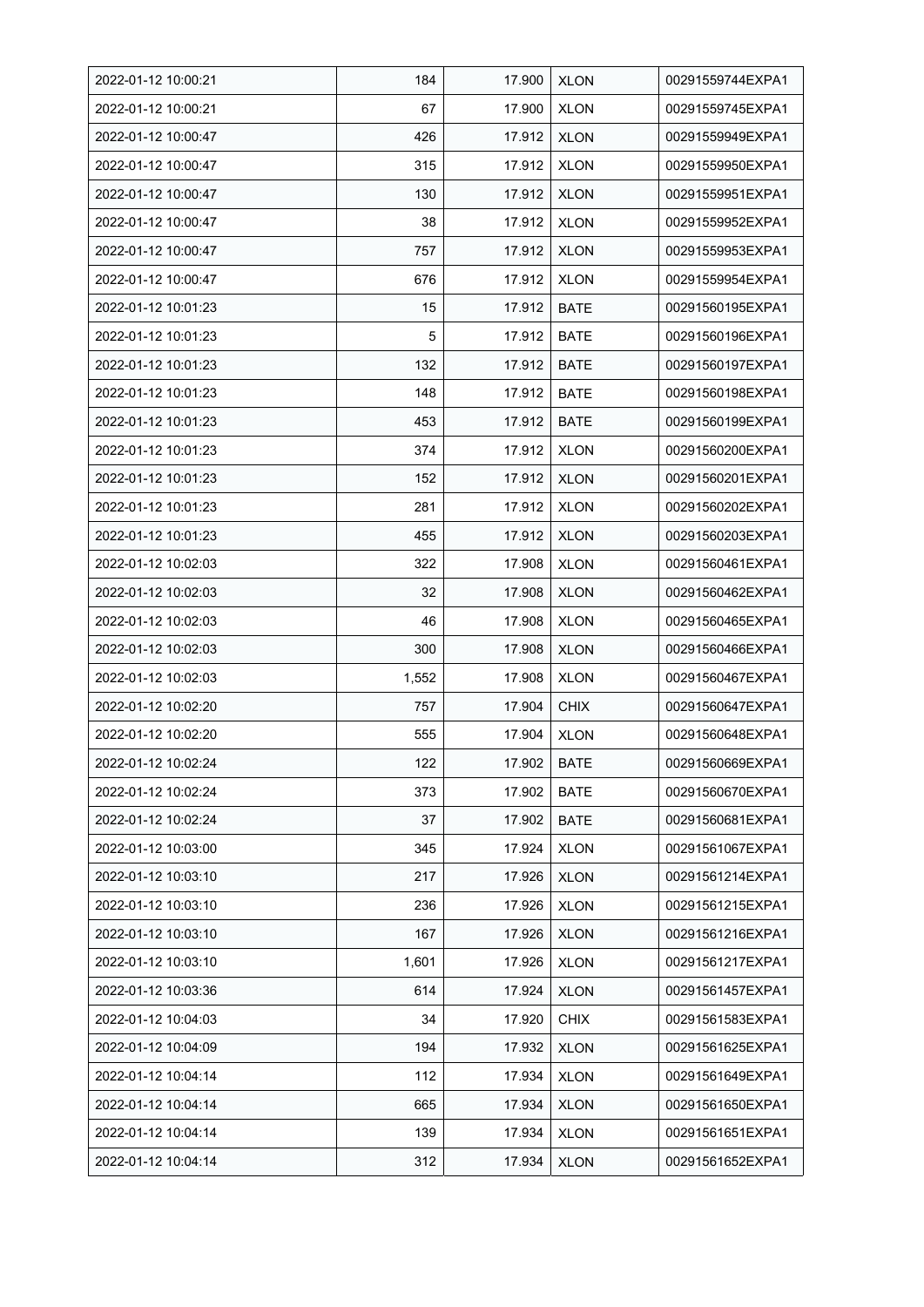| 2022-01-12 10:04:14 | 300   | 17.934 | <b>XLON</b> | 00291561653EXPA1 |
|---------------------|-------|--------|-------------|------------------|
| 2022-01-12 10:04:24 | 222   | 17.934 | <b>CHIX</b> | 00291561724EXPA1 |
| 2022-01-12 10:04:25 | 213   | 17.934 | <b>CHIX</b> | 00291561728EXPA1 |
| 2022-01-12 10:04:25 | 80    | 17.934 | <b>CHIX</b> | 00291561736EXPA1 |
| 2022-01-12 10:04:26 | 30    | 17.934 | <b>CHIX</b> | 00291561749EXPA1 |
| 2022-01-12 10:04:27 | 230   | 17.934 | <b>CHIX</b> | 00291561750EXPA1 |
| 2022-01-12 10:04:27 | 97    | 17.934 | <b>CHIX</b> | 00291561751EXPA1 |
| 2022-01-12 10:04:27 | 203   | 17.934 | <b>XLON</b> | 00291561752EXPA1 |
| 2022-01-12 10:04:28 | 70    | 17.934 | <b>XLON</b> | 00291561753EXPA1 |
| 2022-01-12 10:04:28 | 17    | 17.934 | <b>XLON</b> | 00291561754EXPA1 |
| 2022-01-12 10:04:49 | 136   | 17.946 | <b>XLON</b> | 00291561917EXPA1 |
| 2022-01-12 10:04:49 | 861   | 17.946 | <b>XLON</b> | 00291561918EXPA1 |
| 2022-01-12 10:04:49 | 341   | 17.946 | <b>XLON</b> | 00291561919EXPA1 |
| 2022-01-12 10:04:49 | 344   | 17.946 | <b>XLON</b> | 00291561920EXPA1 |
| 2022-01-12 10:05:10 | 712   | 17.948 | <b>XLON</b> | 00291562082EXPA1 |
| 2022-01-12 10:05:10 | 47    | 17.948 | <b>XLON</b> | 00291562083EXPA1 |
| 2022-01-12 10:05:10 | 259   | 17.948 | <b>XLON</b> | 00291562084EXPA1 |
| 2022-01-12 10:05:35 | 131   | 17.952 | <b>XLON</b> | 00291562283EXPA1 |
| 2022-01-12 10:05:35 | 685   | 17.952 | <b>XLON</b> | 00291562284EXPA1 |
| 2022-01-12 10:05:46 | 800   | 17.948 | <b>BATE</b> | 00291562333EXPA1 |
| 2022-01-12 10:05:46 | 87    | 17.948 | <b>BATE</b> | 00291562334EXPA1 |
| 2022-01-12 10:06:06 | 100   | 17.934 | <b>XLON</b> | 00291562456EXPA1 |
| 2022-01-12 10:06:06 | 200   | 17.934 | <b>XLON</b> | 00291562457EXPA1 |
| 2022-01-12 10:06:31 | 278   | 17.950 | <b>XLON</b> | 00291562579EXPA1 |
| 2022-01-12 10:06:31 | 145   | 17.950 | <b>XLON</b> | 00291562581EXPA1 |
| 2022-01-12 10:06:31 | 291   | 17.950 | <b>XLON</b> | 00291562582EXPA1 |
| 2022-01-12 10:06:48 | 300   | 17.944 | <b>XLON</b> | 00291562675EXPA1 |
| 2022-01-12 10:06:57 | 300   | 17.944 | <b>XLON</b> | 00291562708EXPA1 |
| 2022-01-12 10:06:59 | 152   | 17.944 | <b>XLON</b> | 00291562720EXPA1 |
| 2022-01-12 10:06:59 | 116   | 17.944 | <b>XLON</b> | 00291562721EXPA1 |
| 2022-01-12 10:06:59 | 130   | 17.944 | <b>XLON</b> | 00291562722EXPA1 |
| 2022-01-12 10:06:59 | 300   | 17.944 | <b>XLON</b> | 00291562724EXPA1 |
| 2022-01-12 10:06:59 | 264   | 17.944 | <b>XLON</b> | 00291562725EXPA1 |
| 2022-01-12 10:07:04 | 300   | 17.946 | <b>XLON</b> | 00291562758EXPA1 |
| 2022-01-12 10:07:04 | 1,966 | 17.946 | <b>XLON</b> | 00291562759EXPA1 |
| 2022-01-12 10:07:40 | 183   | 17.958 | <b>CHIX</b> | 00291562903EXPA1 |
| 2022-01-12 10:07:40 | 200   | 17.958 | <b>CHIX</b> | 00291562904EXPA1 |
| 2022-01-12 10:07:40 | 650   | 17.958 | <b>CHIX</b> | 00291562905EXPA1 |
| 2022-01-12 10:07:45 | 100   | 17.956 | <b>XLON</b> | 00291562947EXPA1 |
|                     |       |        |             |                  |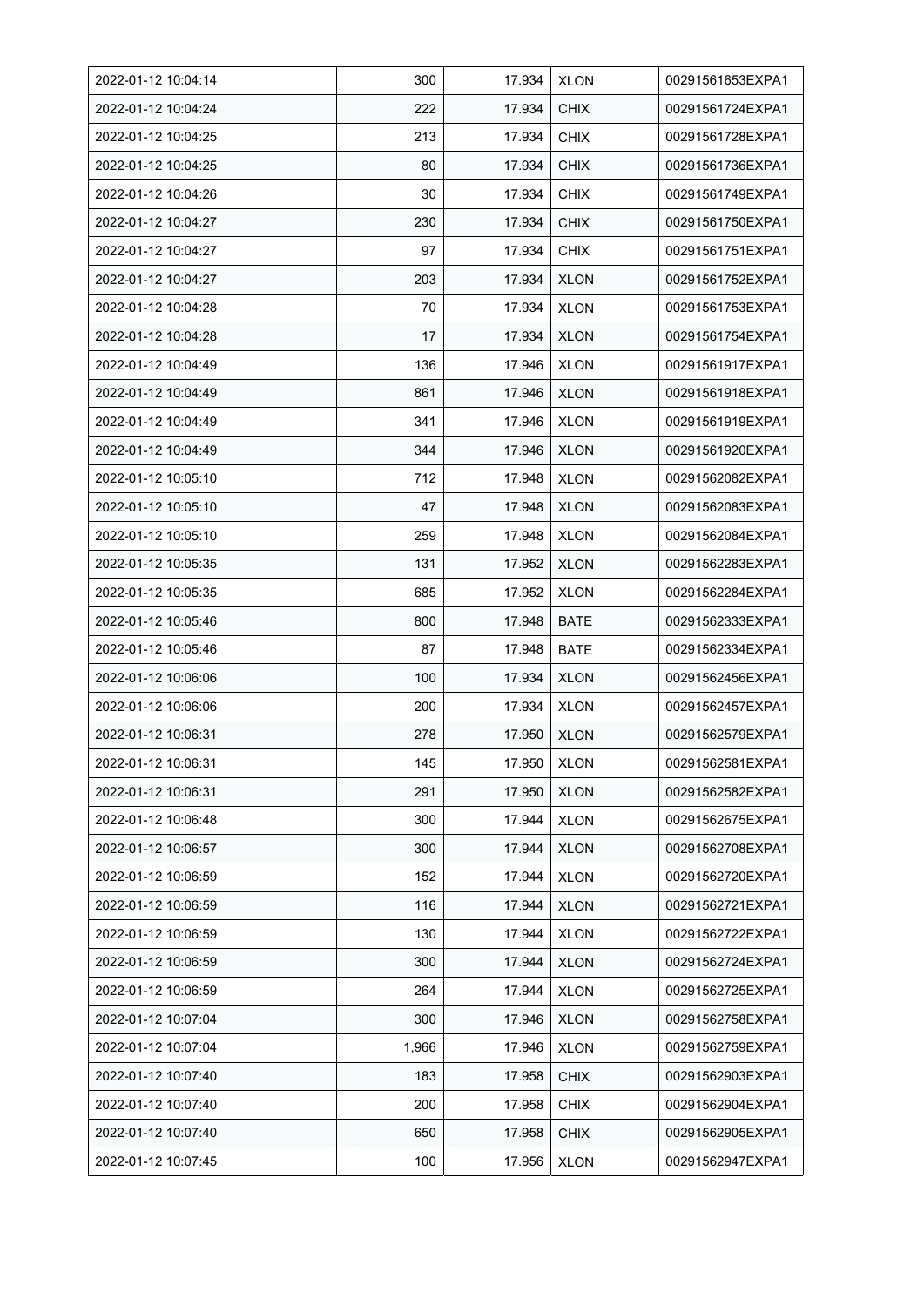| 2022-01-12 10:07:53 | 510   | 17.956 | <b>XLON</b> | 00291562985EXPA1 |
|---------------------|-------|--------|-------------|------------------|
| 2022-01-12 10:07:53 | 143   | 17.956 | <b>XLON</b> | 00291562987EXPA1 |
| 2022-01-12 10:07:53 | 286   | 17.956 | <b>XLON</b> | 00291562989EXPA1 |
| 2022-01-12 10:08:35 | 165   | 17.962 | <b>BATE</b> | 00291563295EXPA1 |
| 2022-01-12 10:08:35 | 165   | 17.962 | <b>BATE</b> | 00291563297EXPA1 |
| 2022-01-12 10:08:36 | 14    | 17.962 | <b>BATE</b> | 00291563299EXPA1 |
| 2022-01-12 10:08:41 | 300   | 17.968 | <b>XLON</b> | 00291563334EXPA1 |
| 2022-01-12 10:08:41 | 104   | 17.968 | <b>XLON</b> | 00291563335EXPA1 |
| 2022-01-12 10:08:42 | 105   | 17.968 | <b>XLON</b> | 00291563338EXPA1 |
| 2022-01-12 10:08:42 | 176   | 17.968 | <b>XLON</b> | 00291563339EXPA1 |
| 2022-01-12 10:08:42 | 208   | 17.968 | <b>XLON</b> | 00291563340EXPA1 |
| 2022-01-12 10:08:42 | 110   | 17.968 | <b>XLON</b> | 00291563341EXPA1 |
| 2022-01-12 10:08:42 | 1,225 | 17.968 | <b>XLON</b> | 00291563342EXPA1 |
| 2022-01-12 10:08:51 | 180   | 17.960 | <b>XLON</b> | 00291563396EXPA1 |
| 2022-01-12 10:08:51 | 300   | 17.960 | <b>XLON</b> | 00291563397EXPA1 |
| 2022-01-12 10:09:27 | 300   | 17.962 | <b>XLON</b> | 00291563553EXPA1 |
| 2022-01-12 10:09:30 | 64    | 17.960 | <b>CHIX</b> | 00291563561EXPA1 |
| 2022-01-12 10:09:36 | 543   | 17.960 | <b>BATE</b> | 00291563600EXPA1 |
| 2022-01-12 10:09:36 | 104   | 17.960 | <b>BATE</b> | 00291563603EXPA1 |
| 2022-01-12 10:09:36 | 400   | 17.960 | <b>CHIX</b> | 00291563605EXPA1 |
| 2022-01-12 10:09:36 | 143   | 17.960 | <b>CHIX</b> | 00291563607EXPA1 |
| 2022-01-12 10:09:36 | 141   | 17.960 | <b>CHIX</b> | 00291563608EXPA1 |
| 2022-01-12 10:09:36 | 51    | 17.960 | <b>XLON</b> | 00291563601EXPA1 |
| 2022-01-12 10:09:36 | 393   | 17.960 | <b>XLON</b> | 00291563602EXPA1 |
| 2022-01-12 10:09:36 | 138   | 17.960 | <b>XLON</b> | 00291563604EXPA1 |
| 2022-01-12 10:09:36 | 20    | 17.960 | <b>XLON</b> | 00291563606EXPA1 |
| 2022-01-12 10:10:01 | 158   | 17.964 | <b>XLON</b> | 00291563751EXPA1 |
| 2022-01-12 10:10:01 | 1,808 | 17.964 | <b>XLON</b> | 00291563752EXPA1 |
| 2022-01-12 10:10:31 | 804   | 17.960 | <b>XLON</b> | 00291563910EXPA1 |
| 2022-01-12 10:10:56 | 84    | 17.958 | <b>XLON</b> | 00291564119EXPA1 |
| 2022-01-12 10:11:24 | 300   | 17.968 | <b>XLON</b> | 00291564468EXPA1 |
| 2022-01-12 10:11:24 | 1,831 | 17.970 | <b>XLON</b> | 00291564474EXPA1 |
| 2022-01-12 10:11:40 | 25    | 17.968 | <b>XLON</b> | 00291564587EXPA1 |
| 2022-01-12 10:11:40 | 173   | 17.968 | <b>XLON</b> | 00291564588EXPA1 |
| 2022-01-12 10:11:40 | 107   | 17.968 | <b>XLON</b> | 00291564589EXPA1 |
| 2022-01-12 10:11:40 | 352   | 17.968 | <b>XLON</b> | 00291564590EXPA1 |
| 2022-01-12 10:11:40 | 97    | 17.968 | <b>XLON</b> | 00291564591EXPA1 |
| 2022-01-12 10:11:40 | 25    | 17.968 | <b>XLON</b> | 00291564592EXPA1 |
| 2022-01-12 10:12:12 | 100   | 17.970 | <b>BATE</b> | 00291564866EXPA1 |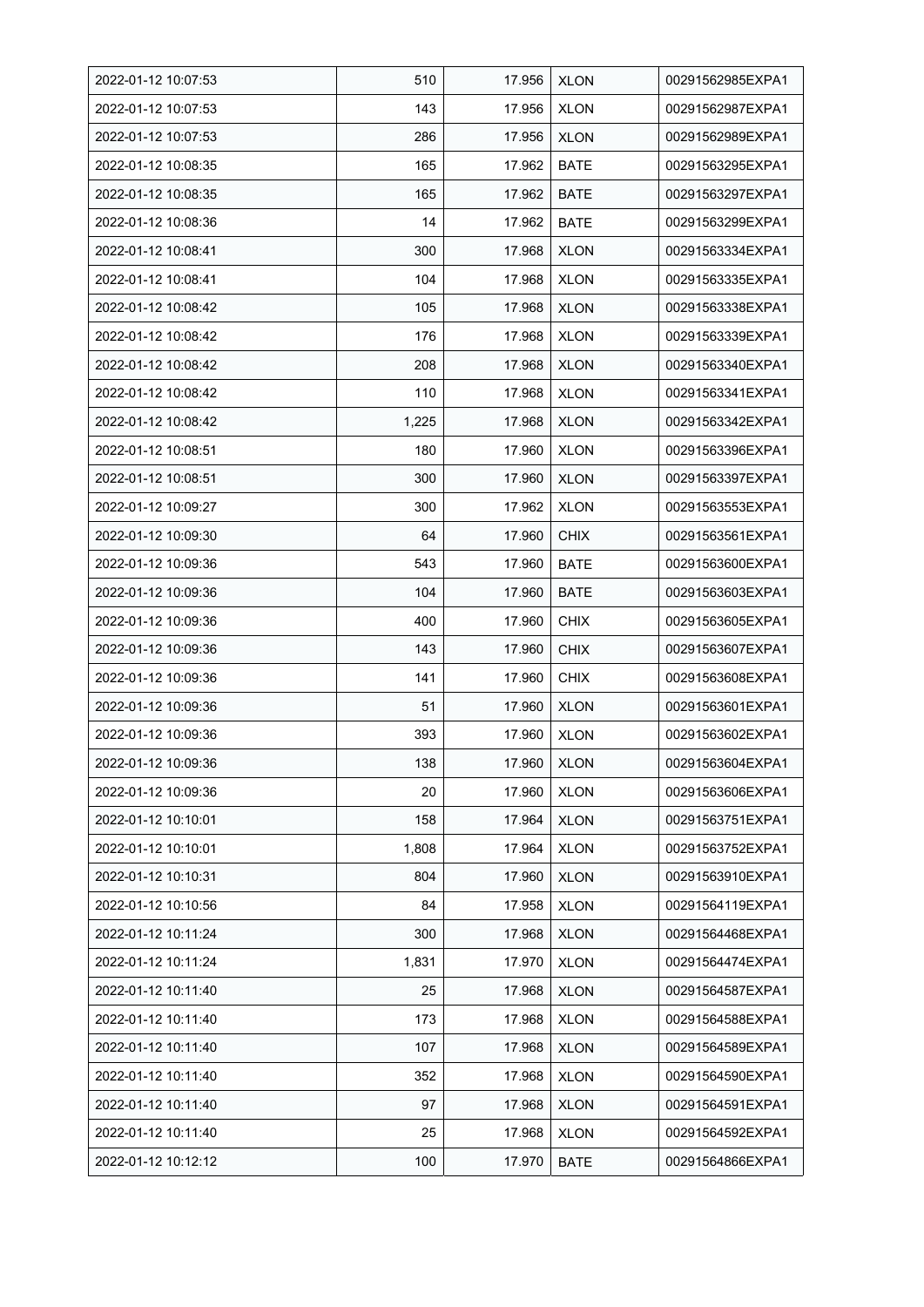| 2022-01-12 10:12:12 | 527   | 17.970 | <b>BATE</b> | 00291564867EXPA1 |
|---------------------|-------|--------|-------------|------------------|
| 2022-01-12 10:12:12 | 129   | 17.970 | <b>XLON</b> | 00291564868EXPA1 |
| 2022-01-12 10:12:12 | 43    | 17.970 | <b>XLON</b> | 00291564869EXPA1 |
| 2022-01-12 10:12:12 | 475   | 17.970 | <b>XLON</b> | 00291564870EXPA1 |
| 2022-01-12 10:12:12 | 758   | 17.970 | <b>XLON</b> | 00291564871EXPA1 |
| 2022-01-12 10:12:12 | 31    | 17.970 | <b>XLON</b> | 00291564872EXPA1 |
| 2022-01-12 10:12:12 | 77    | 17.970 | <b>XLON</b> | 00291564873EXPA1 |
| 2022-01-12 10:12:12 | 31    | 17.970 | <b>XLON</b> | 00291564874EXPA1 |
| 2022-01-12 10:12:29 | 650   | 17.962 | <b>CHIX</b> | 00291565008EXPA1 |
| 2022-01-12 10:12:44 | 102   | 17.956 | <b>XLON</b> | 00291565075EXPA1 |
| 2022-01-12 10:12:44 | 337   | 17.956 | <b>XLON</b> | 00291565076EXPA1 |
| 2022-01-12 10:12:44 | 67    | 17.956 | <b>XLON</b> | 00291565077EXPA1 |
| 2022-01-12 10:12:44 | 286   | 17.956 | <b>XLON</b> | 00291565078EXPA1 |
| 2022-01-12 10:12:44 | 279   | 17.956 | <b>XLON</b> | 00291565079EXPA1 |
| 2022-01-12 10:13:41 | 616   | 17.964 | <b>CHIX</b> | 00291565345EXPA1 |
| 2022-01-12 10:13:41 | 108   | 17.966 | <b>XLON</b> | 00291565341EXPA1 |
| 2022-01-12 10:13:41 | 2,226 | 17.966 | <b>XLON</b> | 00291565342EXPA1 |
| 2022-01-12 10:14:01 | 708   | 17.964 | <b>XLON</b> | 00291565498EXPA1 |
| 2022-01-12 10:15:01 | 52    | 17.966 | <b>XLON</b> | 00291565873EXPA1 |
| 2022-01-12 10:15:01 | 107   | 17.966 | <b>XLON</b> | 00291565874EXPA1 |
| 2022-01-12 10:15:01 | 198   | 17.966 | <b>XLON</b> | 00291565875EXPA1 |
| 2022-01-12 10:15:01 | 220   | 17.966 | <b>XLON</b> | 00291565876EXPA1 |
| 2022-01-12 10:15:01 | 1,828 | 17.966 | <b>XLON</b> | 00291565877EXPA1 |
| 2022-01-12 10:15:20 | 80    | 17.954 | <b>BATE</b> | 00291565949EXPA1 |
| 2022-01-12 10:15:20 | 204   | 17.954 | <b>BATE</b> | 00291565950EXPA1 |
| 2022-01-12 10:15:20 | 440   | 17.954 | BATE        | 00291565951EXPA1 |
| 2022-01-12 10:15:38 | 700   | 17.954 | <b>XLON</b> | 00291566022EXPA1 |
| 2022-01-12 10:15:56 | 771   | 17.952 | <b>CHIX</b> | 00291566088EXPA1 |
| 2022-01-12 10:15:56 | 392   | 17.952 | <b>XLON</b> | 00291566089EXPA1 |
| 2022-01-12 10:15:56 | 280   | 17.952 | <b>XLON</b> | 00291566090EXPA1 |
| 2022-01-12 10:16:32 | 128   | 17.958 | <b>XLON</b> | 00291566237EXPA1 |
| 2022-01-12 10:16:32 | 140   | 17.958 | <b>XLON</b> | 00291566239EXPA1 |
| 2022-01-12 10:16:32 | 112   | 17.958 | <b>XLON</b> | 00291566240EXPA1 |
| 2022-01-12 10:16:32 | 1,540 | 17.958 | <b>XLON</b> | 00291566241EXPA1 |
| 2022-01-12 10:16:32 | 343   | 17.958 | <b>XLON</b> | 00291566242EXPA1 |
| 2022-01-12 10:16:38 | 500   | 17.956 | <b>XLON</b> | 00291566287EXPA1 |
| 2022-01-12 10:17:48 | 600   | 17.956 | <b>XLON</b> | 00291566921EXPA1 |
| 2022-01-12 10:17:48 | 650   | 17.956 | <b>XLON</b> | 00291566922EXPA1 |
| 2022-01-12 10:17:48 | 600   | 17.956 | <b>XLON</b> | 00291566923EXPA1 |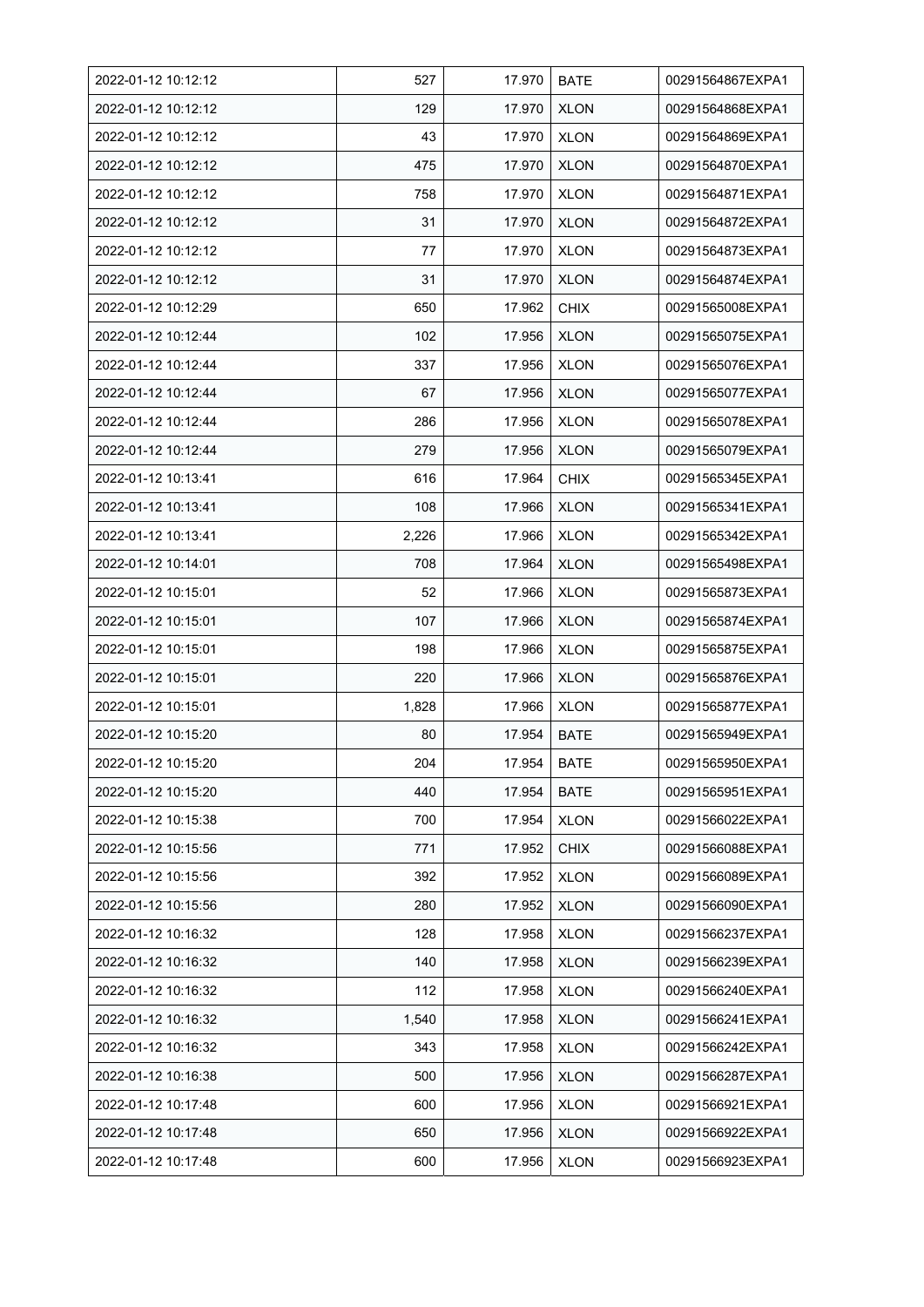| 2022-01-12 10:17:48 | 547   | 17.956 | <b>XLON</b> | 00291566924EXPA1 |
|---------------------|-------|--------|-------------|------------------|
| 2022-01-12 10:17:53 | 96    | 17.952 | <b>XLON</b> | 00291566965EXPA1 |
| 2022-01-12 10:17:53 | 473   | 17.952 | <b>XLON</b> | 00291566966EXPA1 |
| 2022-01-12 10:17:53 | 164   | 17.952 | <b>XLON</b> | 00291566967EXPA1 |
| 2022-01-12 10:19:06 | 600   | 17.964 | <b>XLON</b> | 00291567452EXPA1 |
| 2022-01-12 10:19:06 | 39    | 17.964 | <b>XLON</b> | 00291567453EXPA1 |
| 2022-01-12 10:19:06 | 200   | 17.964 | <b>XLON</b> | 00291567454EXPA1 |
| 2022-01-12 10:19:06 | 767   | 17.964 | <b>XLON</b> | 00291567455EXPA1 |
| 2022-01-12 10:19:23 | 899   | 17.960 | <b>CHIX</b> | 00291567590EXPA1 |
| 2022-01-12 10:19:49 | 300   | 17.968 | <b>XLON</b> | 00291567729EXPA1 |
| 2022-01-12 10:19:50 | 255   | 17.968 | <b>XLON</b> | 00291567736EXPA1 |
| 2022-01-12 10:19:50 | 211   | 17.968 | <b>XLON</b> | 00291567737EXPA1 |
| 2022-01-12 10:19:50 | 1,617 | 17.968 | <b>XLON</b> | 00291567738EXPA1 |
| 2022-01-12 10:19:56 | 14    | 17.970 | <b>BATE</b> | 00291567759EXPA1 |
| 2022-01-12 10:19:56 | 1,199 | 17.970 | <b>BATE</b> | 00291567760EXPA1 |
| 2022-01-12 10:20:10 | 650   | 17.968 | <b>XLON</b> | 00291567812EXPA1 |
| 2022-01-12 10:20:10 | 300   | 17.968 | <b>XLON</b> | 00291567813EXPA1 |
| 2022-01-12 10:20:10 | 182   | 17.968 | <b>XLON</b> | 00291567814EXPA1 |
| 2022-01-12 10:20:58 | 914   | 17.964 | <b>XLON</b> | 00291568006EXPA1 |
| 2022-01-12 10:21:23 | 110   | 17.968 | <b>XLON</b> | 00291568232EXPA1 |
| 2022-01-12 10:21:23 | 708   | 17.968 | <b>XLON</b> | 00291568233EXPA1 |
| 2022-01-12 10:21:50 | 11    | 17.964 | <b>CHIX</b> | 00291568312EXPA1 |
| 2022-01-12 10:21:57 | 13    | 17.968 | <b>XLON</b> | 00291568341EXPA1 |
| 2022-01-12 10:21:57 | 300   | 17.968 | <b>XLON</b> | 00291568345EXPA1 |
| 2022-01-12 10:21:58 | 231   | 17.968 | <b>XLON</b> | 00291568347EXPA1 |
| 2022-01-12 10:21:59 | 4     | 17.968 | <b>XLON</b> | 00291568353EXPA1 |
| 2022-01-12 10:21:59 | 196   | 17.968 | <b>XLON</b> | 00291568354EXPA1 |
| 2022-01-12 10:21:59 | 1,112 | 17.968 | <b>XLON</b> | 00291568355EXPA1 |
| 2022-01-12 10:22:37 | 869   | 17.968 | <b>XLON</b> | 00291568630EXPA1 |
| 2022-01-12 10:22:40 | 93    | 17.964 | <b>XLON</b> | 00291568651EXPA1 |
| 2022-01-12 10:22:40 | 204   | 17.964 | <b>XLON</b> | 00291568652EXPA1 |
| 2022-01-12 10:22:41 | 31    | 17.964 | <b>CHIX</b> | 00291568655EXPA1 |
| 2022-01-12 10:22:41 | 228   | 17.964 | <b>CHIX</b> | 00291568657EXPA1 |
| 2022-01-12 10:22:41 | 289   | 17.964 | <b>CHIX</b> | 00291568658EXPA1 |
| 2022-01-12 10:22:41 | 204   | 17.964 | <b>XLON</b> | 00291568656EXPA1 |
| 2022-01-12 10:23:10 | 97    | 17.966 | XLON        | 00291568754EXPA1 |
| 2022-01-12 10:23:11 | 534   | 17.966 | <b>XLON</b> | 00291568759EXPA1 |
| 2022-01-12 10:23:13 | 19    | 17.964 | <b>CHIX</b> | 00291568761EXPA1 |
| 2022-01-12 10:23:33 | 628   | 17.964 | <b>BATE</b> | 00291568841EXPA1 |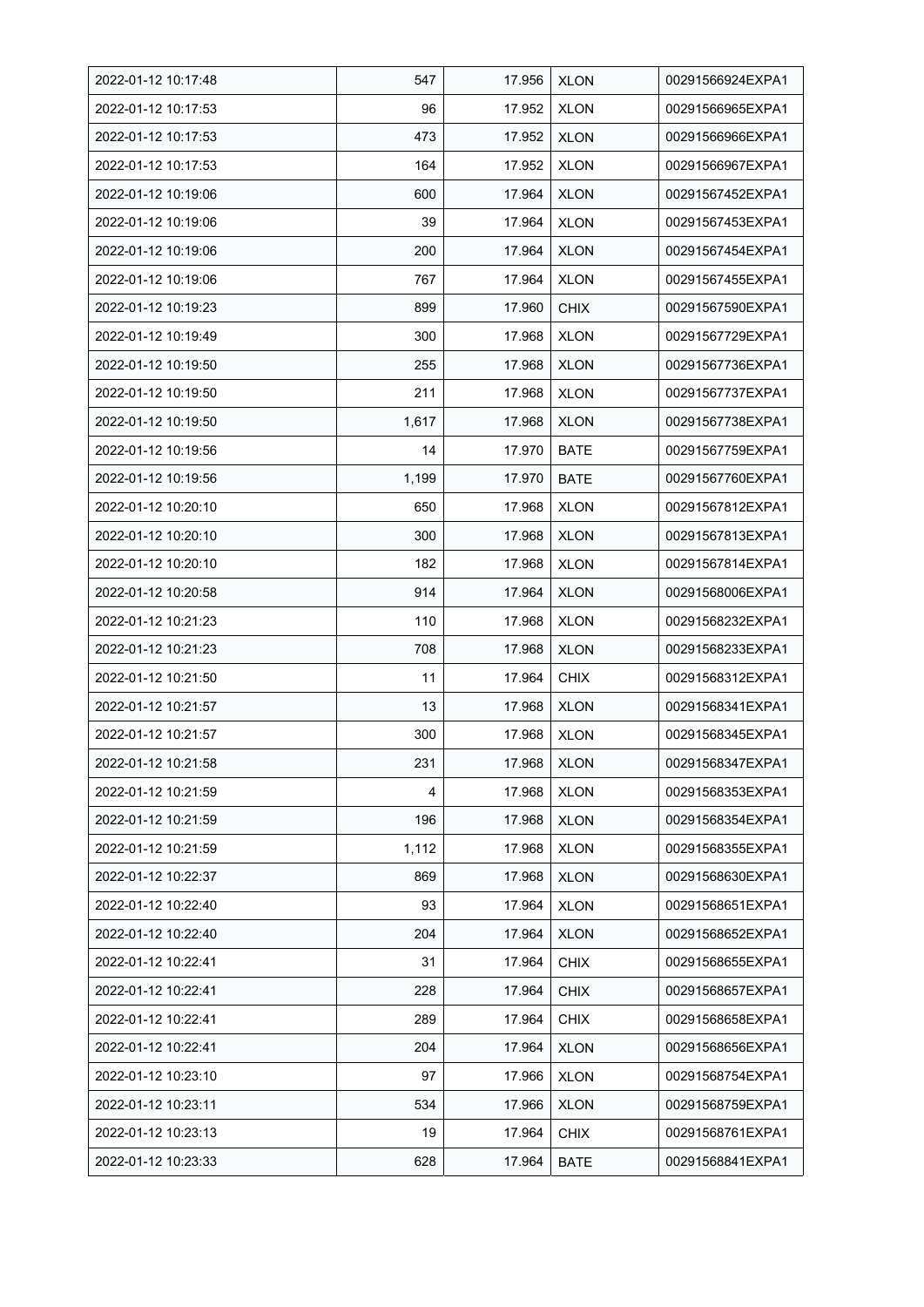| 2022-01-12 10:23:33 | 97  | 17.964 | <b>BATE</b> | 00291568842EXPA1 |
|---------------------|-----|--------|-------------|------------------|
| 2022-01-12 10:23:33 | 681 | 17.964 | <b>CHIX</b> | 00291568844EXPA1 |
| 2022-01-12 10:23:33 | 590 | 17.964 | <b>XLON</b> | 00291568839EXPA1 |
| 2022-01-12 10:23:33 | 188 | 17.964 | <b>XLON</b> | 00291568840EXPA1 |
| 2022-01-12 10:23:34 | 91  | 17.962 | <b>XLON</b> | 00291568862EXPA1 |
| 2022-01-12 10:23:34 | 204 | 17.962 | <b>XLON</b> | 00291568877EXPA1 |
| 2022-01-12 10:23:34 | 108 | 17.962 | <b>XLON</b> | 00291568883EXPA1 |
| 2022-01-12 10:23:35 | 130 | 17.962 | <b>XLON</b> | 00291568887EXPA1 |
| 2022-01-12 10:23:56 | 186 | 17.962 | <b>XLON</b> | 00291569007EXPA1 |
| 2022-01-12 10:23:56 | 29  | 17.962 | <b>XLON</b> | 00291569008EXPA1 |
| 2022-01-12 10:23:56 | 241 | 17.962 | <b>XLON</b> | 00291569009EXPA1 |
| 2022-01-12 10:23:56 | 183 | 17.962 | <b>XLON</b> | 00291569010EXPA1 |
| 2022-01-12 10:23:56 | 29  | 17.962 | <b>XLON</b> | 00291569011EXPA1 |
| 2022-01-12 10:24:33 | 300 | 17.966 | <b>XLON</b> | 00291569220EXPA1 |
| 2022-01-12 10:24:33 | 199 | 17.966 | <b>XLON</b> | 00291569221EXPA1 |
| 2022-01-12 10:24:33 | 300 | 17.966 | <b>XLON</b> | 00291569222EXPA1 |
| 2022-01-12 10:24:33 | 300 | 17.966 | <b>XLON</b> | 00291569223EXPA1 |
| 2022-01-12 10:24:33 | 300 | 17.966 | <b>XLON</b> | 00291569224EXPA1 |
| 2022-01-12 10:24:33 | 300 | 17.966 | <b>XLON</b> | 00291569225EXPA1 |
| 2022-01-12 10:24:34 | 300 | 17.966 | <b>XLON</b> | 00291569226EXPA1 |
| 2022-01-12 10:24:34 | 93  | 17.966 | <b>XLON</b> | 00291569232EXPA1 |
| 2022-01-12 10:25:27 | 300 | 17.974 | <b>XLON</b> | 00291569462EXPA1 |
| 2022-01-12 10:25:27 | 251 | 17.974 | <b>XLON</b> | 00291569463EXPA1 |
| 2022-01-12 10:25:27 | 300 | 17.974 | <b>XLON</b> | 00291569464EXPA1 |
| 2022-01-12 10:25:27 | 300 | 17.974 | <b>XLON</b> | 00291569466EXPA1 |
| 2022-01-12 10:25:28 | 300 | 17.974 | <b>XLON</b> | 00291569467EXPA1 |
| 2022-01-12 10:25:28 | 231 | 17.974 | <b>XLON</b> | 00291569468EXPA1 |
| 2022-01-12 10:25:50 | 40  | 17.972 | <b>XLON</b> | 00291569585EXPA1 |
| 2022-01-12 10:25:52 | 692 | 17.972 | <b>XLON</b> | 00291569595EXPA1 |
| 2022-01-12 10:25:52 | 257 | 17.972 | <b>XLON</b> | 00291569596EXPA1 |
| 2022-01-12 10:25:52 | 300 | 17.972 | <b>XLON</b> | 00291569597EXPA1 |
| 2022-01-12 10:25:52 | 89  | 17.972 | <b>XLON</b> | 00291569602EXPA1 |
| 2022-01-12 10:26:29 | 64  | 17.974 | <b>BATE</b> | 00291569854EXPA1 |
| 2022-01-12 10:26:29 | 102 | 17.974 | <b>BATE</b> | 00291569856EXPA1 |
| 2022-01-12 10:26:31 | 357 | 17.976 | <b>XLON</b> | 00291569863EXPA1 |
| 2022-01-12 10:26:31 | 159 | 17.976 | <b>XLON</b> | 00291569864EXPA1 |
| 2022-01-12 10:26:31 | 129 | 17.976 | <b>XLON</b> | 00291569865EXPA1 |
| 2022-01-12 10:26:31 | 102 | 17.976 | <b>XLON</b> | 00291569866EXPA1 |
| 2022-01-12 10:26:31 | 198 | 17.976 | <b>XLON</b> | 00291569867EXPA1 |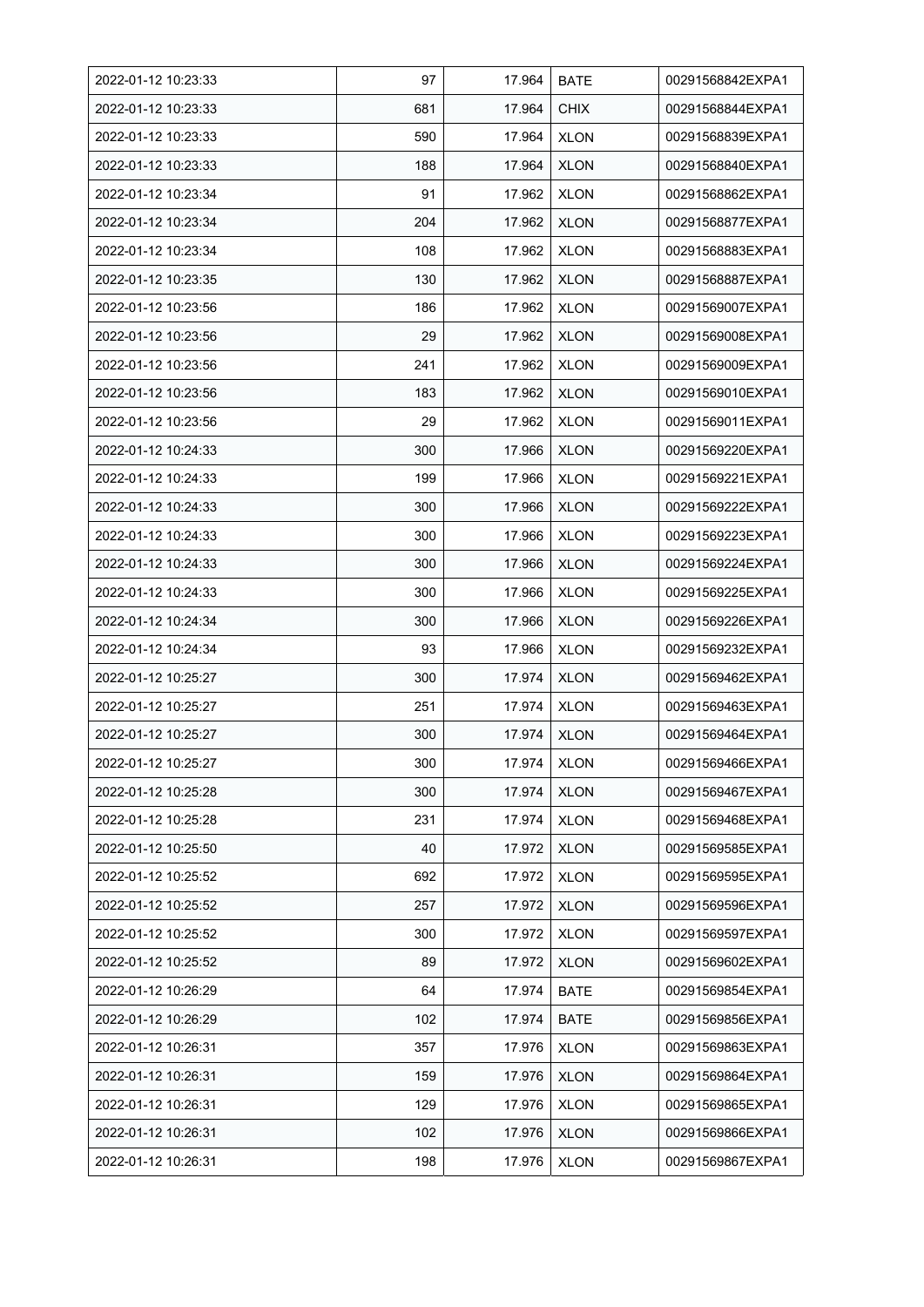| 2022-01-12 10:26:31 | 300   | 17.976 | <b>XLON</b> | 00291569869EXPA1 |
|---------------------|-------|--------|-------------|------------------|
| 2022-01-12 10:26:32 | 200   | 17.976 | <b>XLON</b> | 00291569876EXPA1 |
| 2022-01-12 10:26:32 | 100   | 17.976 | <b>XLON</b> | 00291569877EXPA1 |
| 2022-01-12 10:26:32 | 193   | 17.976 | <b>XLON</b> | 00291569878EXPA1 |
| 2022-01-12 10:26:32 | 107   | 17.976 | <b>XLON</b> | 00291569879EXPA1 |
| 2022-01-12 10:26:32 | 47    | 17.976 | <b>XLON</b> | 00291569880EXPA1 |
| 2022-01-12 10:26:32 | 61    | 17.976 | <b>XLON</b> | 00291569881EXPA1 |
| 2022-01-12 10:26:32 | 47    | 17.976 | <b>XLON</b> | 00291569882EXPA1 |
| 2022-01-12 10:26:35 | 200   | 17.974 | <b>BATE</b> | 00291569901EXPA1 |
| 2022-01-12 10:26:35 | 2     | 17.974 | <b>BATE</b> | 00291569902EXPA1 |
| 2022-01-12 10:26:41 | 131   | 17.974 | <b>BATE</b> | 00291569945EXPA1 |
| 2022-01-12 10:26:44 | 39    | 17.974 | <b>CHIX</b> | 00291569959EXPA1 |
| 2022-01-12 10:26:44 | 418   | 17.974 | <b>CHIX</b> | 00291569960EXPA1 |
| 2022-01-12 10:27:36 | 225   | 17.980 | <b>XLON</b> | 00291570090EXPA1 |
| 2022-01-12 10:27:36 | 412   | 17.980 | <b>XLON</b> | 00291570091EXPA1 |
| 2022-01-12 10:27:36 | 66    | 17.980 | <b>XLON</b> | 00291570098EXPA1 |
| 2022-01-12 10:27:36 | 200   | 17.980 | <b>XLON</b> | 00291570099EXPA1 |
| 2022-01-12 10:27:36 | 34    | 17.980 | <b>XLON</b> | 00291570100EXPA1 |
| 2022-01-12 10:27:58 | 600   | 17.984 | <b>XLON</b> | 00291570162EXPA1 |
| 2022-01-12 10:27:58 | 200   | 17.984 | <b>XLON</b> | 00291570163EXPA1 |
| 2022-01-12 10:28:14 | 75    | 17.986 | <b>CHIX</b> | 00291570256EXPA1 |
| 2022-01-12 10:28:14 | 154   | 17.986 | <b>XLON</b> | 00291570252EXPA1 |
| 2022-01-12 10:28:14 | 72    | 17.986 | <b>XLON</b> | 00291570253EXPA1 |
| 2022-01-12 10:28:14 | 131   | 17.986 | <b>XLON</b> | 00291570254EXPA1 |
| 2022-01-12 10:28:14 | 984   | 17.986 | <b>XLON</b> | 00291570255EXPA1 |
| 2022-01-12 10:28:21 | 200   | 17.988 | <b>XLON</b> | 00291570283EXPA1 |
| 2022-01-12 10:28:21 | 200   | 17.988 | <b>XLON</b> | 00291570284EXPA1 |
| 2022-01-12 10:28:21 | 19    | 17.988 | <b>XLON</b> | 00291570285EXPA1 |
| 2022-01-12 10:28:21 | 253   | 17.988 | <b>XLON</b> | 00291570286EXPA1 |
| 2022-01-12 10:28:27 | 1,226 | 17.988 | <b>CHIX</b> | 00291570306EXPA1 |
| 2022-01-12 10:29:18 | 7     | 17.982 | <b>BATE</b> | 00291570515EXPA1 |
| 2022-01-12 10:29:36 | 300   | 17.988 | <b>XLON</b> | 00291570576EXPA1 |
| 2022-01-12 10:29:36 | 203   | 17.988 | <b>XLON</b> | 00291570577EXPA1 |
| 2022-01-12 10:29:36 | 174   | 17.988 | <b>XLON</b> | 00291570578EXPA1 |
| 2022-01-12 10:29:42 | 159   | 17.988 | <b>XLON</b> | 00291570598EXPA1 |
| 2022-01-12 10:29:42 | 227   | 17.988 | <b>XLON</b> | 00291570599EXPA1 |
| 2022-01-12 10:29:42 | 125   | 17.988 | <b>XLON</b> | 00291570603EXPA1 |
| 2022-01-12 10:29:42 | 100   | 17.988 | <b>XLON</b> | 00291570604EXPA1 |
| 2022-01-12 10:29:42 | 200   | 17.988 | <b>XLON</b> | 00291570606EXPA1 |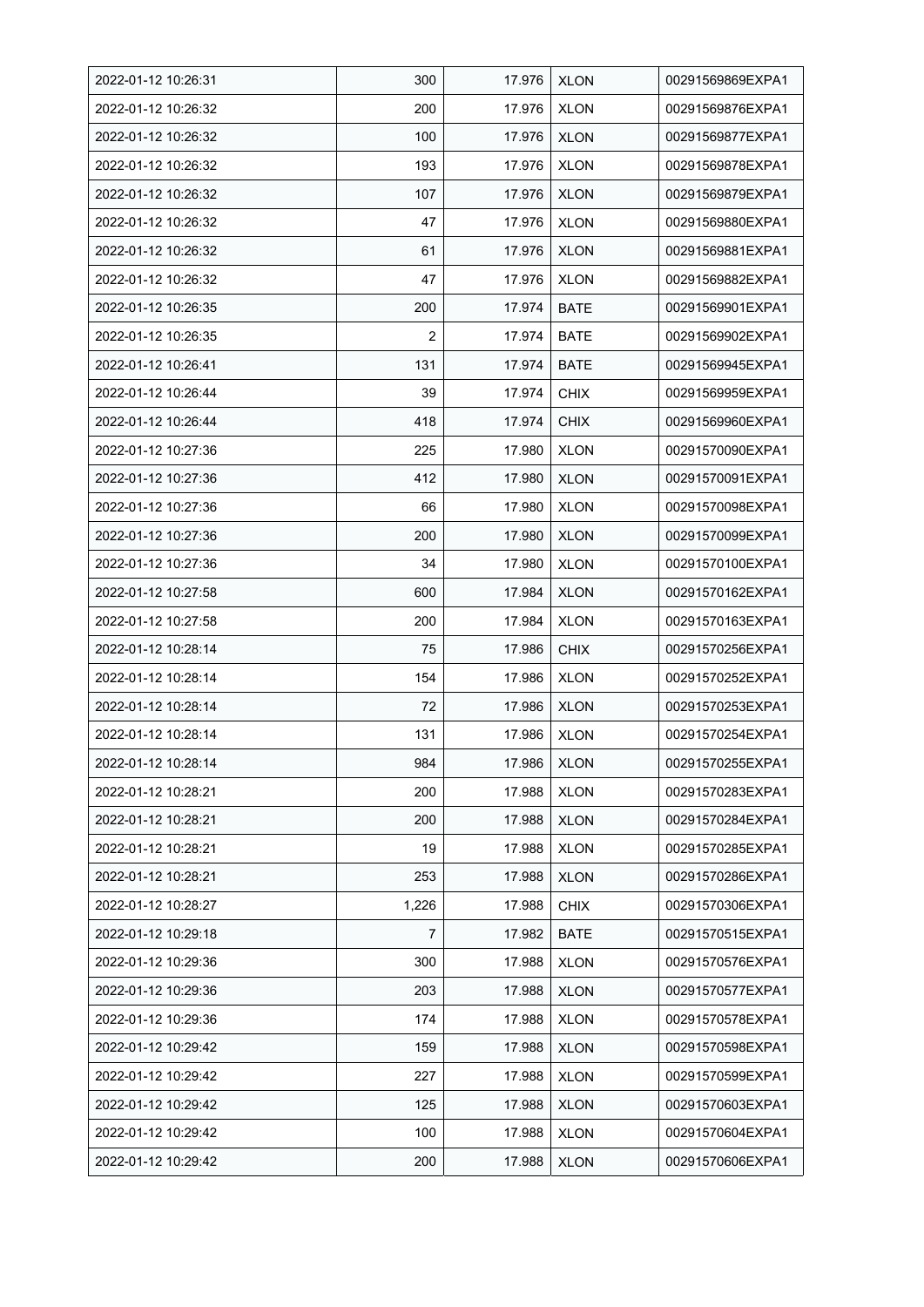| 2022-01-12 10:29:43 | 300   | 17.988 | <b>XLON</b> | 00291570607EXPA1 |
|---------------------|-------|--------|-------------|------------------|
| 2022-01-12 10:29:43 | 493   | 17.988 | <b>XLON</b> | 00291570608EXPA1 |
| 2022-01-12 10:30:21 | 600   | 17.996 | <b>XLON</b> | 00291570793EXPA1 |
| 2022-01-12 10:30:21 | 194   | 17.996 | <b>XLON</b> | 00291570794EXPA1 |
| 2022-01-12 10:30:36 | 833   | 17.996 | <b>BATE</b> | 00291570846EXPA1 |
| 2022-01-12 10:30:36 | 221   | 17.996 | <b>XLON</b> | 00291570847EXPA1 |
| 2022-01-12 10:30:36 | 58    | 17.996 | <b>XLON</b> | 00291570848EXPA1 |
| 2022-01-12 10:30:36 | 893   | 17.996 | <b>XLON</b> | 00291570849EXPA1 |
| 2022-01-12 10:31:09 | 108   | 17.994 | <b>XLON</b> | 00291570968EXPA1 |
| 2022-01-12 10:31:10 | 108   | 17.994 | <b>XLON</b> | 00291570969EXPA1 |
| 2022-01-12 10:31:10 | 300   | 17.994 | <b>XLON</b> | 00291570973EXPA1 |
| 2022-01-12 10:31:11 | 300   | 17.994 | <b>XLON</b> | 00291570976EXPA1 |
| 2022-01-12 10:31:11 | 300   | 17.994 | <b>XLON</b> | 00291570977EXPA1 |
| 2022-01-12 10:31:11 | 983   | 17.994 | <b>XLON</b> | 00291570978EXPA1 |
| 2022-01-12 10:32:23 | 600   | 18.010 | <b>XLON</b> | 00291571411EXPA1 |
| 2022-01-12 10:32:23 | 220   | 18.010 | <b>XLON</b> | 00291571412EXPA1 |
| 2022-01-12 10:32:23 | 418   | 18.010 | <b>XLON</b> | 00291571413EXPA1 |
| 2022-01-12 10:32:23 | 300   | 18.010 | <b>XLON</b> | 00291571414EXPA1 |
| 2022-01-12 10:32:26 | 600   | 18.010 | <b>XLON</b> | 00291571419EXPA1 |
| 2022-01-12 10:32:26 | 3     | 18.010 | <b>XLON</b> | 00291571420EXPA1 |
| 2022-01-12 10:32:26 | 254   | 18.010 | <b>XLON</b> | 00291571421EXPA1 |
| 2022-01-12 10:32:26 | 153   | 18.010 | <b>XLON</b> | 00291571422EXPA1 |
| 2022-01-12 10:32:38 | 220   | 18.010 | <b>CHIX</b> | 00291571452EXPA1 |
| 2022-01-12 10:32:38 | 69    | 18.012 | <b>CHIX</b> | 00291571453EXPA1 |
| 2022-01-12 10:32:38 | 300   | 18.012 | <b>CHIX</b> | 00291571454EXPA1 |
| 2022-01-12 10:32:38 | 237   | 18.012 | <b>CHIX</b> | 00291571455EXPA1 |
| 2022-01-12 10:32:38 | 248   | 18.012 | <b>CHIX</b> | 00291571456EXPA1 |
| 2022-01-12 10:32:38 | 182   | 18.010 | <b>CHIX</b> | 00291571457EXPA1 |
| 2022-01-12 10:32:54 | 232   | 18.002 | <b>BATE</b> | 00291571485EXPA1 |
| 2022-01-12 10:32:54 | 82    | 18.002 | <b>BATE</b> | 00291571486EXPA1 |
| 2022-01-12 10:32:54 | 100   | 18.002 | <b>BATE</b> | 00291571487EXPA1 |
| 2022-01-12 10:32:55 | 139   | 18.002 | <b>XLON</b> | 00291571488EXPA1 |
| 2022-01-12 10:32:55 | 564   | 18.002 | <b>XLON</b> | 00291571489EXPA1 |
| 2022-01-12 10:33:26 | 300   | 18.002 | <b>XLON</b> | 00291571612EXPA1 |
| 2022-01-12 10:33:26 | 300   | 18.002 | <b>XLON</b> | 00291571613EXPA1 |
| 2022-01-12 10:33:26 | 1,300 | 18.002 | <b>XLON</b> | 00291571614EXPA1 |
| 2022-01-12 10:33:26 | 187   | 18.002 | <b>XLON</b> | 00291571615EXPA1 |
| 2022-01-12 10:33:26 | 207   | 18.002 | <b>XLON</b> | 00291571616EXPA1 |
| 2022-01-12 10:33:59 | 558   | 18.000 | <b>BATE</b> | 00291571765EXPA1 |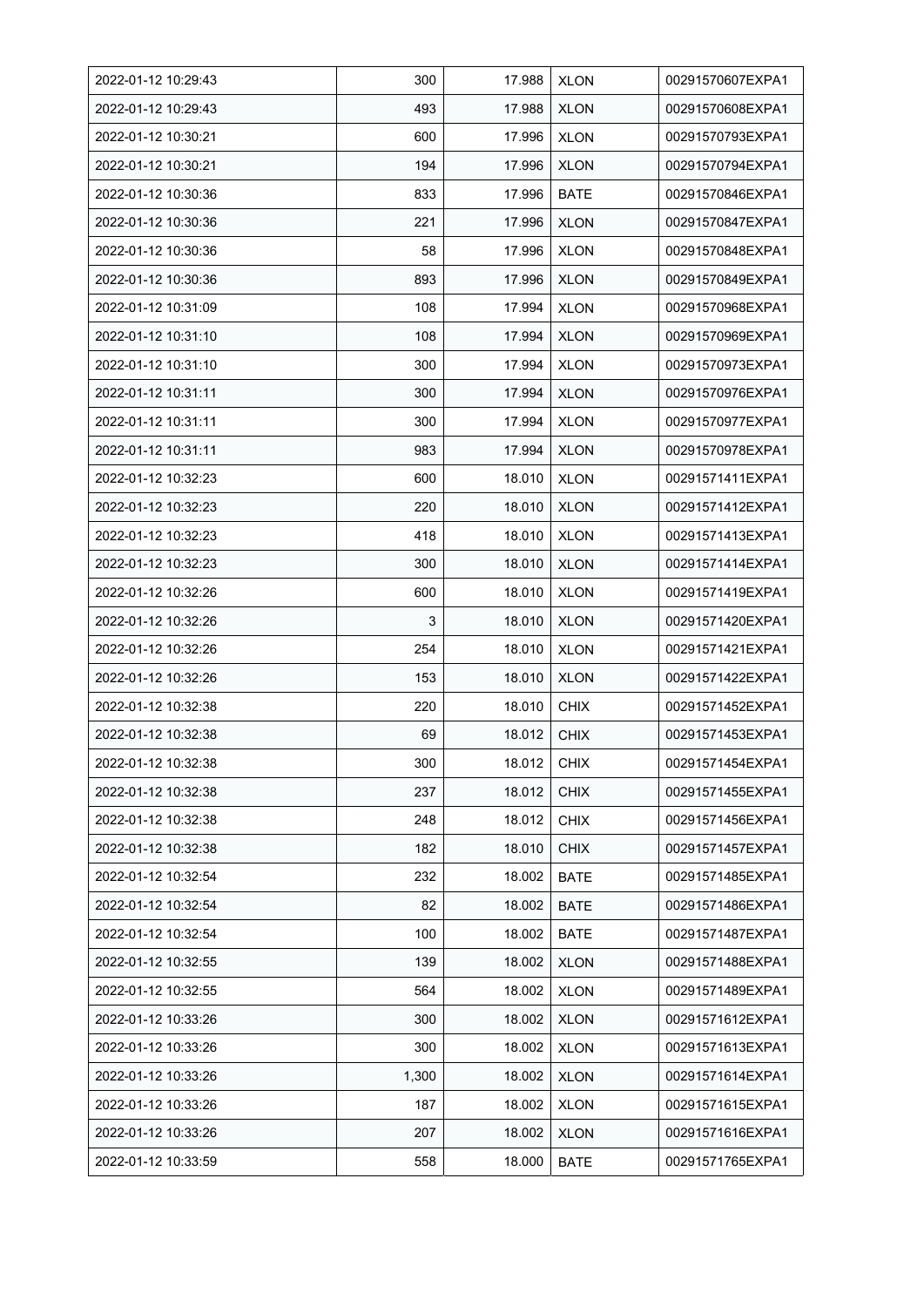| 2022-01-12 10:33:59 | 507   | 18.000 | <b>XLON</b> | 00291571766EXPA1 |
|---------------------|-------|--------|-------------|------------------|
| 2022-01-12 10:34:41 | 300   | 18.000 | <b>XLON</b> | 00291571932EXPA1 |
| 2022-01-12 10:34:41 | 225   | 18.000 | <b>XLON</b> | 00291571933EXPA1 |
| 2022-01-12 10:34:41 | 794   | 18.002 | <b>XLON</b> | 00291571934EXPA1 |
| 2022-01-12 10:34:41 | 388   | 18.002 | <b>XLON</b> | 00291571935EXPA1 |
| 2022-01-12 10:34:43 | 161   | 18.002 | <b>XLON</b> | 00291571945EXPA1 |
| 2022-01-12 10:34:43 | 236   | 18.002 | <b>XLON</b> | 00291571946EXPA1 |
| 2022-01-12 10:34:43 | 51    | 18.002 | <b>XLON</b> | 00291571947EXPA1 |
| 2022-01-12 10:35:00 | 448   | 18.000 | <b>XLON</b> | 00291572062EXPA1 |
| 2022-01-12 10:35:00 | 240   | 18.000 | <b>XLON</b> | 00291572063EXPA1 |
| 2022-01-12 10:35:43 | 28    | 17.990 | <b>CHIX</b> | 00291572340EXPA1 |
| 2022-01-12 10:35:43 | 33    | 17.990 | <b>XLON</b> | 00291572341EXPA1 |
| 2022-01-12 10:35:44 | 116   | 17.994 | <b>XLON</b> | 00291572350EXPA1 |
| 2022-01-12 10:35:53 | 300   | 17.996 | <b>XLON</b> | 00291572448EXPA1 |
| 2022-01-12 10:35:53 | 1,480 | 17.996 | <b>XLON</b> | 00291572449EXPA1 |
| 2022-01-12 10:35:57 | 422   | 17.994 | <b>CHIX</b> | 00291572454EXPA1 |
| 2022-01-12 10:35:57 | 437   | 17.994 | <b>CHIX</b> | 00291572455EXPA1 |
| 2022-01-12 10:36:38 | 730   | 17.982 | <b>XLON</b> | 00291572730EXPA1 |
| 2022-01-12 10:36:38 | 505   | 17.982 | <b>XLON</b> | 00291572731EXPA1 |
| 2022-01-12 10:36:38 | 207   | 17.982 | <b>XLON</b> | 00291572732EXPA1 |
| 2022-01-12 10:37:17 | 287   | 17.982 | <b>XLON</b> | 00291572856EXPA1 |
| 2022-01-12 10:37:17 | 1,350 | 17.982 | <b>XLON</b> | 00291572857EXPA1 |
| 2022-01-12 10:37:17 | 585   | 17.982 | <b>XLON</b> | 00291572858EXPA1 |
| 2022-01-12 10:38:30 | 600   | 17.986 | <b>XLON</b> | 00291573718EXPA1 |
| 2022-01-12 10:38:30 | 140   | 17.986 | <b>XLON</b> | 00291573719EXPA1 |
| 2022-01-12 10:38:30 | 1,631 | 17.986 | <b>XLON</b> | 00291573720EXPA1 |
| 2022-01-12 10:38:56 | 229   | 17.988 | <b>BATE</b> | 00291574179EXPA1 |
| 2022-01-12 10:38:56 | 1,064 | 17.988 | <b>BATE</b> | 00291574181EXPA1 |
| 2022-01-12 10:39:15 | 72    | 17.978 | <b>CHIX</b> | 00291574379EXPA1 |
| 2022-01-12 10:39:43 | 97    | 17.988 | <b>XLON</b> | 00291574467EXPA1 |
| 2022-01-12 10:39:43 | 38    | 17.988 | <b>XLON</b> | 00291574468EXPA1 |
| 2022-01-12 10:39:43 | 1,252 | 17.988 | <b>XLON</b> | 00291574469EXPA1 |
| 2022-01-12 10:39:57 | 143   | 17.992 | <b>CHIX</b> | 00291574528EXPA1 |
| 2022-01-12 10:39:57 | 24    | 17.992 | <b>XLON</b> | 00291574524EXPA1 |
| 2022-01-12 10:39:57 | 23    | 17.992 | <b>XLON</b> | 00291574525EXPA1 |
| 2022-01-12 10:39:57 | 1,526 | 17.992 | <b>XLON</b> | 00291574526EXPA1 |
| 2022-01-12 10:39:57 | 693   | 17.992 | <b>XLON</b> | 00291574527EXPA1 |
| 2022-01-12 10:39:57 | 10    | 17.992 | <b>XLON</b> | 00291574529EXPA1 |
| 2022-01-12 10:41:09 | 489   | 17.998 | <b>CHIX</b> | 00291574850EXPA1 |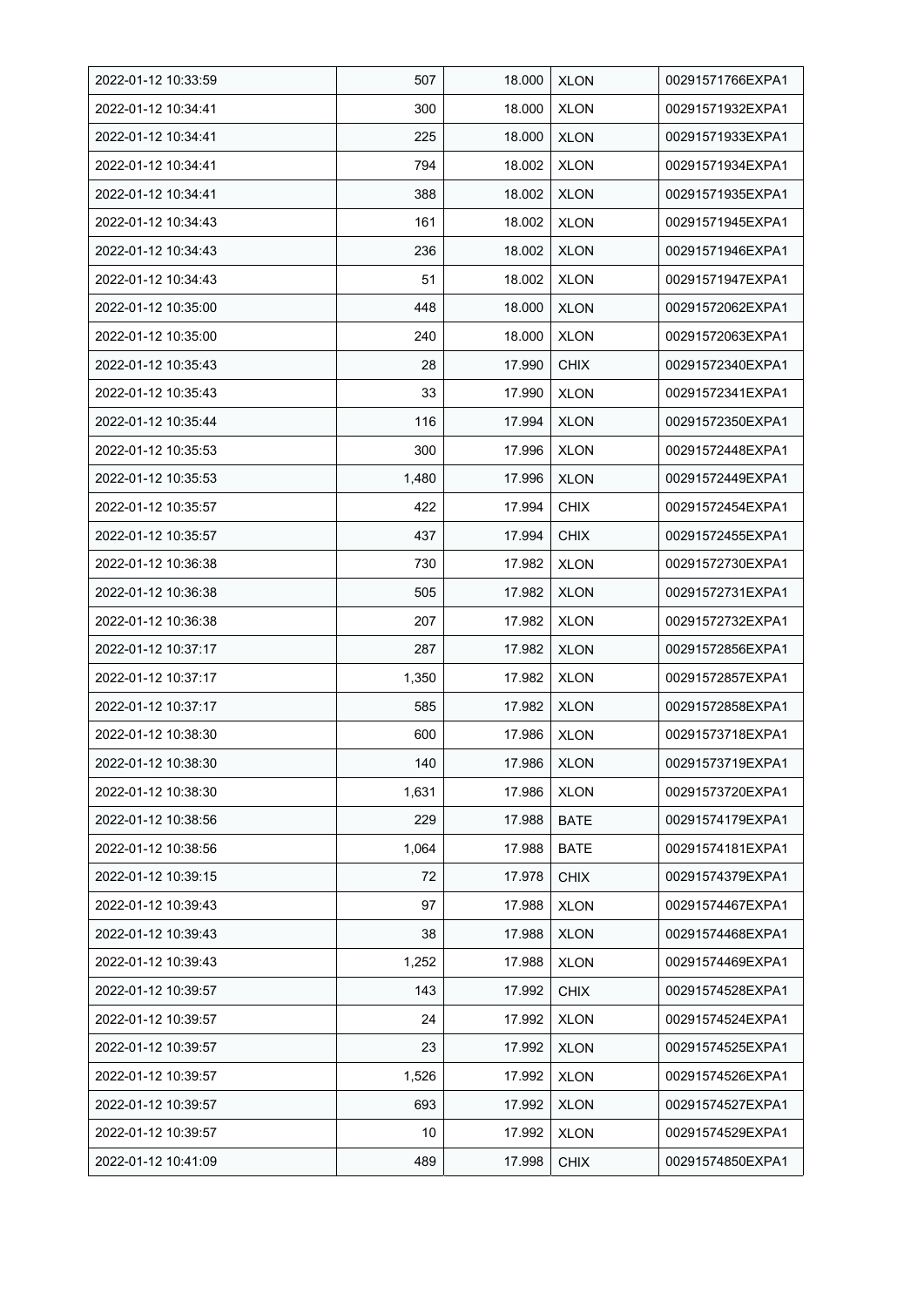| 2022-01-12 10:41:09 | 903   | 17.998 | <b>CHIX</b> | 00291574852EXPA1 |
|---------------------|-------|--------|-------------|------------------|
| 2022-01-12 10:41:09 | 284   | 17.998 | <b>XLON</b> | 00291574851EXPA1 |
| 2022-01-12 10:41:09 | 1,774 | 17.998 | <b>XLON</b> | 00291574853EXPA1 |
| 2022-01-12 10:41:57 | 132   | 17.988 | <b>XLON</b> | 00291575111EXPA1 |
| 2022-01-12 10:41:57 | 698   | 17.988 | <b>XLON</b> | 00291575112EXPA1 |
| 2022-01-12 10:42:26 | 764   | 17.988 | <b>XLON</b> | 00291575240EXPA1 |
| 2022-01-12 10:42:26 | 317   | 17.988 | <b>XLON</b> | 00291575241EXPA1 |
| 2022-01-12 10:42:26 | 122   | 17.988 | <b>XLON</b> | 00291575242EXPA1 |
| 2022-01-12 10:42:26 | 430   | 17.988 | <b>XLON</b> | 00291575243EXPA1 |
| 2022-01-12 10:42:46 | 500   | 17.986 | <b>BATE</b> | 00291575335EXPA1 |
| 2022-01-12 10:42:46 | 272   | 17.986 | <b>BATE</b> | 00291575336EXPA1 |
| 2022-01-12 10:42:49 | 833   | 17.982 | <b>XLON</b> | 00291575349EXPA1 |
| 2022-01-12 10:43:19 | 4     | 17.982 | <b>XLON</b> | 00291575437EXPA1 |
| 2022-01-12 10:43:20 | 300   | 17.982 | <b>XLON</b> | 00291575438EXPA1 |
| 2022-01-12 10:43:20 | 768   | 17.982 | <b>XLON</b> | 00291575439EXPA1 |
| 2022-01-12 10:43:20 | 665   | 17.982 | <b>XLON</b> | 00291575440EXPA1 |
| 2022-01-12 10:44:01 | 600   | 17.984 | <b>XLON</b> | 00291575656EXPA1 |
| 2022-01-12 10:44:01 | 300   | 17.984 | <b>XLON</b> | 00291575657EXPA1 |
| 2022-01-12 10:44:01 | 117   | 17.984 | <b>XLON</b> | 00291575658EXPA1 |
| 2022-01-12 10:44:01 | 600   | 17.984 | <b>XLON</b> | 00291575659EXPA1 |
| 2022-01-12 10:44:01 | 635   | 17.984 | <b>XLON</b> | 00291575660EXPA1 |
| 2022-01-12 10:44:55 | 979   | 17.994 | <b>XLON</b> | 00291575904EXPA1 |
| 2022-01-12 10:45:00 | 509   | 17.992 | <b>BATE</b> | 00291575947EXPA1 |
| 2022-01-12 10:45:00 | 100   | 17.992 | <b>CHIX</b> | 00291575944EXPA1 |
| 2022-01-12 10:45:00 | 974   | 17.992 | <b>CHIX</b> | 00291575946EXPA1 |
| 2022-01-12 10:45:53 | 2,307 | 17.990 | <b>XLON</b> | 00291576255EXPA1 |
| 2022-01-12 10:46:01 | 466   | 17.984 | <b>XLON</b> | 00291576318EXPA1 |
| 2022-01-12 10:46:50 | 300   | 17.976 | <b>CHIX</b> | 00291576581EXPA1 |
| 2022-01-12 10:46:50 | 173   | 17.976 | <b>CHIX</b> | 00291576582EXPA1 |
| 2022-01-12 10:46:50 | 179   | 17.976 | <b>CHIX</b> | 00291576584EXPA1 |
| 2022-01-12 10:46:50 | 464   | 17.976 | <b>XLON</b> | 00291576583EXPA1 |
| 2022-01-12 10:46:50 | 464   | 17.976 | <b>XLON</b> | 00291576585EXPA1 |
| 2022-01-12 10:46:50 | 813   | 17.976 | <b>XLON</b> | 00291576586EXPA1 |
| 2022-01-12 10:47:26 | 665   | 17.972 | <b>BATE</b> | 00291576792EXPA1 |
| 2022-01-12 10:47:26 | 234   | 17.974 | <b>XLON</b> | 00291576787EXPA1 |
| 2022-01-12 10:47:26 | 1,116 | 17.974 | <b>XLON</b> | 00291576788EXPA1 |
| 2022-01-12 10:48:03 | 59    | 17.970 | <b>XLON</b> | 00291576977EXPA1 |
| 2022-01-12 10:48:03 | 54    | 17.968 | <b>XLON</b> | 00291576978EXPA1 |
| 2022-01-12 10:48:03 | 612   | 17.970 | <b>XLON</b> | 00291576979EXPA1 |
|                     |       |        |             |                  |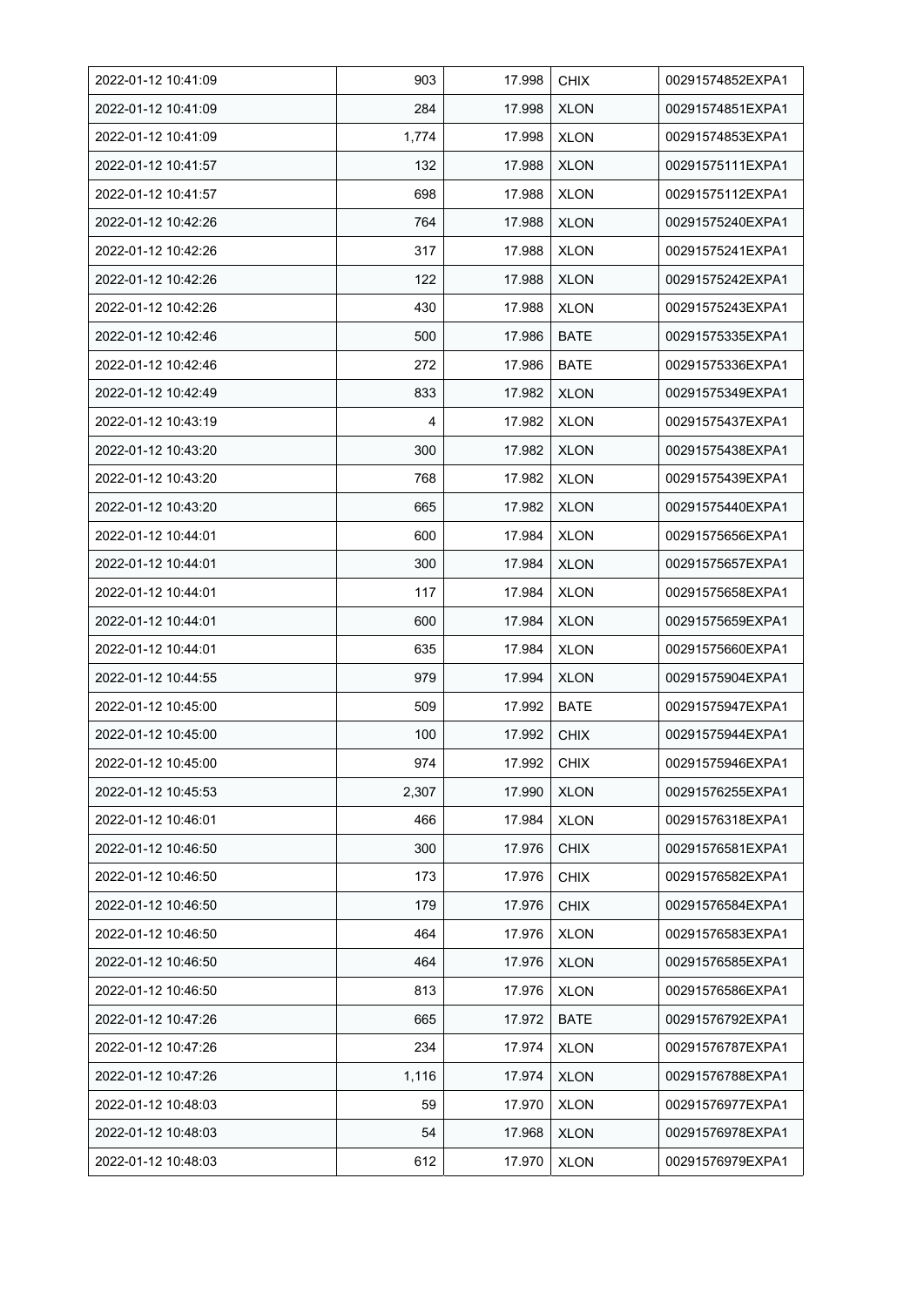| 2022-01-12 10:48:05 | 253   | 17.968 | <b>XLON</b> | 00291576982EXPA1 |
|---------------------|-------|--------|-------------|------------------|
| 2022-01-12 10:48:05 | 454   | 17.968 | <b>XLON</b> | 00291576983EXPA1 |
| 2022-01-12 10:48:24 | 37    | 17.954 | <b>XLON</b> | 00291577160EXPA1 |
| 2022-01-12 10:48:24 | 403   | 17.954 | <b>XLON</b> | 00291577161EXPA1 |
| 2022-01-12 10:48:24 | 167   | 17.954 | <b>XLON</b> | 00291577163EXPA1 |
| 2022-01-12 10:48:24 | 200   | 17.954 | <b>XLON</b> | 00291577165EXPA1 |
| 2022-01-12 10:48:24 | 180   | 17.954 | <b>XLON</b> | 00291577167EXPA1 |
| 2022-01-12 10:49:11 | 193   | 17.936 | <b>XLON</b> | 00291577453EXPA1 |
| 2022-01-12 10:49:11 | 202   | 17.936 | <b>XLON</b> | 00291577454EXPA1 |
| 2022-01-12 10:49:11 | 1,402 | 17.936 | <b>XLON</b> | 00291577455EXPA1 |
| 2022-01-12 10:49:58 | 891   | 17.940 | <b>XLON</b> | 00291577705EXPA1 |
| 2022-01-12 10:50:13 | 259   | 17.940 | <b>BATE</b> | 00291577766EXPA1 |
| 2022-01-12 10:50:13 | 100   | 17.940 | <b>BATE</b> | 00291577767EXPA1 |
| 2022-01-12 10:50:13 | 240   | 17.940 | <b>BATE</b> | 00291577768EXPA1 |
| 2022-01-12 10:50:13 | 177   | 17.940 | <b>CHIX</b> | 00291577761EXPA1 |
| 2022-01-12 10:50:13 | 543   | 17.940 | <b>CHIX</b> | 00291577763EXPA1 |
| 2022-01-12 10:50:13 | 186   | 17.940 | <b>XLON</b> | 00291577762EXPA1 |
| 2022-01-12 10:50:13 | 528   | 17.940 | <b>XLON</b> | 00291577764EXPA1 |
| 2022-01-12 10:50:13 | 186   | 17.940 | <b>XLON</b> | 00291577765EXPA1 |
| 2022-01-12 10:50:37 | 129   | 17.930 | <b>XLON</b> | 00291577846EXPA1 |
| 2022-01-12 10:51:07 | 299   | 17.944 | <b>XLON</b> | 00291577935EXPA1 |
| 2022-01-12 10:51:07 | 224   | 17.944 | <b>XLON</b> | 00291577936EXPA1 |
| 2022-01-12 10:51:07 | 200   | 17.944 | <b>XLON</b> | 00291577937EXPA1 |
| 2022-01-12 10:51:07 | 100   | 17.944 | <b>XLON</b> | 00291577938EXPA1 |
| 2022-01-12 10:51:08 | 300   | 17.944 | <b>XLON</b> | 00291577941EXPA1 |
| 2022-01-12 10:51:08 | 100   | 17.944 | <b>XLON</b> | 00291577943EXPA1 |
| 2022-01-12 10:51:08 | 200   | 17.944 | <b>XLON</b> | 00291577945EXPA1 |
| 2022-01-12 10:51:08 | 129   | 17.944 | <b>XLON</b> | 00291577952EXPA1 |
| 2022-01-12 10:51:08 | 483   | 17.944 | <b>XLON</b> | 00291577953EXPA1 |
| 2022-01-12 10:51:08 | 129   | 17.944 | <b>XLON</b> | 00291577954EXPA1 |
| 2022-01-12 10:51:33 | 300   | 17.946 | <b>XLON</b> | 00291578094EXPA1 |
| 2022-01-12 10:51:33 | 217   | 17.946 | <b>XLON</b> | 00291578096EXPA1 |
| 2022-01-12 10:51:33 | 83    | 17.946 | <b>XLON</b> | 00291578097EXPA1 |
| 2022-01-12 10:51:33 | 43    | 17.946 | <b>XLON</b> | 00291578098EXPA1 |
| 2022-01-12 10:51:52 | 579   | 17.942 | <b>XLON</b> | 00291578219EXPA1 |
| 2022-01-12 10:51:52 | 40    | 17.942 | <b>XLON</b> | 00291578220EXPA1 |
| 2022-01-12 10:52:30 | 113   | 17.928 | <b>XLON</b> | 00291578429EXPA1 |
| 2022-01-12 10:52:30 | 300   | 17.928 | <b>XLON</b> | 00291578430EXPA1 |
| 2022-01-12 10:52:35 | 896   | 17.922 | <b>CHIX</b> | 00291578460EXPA1 |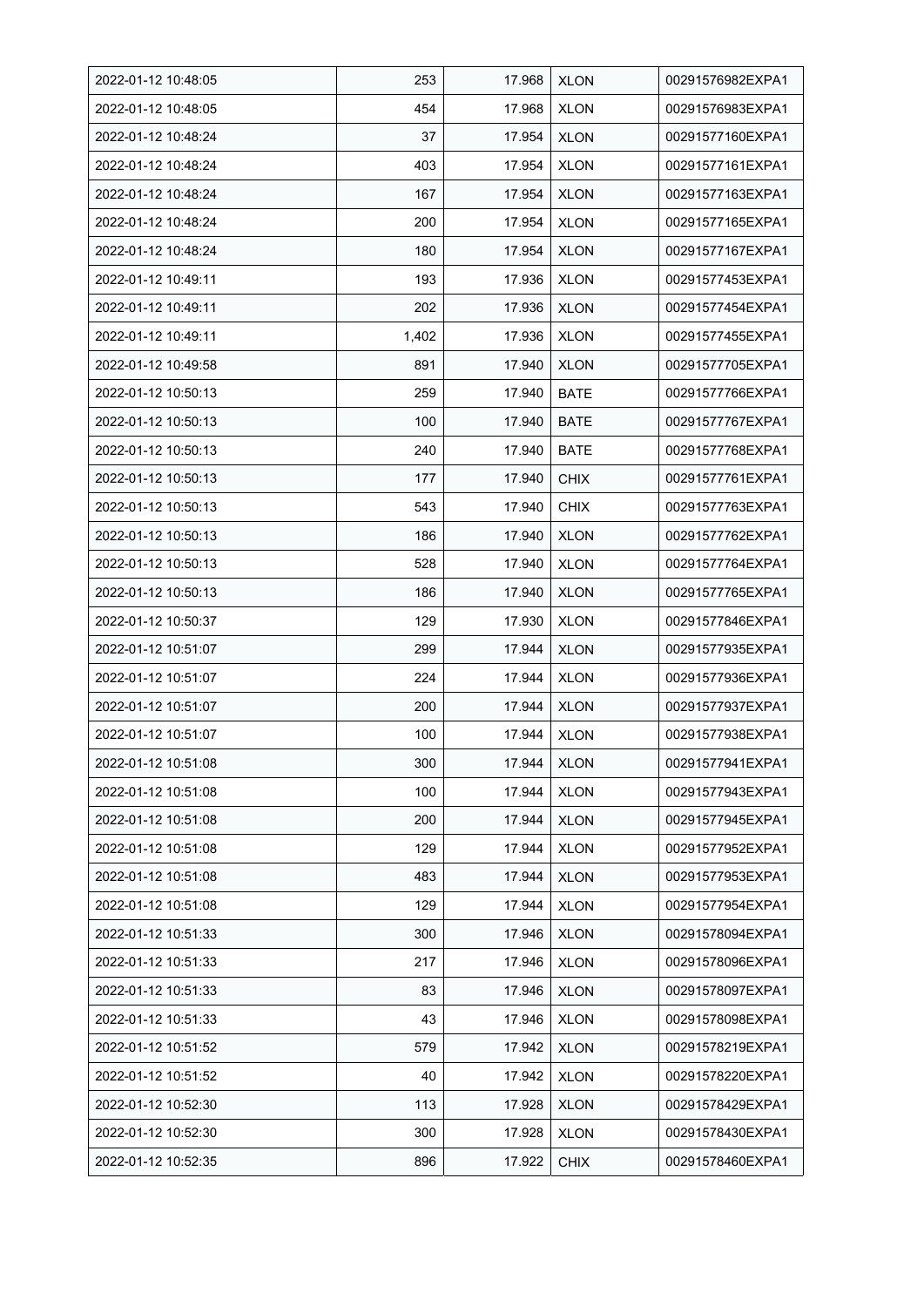| 2022-01-12 10:52:35 | 128   | 17.922 | <b>XLON</b> | 00291578452EXPA1 |
|---------------------|-------|--------|-------------|------------------|
| 2022-01-12 10:52:35 | 252   | 17.922 | <b>XLON</b> | 00291578453EXPA1 |
| 2022-01-12 10:52:35 | 67    | 17.922 | <b>XLON</b> | 00291578454EXPA1 |
| 2022-01-12 10:52:35 | 521   | 17.922 | <b>XLON</b> | 00291578455EXPA1 |
| 2022-01-12 10:52:58 | 329   | 17.918 | <b>XLON</b> | 00291578558EXPA1 |
| 2022-01-12 10:52:58 | 175   | 17.918 | <b>XLON</b> | 00291578559EXPA1 |
| 2022-01-12 10:52:58 | 329   | 17.918 | <b>XLON</b> | 00291578560EXPA1 |
| 2022-01-12 10:53:10 | 300   | 17.908 | <b>XLON</b> | 00291578620EXPA1 |
| 2022-01-12 10:53:10 | 126   | 17.908 | <b>XLON</b> | 00291578621EXPA1 |
| 2022-01-12 10:53:10 | 264   | 17.908 | <b>XLON</b> | 00291578622EXPA1 |
| 2022-01-12 10:53:31 | 302   | 17.902 | <b>XLON</b> | 00291578696EXPA1 |
| 2022-01-12 10:53:31 | 574   | 17.902 | <b>XLON</b> | 00291578697EXPA1 |
| 2022-01-12 10:54:07 | 92    | 17.882 | <b>BATE</b> | 00291579043EXPA1 |
| 2022-01-12 10:54:07 | 608   | 17.882 | <b>XLON</b> | 00291579041EXPA1 |
| 2022-01-12 10:54:31 | 184   | 17.890 | <b>CHIX</b> | 00291579222EXPA1 |
| 2022-01-12 10:54:31 | 200   | 17.890 | <b>CHIX</b> | 00291579224EXPA1 |
| 2022-01-12 10:54:31 | 130   | 17.890 | <b>CHIX</b> | 00291579225EXPA1 |
| 2022-01-12 10:54:31 | 698   | 17.890 | <b>XLON</b> | 00291579223EXPA1 |
| 2022-01-12 10:54:41 | 300   | 17.886 | <b>XLON</b> | 00291579304EXPA1 |
| 2022-01-12 10:54:41 | 600   | 17.886 | <b>XLON</b> | 00291579305EXPA1 |
| 2022-01-12 10:54:41 | 131   | 17.886 | <b>XLON</b> | 00291579306EXPA1 |
| 2022-01-12 10:54:45 | 802   | 17.882 | <b>XLON</b> | 00291579337EXPA1 |
| 2022-01-12 10:54:52 | 288   | 17.882 | <b>BATE</b> | 00291579364EXPA1 |
| 2022-01-12 10:54:52 | 82    | 17.882 | <b>XLON</b> | 00291579363EXPA1 |
| 2022-01-12 10:55:23 | 520   | 17.894 | <b>BATE</b> | 00291579543EXPA1 |
| 2022-01-12 10:55:33 | 391   | 17.898 | <b>XLON</b> | 00291579571EXPA1 |
| 2022-01-12 10:55:42 | 300   | 17.900 | <b>XLON</b> | 00291579631EXPA1 |
| 2022-01-12 10:55:52 | 600   | 17.900 | <b>XLON</b> | 00291579657EXPA1 |
| 2022-01-12 10:56:04 | 795   | 17.900 | <b>XLON</b> | 00291579718EXPA1 |
| 2022-01-12 10:56:04 | 212   | 17.900 | <b>XLON</b> | 00291579719EXPA1 |
| 2022-01-12 10:56:04 | 235   | 17.900 | <b>XLON</b> | 00291579720EXPA1 |
| 2022-01-12 10:56:54 | 300   | 17.904 | <b>XLON</b> | 00291579979EXPA1 |
| 2022-01-12 10:56:54 | 113   | 17.904 | <b>XLON</b> | 00291579980EXPA1 |
| 2022-01-12 10:56:54 | 1,309 | 17.904 | <b>XLON</b> | 00291579981EXPA1 |
| 2022-01-12 10:56:54 | 312   | 17.904 | <b>XLON</b> | 00291579982EXPA1 |
| 2022-01-12 10:56:54 | 21    | 17.904 | <b>XLON</b> | 00291579983EXPA1 |
| 2022-01-12 10:56:56 | 273   | 17.902 | <b>XLON</b> | 00291579997EXPA1 |
| 2022-01-12 10:56:56 | 11    | 17.902 | <b>XLON</b> | 00291579998EXPA1 |
| 2022-01-12 10:56:56 | 142   | 17.902 | <b>XLON</b> | 00291579999EXPA1 |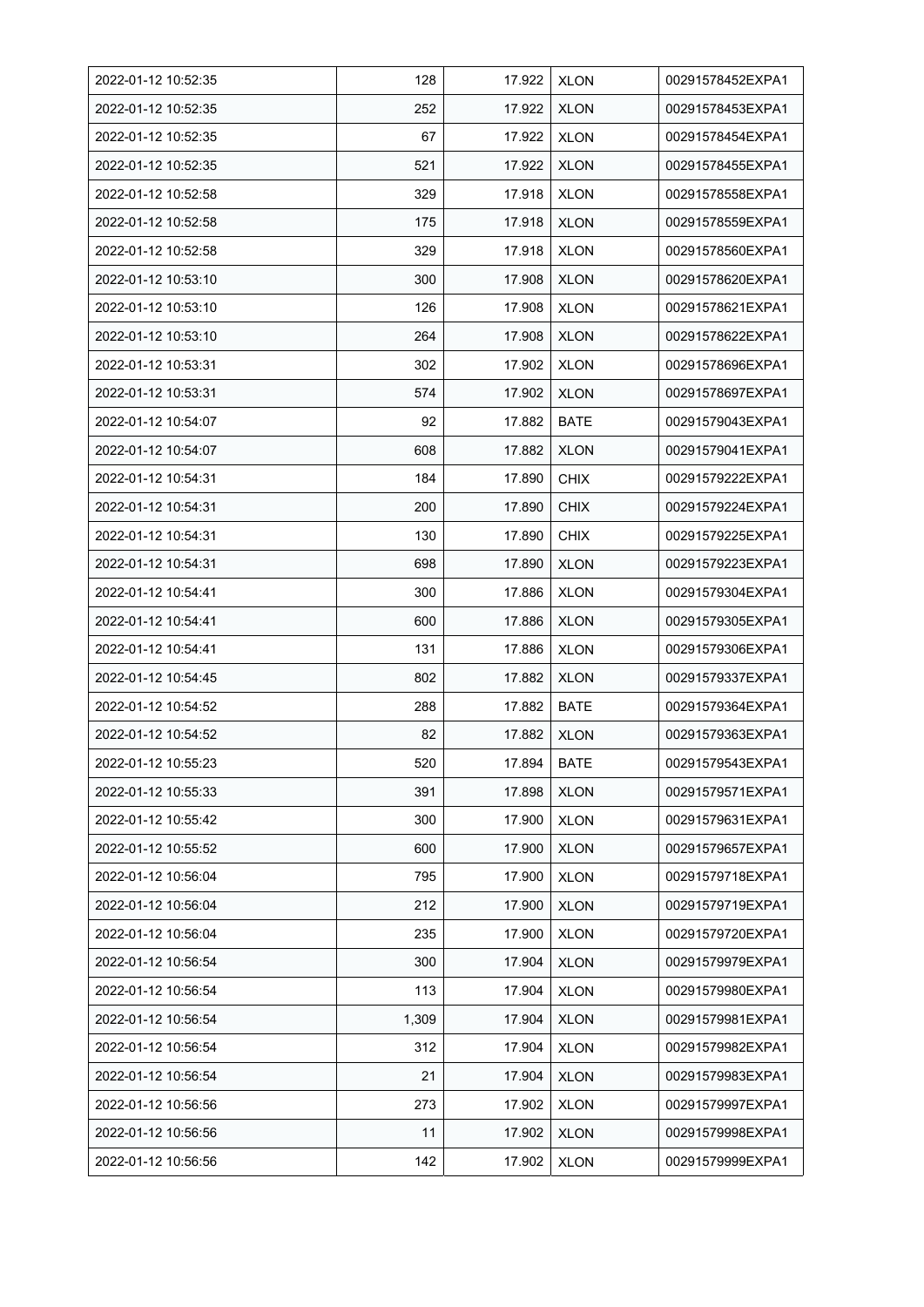| 2022-01-12 10:57:01 | 300   | 17.894 | <b>CHIX</b> | 00291580021EXPA1 |
|---------------------|-------|--------|-------------|------------------|
| 2022-01-12 10:58:18 | 300   | 17.900 | <b>XLON</b> | 00291580362EXPA1 |
| 2022-01-12 10:58:21 | 300   | 17.898 | <b>XLON</b> | 00291580374EXPA1 |
| 2022-01-12 10:58:21 | 300   | 17.898 | <b>XLON</b> | 00291580375EXPA1 |
| 2022-01-12 10:58:38 | 175   | 17.898 | <b>CHIX</b> | 00291580465EXPA1 |
| 2022-01-12 10:58:40 | 770   | 17.898 | <b>CHIX</b> | 00291580468EXPA1 |
| 2022-01-12 10:58:40 | 1,066 | 17.898 | <b>XLON</b> | 00291580469EXPA1 |
| 2022-01-12 10:59:14 | 600   | 17.896 | <b>XLON</b> | 00291580629EXPA1 |
| 2022-01-12 10:59:14 | 130   | 17.896 | <b>XLON</b> | 00291580630EXPA1 |
| 2022-01-12 10:59:15 | 28    | 17.896 | <b>XLON</b> | 00291580631EXPA1 |
| 2022-01-12 10:59:15 | 166   | 17.896 | <b>XLON</b> | 00291580632EXPA1 |
| 2022-01-12 10:59:15 | 272   | 17.896 | <b>XLON</b> | 00291580633EXPA1 |
| 2022-01-12 10:59:15 | 279   | 17.896 | <b>XLON</b> | 00291580634EXPA1 |
| 2022-01-12 10:59:15 | 110   | 17.896 | <b>XLON</b> | 00291580635EXPA1 |
| 2022-01-12 10:59:15 | 39    | 17.896 | <b>XLON</b> | 00291580636EXPA1 |
| 2022-01-12 10:59:17 | 274   | 17.894 | <b>BATE</b> | 00291580661EXPA1 |
| 2022-01-12 10:59:17 | 62    | 17.894 | <b>BATE</b> | 00291580662EXPA1 |
| 2022-01-12 10:59:20 | 300   | 17.898 | <b>XLON</b> | 00291580683EXPA1 |
| 2022-01-12 10:59:20 | 8     | 17.898 | <b>XLON</b> | 00291580684EXPA1 |
| 2022-01-12 10:59:21 | 300   | 17.898 | <b>XLON</b> | 00291580688EXPA1 |
| 2022-01-12 10:59:21 | 150   | 17.898 | <b>XLON</b> | 00291580689EXPA1 |
| 2022-01-12 10:59:21 | 300   | 17.898 | <b>XLON</b> | 00291580691EXPA1 |
| 2022-01-12 10:59:21 | 279   | 17.898 | <b>XLON</b> | 00291580697EXPA1 |
| 2022-01-12 10:59:50 | 837   | 17.896 | <b>XLON</b> | 00291580882EXPA1 |
| 2022-01-12 10:59:53 | 300   | 17.894 | <b>BATE</b> | 00291580904EXPA1 |
| 2022-01-12 11:00:29 | 300   | 17.892 | <b>CHIX</b> | 00291581185EXPA1 |
| 2022-01-12 11:00:29 | 252   | 17.892 | <b>CHIX</b> | 00291581186EXPA1 |
| 2022-01-12 11:00:43 | 300   | 17.896 | <b>XLON</b> | 00291581278EXPA1 |
| 2022-01-12 11:00:43 | 297   | 17.896 | <b>XLON</b> | 00291581279EXPA1 |
| 2022-01-12 11:00:47 | 1,532 | 17.896 | <b>XLON</b> | 00291581301EXPA1 |
| 2022-01-12 11:00:47 | 16    | 17.896 | <b>XLON</b> | 00291581302EXPA1 |
| 2022-01-12 11:00:59 | 655   | 17.892 | <b>BATE</b> | 00291581384EXPA1 |
| 2022-01-12 11:00:59 | 59    | 17.892 | <b>XLON</b> | 00291581385EXPA1 |
| 2022-01-12 11:00:59 | 607   | 17.892 | <b>XLON</b> | 00291581386EXPA1 |
| 2022-01-12 11:01:35 | 790   | 17.884 | <b>XLON</b> | 00291581549EXPA1 |
| 2022-01-12 11:02:03 | 143   | 17.874 | <b>XLON</b> | 00291581678EXPA1 |
| 2022-01-12 11:02:03 | 373   | 17.874 | <b>XLON</b> | 00291581679EXPA1 |
| 2022-01-12 11:02:03 | 265   | 17.874 | <b>XLON</b> | 00291581680EXPA1 |
| 2022-01-12 11:02:45 | 5     | 17.874 | <b>XLON</b> | 00291581891EXPA1 |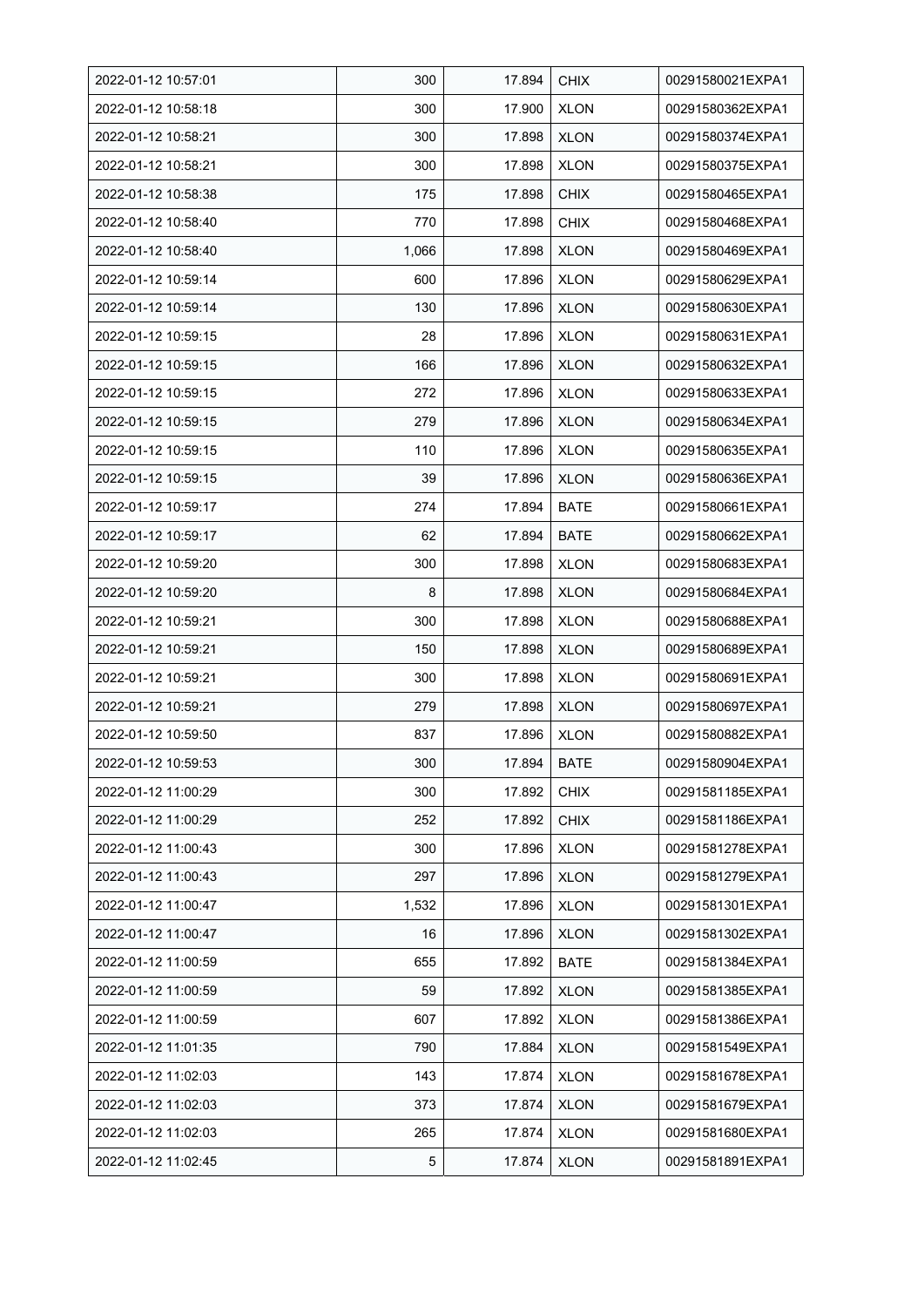| 2022-01-12 11:02:50 | 728   | 17.874 | <b>CHIX</b> | 00291581901EXPA1 |
|---------------------|-------|--------|-------------|------------------|
| 2022-01-12 11:02:50 | 1,491 | 17.874 | <b>XLON</b> | 00291581902EXPA1 |
| 2022-01-12 11:02:50 | 67    | 17.874 | <b>XLON</b> | 00291581903EXPA1 |
| 2022-01-12 11:02:50 | 411   | 17.874 | <b>XLON</b> | 00291581904EXPA1 |
| 2022-01-12 11:03:05 | 677   | 17.868 | <b>XLON</b> | 00291581948EXPA1 |
| 2022-01-12 11:03:06 | 300   | 17.868 | <b>BATE</b> | 00291581954EXPA1 |
| 2022-01-12 11:03:06 | 241   | 17.868 | <b>BATE</b> | 00291581955EXPA1 |
| 2022-01-12 11:04:08 | 500   | 17.868 | <b>CHIX</b> | 00291582252EXPA1 |
| 2022-01-12 11:04:08 | 140   | 17.868 | <b>XLON</b> | 00291582251EXPA1 |
| 2022-01-12 11:04:08 | 142   | 17.868 | <b>XLON</b> | 00291582253EXPA1 |
| 2022-01-12 11:04:08 | 9     | 17.868 | <b>XLON</b> | 00291582254EXPA1 |
| 2022-01-12 11:04:08 | 182   | 17.868 | <b>XLON</b> | 00291582255EXPA1 |
| 2022-01-12 11:04:08 | 1,178 | 17.868 | <b>XLON</b> | 00291582256EXPA1 |
| 2022-01-12 11:04:30 | 624   | 17.876 | <b>XLON</b> | 00291582382EXPA1 |
| 2022-01-12 11:04:30 | 169   | 17.876 | <b>XLON</b> | 00291582383EXPA1 |
| 2022-01-12 11:04:30 | 61    | 17.876 | <b>XLON</b> | 00291582385EXPA1 |
| 2022-01-12 11:04:40 | 848   | 17.872 | <b>XLON</b> | 00291582445EXPA1 |
| 2022-01-12 11:05:36 | 600   | 17.866 | <b>XLON</b> | 00291582743EXPA1 |
| 2022-01-12 11:05:36 | 600   | 17.866 | <b>XLON</b> | 00291582744EXPA1 |
| 2022-01-12 11:05:36 | 211   | 17.866 | <b>XLON</b> | 00291582745EXPA1 |
| 2022-01-12 11:05:36 | 327   | 17.866 | <b>XLON</b> | 00291582746EXPA1 |
| 2022-01-12 11:05:36 | 197   | 17.866 | <b>XLON</b> | 00291582747EXPA1 |
| 2022-01-12 11:05:36 | 14    | 17.866 | <b>XLON</b> | 00291582748EXPA1 |
| 2022-01-12 11:06:37 | 237   | 17.872 | <b>XLON</b> | 00291583066EXPA1 |
| 2022-01-12 11:06:38 | 224   | 17.872 | <b>XLON</b> | 00291583070EXPA1 |
| 2022-01-12 11:06:38 | 571   | 17.872 | <b>XLON</b> | 00291583072EXPA1 |
| 2022-01-12 11:06:38 | 300   | 17.872 | <b>XLON</b> | 00291583074EXPA1 |
| 2022-01-12 11:06:38 | 72    | 17.872 | <b>XLON</b> | 00291583075EXPA1 |
| 2022-01-12 11:06:38 | 300   | 17.872 | <b>XLON</b> | 00291583077EXPA1 |
| 2022-01-12 11:06:38 | 28    | 17.872 | <b>XLON</b> | 00291583079EXPA1 |
| 2022-01-12 11:06:38 | 164   | 17.872 | <b>XLON</b> | 00291583080EXPA1 |
| 2022-01-12 11:06:47 | 890   | 17.874 | <b>XLON</b> | 00291583139EXPA1 |
| 2022-01-12 11:06:54 | 800   | 17.870 | <b>BATE</b> | 00291583236EXPA1 |
| 2022-01-12 11:06:54 | 712   | 17.870 | <b>CHIX</b> | 00291583237EXPA1 |
| 2022-01-12 11:07:16 | 861   | 17.862 | <b>XLON</b> | 00291583403EXPA1 |
| 2022-01-12 11:08:03 | 800   | 17.872 | <b>XLON</b> | 00291583621EXPA1 |
| 2022-01-12 11:08:05 | 1,214 | 17.872 | <b>XLON</b> | 00291583651EXPA1 |
| 2022-01-12 11:09:03 | 213   | 17.868 | <b>XLON</b> | 00291583994EXPA1 |
| 2022-01-12 11:09:03 | 300   | 17.868 | <b>XLON</b> | 00291583995EXPA1 |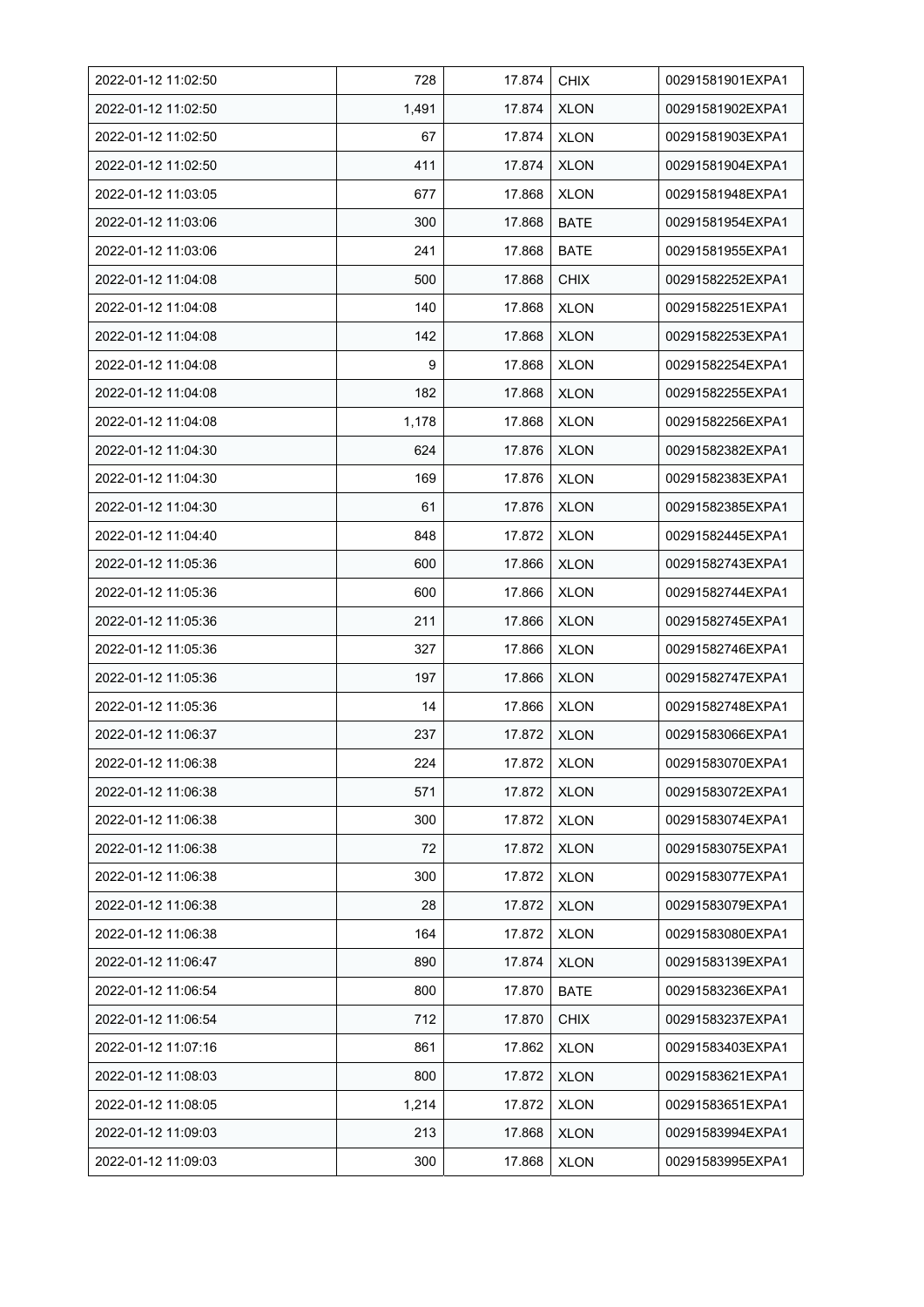| 2022-01-12 11:09:03 | 79    | 17.868 | <b>XLON</b> | 00291583996EXPA1 |
|---------------------|-------|--------|-------------|------------------|
| 2022-01-12 11:09:07 | 35    | 17.864 | <b>BATE</b> | 00291584013EXPA1 |
| 2022-01-12 11:09:07 | 689   | 17.864 | <b>XLON</b> | 00291584010EXPA1 |
| 2022-01-12 11:09:07 | 766   | 17.864 | <b>XLON</b> | 00291584011EXPA1 |
| 2022-01-12 11:09:32 | 121   | 17.868 | <b>XLON</b> | 00291584260EXPA1 |
| 2022-01-12 11:09:32 | 179   | 17.868 | <b>XLON</b> | 00291584261EXPA1 |
| 2022-01-12 11:09:33 | 300   | 17.868 | <b>XLON</b> | 00291584262EXPA1 |
| 2022-01-12 11:09:33 | 182   | 17.868 | <b>XLON</b> | 00291584265EXPA1 |
| 2022-01-12 11:09:58 | 750   | 17.868 | <b>XLON</b> | 00291584368EXPA1 |
| 2022-01-12 11:10:10 | 246   | 17.866 | <b>XLON</b> | 00291584511EXPA1 |
| 2022-01-12 11:10:13 | 129   | 17.866 | <b>XLON</b> | 00291584539EXPA1 |
| 2022-01-12 11:10:13 | 101   | 17.866 | <b>XLON</b> | 00291584540EXPA1 |
| 2022-01-12 11:10:15 | 300   | 17.864 | <b>BATE</b> | 00291584550EXPA1 |
| 2022-01-12 11:10:34 | 442   | 17.868 | <b>XLON</b> | 00291584632EXPA1 |
| 2022-01-12 11:11:03 | 278   | 17.864 | <b>BATE</b> | 00291584741EXPA1 |
| 2022-01-12 11:11:03 | 522   | 17.864 | <b>CHIX</b> | 00291584743EXPA1 |
| 2022-01-12 11:11:03 | 101   | 17.864 | <b>CHIX</b> | 00291584744EXPA1 |
| 2022-01-12 11:11:03 | 634   | 17.864 | <b>XLON</b> | 00291584742EXPA1 |
| 2022-01-12 11:11:03 | 39    | 17.864 | <b>XLON</b> | 00291584746EXPA1 |
| 2022-01-12 11:11:16 | 391   | 17.858 | <b>XLON</b> | 00291584788EXPA1 |
| 2022-01-12 11:11:39 | 546   | 17.862 | <b>BATE</b> | 00291584870EXPA1 |
| 2022-01-12 11:11:39 | 1,700 | 17.862 | <b>XLON</b> | 00291584871EXPA1 |
| 2022-01-12 11:12:18 | 104   | 17.866 | <b>CHIX</b> | 00291585032EXPA1 |
| 2022-01-12 11:12:18 | 300   | 17.866 | <b>CHIX</b> | 00291585036EXPA1 |
| 2022-01-12 11:12:18 | 457   | 17.866 | <b>CHIX</b> | 00291585039EXPA1 |
| 2022-01-12 11:12:18 | 686   | 17.866 | <b>XLON</b> | 00291585026EXPA1 |
| 2022-01-12 11:12:18 | 145   | 17.866 | <b>XLON</b> | 00291585028EXPA1 |
| 2022-01-12 11:12:18 | 499   | 17.866 | <b>XLON</b> | 00291585030EXPA1 |
| 2022-01-12 11:12:18 | 171   | 17.866 | <b>XLON</b> | 00291585031EXPA1 |
| 2022-01-12 11:12:51 | 300   | 17.870 | <b>XLON</b> | 00291585189EXPA1 |
| 2022-01-12 11:12:51 | 300   | 17.870 | <b>XLON</b> | 00291585190EXPA1 |
| 2022-01-12 11:12:52 | 300   | 17.870 | <b>XLON</b> | 00291585191EXPA1 |
| 2022-01-12 11:12:52 | 155   | 17.870 | <b>XLON</b> | 00291585192EXPA1 |
| 2022-01-12 11:12:52 | 145   | 17.870 | <b>XLON</b> | 00291585193EXPA1 |
| 2022-01-12 11:12:52 | 300   | 17.870 | <b>XLON</b> | 00291585194EXPA1 |
| 2022-01-12 11:12:52 | 300   | 17.870 | <b>XLON</b> | 00291585195EXPA1 |
| 2022-01-12 11:12:53 | 165   | 17.870 | <b>XLON</b> | 00291585196EXPA1 |
| 2022-01-12 11:13:16 | 142   | 17.876 | <b>XLON</b> | 00291585298EXPA1 |
| 2022-01-12 11:13:16 | 224   | 17.876 | <b>XLON</b> | 00291585299EXPA1 |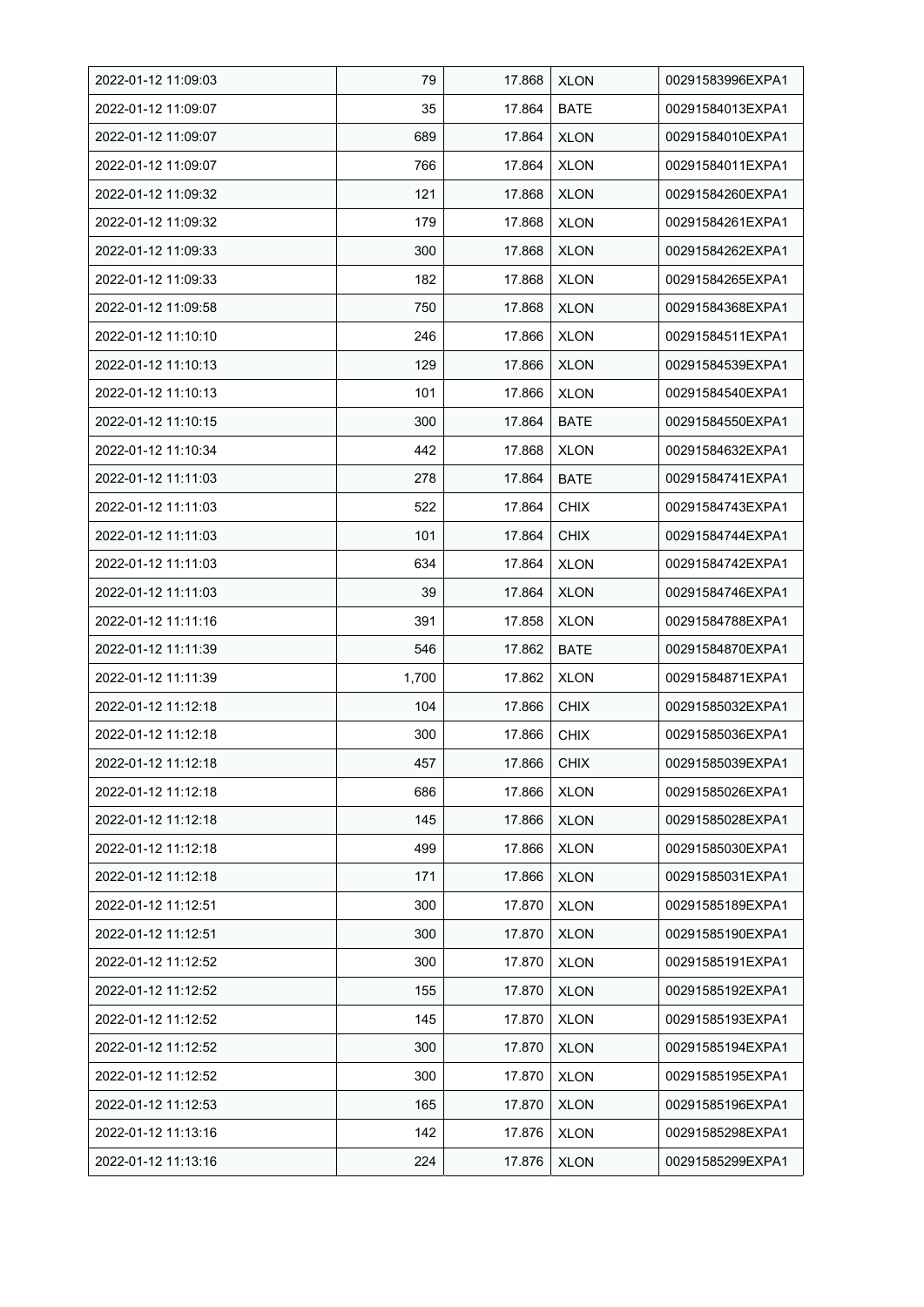| 2022-01-12 11:13:16 | 263   | 17.876 | <b>XLON</b> | 00291585300EXPA1 |
|---------------------|-------|--------|-------------|------------------|
| 2022-01-12 11:14:06 | 110   | 17.886 | <b>XLON</b> | 00291585561EXPA1 |
| 2022-01-12 11:14:06 | 190   | 17.886 | <b>XLON</b> | 00291585562EXPA1 |
| 2022-01-12 11:14:06 | 187   | 17.886 | <b>XLON</b> | 00291585563EXPA1 |
| 2022-01-12 11:14:06 | 1,783 | 17.886 | <b>XLON</b> | 00291585564EXPA1 |
| 2022-01-12 11:14:17 | 104   | 17.882 | <b>BATE</b> | 00291585631EXPA1 |
| 2022-01-12 11:14:33 | 445   | 17.882 | <b>BATE</b> | 00291585703EXPA1 |
| 2022-01-12 11:14:33 | 167   | 17.882 | <b>CHIX</b> | 00291585702EXPA1 |
| 2022-01-12 11:14:33 | 559   | 17.882 | <b>CHIX</b> | 00291585704EXPA1 |
| 2022-01-12 11:14:54 | 300   | 17.874 | <b>XLON</b> | 00291585787EXPA1 |
| 2022-01-12 11:15:25 | 119   | 17.880 | <b>XLON</b> | 00291585992EXPA1 |
| 2022-01-12 11:15:37 | 6     | 17.880 | <b>XLON</b> | 00291586037EXPA1 |
| 2022-01-12 11:15:41 | 600   | 17.884 | <b>XLON</b> | 00291586062EXPA1 |
| 2022-01-12 11:15:41 | 199   | 17.884 | <b>XLON</b> | 00291586063EXPA1 |
| 2022-01-12 11:15:52 | 243   | 17.886 | <b>XLON</b> | 00291586109EXPA1 |
| 2022-01-12 11:15:52 | 57    | 17.886 | <b>XLON</b> | 00291586110EXPA1 |
| 2022-01-12 11:15:52 | 300   | 17.886 | <b>XLON</b> | 00291586111EXPA1 |
| 2022-01-12 11:15:53 | 187   | 17.886 | <b>XLON</b> | 00291586114EXPA1 |
| 2022-01-12 11:15:53 | 113   | 17.886 | <b>XLON</b> | 00291586115EXPA1 |
| 2022-01-12 11:15:53 | 164   | 17.886 | <b>XLON</b> | 00291586116EXPA1 |
| 2022-01-12 11:16:34 | 391   | 17.886 | <b>BATE</b> | 00291586352EXPA1 |
| 2022-01-12 11:16:34 | 138   | 17.886 | <b>XLON</b> | 00291586353EXPA1 |
| 2022-01-12 11:16:34 | 666   | 17.886 | <b>XLON</b> | 00291586354EXPA1 |
| 2022-01-12 11:16:34 | 608   | 17.886 | <b>XLON</b> | 00291586355EXPA1 |
| 2022-01-12 11:16:53 | 40    | 17.886 | <b>CHIX</b> | 00291586481EXPA1 |
| 2022-01-12 11:16:55 | 636   | 17.886 | <b>CHIX</b> | 00291586483EXPA1 |
| 2022-01-12 11:17:07 | 300   | 17.880 | <b>XLON</b> | 00291586529EXPA1 |
| 2022-01-12 11:17:17 | 102   | 17.880 | <b>XLON</b> | 00291586554EXPA1 |
| 2022-01-12 11:17:17 | 110   | 17.880 | <b>XLON</b> | 00291586555EXPA1 |
| 2022-01-12 11:17:35 | 200   | 17.880 | <b>XLON</b> | 00291586637EXPA1 |
| 2022-01-12 11:17:35 | 100   | 17.880 | <b>XLON</b> | 00291586638EXPA1 |
| 2022-01-12 11:17:35 | 50    | 17.880 | <b>XLON</b> | 00291586639EXPA1 |
| 2022-01-12 11:17:35 | 150   | 17.880 | <b>XLON</b> | 00291586640EXPA1 |
| 2022-01-12 11:17:39 | 37    | 17.880 | <b>XLON</b> | 00291586656EXPA1 |
| 2022-01-12 11:17:39 | 213   | 17.880 | <b>XLON</b> | 00291586657EXPA1 |
| 2022-01-12 11:17:39 | 280   | 17.880 | <b>XLON</b> | 00291586659EXPA1 |
| 2022-01-12 11:17:39 | 729   | 17.880 | <b>XLON</b> | 00291586660EXPA1 |
| 2022-01-12 11:17:39 | 37    | 17.880 | <b>XLON</b> | 00291586661EXPA1 |
| 2022-01-12 11:17:41 | 724   | 17.878 | <b>XLON</b> | 00291586671EXPA1 |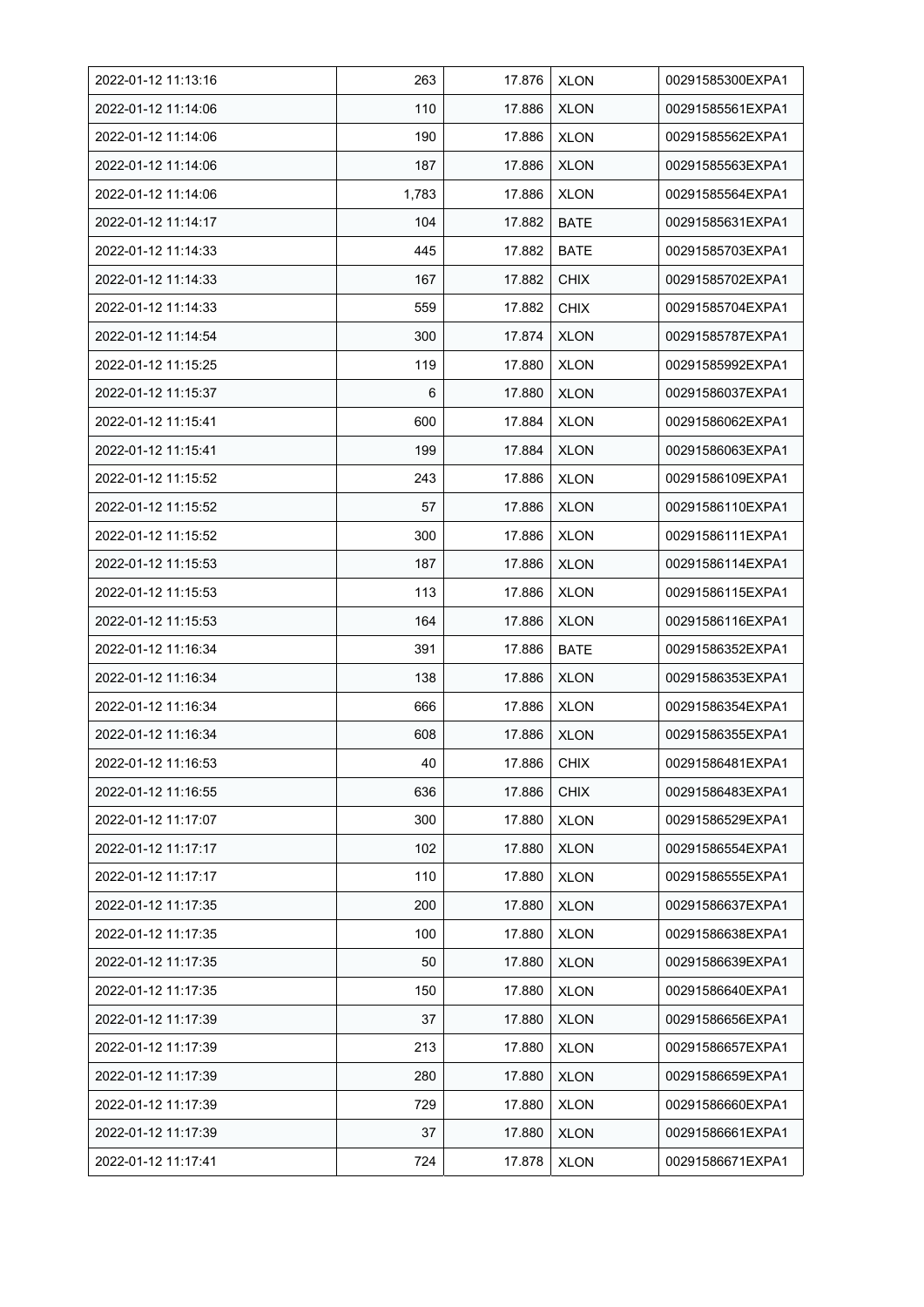| 2022-01-12 11:18:42 | 1,859 | 17.882 | <b>XLON</b> | 00291587047EXPA1 |
|---------------------|-------|--------|-------------|------------------|
| 2022-01-12 11:18:54 | 483   | 17.880 | <b>XLON</b> | 00291587071EXPA1 |
| 2022-01-12 11:18:54 | 137   | 17.880 | <b>XLON</b> | 00291587072EXPA1 |
| 2022-01-12 11:19:16 | 420   | 17.882 | <b>CHIX</b> | 00291587186EXPA1 |
| 2022-01-12 11:19:16 | 147   | 17.882 | <b>CHIX</b> | 00291587187EXPA1 |
| 2022-01-12 11:19:17 | 300   | 17.882 | <b>BATE</b> | 00291587188EXPA1 |
| 2022-01-12 11:19:17 | 300   | 17.882 | <b>BATE</b> | 00291587189EXPA1 |
| 2022-01-12 11:19:34 | 618   | 17.882 | <b>XLON</b> | 00291587248EXPA1 |
| 2022-01-12 11:19:42 | 455   | 17.882 | <b>XLON</b> | 00291587286EXPA1 |
| 2022-01-12 11:19:42 | 1,012 | 17.882 | <b>XLON</b> | 00291587289EXPA1 |
| 2022-01-12 11:20:27 | 922   | 17.878 | <b>XLON</b> | 00291587560EXPA1 |
| 2022-01-12 11:20:29 | 158   | 17.878 | <b>XLON</b> | 00291587564EXPA1 |
| 2022-01-12 11:20:29 | 46    | 17.878 | <b>XLON</b> | 00291587565EXPA1 |
| 2022-01-12 11:20:30 | 41    | 17.878 | <b>XLON</b> | 00291587566EXPA1 |
| 2022-01-12 11:21:27 | 600   | 17.882 | <b>XLON</b> | 00291587946EXPA1 |
| 2022-01-12 11:21:27 | 537   | 17.882 | <b>XLON</b> | 00291587947EXPA1 |
| 2022-01-12 11:22:32 | 600   | 17.896 | <b>XLON</b> | 00291588265EXPA1 |
| 2022-01-12 11:22:32 | 144   | 17.896 | <b>XLON</b> | 00291588266EXPA1 |
| 2022-01-12 11:22:32 | 600   | 17.896 | <b>XLON</b> | 00291588267EXPA1 |
| 2022-01-12 11:22:32 | 144   | 17.896 | <b>XLON</b> | 00291588268EXPA1 |
| 2022-01-12 11:22:32 | 600   | 17.896 | <b>XLON</b> | 00291588269EXPA1 |
| 2022-01-12 11:22:32 | 144   | 17.896 | <b>XLON</b> | 00291588270EXPA1 |
| 2022-01-12 11:22:32 | 464   | 17.896 | <b>XLON</b> | 00291588271EXPA1 |
| 2022-01-12 11:22:32 | 136   | 17.896 | <b>XLON</b> | 00291588272EXPA1 |
| 2022-01-12 11:22:32 | 144   | 17.896 | <b>XLON</b> | 00291588273EXPA1 |
| 2022-01-12 11:22:32 | 225   | 17.896 | <b>XLON</b> | 00291588274EXPA1 |
| 2022-01-12 11:23:20 | 600   | 17.898 | <b>XLON</b> | 00291588493EXPA1 |
| 2022-01-12 11:23:20 | 15    | 17.898 | <b>XLON</b> | 00291588494EXPA1 |
| 2022-01-12 11:23:20 | 13    | 17.898 | <b>XLON</b> | 00291588495EXPA1 |
| 2022-01-12 11:23:20 | 15    | 17.898 | <b>XLON</b> | 00291588496EXPA1 |
| 2022-01-12 11:23:31 | 144   | 17.902 | <b>CHIX</b> | 00291588545EXPA1 |
| 2022-01-12 11:23:31 | 500   | 17.902 | <b>CHIX</b> | 00291588546EXPA1 |
| 2022-01-12 11:23:31 | 200   | 17.902 | <b>CHIX</b> | 00291588547EXPA1 |
| 2022-01-12 11:23:31 | 231   | 17.902 | <b>CHIX</b> | 00291588549EXPA1 |
| 2022-01-12 11:23:33 | 13    | 17.902 | <b>CHIX</b> | 00291588562EXPA1 |
| 2022-01-12 11:23:45 | 229   | 17.904 | <b>XLON</b> | 00291588609EXPA1 |
| 2022-01-12 11:23:45 | 1,170 | 17.904 | <b>XLON</b> | 00291588610EXPA1 |
| 2022-01-12 11:23:45 | 150   | 17.904 | <b>XLON</b> | 00291588611EXPA1 |
| 2022-01-12 11:23:45 | 300   | 17.904 | <b>XLON</b> | 00291588613EXPA1 |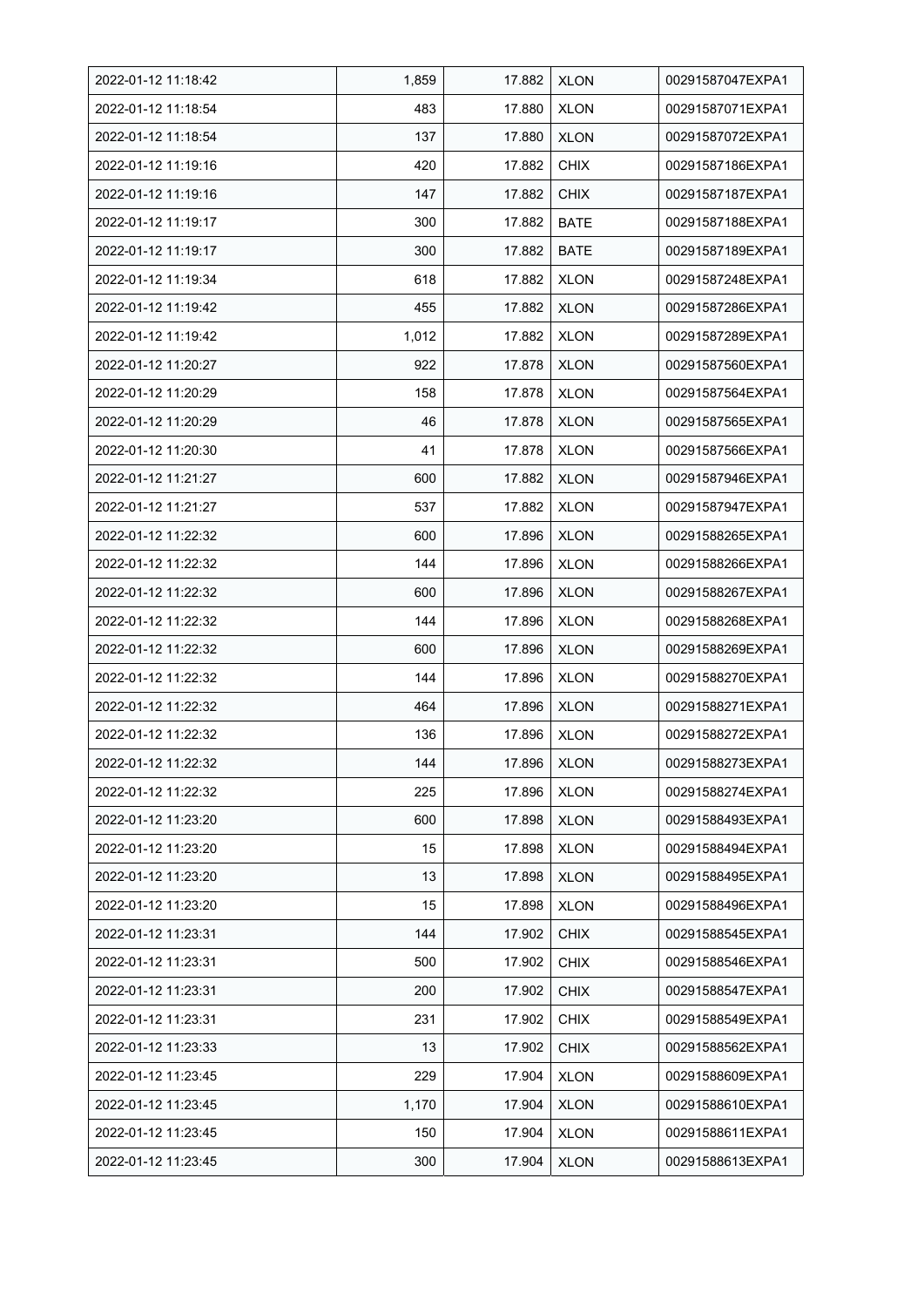| 2022-01-12 11:23:45 | 26    | 17.904 | <b>XLON</b> | 00291588615EXPA1 |
|---------------------|-------|--------|-------------|------------------|
| 2022-01-12 11:23:46 | 147   | 17.904 | <b>XLON</b> | 00291588616EXPA1 |
| 2022-01-12 11:23:46 | 108   | 17.904 | <b>XLON</b> | 00291588617EXPA1 |
| 2022-01-12 11:23:58 | 300   | 17.906 | <b>BATE</b> | 00291588658EXPA1 |
| 2022-01-12 11:23:59 | 100   | 17.906 | <b>BATE</b> | 00291588662EXPA1 |
| 2022-01-12 11:24:00 | 231   | 17.906 | <b>BATE</b> | 00291588672EXPA1 |
| 2022-01-12 11:24:01 | 256   | 17.906 | <b>BATE</b> | 00291588678EXPA1 |
| 2022-01-12 11:24:01 | 44    | 17.906 | <b>XLON</b> | 00291588679EXPA1 |
| 2022-01-12 11:24:01 | 300   | 17.906 | <b>XLON</b> | 00291588682EXPA1 |
| 2022-01-12 11:24:01 | 300   | 17.906 | <b>XLON</b> | 00291588684EXPA1 |
| 2022-01-12 11:24:26 | 300   | 17.900 | <b>XLON</b> | 00291588763EXPA1 |
| 2022-01-12 11:24:26 | 612   | 17.900 | <b>XLON</b> | 00291588764EXPA1 |
| 2022-01-12 11:25:18 | 639   | 17.896 | <b>XLON</b> | 00291588966EXPA1 |
| 2022-01-12 11:25:44 | 31    | 17.900 | <b>XLON</b> | 00291589140EXPA1 |
| 2022-01-12 11:25:44 | 137   | 17.900 | <b>XLON</b> | 00291589141EXPA1 |
| 2022-01-12 11:25:44 | 227   | 17.900 | <b>XLON</b> | 00291589144EXPA1 |
| 2022-01-12 11:25:44 | 117   | 17.900 | <b>XLON</b> | 00291589145EXPA1 |
| 2022-01-12 11:25:44 | 278   | 17.900 | <b>XLON</b> | 00291589146EXPA1 |
| 2022-01-12 11:25:44 | 455   | 17.900 | <b>XLON</b> | 00291589147EXPA1 |
| 2022-01-12 11:25:44 | 121   | 17.900 | <b>XLON</b> | 00291589148EXPA1 |
| 2022-01-12 11:25:44 | 46    | 17.900 | <b>XLON</b> | 00291589149EXPA1 |
| 2022-01-12 11:25:44 | 50    | 17.900 | <b>XLON</b> | 00291589150EXPA1 |
| 2022-01-12 11:25:44 | 109   | 17.900 | <b>XLON</b> | 00291589151EXPA1 |
| 2022-01-12 11:26:27 | 300   | 17.906 | <b>XLON</b> | 00291589330EXPA1 |
| 2022-01-12 11:26:28 | 300   | 17.906 | <b>XLON</b> | 00291589331EXPA1 |
| 2022-01-12 11:26:28 | 2     | 17.906 | <b>XLON</b> | 00291589332EXPA1 |
| 2022-01-12 11:26:28 | 298   | 17.906 | <b>XLON</b> | 00291589333EXPA1 |
| 2022-01-12 11:26:53 | 116   | 17.912 | <b>XLON</b> | 00291589420EXPA1 |
| 2022-01-12 11:27:10 | 1,405 | 17.914 | <b>XLON</b> | 00291589516EXPA1 |
| 2022-01-12 11:27:46 | 145   | 17.918 | <b>CHIX</b> | 00291589678EXPA1 |
| 2022-01-12 11:27:57 | 1,330 | 17.926 | <b>CHIX</b> | 00291589758EXPA1 |
| 2022-01-12 11:27:57 | 1,872 | 17.926 | <b>XLON</b> | 00291589759EXPA1 |
| 2022-01-12 11:28:09 | 120   | 17.918 | <b>XLON</b> | 00291589856EXPA1 |
| 2022-01-12 11:28:09 | 19    | 17.918 | <b>XLON</b> | 00291589857EXPA1 |
| 2022-01-12 11:28:09 | 750   | 17.918 | <b>XLON</b> | 00291589859EXPA1 |
| 2022-01-12 11:28:35 | 105   | 17.906 | BATE        | 00291590070EXPA1 |
| 2022-01-12 11:28:36 | 228   | 17.906 | <b>BATE</b> | 00291590075EXPA1 |
| 2022-01-12 11:28:36 | 72    | 17.906 | <b>BATE</b> | 00291590076EXPA1 |
| 2022-01-12 11:28:37 | 228   | 17.906 | <b>XLON</b> | 00291590077EXPA1 |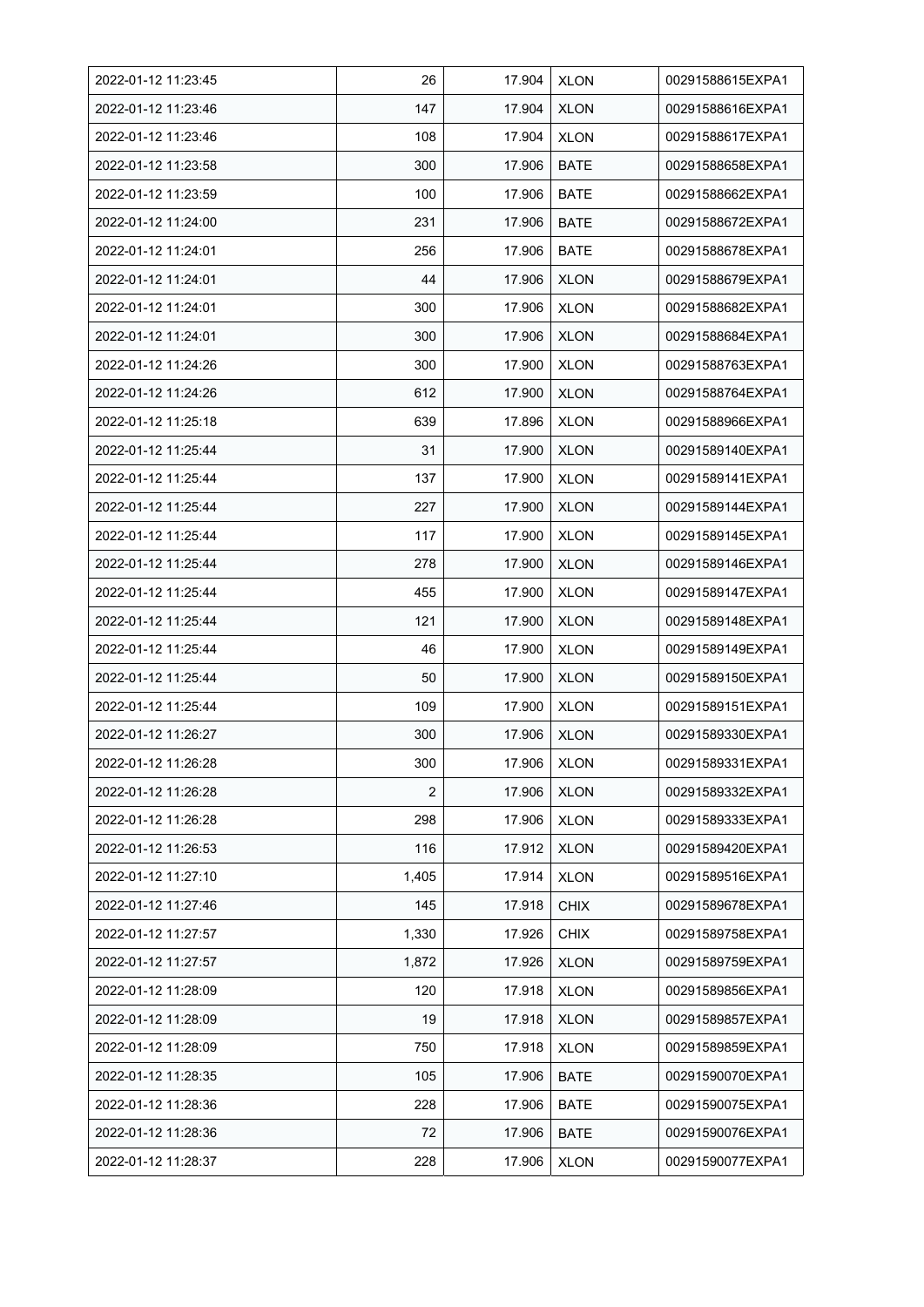| 2022-01-12 11:28:37 | 11    | 17.906 | <b>XLON</b> | 00291590078EXPA1 |
|---------------------|-------|--------|-------------|------------------|
| 2022-01-12 11:28:37 | 458   | 17.906 | <b>XLON</b> | 00291590079EXPA1 |
| 2022-01-12 11:29:37 | 2,264 | 17.912 | <b>XLON</b> | 00291590444EXPA1 |
| 2022-01-12 11:30:01 | 408   | 17.904 | <b>XLON</b> | 00291590536EXPA1 |
| 2022-01-12 11:30:01 | 289   | 17.904 | <b>XLON</b> | 00291590538EXPA1 |
| 2022-01-12 11:30:03 | 272   | 17.900 | <b>BATE</b> | 00291590573EXPA1 |
| 2022-01-12 11:30:07 | 491   | 17.900 | <b>BATE</b> | 00291590592EXPA1 |
| 2022-01-12 11:31:02 | 1,572 | 17.902 | <b>XLON</b> | 00291590889EXPA1 |
| 2022-01-12 11:31:02 | 202   | 17.902 | <b>XLON</b> | 00291590891EXPA1 |
| 2022-01-12 11:31:02 | 130   | 17.902 | <b>XLON</b> | 00291590894EXPA1 |
| 2022-01-12 11:31:02 | 100   | 17.902 | <b>XLON</b> | 00291590896EXPA1 |
| 2022-01-12 11:31:02 | 38    | 17.902 | <b>XLON</b> | 00291590897EXPA1 |
| 2022-01-12 11:31:51 | 677   | 17.900 | <b>BATE</b> | 00291591095EXPA1 |
| 2022-01-12 11:31:51 | 180   | 17.902 | <b>XLON</b> | 00291591096EXPA1 |
| 2022-01-12 11:31:51 | 417   | 17.902 | <b>XLON</b> | 00291591098EXPA1 |
| 2022-01-12 11:31:51 | 298   | 17.902 | <b>XLON</b> | 00291591102EXPA1 |
| 2022-01-12 11:31:51 | 160   | 17.898 | <b>XLON</b> | 00291591105EXPA1 |
| 2022-01-12 11:31:51 | 400   | 17.898 | <b>XLON</b> | 00291591106EXPA1 |
| 2022-01-12 11:32:29 | 268   | 17.902 | <b>XLON</b> | 00291591250EXPA1 |
| 2022-01-12 11:32:29 | 300   | 17.902 | <b>XLON</b> | 00291591251EXPA1 |
| 2022-01-12 11:32:29 | 17    | 17.902 | <b>XLON</b> | 00291591252EXPA1 |
| 2022-01-12 11:32:29 | 17    | 17.902 | <b>XLON</b> | 00291591254EXPA1 |
| 2022-01-12 11:32:31 | 251   | 17.904 | <b>CHIX</b> | 00291591265EXPA1 |
| 2022-01-12 11:32:32 | 1,038 | 17.904 | <b>CHIX</b> | 00291591266EXPA1 |
| 2022-01-12 11:32:32 | 159   | 17.902 | <b>XLON</b> | 00291591267EXPA1 |
| 2022-01-12 11:32:32 | 1,089 | 17.902 | <b>XLON</b> | 00291591268EXPA1 |
| 2022-01-12 11:32:32 | 159   | 17.902 | <b>XLON</b> | 00291591269EXPA1 |
| 2022-01-12 11:33:14 | 704   | 17.898 | <b>XLON</b> | 00291591521EXPA1 |
| 2022-01-12 11:33:16 | 680   | 17.896 | <b>XLON</b> | 00291591539EXPA1 |
| 2022-01-12 11:33:40 | 225   | 17.896 | <b>XLON</b> | 00291591689EXPA1 |
| 2022-01-12 11:33:40 | 605   | 17.896 | <b>XLON</b> | 00291591690EXPA1 |
| 2022-01-12 11:33:40 | 655   | 17.896 | <b>XLON</b> | 00291591691EXPA1 |
| 2022-01-12 11:34:24 | 268   | 17.898 | <b>XLON</b> | 00291591924EXPA1 |
| 2022-01-12 11:34:26 | 670   | 17.894 | <b>XLON</b> | 00291591975EXPA1 |
| 2022-01-12 11:34:46 | 298   | 17.890 | BATE        | 00291592067EXPA1 |
| 2022-01-12 11:34:46 | 350   | 17.890 | BATE        | 00291592070EXPA1 |
| 2022-01-12 11:34:46 | 639   | 17.890 | <b>CHIX</b> | 00291592069EXPA1 |
| 2022-01-12 11:34:46 | 114   | 17.890 | <b>XLON</b> | 00291592068EXPA1 |
| 2022-01-12 11:34:46 | 152   | 17.890 | <b>XLON</b> | 00291592071EXPA1 |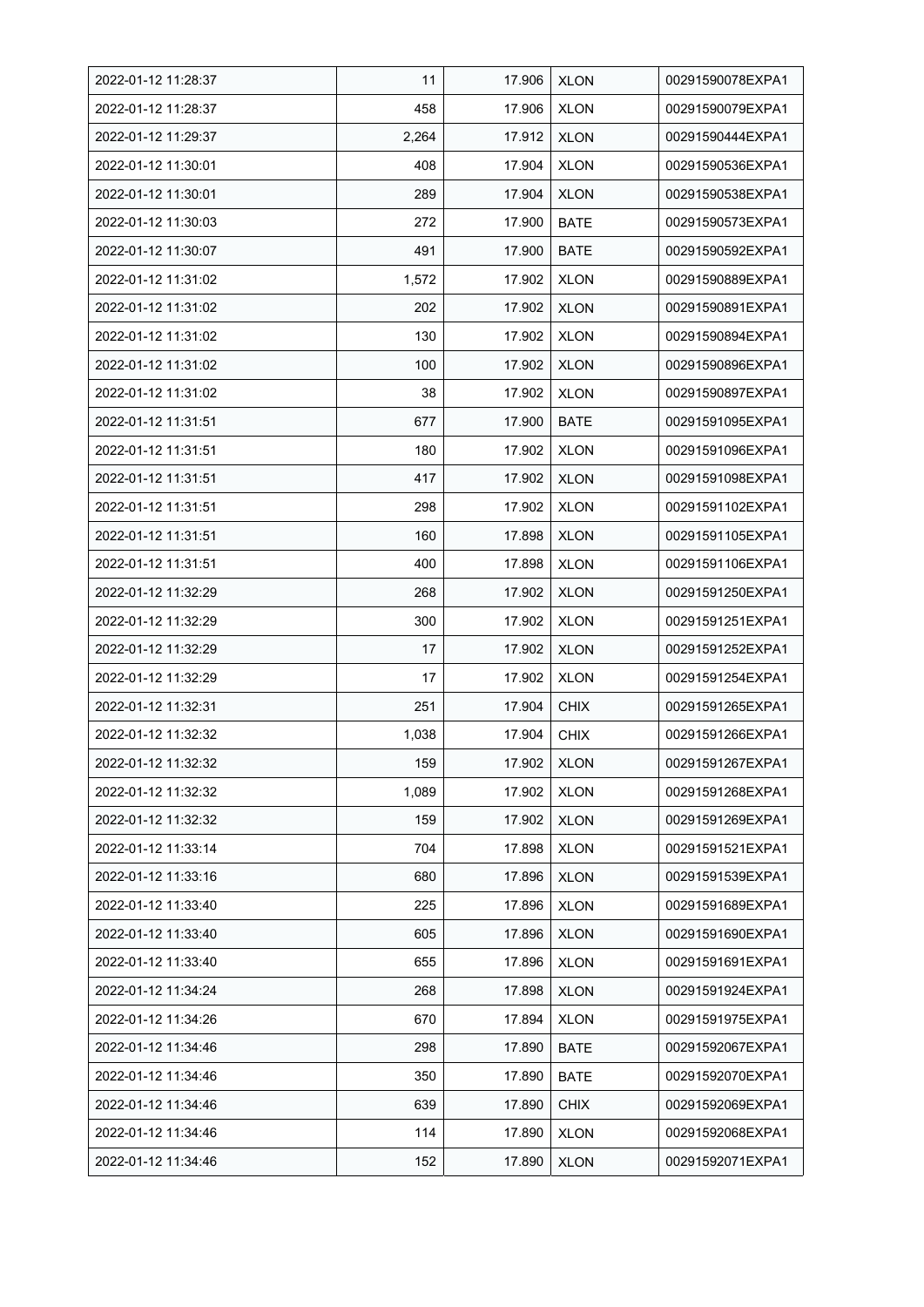| 2022-01-12 11:34:46 | 469   | 17.890 | <b>XLON</b> | 00291592072EXPA1 |
|---------------------|-------|--------|-------------|------------------|
| 2022-01-12 11:35:24 | 600   | 17.894 | <b>XLON</b> | 00291592307EXPA1 |
| 2022-01-12 11:35:24 | 600   | 17.894 | <b>XLON</b> | 00291592308EXPA1 |
| 2022-01-12 11:35:24 | 1     | 17.894 | <b>XLON</b> | 00291592309EXPA1 |
| 2022-01-12 11:35:24 | 268   | 17.894 | <b>XLON</b> | 00291592310EXPA1 |
| 2022-01-12 11:35:24 | 348   | 17.894 | <b>XLON</b> | 00291592311EXPA1 |
| 2022-01-12 11:36:05 | 663   | 17.896 | <b>XLON</b> | 00291592525EXPA1 |
| 2022-01-12 11:36:06 | 712   | 17.890 | <b>XLON</b> | 00291592535EXPA1 |
| 2022-01-12 11:36:27 | 112   | 17.876 | <b>XLON</b> | 00291592689EXPA1 |
| 2022-01-12 11:36:27 | 520   | 17.876 | <b>XLON</b> | 00291592692EXPA1 |
| 2022-01-12 11:37:17 | 600   | 17.886 | <b>XLON</b> | 00291592927EXPA1 |
| 2022-01-12 11:37:17 | 110   | 17.886 | <b>XLON</b> | 00291592928EXPA1 |
| 2022-01-12 11:37:17 | 181   | 17.886 | <b>XLON</b> | 00291592929EXPA1 |
| 2022-01-12 11:37:17 | 151   | 17.886 | <b>XLON</b> | 00291592930EXPA1 |
| 2022-01-12 11:37:59 | 300   | 17.894 | <b>XLON</b> | 00291593103EXPA1 |
| 2022-01-12 11:37:59 | 1,040 | 17.894 | <b>XLON</b> | 00291593104EXPA1 |
| 2022-01-12 11:38:28 | 761   | 17.896 | <b>CHIX</b> | 00291593282EXPA1 |
| 2022-01-12 11:38:28 | 597   | 17.896 | <b>XLON</b> | 00291593283EXPA1 |
| 2022-01-12 11:38:33 | 578   | 17.894 | <b>XLON</b> | 00291593304EXPA1 |
| 2022-01-12 11:38:33 | 268   | 17.894 | <b>XLON</b> | 00291593305EXPA1 |
| 2022-01-12 11:38:33 | 200   | 17.894 | <b>XLON</b> | 00291593306EXPA1 |
| 2022-01-12 11:38:42 | 128   | 17.892 | <b>XLON</b> | 00291593335EXPA1 |
| 2022-01-12 11:38:57 | 324   | 17.896 | <b>XLON</b> | 00291593388EXPA1 |
| 2022-01-12 11:38:57 | 1,638 | 17.896 | <b>XLON</b> | 00291593389EXPA1 |
| 2022-01-12 11:39:30 | 170   | 17.898 | <b>XLON</b> | 00291593528EXPA1 |
| 2022-01-12 11:39:30 | 612   | 17.898 | <b>XLON</b> | 00291593529EXPA1 |
| 2022-01-12 11:39:42 | 383   | 17.896 | <b>BATE</b> | 00291593571EXPA1 |
| 2022-01-12 11:39:42 | 292   | 17.896 | <b>BATE</b> | 00291593572EXPA1 |
| 2022-01-12 11:39:42 | 554   | 17.896 | <b>CHIX</b> | 00291593570EXPA1 |
| 2022-01-12 11:39:42 | 612   | 17.896 | <b>XLON</b> | 00291593569EXPA1 |
| 2022-01-12 11:40:00 | 33    | 17.894 | <b>XLON</b> | 00291593622EXPA1 |
| 2022-01-12 11:40:00 | 781   | 17.894 | <b>XLON</b> | 00291593623EXPA1 |
| 2022-01-12 11:40:27 | 289   | 17.888 | <b>XLON</b> | 00291593756EXPA1 |
| 2022-01-12 11:40:27 | 326   | 17.888 | <b>XLON</b> | 00291593757EXPA1 |
| 2022-01-12 11:41:19 | 116   | 17.884 | <b>XLON</b> | 00291594013EXPA1 |
| 2022-01-12 11:41:19 | 184   | 17.884 | <b>XLON</b> | 00291594014EXPA1 |
| 2022-01-12 11:41:20 | 187   | 17.884 | <b>XLON</b> | 00291594018EXPA1 |
| 2022-01-12 11:41:20 | 275   | 17.884 | <b>XLON</b> | 00291594020EXPA1 |
| 2022-01-12 11:41:20 | 553   | 17.884 | <b>XLON</b> | 00291594021EXPA1 |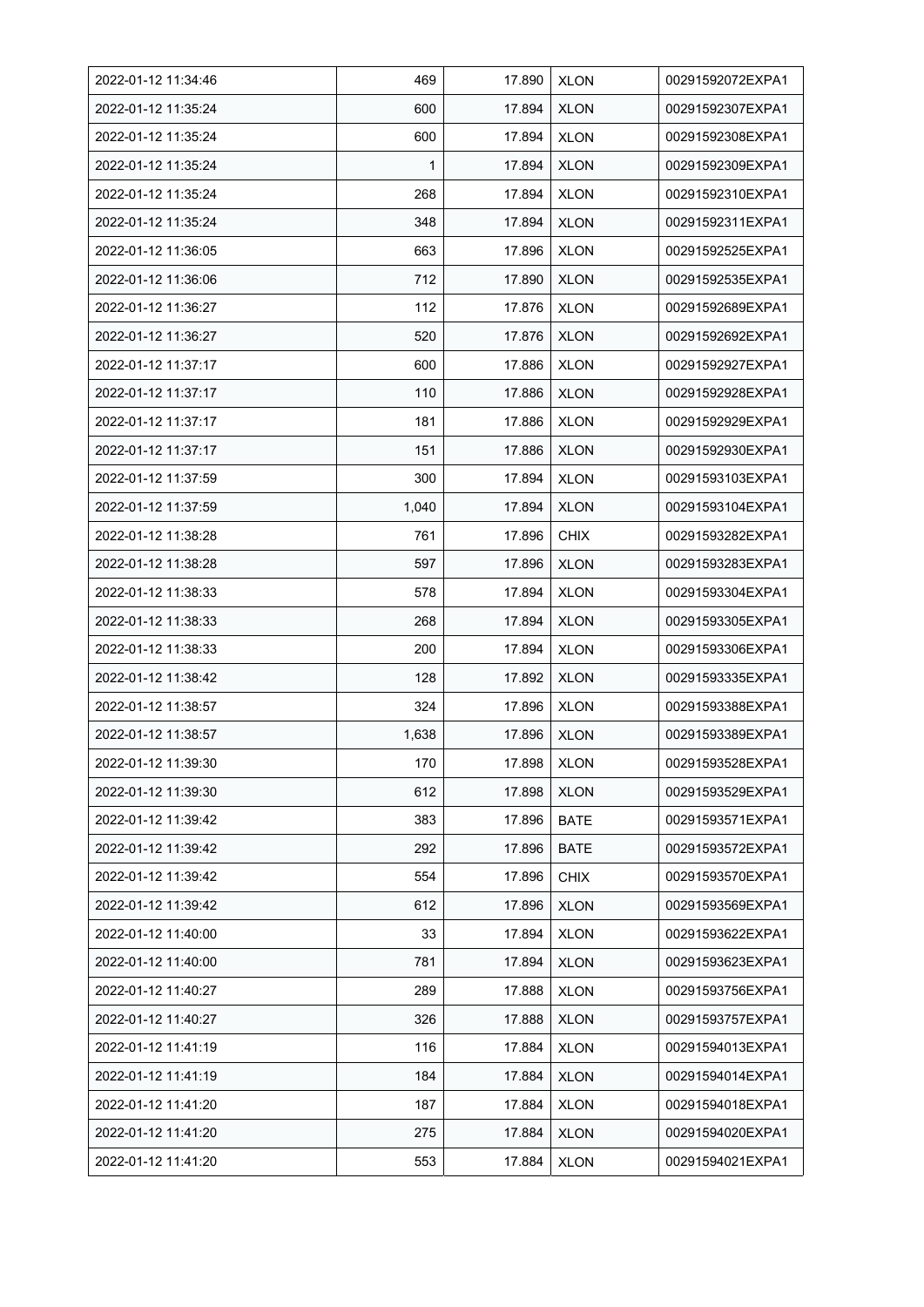| 2022-01-12 11:41:20 | 652   | 17.884 | <b>XLON</b> | 00291594022EXPA1 |
|---------------------|-------|--------|-------------|------------------|
| 2022-01-12 11:41:22 | 250   | 17.882 | <b>BATE</b> | 00291594033EXPA1 |
| 2022-01-12 11:41:22 | 6     | 17.882 | <b>BATE</b> | 00291594035EXPA1 |
| 2022-01-12 11:41:22 | 386   | 17.882 | <b>BATE</b> | 00291594036EXPA1 |
| 2022-01-12 11:41:22 | 4     | 17.882 | <b>XLON</b> | 00291594032EXPA1 |
| 2022-01-12 11:41:22 | 573   | 17.882 | <b>XLON</b> | 00291594034EXPA1 |
| 2022-01-12 11:42:36 | 7     | 17.888 | <b>XLON</b> | 00291594484EXPA1 |
| 2022-01-12 11:42:36 | 54    | 17.888 | <b>XLON</b> | 00291594485EXPA1 |
| 2022-01-12 11:42:36 | 108   | 17.888 | <b>XLON</b> | 00291594486EXPA1 |
| 2022-01-12 11:42:45 | 254   | 17.884 | <b>XLON</b> | 00291594510EXPA1 |
| 2022-01-12 11:42:45 | 46    | 17.884 | <b>XLON</b> | 00291594511EXPA1 |
| 2022-01-12 11:42:45 | 300   | 17.886 | <b>XLON</b> | 00291594512EXPA1 |
| 2022-01-12 11:42:56 | 1,504 | 17.884 | <b>XLON</b> | 00291594539EXPA1 |
| 2022-01-12 11:42:56 | 120   | 17.884 | <b>XLON</b> | 00291594541EXPA1 |
| 2022-01-12 11:42:56 | 352   | 17.884 | <b>XLON</b> | 00291594542EXPA1 |
| 2022-01-12 11:43:45 | 300   | 17.888 | <b>CHIX</b> | 00291594729EXPA1 |
| 2022-01-12 11:43:59 | 529   | 17.888 | <b>BATE</b> | 00291594767EXPA1 |
| 2022-01-12 11:43:59 | 945   | 17.888 | <b>CHIX</b> | 00291594766EXPA1 |
| 2022-01-12 11:43:59 | 200   | 17.886 | <b>XLON</b> | 00291594768EXPA1 |
| 2022-01-12 11:43:59 | 513   | 17.886 | XLON        | 00291594769EXPA1 |
| 2022-01-12 11:43:59 | 705   | 17.886 | <b>XLON</b> | 00291594770EXPA1 |
| 2022-01-12 11:44:46 | 166   | 17.894 | <b>XLON</b> | 00291595033EXPA1 |
| 2022-01-12 11:44:46 | 284   | 17.894 | <b>XLON</b> | 00291595034EXPA1 |
| 2022-01-12 11:44:46 | 16    | 17.894 | <b>XLON</b> | 00291595035EXPA1 |
| 2022-01-12 11:44:46 | 134   | 17.894 | <b>XLON</b> | 00291595036EXPA1 |
| 2022-01-12 11:45:05 | 159   | 17.894 | <b>XLON</b> | 00291595141EXPA1 |
| 2022-01-12 11:45:10 | 161   | 17.894 | <b>XLON</b> | 00291595182EXPA1 |
| 2022-01-12 11:45:10 | 1,412 | 17.894 | <b>XLON</b> | 00291595183EXPA1 |
| 2022-01-12 11:45:10 | 65    | 17.894 | <b>XLON</b> | 00291595184EXPA1 |
| 2022-01-12 11:45:30 | 613   | 17.898 | <b>XLON</b> | 00291595285EXPA1 |
| 2022-01-12 11:46:06 | 167   | 17.892 | <b>XLON</b> | 00291595434EXPA1 |
| 2022-01-12 11:46:06 | 133   | 17.892 | <b>XLON</b> | 00291595435EXPA1 |
| 2022-01-12 11:46:06 | 114   | 17.892 | <b>XLON</b> | 00291595436EXPA1 |
| 2022-01-12 11:46:06 | 270   | 17.892 | <b>XLON</b> | 00291595437EXPA1 |
| 2022-01-12 11:46:06 | 146   | 17.892 | <b>XLON</b> | 00291595438EXPA1 |
| 2022-01-12 11:46:06 | 349   | 17.892 | <b>XLON</b> | 00291595439EXPA1 |
| 2022-01-12 11:46:06 | 50    | 17.892 | <b>XLON</b> | 00291595440EXPA1 |
| 2022-01-12 11:46:06 | 96    | 17.892 | XLON        | 00291595441EXPA1 |
| 2022-01-12 11:46:31 | 228   | 17.892 | <b>XLON</b> | 00291595562EXPA1 |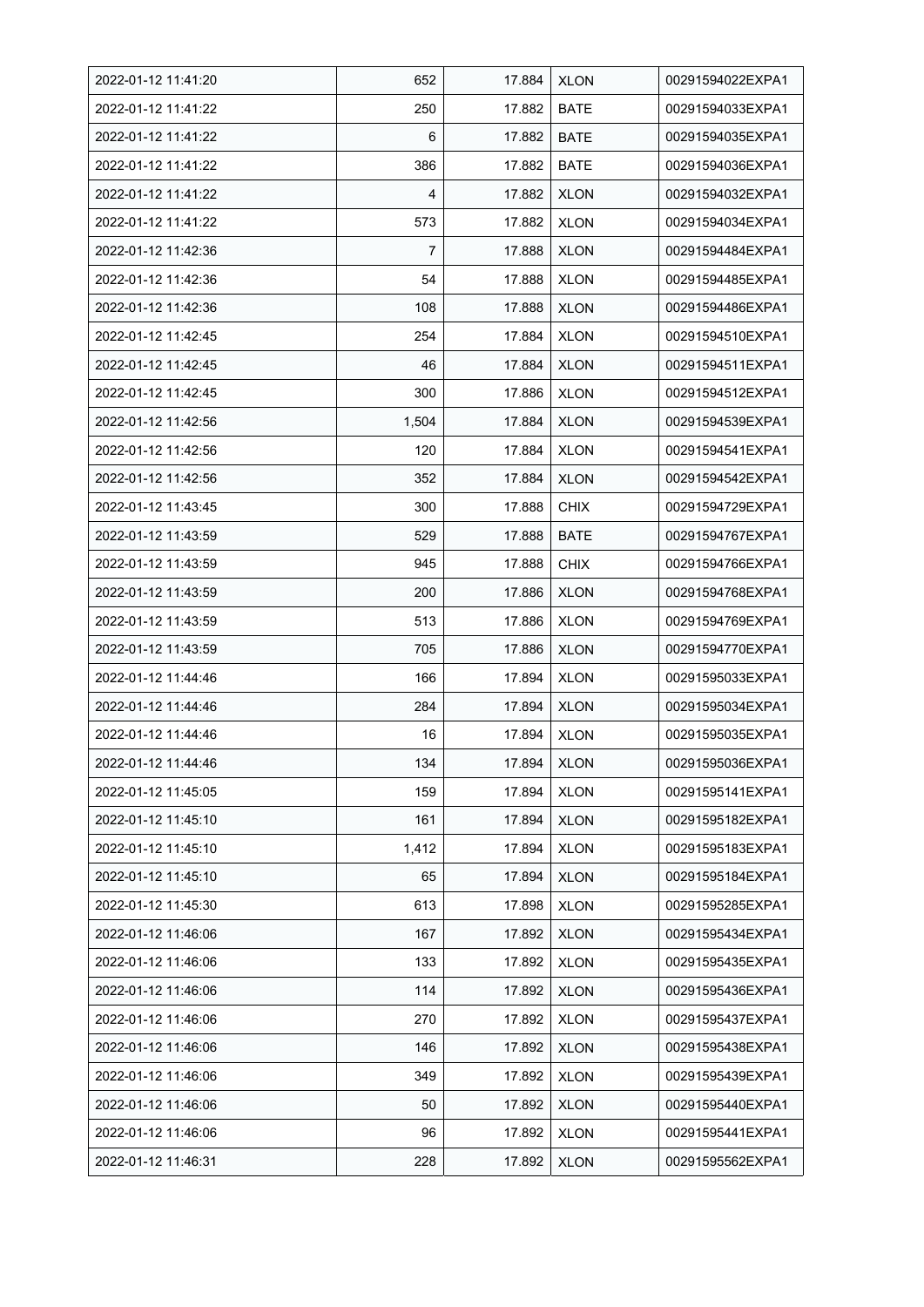| 2022-01-12 11:47:16 | 107 | 17.898 | <b>XLON</b> | 00291595766EXPA1 |
|---------------------|-----|--------|-------------|------------------|
| 2022-01-12 11:47:28 | 600 | 17.896 | <b>XLON</b> | 00291595795EXPA1 |
| 2022-01-12 11:47:28 | 103 | 17.896 | <b>XLON</b> | 00291595796EXPA1 |
| 2022-01-12 11:47:51 | 790 | 17.902 | <b>BATE</b> | 00291595854EXPA1 |
| 2022-01-12 11:47:51 | 215 | 17.902 | <b>CHIX</b> | 00291595851EXPA1 |
| 2022-01-12 11:47:51 | 576 | 17.902 | <b>CHIX</b> | 00291595853EXPA1 |
| 2022-01-12 11:47:51 | 535 | 17.902 | <b>XLON</b> | 00291595852EXPA1 |
| 2022-01-12 11:48:05 | 127 | 17.904 | <b>XLON</b> | 00291595903EXPA1 |
| 2022-01-12 11:48:26 | 133 | 17.904 | <b>XLON</b> | 00291595990EXPA1 |
| 2022-01-12 11:48:26 | 300 | 17.904 | <b>XLON</b> | 00291595991EXPA1 |
| 2022-01-12 11:48:30 | 608 | 17.902 | <b>XLON</b> | 00291596012EXPA1 |
| 2022-01-12 11:48:50 | 200 | 17.904 | <b>XLON</b> | 00291596138EXPA1 |
| 2022-01-12 11:48:53 | 49  | 17.904 | <b>XLON</b> | 00291596148EXPA1 |
| 2022-01-12 11:48:53 | 110 | 17.904 | <b>XLON</b> | 00291596149EXPA1 |
| 2022-01-12 11:49:26 | 560 | 17.914 | <b>XLON</b> | 00291596305EXPA1 |
| 2022-01-12 11:49:26 | 45  | 17.914 | <b>XLON</b> | 00291596306EXPA1 |
| 2022-01-12 11:49:26 | 497 | 17.914 | <b>XLON</b> | 00291596307EXPA1 |
| 2022-01-12 11:49:26 | 164 | 17.914 | <b>XLON</b> | 00291596308EXPA1 |
| 2022-01-12 11:49:26 | 281 | 17.914 | <b>XLON</b> | 00291596309EXPA1 |
| 2022-01-12 11:49:26 | 140 | 17.914 | <b>XLON</b> | 00291596310EXPA1 |
| 2022-01-12 11:49:26 | 100 | 17.914 | <b>XLON</b> | 00291596311EXPA1 |
| 2022-01-12 11:49:26 | 54  | 17.914 | <b>XLON</b> | 00291596312EXPA1 |
| 2022-01-12 11:49:32 | 205 | 17.910 | <b>CHIX</b> | 00291596365EXPA1 |
| 2022-01-12 11:51:33 | 672 | 17.934 | <b>CHIX</b> | 00291596916EXPA1 |
| 2022-01-12 11:51:37 | 225 | 17.936 | <b>XLON</b> | 00291596934EXPA1 |
| 2022-01-12 11:51:40 | 300 | 17.936 | <b>XLON</b> | 00291596965EXPA1 |
| 2022-01-12 11:52:06 | 232 | 17.934 | <b>XLON</b> | 00291597179EXPA1 |
| 2022-01-12 11:52:06 | 204 | 17.934 | <b>XLON</b> | 00291597180EXPA1 |
| 2022-01-12 11:52:06 | 237 | 17.934 | <b>XLON</b> | 00291597181EXPA1 |
| 2022-01-12 11:52:14 | 61  | 17.934 | <b>XLON</b> | 00291597249EXPA1 |
| 2022-01-12 11:52:17 | 300 | 17.934 | XLON        | 00291597255EXPA1 |
| 2022-01-12 11:52:17 | 195 | 17.934 | <b>XLON</b> | 00291597256EXPA1 |
| 2022-01-12 11:52:26 | 300 | 17.940 | <b>XLON</b> | 00291597309EXPA1 |
| 2022-01-12 11:52:35 | 271 | 17.940 | <b>XLON</b> | 00291597381EXPA1 |
| 2022-01-12 11:52:38 | 300 | 17.940 | <b>XLON</b> | 00291597400EXPA1 |
| 2022-01-12 11:52:45 | 300 | 17.940 | <b>XLON</b> | 00291597426EXPA1 |
| 2022-01-12 11:52:45 | 276 | 17.940 | <b>XLON</b> | 00291597427EXPA1 |
| 2022-01-12 11:52:45 | 24  | 17.940 | <b>XLON</b> | 00291597428EXPA1 |
| 2022-01-12 11:52:45 | 300 | 17.940 | <b>XLON</b> | 00291597429EXPA1 |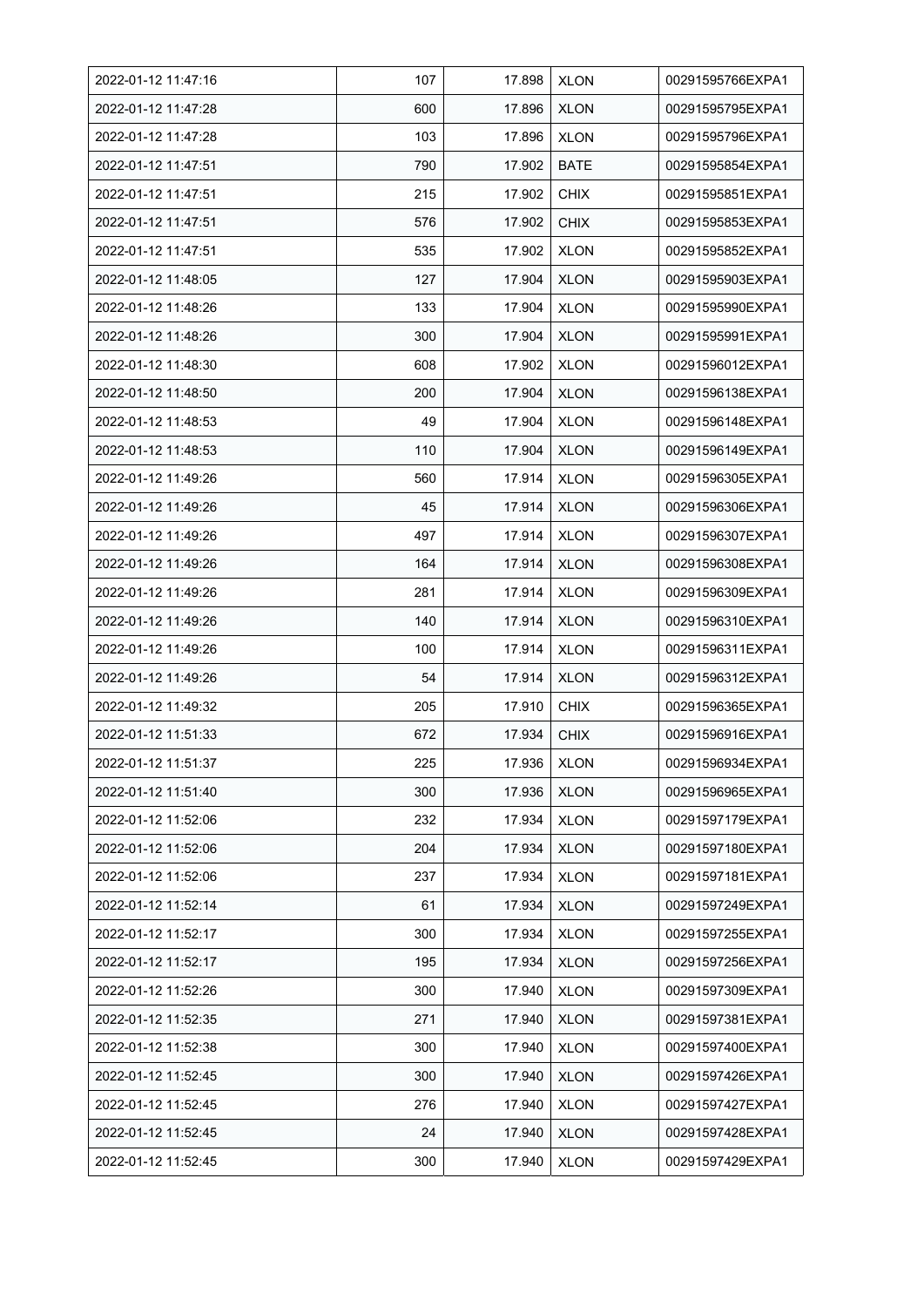| 2022-01-12 11:52:45 | 300 | 17.940 | <b>XLON</b> | 00291597430EXPA1 |
|---------------------|-----|--------|-------------|------------------|
| 2022-01-12 11:52:45 | 209 | 17.942 | <b>XLON</b> | 00291597435EXPA1 |
| 2022-01-12 11:52:47 | 300 | 17.942 | <b>XLON</b> | 00291597443EXPA1 |
| 2022-01-12 11:52:50 | 300 | 17.942 | <b>XLON</b> | 00291597472EXPA1 |
| 2022-01-12 11:52:53 | 300 | 17.942 | <b>XLON</b> | 00291597492EXPA1 |
| 2022-01-12 11:52:56 | 300 | 17.942 | <b>XLON</b> | 00291597506EXPA1 |
| 2022-01-12 11:53:11 | 126 | 17.942 | <b>XLON</b> | 00291597533EXPA1 |
| 2022-01-12 11:53:11 | 294 | 17.942 | <b>XLON</b> | 00291597534EXPA1 |
| 2022-01-12 11:53:11 | 6   | 17.942 | <b>XLON</b> | 00291597536EXPA1 |
| 2022-01-12 11:53:14 | 300 | 17.942 | <b>XLON</b> | 00291597540EXPA1 |
| 2022-01-12 11:53:23 | 300 | 17.942 | <b>XLON</b> | 00291597569EXPA1 |
| 2022-01-12 11:53:29 | 100 | 17.942 | <b>BATE</b> | 00291597590EXPA1 |
| 2022-01-12 11:53:29 | 300 | 17.942 | <b>BATE</b> | 00291597591EXPA1 |
| 2022-01-12 11:53:29 | 300 | 17.942 | <b>BATE</b> | 00291597596EXPA1 |
| 2022-01-12 11:53:30 | 300 | 17.942 | <b>BATE</b> | 00291597599EXPA1 |
| 2022-01-12 11:53:30 | 232 | 17.942 | <b>BATE</b> | 00291597607EXPA1 |
| 2022-01-12 11:53:32 | 68  | 17.942 | <b>XLON</b> | 00291597622EXPA1 |
| 2022-01-12 11:54:23 | 401 | 17.942 | XLON        | 00291597886EXPA1 |
| 2022-01-12 11:54:23 | 95  | 17.934 | <b>XLON</b> | 00291597888EXPA1 |
| 2022-01-12 11:54:23 | 24  | 17.934 | <b>XLON</b> | 00291597889EXPA1 |
| 2022-01-12 11:54:25 | 504 | 17.934 | <b>CHIX</b> | 00291597945EXPA1 |
| 2022-01-12 11:54:25 | 129 | 17.934 | <b>XLON</b> | 00291597946EXPA1 |
| 2022-01-12 11:54:25 | 338 | 17.934 | <b>XLON</b> | 00291597947EXPA1 |
| 2022-01-12 11:54:25 | 145 | 17.934 | <b>XLON</b> | 00291597948EXPA1 |
| 2022-01-12 11:54:40 | 88  | 17.932 | <b>XLON</b> | 00291598040EXPA1 |
| 2022-01-12 11:54:40 | 10  | 17.932 | <b>XLON</b> | 00291598041EXPA1 |
| 2022-01-12 11:54:40 | 373 | 17.932 | <b>XLON</b> | 00291598042EXPA1 |
| 2022-01-12 11:54:40 | 78  | 17.932 | <b>XLON</b> | 00291598043EXPA1 |
| 2022-01-12 11:55:00 | 150 | 17.938 | <b>XLON</b> | 00291598109EXPA1 |
| 2022-01-12 11:55:00 | 211 | 17.938 | <b>XLON</b> | 00291598110EXPA1 |
| 2022-01-12 11:55:03 | 161 | 17.938 | <b>XLON</b> | 00291598118EXPA1 |
| 2022-01-12 11:55:06 | 300 | 17.938 | <b>XLON</b> | 00291598127EXPA1 |
| 2022-01-12 11:55:06 | 150 | 17.938 | <b>XLON</b> | 00291598128EXPA1 |
| 2022-01-12 11:55:09 | 158 | 17.938 | <b>XLON</b> | 00291598136EXPA1 |
| 2022-01-12 11:55:09 | 102 | 17.938 | <b>XLON</b> | 00291598137EXPA1 |
| 2022-01-12 11:55:09 | 142 | 17.938 | <b>XLON</b> | 00291598138EXPA1 |
| 2022-01-12 11:55:12 | 600 | 17.936 | <b>XLON</b> | 00291598159EXPA1 |
| 2022-01-12 11:55:12 | 600 | 17.936 | <b>XLON</b> | 00291598160EXPA1 |
| 2022-01-12 11:55:12 | 536 | 17.936 | <b>XLON</b> | 00291598161EXPA1 |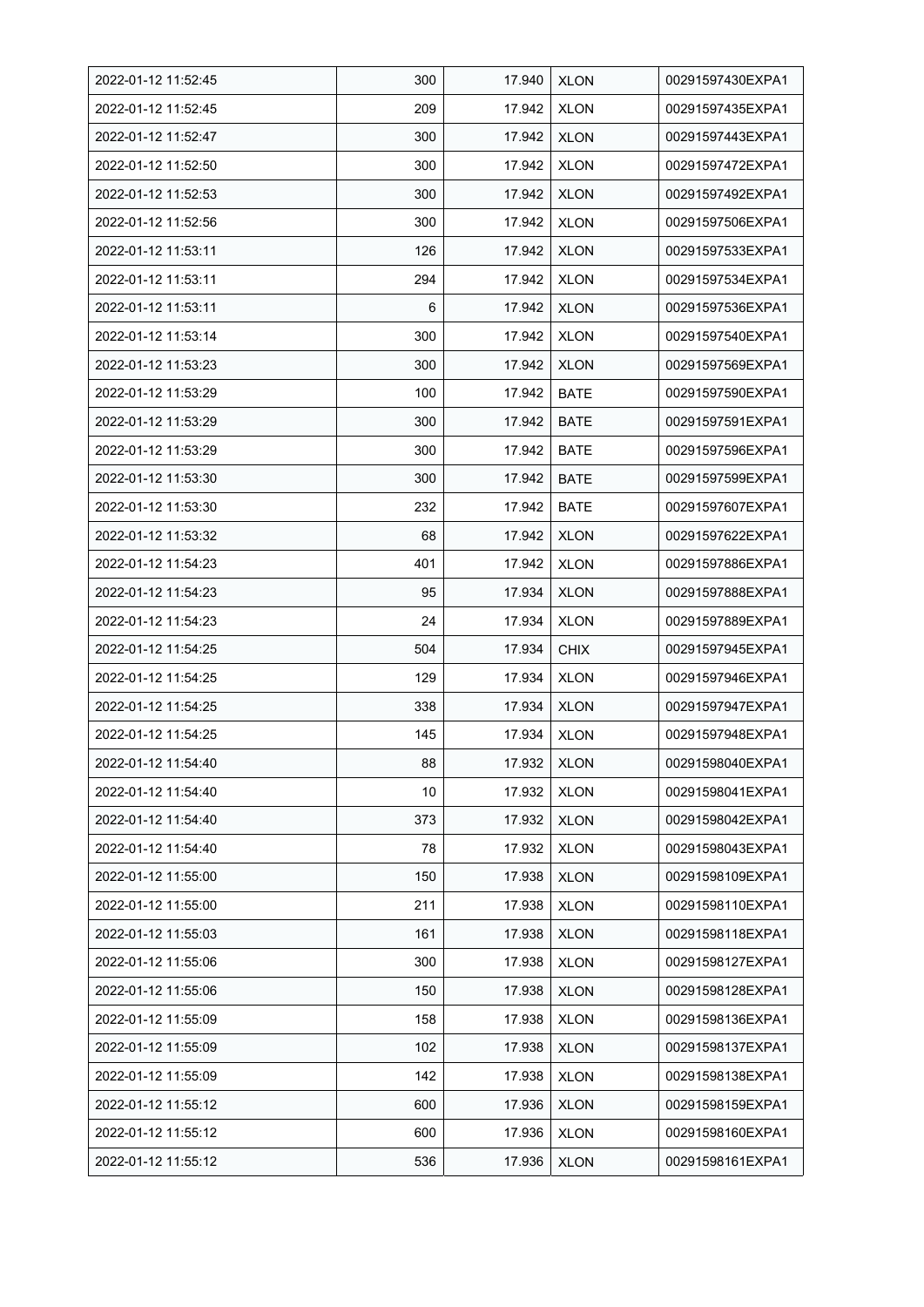| 2022-01-12 11:55:30 | 200   | 17.938 | <b>XLON</b> | 00291598317EXPA1 |
|---------------------|-------|--------|-------------|------------------|
| 2022-01-12 11:55:30 | 100   | 17.938 | <b>XLON</b> | 00291598318EXPA1 |
| 2022-01-12 11:55:30 | 600   | 17.940 | <b>XLON</b> | 00291598319EXPA1 |
| 2022-01-12 11:55:30 | 600   | 17.940 | <b>XLON</b> | 00291598320EXPA1 |
| 2022-01-12 11:55:30 | 364   | 17.940 | <b>XLON</b> | 00291598321EXPA1 |
| 2022-01-12 11:56:01 | 549   | 17.938 | <b>XLON</b> | 00291598431EXPA1 |
| 2022-01-12 11:56:04 | 80    | 17.936 | <b>BATE</b> | 00291598450EXPA1 |
| 2022-01-12 11:56:04 | 200   | 17.936 | <b>BATE</b> | 00291598451EXPA1 |
| 2022-01-12 11:56:04 | 40    | 17.936 | <b>BATE</b> | 00291598452EXPA1 |
| 2022-01-12 11:56:04 | 1,489 | 17.938 | <b>XLON</b> | 00291598448EXPA1 |
| 2022-01-12 11:56:04 | 591   | 17.934 | <b>XLON</b> | 00291598449EXPA1 |
| 2022-01-12 11:56:55 | 3     | 17.938 | <b>CHIX</b> | 00291598677EXPA1 |
| 2022-01-12 11:56:55 | 264   | 17.940 | <b>CHIX</b> | 00291598678EXPA1 |
| 2022-01-12 11:56:57 | 10    | 17.938 | <b>CHIX</b> | 00291598686EXPA1 |
| 2022-01-12 11:56:57 | 184   | 17.938 | <b>CHIX</b> | 00291598687EXPA1 |
| 2022-01-12 11:56:57 | 28    | 17.938 | <b>CHIX</b> | 00291598688EXPA1 |
| 2022-01-12 11:56:57 | 78    | 17.938 | <b>CHIX</b> | 00291598689EXPA1 |
| 2022-01-12 11:56:58 | 176   | 17.938 | <b>CHIX</b> | 00291598690EXPA1 |
| 2022-01-12 11:56:59 | 594   | 17.938 | <b>CHIX</b> | 00291598691EXPA1 |
| 2022-01-12 11:57:09 | 157   | 17.942 | <b>XLON</b> | 00291598744EXPA1 |
| 2022-01-12 11:57:09 | 143   | 17.942 | <b>XLON</b> | 00291598745EXPA1 |
| 2022-01-12 11:57:37 | 1,474 | 17.938 | <b>XLON</b> | 00291598849EXPA1 |
| 2022-01-12 11:58:01 | 38    | 17.938 | <b>XLON</b> | 00291598951EXPA1 |
| 2022-01-12 11:58:04 | 300   | 17.938 | <b>BATE</b> | 00291598966EXPA1 |
| 2022-01-12 11:58:04 | 100   | 17.938 | <b>BATE</b> | 00291598967EXPA1 |
| 2022-01-12 11:58:04 | 300   | 17.938 | <b>XLON</b> | 00291598971EXPA1 |
| 2022-01-12 11:58:04 | 300   | 17.938 | <b>XLON</b> | 00291598972EXPA1 |
| 2022-01-12 11:58:05 | 55    | 17.938 | <b>XLON</b> | 00291598973EXPA1 |
| 2022-01-12 11:58:18 | 300   | 17.936 | <b>XLON</b> | 00291599001EXPA1 |
| 2022-01-12 11:58:25 | 841   | 17.936 | <b>XLON</b> | 00291599019EXPA1 |
| 2022-01-12 11:58:33 | 200   | 17.934 | <b>XLON</b> | 00291599044EXPA1 |
| 2022-01-12 11:58:54 | 228   | 17.940 | <b>XLON</b> | 00291599132EXPA1 |
| 2022-01-12 11:58:54 | 1,052 | 17.940 | <b>XLON</b> | 00291599133EXPA1 |
| 2022-01-12 11:58:54 | 252   | 17.940 | <b>XLON</b> | 00291599134EXPA1 |
| 2022-01-12 11:58:54 | 144   | 17.940 | <b>XLON</b> | 00291599135EXPA1 |
| 2022-01-12 11:58:54 | 431   | 17.940 | <b>XLON</b> | 00291599136EXPA1 |
| 2022-01-12 11:59:46 | 620   | 17.940 | <b>XLON</b> | 00291599383EXPA1 |
| 2022-01-12 11:59:46 | 590   | 17.940 | <b>XLON</b> | 00291599384EXPA1 |
| 2022-01-12 11:59:53 | 298   | 17.934 | <b>BATE</b> | 00291599407EXPA1 |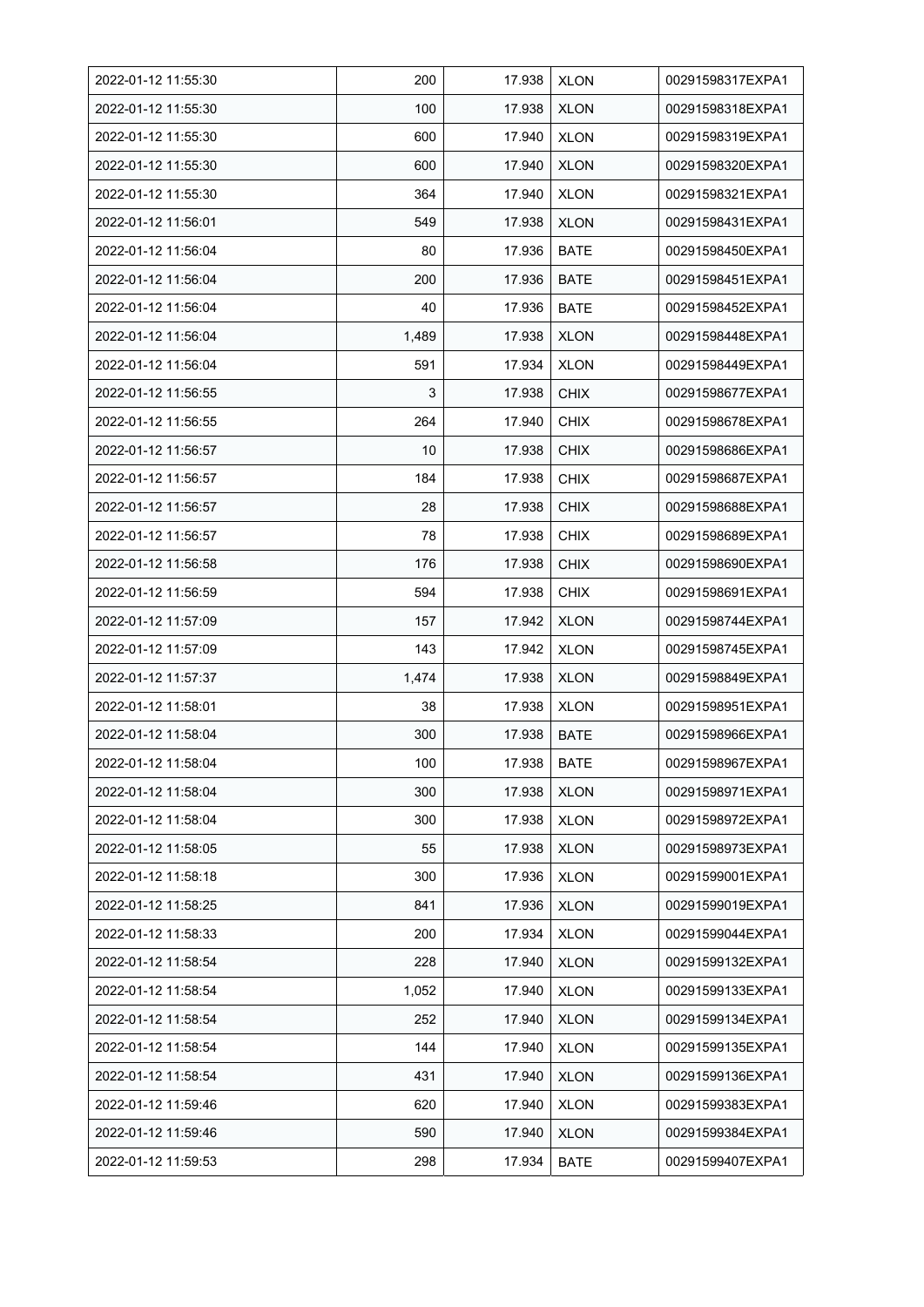| 2022-01-12 11:59:54 | 200   | 17.934 | <b>CHIX</b> | 00291599414EXPA1 |
|---------------------|-------|--------|-------------|------------------|
| 2022-01-12 12:00:59 | 300   | 17.948 | <b>XLON</b> | 00291599795EXPA1 |
| 2022-01-12 12:00:59 | 300   | 17.948 | <b>XLON</b> | 00291599796EXPA1 |
| 2022-01-12 12:00:59 | 100   | 17.948 | <b>XLON</b> | 00291599798EXPA1 |
| 2022-01-12 12:01:10 | 600   | 17.952 | <b>XLON</b> | 00291599853EXPA1 |
| 2022-01-12 12:01:11 | 1,738 | 17.952 | <b>XLON</b> | 00291599854EXPA1 |
| 2022-01-12 12:01:17 | 300   | 17.950 | <b>BATE</b> | 00291599908EXPA1 |
| 2022-01-12 12:01:17 | 158   | 17.950 | <b>CHIX</b> | 00291599909EXPA1 |
| 2022-01-12 12:01:17 | 100   | 17.950 | <b>CHIX</b> | 00291599910EXPA1 |
| 2022-01-12 12:01:18 | 104   | 17.950 | <b>CHIX</b> | 00291599911EXPA1 |
| 2022-01-12 12:01:18 | 196   | 17.950 | <b>CHIX</b> | 00291599912EXPA1 |
| 2022-01-12 12:01:18 | 46    | 17.950 | <b>CHIX</b> | 00291599915EXPA1 |
| 2022-01-12 12:01:28 | 158   | 17.950 | <b>CHIX</b> | 00291599949EXPA1 |
| 2022-01-12 12:02:07 | 600   | 17.948 | <b>XLON</b> | 00291600132EXPA1 |
| 2022-01-12 12:02:07 | 50    | 17.948 | <b>XLON</b> | 00291600133EXPA1 |
| 2022-01-12 12:02:11 | 711   | 17.946 | <b>XLON</b> | 00291600162EXPA1 |
| 2022-01-12 12:02:11 | 272   | 17.946 | <b>XLON</b> | 00291600163EXPA1 |
| 2022-01-12 12:02:11 | 124   | 17.946 | XLON        | 00291600164EXPA1 |
| 2022-01-12 12:02:11 | 303   | 17.946 | <b>XLON</b> | 00291600165EXPA1 |
| 2022-01-12 12:02:11 | 73    | 17.946 | <b>XLON</b> | 00291600167EXPA1 |
| 2022-01-12 12:02:11 | 56    | 17.946 | <b>XLON</b> | 00291600168EXPA1 |
| 2022-01-12 12:03:01 | 1     | 17.944 | <b>XLON</b> | 00291600476EXPA1 |
| 2022-01-12 12:03:08 | 104   | 17.944 | <b>XLON</b> | 00291600501EXPA1 |
| 2022-01-12 12:03:08 | 300   | 17.944 | <b>XLON</b> | 00291600504EXPA1 |
| 2022-01-12 12:03:08 | 140   | 17.944 | <b>XLON</b> | 00291600505EXPA1 |
| 2022-01-12 12:03:09 | 10    | 17.944 | <b>XLON</b> | 00291600506EXPA1 |
| 2022-01-12 12:03:09 | 150   | 17.944 | <b>XLON</b> | 00291600507EXPA1 |
| 2022-01-12 12:03:09 | 182   | 17.944 | <b>XLON</b> | 00291600508EXPA1 |
| 2022-01-12 12:03:09 | 182   | 17.944 | <b>XLON</b> | 00291600509EXPA1 |
| 2022-01-12 12:03:33 | 246   | 17.942 | <b>BATE</b> | 00291600611EXPA1 |
| 2022-01-12 12:03:33 | 49    | 17.942 | <b>BATE</b> | 00291600613EXPA1 |
| 2022-01-12 12:03:33 | 282   | 17.942 | <b>XLON</b> | 00291600612EXPA1 |
| 2022-01-12 12:03:34 | 319   | 17.942 | <b>BATE</b> | 00291600617EXPA1 |
| 2022-01-12 12:03:34 | 590   | 17.940 | <b>CHIX</b> | 00291600619EXPA1 |
| 2022-01-12 12:03:34 | 398   | 17.942 | <b>XLON</b> | 00291600618EXPA1 |
| 2022-01-12 12:03:34 | 626   | 17.942 | <b>XLON</b> | 00291600620EXPA1 |
| 2022-01-12 12:04:06 | 600   | 17.940 | <b>XLON</b> | 00291600769EXPA1 |
| 2022-01-12 12:04:06 | 300   | 17.940 | <b>XLON</b> | 00291600770EXPA1 |
| 2022-01-12 12:04:06 | 600   | 17.940 | <b>XLON</b> | 00291600771EXPA1 |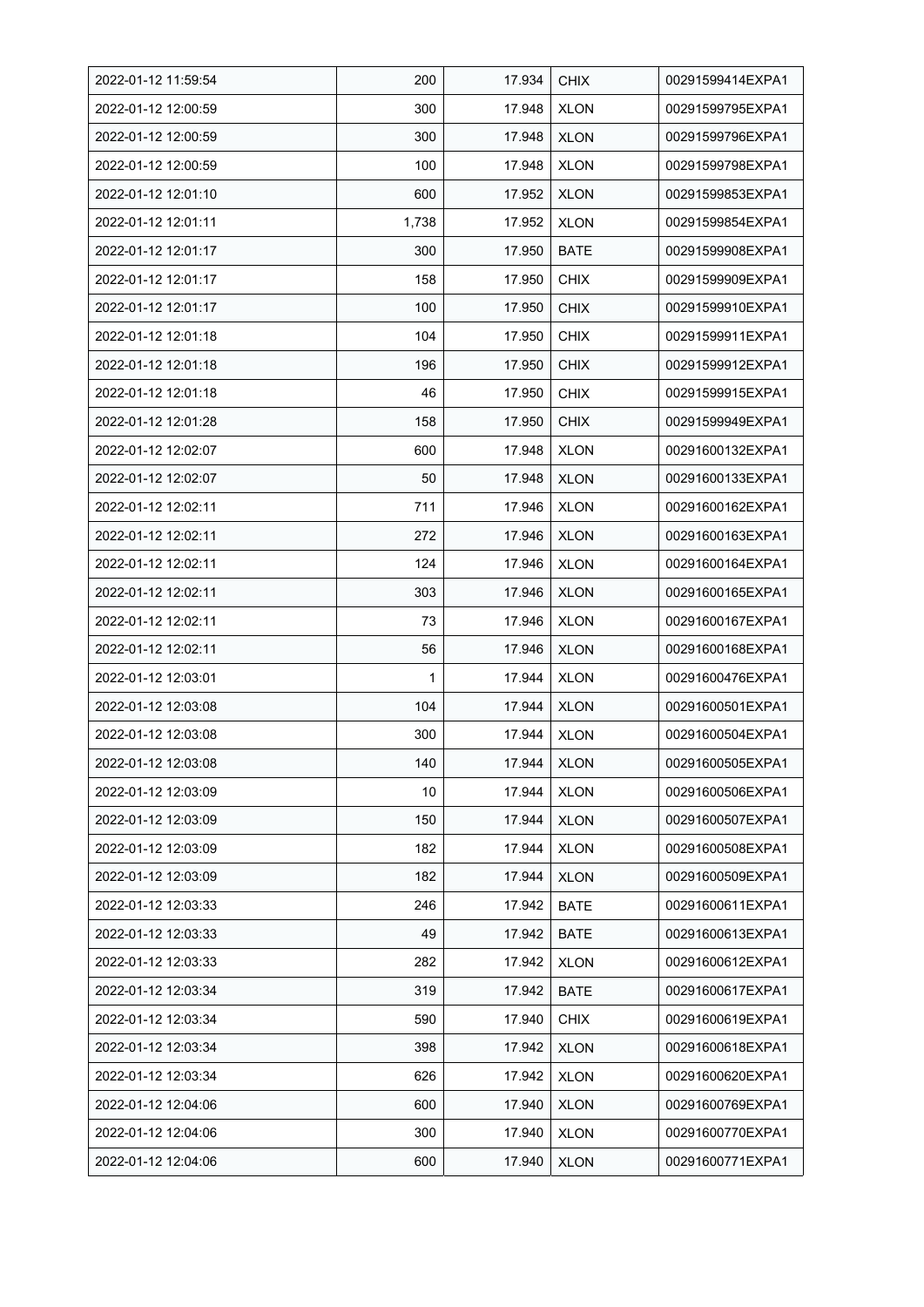| 2022-01-12 12:04:58 | 549   | 17.958 | <b>CHIX</b> | 00291601060EXPA1 |
|---------------------|-------|--------|-------------|------------------|
| 2022-01-12 12:04:58 | 315   | 17.958 | <b>XLON</b> | 00291601061EXPA1 |
| 2022-01-12 12:04:58 | 360   | 17.958 | <b>XLON</b> | 00291601062EXPA1 |
| 2022-01-12 12:04:58 | 2,128 | 17.958 | <b>XLON</b> | 00291601063EXPA1 |
| 2022-01-12 12:06:47 | 68    | 17.972 | <b>XLON</b> | 00291601461EXPA1 |
| 2022-01-12 12:06:47 | 1,851 | 17.972 | <b>XLON</b> | 00291601462EXPA1 |
| 2022-01-12 12:06:52 | 186   | 17.972 | <b>XLON</b> | 00291601510EXPA1 |
| 2022-01-12 12:07:39 | 793   | 17.972 | <b>BATE</b> | 00291601701EXPA1 |
| 2022-01-12 12:07:39 | 2,010 | 17.974 | <b>XLON</b> | 00291601700EXPA1 |
| 2022-01-12 12:07:58 | 300   | 17.972 | <b>XLON</b> | 00291601785EXPA1 |
| 2022-01-12 12:08:07 | 31    | 17.974 | <b>XLON</b> | 00291601811EXPA1 |
| 2022-01-12 12:08:21 | 145   | 17.976 | <b>CHIX</b> | 00291601867EXPA1 |
| 2022-01-12 12:08:51 | 105   | 17.978 | <b>XLON</b> | 00291601949EXPA1 |
| 2022-01-12 12:08:51 | 180   | 17.978 | <b>XLON</b> | 00291601950EXPA1 |
| 2022-01-12 12:08:51 | 192   | 17.978 | <b>XLON</b> | 00291601951EXPA1 |
| 2022-01-12 12:08:51 | 262   | 17.978 | <b>XLON</b> | 00291601952EXPA1 |
| 2022-01-12 12:08:51 | 499   | 17.978 | <b>XLON</b> | 00291601953EXPA1 |
| 2022-01-12 12:08:57 | 600   | 17.978 | <b>XLON</b> | 00291601970EXPA1 |
| 2022-01-12 12:08:57 | 3     | 17.978 | <b>XLON</b> | 00291601971EXPA1 |
| 2022-01-12 12:09:00 | 1,527 | 17.978 | <b>XLON</b> | 00291601979EXPA1 |
| 2022-01-12 12:09:16 | 600   | 17.974 | <b>CHIX</b> | 00291602086EXPA1 |
| 2022-01-12 12:09:16 | 190   | 17.974 | <b>CHIX</b> | 00291602087EXPA1 |
| 2022-01-12 12:10:46 | 2,120 | 17.970 | <b>XLON</b> | 00291602605EXPA1 |
| 2022-01-12 12:11:43 | 3     | 17.978 | <b>XLON</b> | 00291602906EXPA1 |
| 2022-01-12 12:11:49 | 2,108 | 17.978 | <b>XLON</b> | 00291602927EXPA1 |
| 2022-01-12 12:12:07 | 1,409 | 17.976 | <b>XLON</b> | 00291603043EXPA1 |
| 2022-01-12 12:12:09 | 300   | 17.974 | <b>BATE</b> | 00291603051EXPA1 |
| 2022-01-12 12:12:11 | 536   | 17.974 | <b>BATE</b> | 00291603056EXPA1 |
| 2022-01-12 12:12:11 | 264   | 17.974 | <b>CHIX</b> | 00291603057EXPA1 |
| 2022-01-12 12:12:11 | 529   | 17.974 | <b>CHIX</b> | 00291603058EXPA1 |
| 2022-01-12 12:13:01 | 210   | 17.976 | <b>XLON</b> | 00291603234EXPA1 |
| 2022-01-12 12:13:01 | 1,183 | 17.976 | <b>XLON</b> | 00291603236EXPA1 |
| 2022-01-12 12:13:01 | 490   | 17.976 | <b>XLON</b> | 00291603237EXPA1 |
| 2022-01-12 12:13:01 | 8     | 17.976 | <b>XLON</b> | 00291603241EXPA1 |
| 2022-01-12 12:14:00 | 552   | 17.974 | <b>CHIX</b> | 00291603516EXPA1 |
| 2022-01-12 12:14:00 | 885   | 17.974 | <b>XLON</b> | 00291603517EXPA1 |
| 2022-01-12 12:14:00 | 599   | 17.974 | <b>XLON</b> | 00291603518EXPA1 |
| 2022-01-12 12:14:58 | 2,424 | 17.966 | <b>XLON</b> | 00291603881EXPA1 |
| 2022-01-12 12:15:23 | 637   | 17.968 | <b>XLON</b> | 00291603990EXPA1 |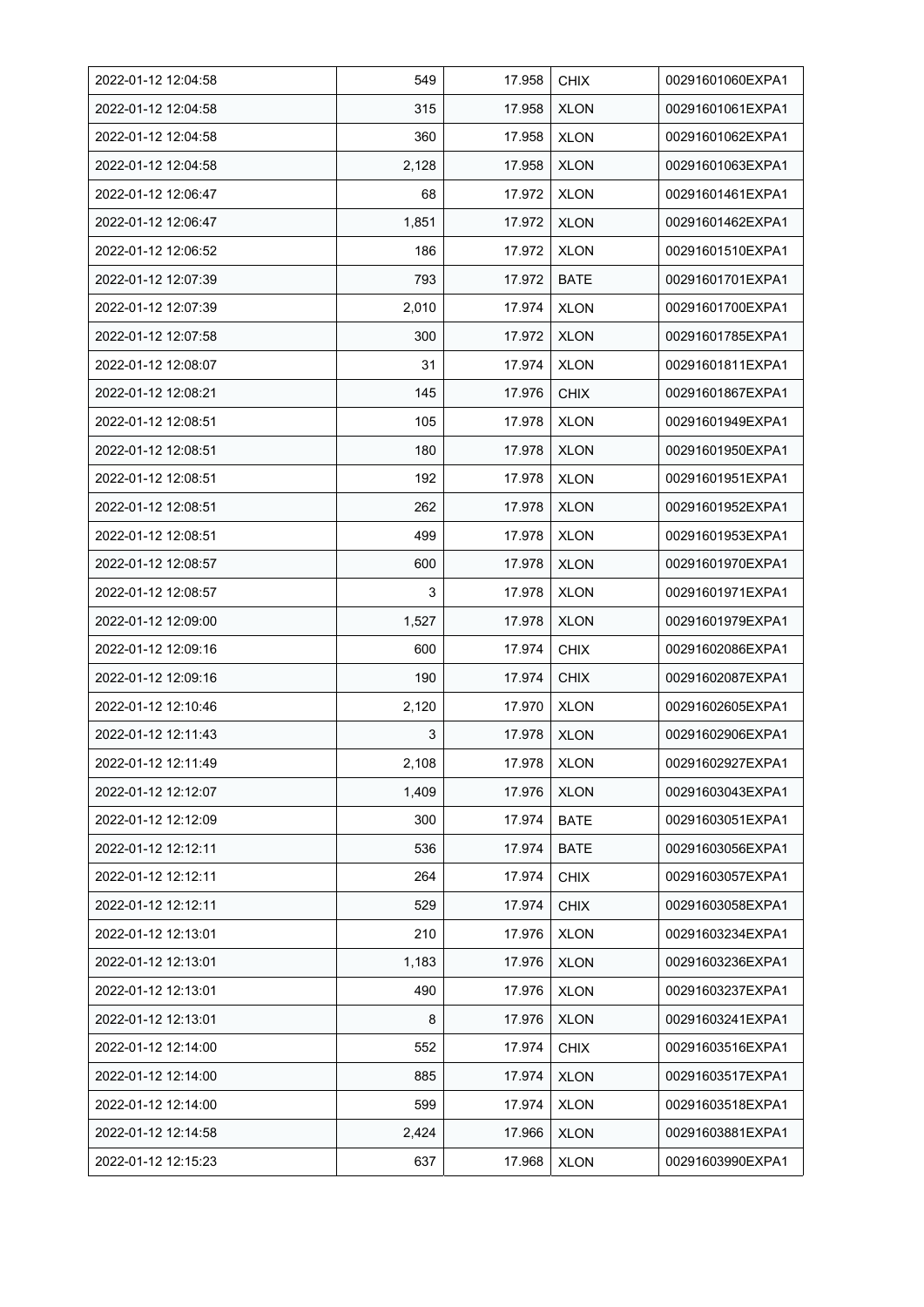| 2022-01-12 12:16:10 | 250   | 17.972 | <b>BATE</b> | 00291604191EXPA1 |
|---------------------|-------|--------|-------------|------------------|
| 2022-01-12 12:16:10 | 50    | 17.972 | <b>BATE</b> | 00291604192EXPA1 |
| 2022-01-12 12:16:25 | 129   | 17.974 | <b>XLON</b> | 00291604246EXPA1 |
| 2022-01-12 12:16:25 | 717   | 17.974 | <b>XLON</b> | 00291604249EXPA1 |
| 2022-01-12 12:16:25 | 242   | 17.974 | <b>XLON</b> | 00291604251EXPA1 |
| 2022-01-12 12:16:25 | 214   | 17.974 | <b>XLON</b> | 00291604254EXPA1 |
| 2022-01-12 12:16:25 | 90    | 17.974 | <b>XLON</b> | 00291604257EXPA1 |
| 2022-01-12 12:16:25 | 211   | 17.974 | <b>XLON</b> | 00291604259EXPA1 |
| 2022-01-12 12:16:25 | 558   | 17.974 | <b>XLON</b> | 00291604260EXPA1 |
| 2022-01-12 12:16:45 | 732   | 17.970 | <b>BATE</b> | 00291604338EXPA1 |
| 2022-01-12 12:17:11 | 119   | 17.974 | <b>XLON</b> | 00291604426EXPA1 |
| 2022-01-12 12:17:11 | 126   | 17.974 | <b>XLON</b> | 00291604427EXPA1 |
| 2022-01-12 12:17:19 | 933   | 17.974 | <b>XLON</b> | 00291604458EXPA1 |
| 2022-01-12 12:17:57 | 52    | 17.974 | <b>XLON</b> | 00291604648EXPA1 |
| 2022-01-12 12:17:57 | 443   | 17.974 | <b>XLON</b> | 00291604649EXPA1 |
| 2022-01-12 12:17:57 | 956   | 17.974 | <b>XLON</b> | 00291604650EXPA1 |
| 2022-01-12 12:17:57 | 178   | 17.974 | <b>XLON</b> | 00291604651EXPA1 |
| 2022-01-12 12:18:19 | 231   | 17.972 | <b>CHIX</b> | 00291604769EXPA1 |
| 2022-01-12 12:18:19 | 1,078 | 17.972 | <b>CHIX</b> | 00291604770EXPA1 |
| 2022-01-12 12:19:03 | 213   | 17.976 | <b>XLON</b> | 00291604955EXPA1 |
| 2022-01-12 12:19:27 | 600   | 17.978 | <b>XLON</b> | 00291605071EXPA1 |
| 2022-01-12 12:19:27 | 300   | 17.978 | <b>XLON</b> | 00291605072EXPA1 |
| 2022-01-12 12:19:27 | 116   | 17.978 | <b>XLON</b> | 00291605076EXPA1 |
| 2022-01-12 12:19:27 | 120   | 17.978 | <b>XLON</b> | 00291605078EXPA1 |
| 2022-01-12 12:19:27 | 102   | 17.978 | <b>XLON</b> | 00291605079EXPA1 |
| 2022-01-12 12:19:27 | 38    | 17.978 | <b>XLON</b> | 00291605080EXPA1 |
| 2022-01-12 12:19:27 | 18    | 17.978 | <b>XLON</b> | 00291605081EXPA1 |
| 2022-01-12 12:19:27 | 50    | 17.978 | <b>XLON</b> | 00291605082EXPA1 |
| 2022-01-12 12:19:27 | 200   | 17.978 | <b>XLON</b> | 00291605083EXPA1 |
| 2022-01-12 12:19:28 | 177   | 17.978 | <b>XLON</b> | 00291605084EXPA1 |
| 2022-01-12 12:20:01 | 768   | 17.974 | <b>XLON</b> | 00291605192EXPA1 |
| 2022-01-12 12:20:46 | 300   | 17.980 | <b>XLON</b> | 00291605401EXPA1 |
| 2022-01-12 12:20:47 | 300   | 17.980 | <b>XLON</b> | 00291605403EXPA1 |
| 2022-01-12 12:20:47 | 300   | 17.980 | <b>XLON</b> | 00291605404EXPA1 |
| 2022-01-12 12:20:47 | 171   | 17.980 | <b>XLON</b> | 00291605405EXPA1 |
| 2022-01-12 12:20:47 | 300   | 17.980 | <b>XLON</b> | 00291605406EXPA1 |
| 2022-01-12 12:20:47 | 196   | 17.980 | <b>XLON</b> | 00291605407EXPA1 |
| 2022-01-12 12:20:47 | 199   | 17.980 | <b>XLON</b> | 00291605408EXPA1 |
| 2022-01-12 12:20:47 | 148   | 17.980 | <b>XLON</b> | 00291605409EXPA1 |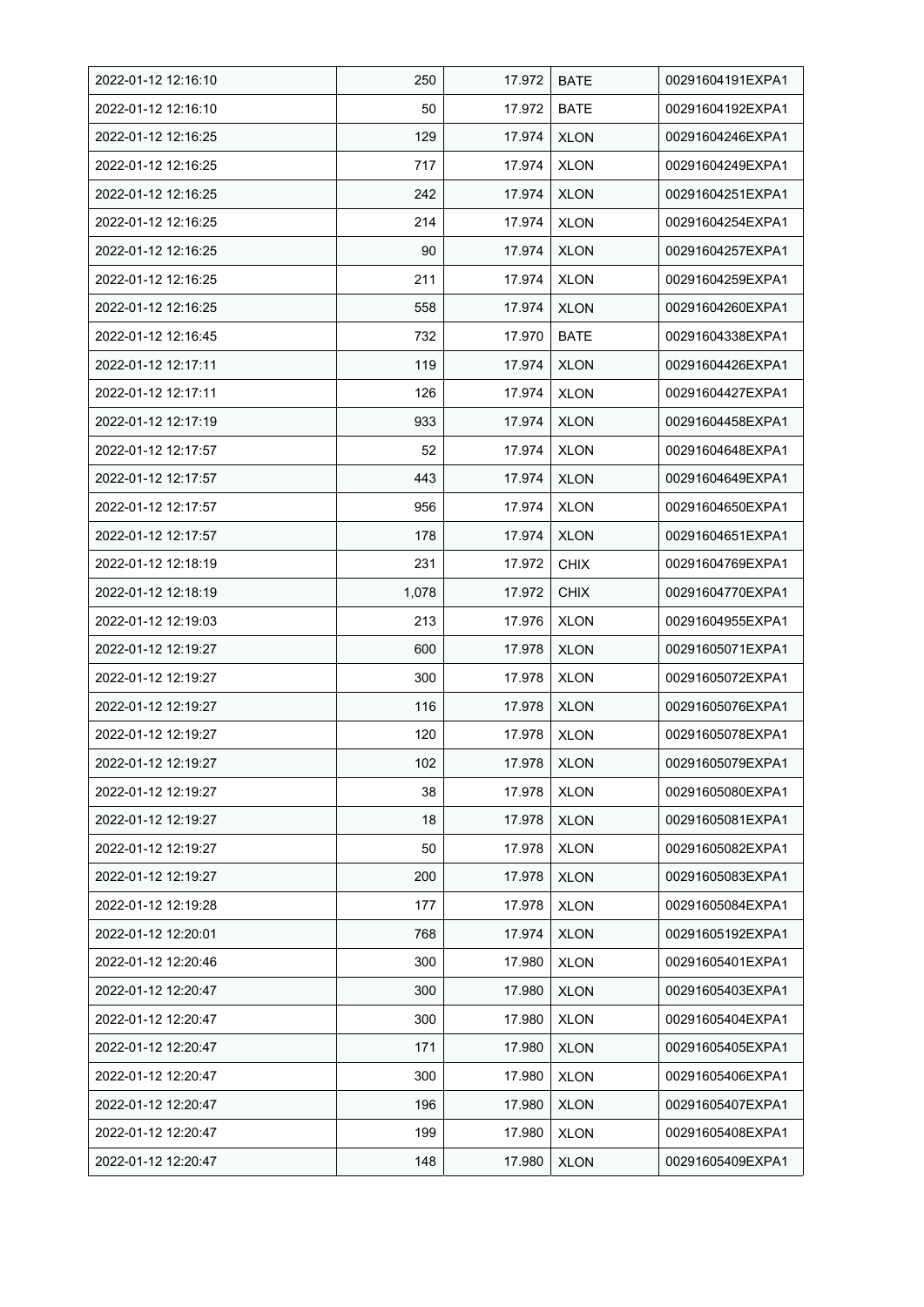| 2022-01-12 12:20:47 | 200   | 17.980 | <b>XLON</b> | 00291605410EXPA1 |
|---------------------|-------|--------|-------------|------------------|
| 2022-01-12 12:21:37 | 969   | 17.972 | <b>XLON</b> | 00291605586EXPA1 |
| 2022-01-12 12:22:07 | 232   | 17.976 | <b>XLON</b> | 00291605734EXPA1 |
| 2022-01-12 12:22:07 | 135   | 17.976 | <b>XLON</b> | 00291605735EXPA1 |
| 2022-01-12 12:22:07 | 150   | 17.976 | <b>XLON</b> | 00291605736EXPA1 |
| 2022-01-12 12:22:07 | 203   | 17.976 | <b>XLON</b> | 00291605737EXPA1 |
| 2022-01-12 12:22:07 | 73    | 17.976 | <b>XLON</b> | 00291605738EXPA1 |
| 2022-01-12 12:23:09 | 300   | 17.978 | <b>BATE</b> | 00291606021EXPA1 |
| 2022-01-12 12:23:09 | 300   | 17.978 | <b>BATE</b> | 00291606022EXPA1 |
| 2022-01-12 12:23:33 | 297   | 17.986 | <b>XLON</b> | 00291606095EXPA1 |
| 2022-01-12 12:23:33 | 3,155 | 17.986 | <b>XLON</b> | 00291606096EXPA1 |
| 2022-01-12 12:24:15 | 53    | 17.988 | <b>CHIX</b> | 00291606322EXPA1 |
| 2022-01-12 12:24:15 | 200   | 17.988 | <b>CHIX</b> | 00291606323EXPA1 |
| 2022-01-12 12:24:15 | 149   | 17.988 | <b>CHIX</b> | 00291606324EXPA1 |
| 2022-01-12 12:24:34 | 213   | 17.992 | <b>BATE</b> | 00291606387EXPA1 |
| 2022-01-12 12:24:35 | 121   | 17.992 | <b>BATE</b> | 00291606389EXPA1 |
| 2022-01-12 12:24:35 | 290   | 17.992 | <b>BATE</b> | 00291606390EXPA1 |
| 2022-01-12 12:24:35 | 225   | 17.992 | <b>BATE</b> | 00291606391EXPA1 |
| 2022-01-12 12:24:35 | 2,101 | 17.992 | <b>XLON</b> | 00291606388EXPA1 |
| 2022-01-12 12:24:42 | 278   | 17.988 | <b>CHIX</b> | 00291606435EXPA1 |
| 2022-01-12 12:24:42 | 509   | 17.988 | <b>CHIX</b> | 00291606436EXPA1 |
| 2022-01-12 12:26:06 | 186   | 17.988 | <b>XLON</b> | 00291606728EXPA1 |
| 2022-01-12 12:26:06 | 2,128 | 17.988 | <b>XLON</b> | 00291606729EXPA1 |
| 2022-01-12 12:26:24 | 607   | 17.986 | <b>CHIX</b> | 00291606940EXPA1 |
| 2022-01-12 12:27:11 | 316   | 17.988 | <b>XLON</b> | 00291607109EXPA1 |
| 2022-01-12 12:27:11 | 1,614 | 17.988 | <b>XLON</b> | 00291607110EXPA1 |
| 2022-01-12 12:27:48 | 17    | 17.982 | <b>BATE</b> | 00291607203EXPA1 |
| 2022-01-12 12:27:56 | 498   | 17.982 | <b>BATE</b> | 00291607214EXPA1 |
| 2022-01-12 12:27:56 | 103   | 17.982 | <b>XLON</b> | 00291607215EXPA1 |
| 2022-01-12 12:27:56 | 309   | 17.982 | <b>XLON</b> | 00291607216EXPA1 |
| 2022-01-12 12:27:56 | 606   | 17.982 | <b>XLON</b> | 00291607217EXPA1 |
| 2022-01-12 12:28:17 | 599   | 17.982 | <b>CHIX</b> | 00291607276EXPA1 |
| 2022-01-12 12:28:17 | 40    | 17.982 | <b>CHIX</b> | 00291607278EXPA1 |
| 2022-01-12 12:28:18 | 339   | 17.984 | <b>XLON</b> | 00291607282EXPA1 |
| 2022-01-12 12:28:23 | 110   | 17.984 | <b>XLON</b> | 00291607308EXPA1 |
| 2022-01-12 12:28:23 | 128   | 17.984 | <b>XLON</b> | 00291607309EXPA1 |
| 2022-01-12 12:28:59 | 300   | 17.984 | <b>XLON</b> | 00291607510EXPA1 |
| 2022-01-12 12:28:59 | 600   | 17.984 | <b>XLON</b> | 00291607511EXPA1 |
| 2022-01-12 12:29:02 | 254   | 17.984 | <b>XLON</b> | 00291607534EXPA1 |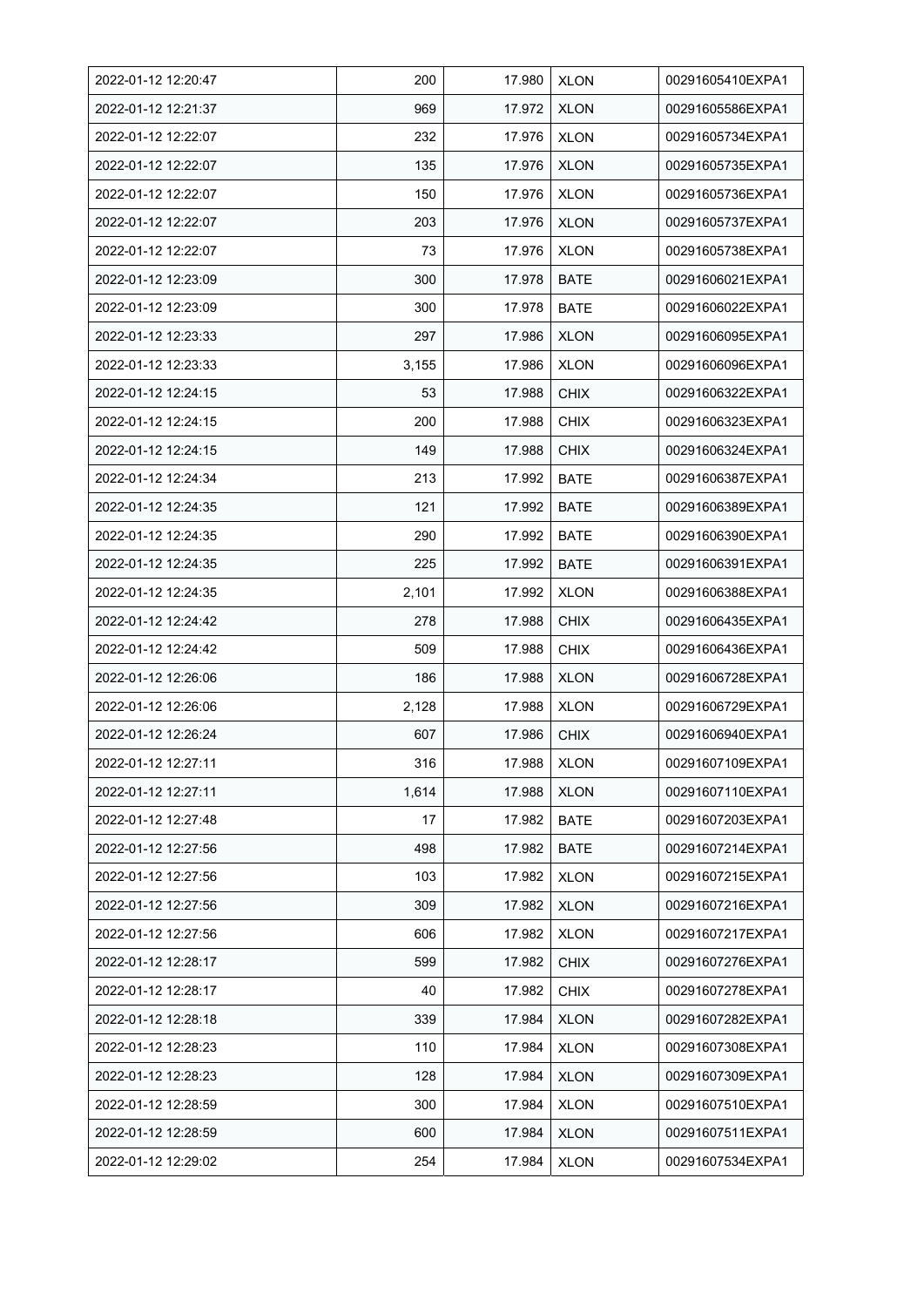| 2022-01-12 12:29:02 | 663   | 17.984 | <b>XLON</b> | 00291607535EXPA1 |
|---------------------|-------|--------|-------------|------------------|
| 2022-01-12 12:30:01 | 1,636 | 17.976 | <b>XLON</b> | 00291607772EXPA1 |
| 2022-01-12 12:31:42 | 1,171 | 17.984 | <b>XLON</b> | 00291608260EXPA1 |
| 2022-01-12 12:31:42 | 311   | 17.984 | <b>XLON</b> | 00291608262EXPA1 |
| 2022-01-12 12:31:42 | 242   | 17.984 | <b>XLON</b> | 00291608263EXPA1 |
| 2022-01-12 12:31:42 | 937   | 17.984 | <b>XLON</b> | 00291608264EXPA1 |
| 2022-01-12 12:31:42 | 523   | 17.984 | <b>XLON</b> | 00291608265EXPA1 |
| 2022-01-12 12:31:42 | 27    | 17.984 | <b>XLON</b> | 00291608266EXPA1 |
| 2022-01-12 12:31:56 | 873   | 17.986 | <b>BATE</b> | 00291608410EXPA1 |
| 2022-01-12 12:32:39 | 510   | 17.990 | <b>XLON</b> | 00291608582EXPA1 |
| 2022-01-12 12:32:41 | 168   | 17.990 | <b>XLON</b> | 00291608587EXPA1 |
| 2022-01-12 12:32:41 | 168   | 17.990 | <b>XLON</b> | 00291608588EXPA1 |
| 2022-01-12 12:32:41 | 292   | 17.990 | <b>XLON</b> | 00291608589EXPA1 |
| 2022-01-12 12:32:41 | 300   | 17.990 | <b>XLON</b> | 00291608591EXPA1 |
| 2022-01-12 12:32:41 | 596   | 17.990 | <b>XLON</b> | 00291608592EXPA1 |
| 2022-01-12 12:32:52 | 972   | 17.986 | <b>CHIX</b> | 00291608671EXPA1 |
| 2022-01-12 12:33:24 | 37    | 17.982 | <b>XLON</b> | 00291608808EXPA1 |
| 2022-01-12 12:33:24 | 1,044 | 17.982 | <b>XLON</b> | 00291608809EXPA1 |
| 2022-01-12 12:33:24 | 37    | 17.982 | <b>XLON</b> | 00291608810EXPA1 |
| 2022-01-12 12:34:16 | 400   | 17.982 | <b>BATE</b> | 00291609042EXPA1 |
| 2022-01-12 12:34:16 | 37    | 17.982 | <b>BATE</b> | 00291609047EXPA1 |
| 2022-01-12 12:34:16 | 364   | 17.982 | <b>CHIX</b> | 00291609043EXPA1 |
| 2022-01-12 12:34:16 | 184   | 17.982 | <b>XLON</b> | 00291609044EXPA1 |
| 2022-01-12 12:34:16 | 299   | 17.982 | <b>XLON</b> | 00291609045EXPA1 |
| 2022-01-12 12:34:16 | 345   | 17.982 | <b>XLON</b> | 00291609046EXPA1 |
| 2022-01-12 12:34:41 | 315   | 17.982 | <b>XLON</b> | 00291609156EXPA1 |
| 2022-01-12 12:34:43 | 1,547 | 17.982 | <b>XLON</b> | 00291609160EXPA1 |
| 2022-01-12 12:35:53 | 100   | 17.982 | <b>XLON</b> | 00291609390EXPA1 |
| 2022-01-12 12:36:31 | 2,751 | 17.988 | <b>XLON</b> | 00291609589EXPA1 |
| 2022-01-12 12:37:24 | 600   | 17.992 | <b>XLON</b> | 00291609796EXPA1 |
| 2022-01-12 12:37:24 | 600   | 17.992 | <b>XLON</b> | 00291609797EXPA1 |
| 2022-01-12 12:37:24 | 284   | 17.992 | <b>XLON</b> | 00291609799EXPA1 |
| 2022-01-12 12:38:10 | 1,021 | 17.992 | <b>XLON</b> | 00291609958EXPA1 |
| 2022-01-12 12:38:57 | 2     | 17.992 | <b>XLON</b> | 00291610168EXPA1 |
| 2022-01-12 12:38:59 | 300   | 17.992 | <b>XLON</b> | 00291610190EXPA1 |
| 2022-01-12 12:39:08 | 300   | 17.994 | <b>XLON</b> | 00291610259EXPA1 |
| 2022-01-12 12:39:13 | 2,060 | 17.994 | <b>XLON</b> | 00291610276EXPA1 |
| 2022-01-12 12:40:35 | 543   | 18.000 | <b>XLON</b> | 00291610638EXPA1 |
| 2022-01-12 12:40:35 | 240   | 18.000 | <b>XLON</b> | 00291610639EXPA1 |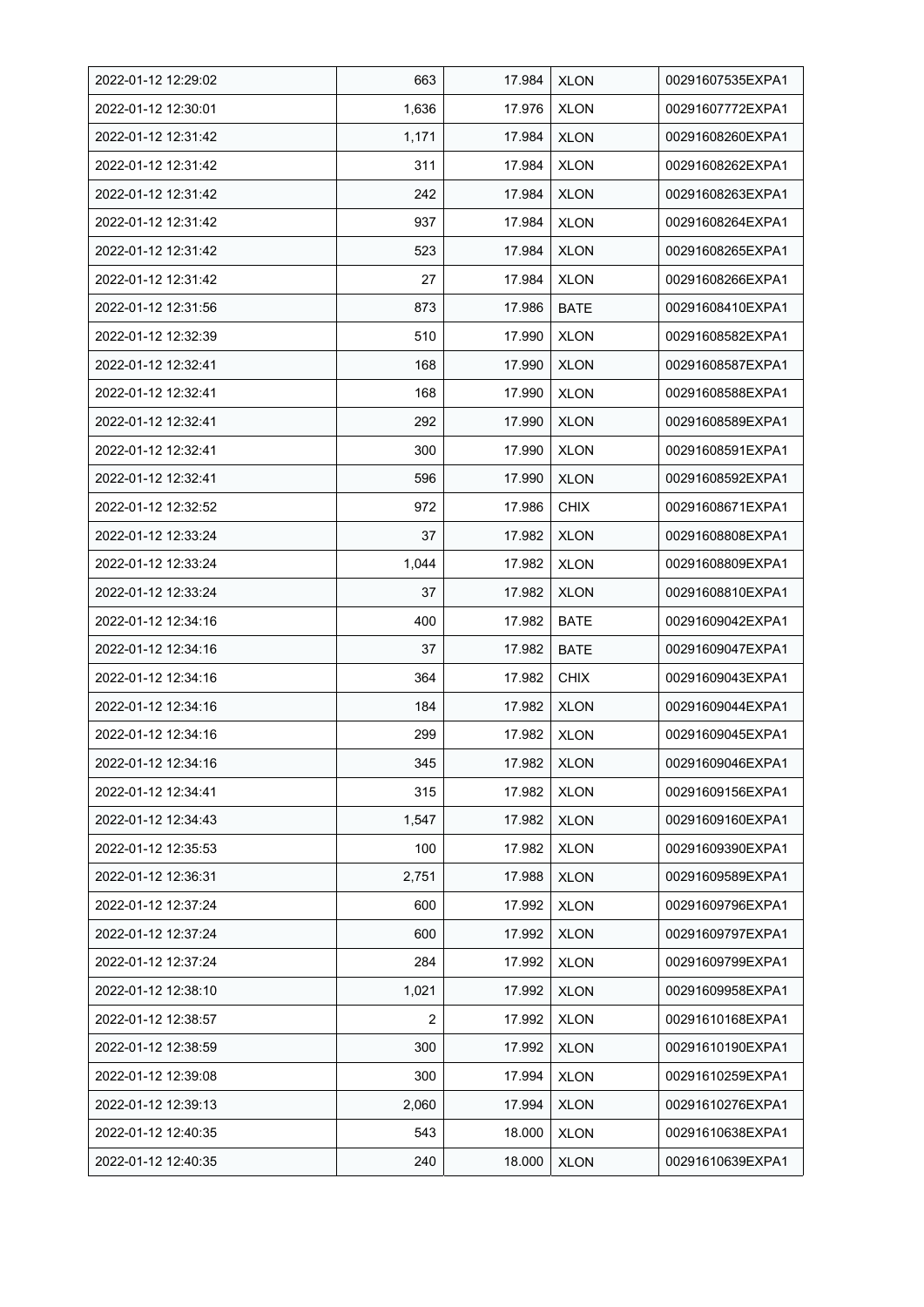| 2022-01-12 12:40:35 | 1,518 | 18.000 | <b>XLON</b> | 00291610640EXPA1 |
|---------------------|-------|--------|-------------|------------------|
| 2022-01-12 12:40:36 | 2     | 18.000 | <b>CHIX</b> | 00291610647EXPA1 |
| 2022-01-12 12:40:38 | 300   | 18.000 | <b>CHIX</b> | 00291610654EXPA1 |
| 2022-01-12 12:40:41 | 300   | 18.000 | <b>CHIX</b> | 00291610659EXPA1 |
| 2022-01-12 12:40:41 | 300   | 18.000 | <b>CHIX</b> | 00291610662EXPA1 |
| 2022-01-12 12:40:43 | 686   | 18.000 | <b>CHIX</b> | 00291610666EXPA1 |
| 2022-01-12 12:40:47 | 500   | 18.000 | <b>BATE</b> | 00291610674EXPA1 |
| 2022-01-12 12:40:47 | 793   | 18.000 | <b>BATE</b> | 00291610675EXPA1 |
| 2022-01-12 12:41:24 | 1,059 | 17.998 | <b>XLON</b> | 00291610794EXPA1 |
| 2022-01-12 12:42:21 | 2,052 | 18.000 | <b>XLON</b> | 00291610997EXPA1 |
| 2022-01-12 12:43:31 | 1,967 | 18.000 | <b>XLON</b> | 00291611245EXPA1 |
| 2022-01-12 12:43:52 | 372   | 17.998 | <b>CHIX</b> | 00291611353EXPA1 |
| 2022-01-12 12:43:52 | 113   | 17.998 | <b>CHIX</b> | 00291611354EXPA1 |
| 2022-01-12 12:44:30 | 108   | 17.994 | <b>XLON</b> | 00291611557EXPA1 |
| 2022-01-12 12:44:31 | 159   | 17.994 | <b>XLON</b> | 00291611560EXPA1 |
| 2022-01-12 12:44:31 | 1,802 | 17.994 | <b>XLON</b> | 00291611561EXPA1 |
| 2022-01-12 12:45:18 | 149   | 17.992 | <b>XLON</b> | 00291611778EXPA1 |
| 2022-01-12 12:45:18 | 816   | 17.992 | <b>XLON</b> | 00291611779EXPA1 |
| 2022-01-12 12:46:25 | 325   | 17.994 | <b>XLON</b> | 00291612070EXPA1 |
| 2022-01-12 12:46:25 | 1,958 | 17.994 | <b>XLON</b> | 00291612071EXPA1 |
| 2022-01-12 12:47:36 | 3     | 17.996 | <b>XLON</b> | 00291612377EXPA1 |
| 2022-01-12 12:47:36 | 660   | 17.996 | <b>XLON</b> | 00291612378EXPA1 |
| 2022-01-12 12:47:40 | 176   | 17.996 | <b>XLON</b> | 00291612387EXPA1 |
| 2022-01-12 12:47:40 | 146   | 17.996 | <b>XLON</b> | 00291612388EXPA1 |
| 2022-01-12 12:47:40 | 1,056 | 17.996 | <b>XLON</b> | 00291612389EXPA1 |
| 2022-01-12 12:48:06 | 600   | 18.000 | <b>CHIX</b> | 00291612488EXPA1 |
| 2022-01-12 12:48:06 | 660   | 18.000 | <b>CHIX</b> | 00291612489EXPA1 |
| 2022-01-12 12:48:13 | 1,252 | 18.000 | <b>BATE</b> | 00291612524EXPA1 |
| 2022-01-12 12:49:00 | 1,911 | 18.002 | <b>XLON</b> | 00291612727EXPA1 |
| 2022-01-12 12:50:00 | 1,681 | 18.000 | <b>XLON</b> | 00291613024EXPA1 |
| 2022-01-12 12:50:00 | 376   | 18.000 | <b>XLON</b> | 00291613025EXPA1 |
| 2022-01-12 12:50:47 | 469   | 17.998 | <b>CHIX</b> | 00291613216EXPA1 |
| 2022-01-12 12:50:47 | 940   | 17.998 | <b>XLON</b> | 00291613215EXPA1 |
| 2022-01-12 12:51:34 | 502   | 17.994 | <b>BATE</b> | 00291613410EXPA1 |
| 2022-01-12 12:51:34 | 197   | 17.996 | <b>XLON</b> | 00291613409EXPA1 |
| 2022-01-12 12:51:34 | 1,859 | 17.996 | <b>XLON</b> | 00291613412EXPA1 |
| 2022-01-12 12:52:17 | 746   | 17.992 | <b>XLON</b> | 00291613550EXPA1 |
| 2022-01-12 12:53:12 | 264   | 17.994 | <b>XLON</b> | 00291613736EXPA1 |
| 2022-01-12 12:53:12 | 856   | 17.994 | <b>XLON</b> | 00291613737EXPA1 |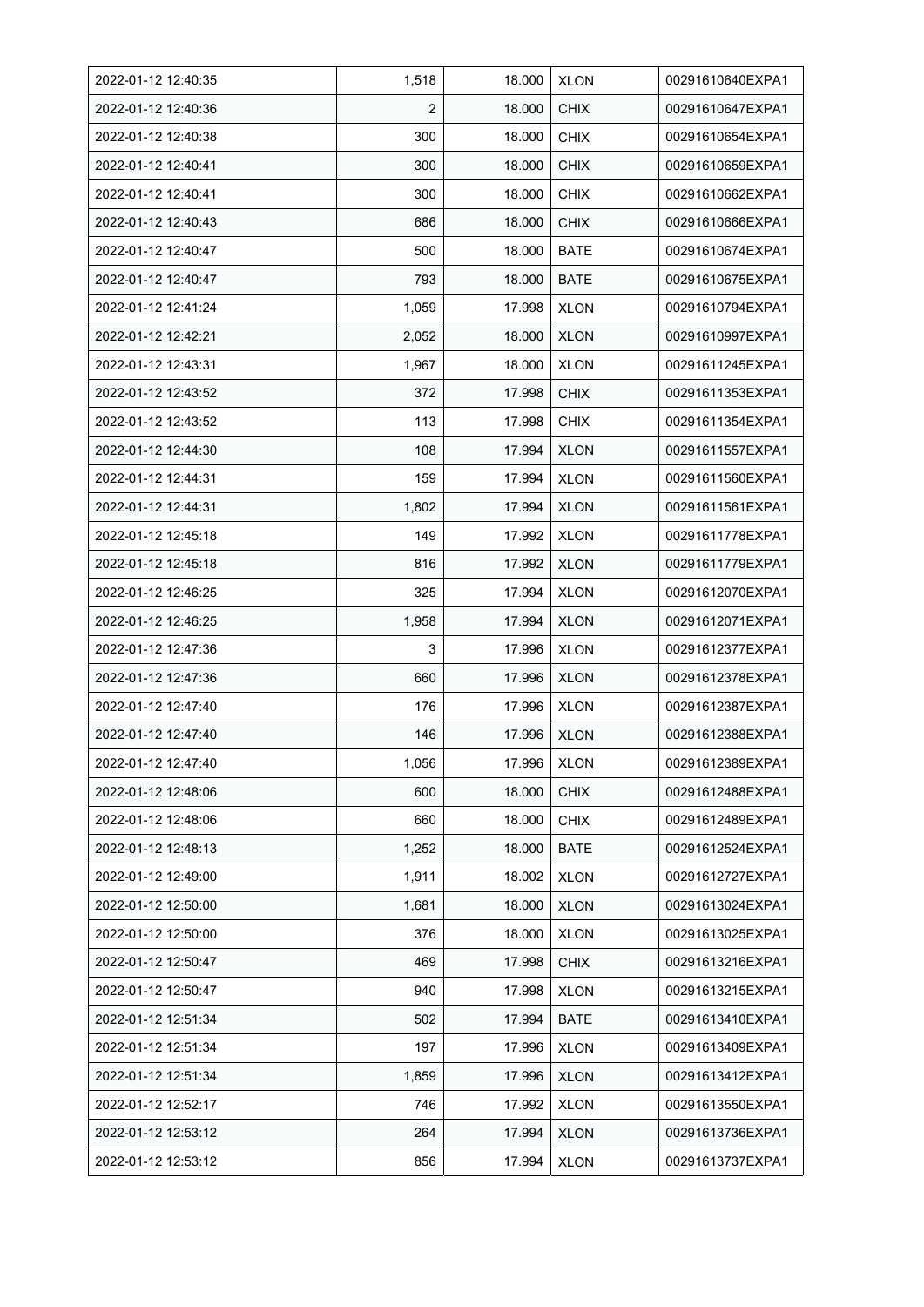| 2022-01-12 12:53:12 | 995   | 17.994 | <b>XLON</b> | 00291613738EXPA1 |
|---------------------|-------|--------|-------------|------------------|
| 2022-01-12 12:54:32 | 100   | 17.996 | <b>XLON</b> | 00291614038EXPA1 |
| 2022-01-12 12:54:37 | 100   | 17.996 | <b>XLON</b> | 00291614047EXPA1 |
| 2022-01-12 12:54:37 | 527   | 17.996 | <b>XLON</b> | 00291614049EXPA1 |
| 2022-01-12 12:54:37 | 2,121 | 17.996 | <b>XLON</b> | 00291614050EXPA1 |
| 2022-01-12 12:55:31 | 14    | 18.000 | <b>XLON</b> | 00291614296EXPA1 |
| 2022-01-12 12:55:39 | 1,431 | 18.000 | <b>CHIX</b> | 00291614332EXPA1 |
| 2022-01-12 12:55:39 | 140   | 18.000 | <b>XLON</b> | 00291614330EXPA1 |
| 2022-01-12 12:55:39 | 960   | 18.000 | <b>XLON</b> | 00291614331EXPA1 |
| 2022-01-12 12:56:20 | 93    | 18.002 | <b>XLON</b> | 00291614489EXPA1 |
| 2022-01-12 12:56:20 | 207   | 18.002 | <b>XLON</b> | 00291614490EXPA1 |
| 2022-01-12 12:56:20 | 1,987 | 18.002 | <b>XLON</b> | 00291614491EXPA1 |
| 2022-01-12 12:57:29 | 1,879 | 18.000 | <b>XLON</b> | 00291614808EXPA1 |
| 2022-01-12 12:57:29 | 478   | 18.000 | <b>XLON</b> | 00291614809EXPA1 |
| 2022-01-12 12:57:32 | 86    | 18.000 | <b>BATE</b> | 00291614826EXPA1 |
| 2022-01-12 12:57:32 | 2     | 18.000 | <b>BATE</b> | 00291614827EXPA1 |
| 2022-01-12 12:57:55 | 400   | 18.000 | <b>BATE</b> | 00291614874EXPA1 |
| 2022-01-12 12:57:55 | 387   | 18.000 | <b>BATE</b> | 00291614881EXPA1 |
| 2022-01-12 12:58:24 | 415   | 18.000 | <b>BATE</b> | 00291615014EXPA1 |
| 2022-01-12 12:58:24 | 536   | 18.000 | <b>CHIX</b> | 00291615012EXPA1 |
| 2022-01-12 12:58:24 | 80    | 18.000 | <b>XLON</b> | 00291615013EXPA1 |
| 2022-01-12 12:58:24 | 404   | 18.000 | <b>XLON</b> | 00291615015EXPA1 |
| 2022-01-12 12:58:24 | 565   | 18.000 | <b>XLON</b> | 00291615016EXPA1 |
| 2022-01-12 12:59:04 | 602   | 18.002 | <b>XLON</b> | 00291615169EXPA1 |
| 2022-01-12 12:59:25 | 1,011 | 18.000 | <b>XLON</b> | 00291615324EXPA1 |
| 2022-01-12 12:59:57 | 600   | 18.002 | <b>XLON</b> | 00291615659EXPA1 |
| 2022-01-12 12:59:57 | 500   | 18.002 | <b>XLON</b> | 00291615660EXPA1 |
| 2022-01-12 12:59:58 | 1,034 | 18.000 | <b>XLON</b> | 00291615662EXPA1 |
| 2022-01-12 13:01:00 | 600   | 17.992 | <b>XLON</b> | 00291616085EXPA1 |
| 2022-01-12 13:01:21 | 600   | 17.998 | <b>XLON</b> | 00291616144EXPA1 |
| 2022-01-12 13:01:21 | 97    | 17.998 | <b>XLON</b> | 00291616145EXPA1 |
| 2022-01-12 13:01:21 | 600   | 17.998 | <b>XLON</b> | 00291616146EXPA1 |
| 2022-01-12 13:01:21 | 431   | 17.998 | <b>XLON</b> | 00291616147EXPA1 |
| 2022-01-12 13:01:53 | 482   | 17.988 | <b>BATE</b> | 00291616251EXPA1 |
| 2022-01-12 13:01:53 | 134   | 17.988 | <b>BATE</b> | 00291616252EXPA1 |
| 2022-01-12 13:01:53 | 774   | 17.990 | <b>CHIX</b> | 00291616249EXPA1 |
| 2022-01-12 13:02:05 | 205   | 17.984 | <b>XLON</b> | 00291616278EXPA1 |
| 2022-01-12 13:02:05 | 678   | 17.984 | <b>XLON</b> | 00291616279EXPA1 |
| 2022-01-12 13:03:05 | 267   | 17.988 | <b>XLON</b> | 00291616588EXPA1 |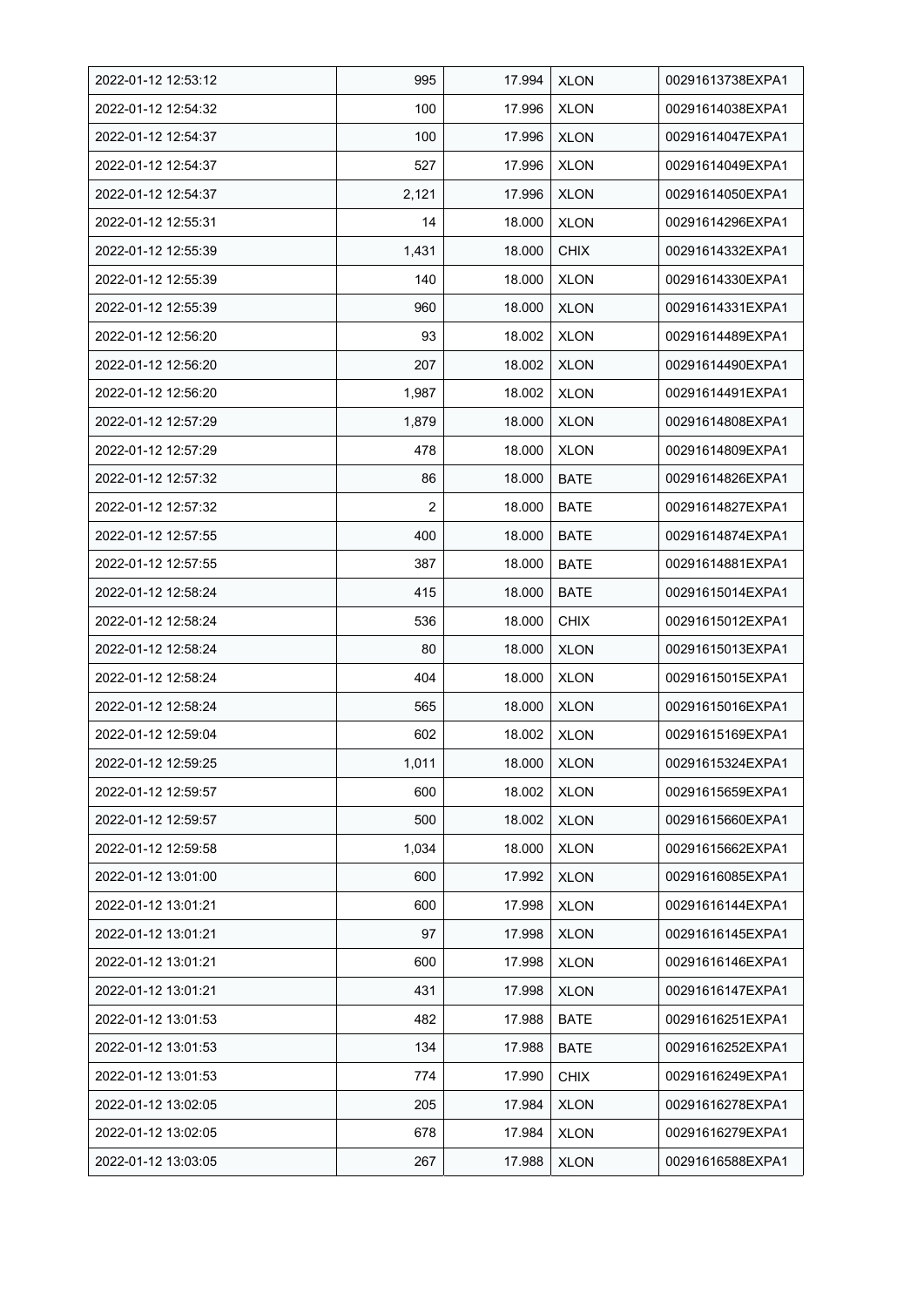| 2022-01-12 13:03:05 | 1,761 | 17.988 | <b>XLON</b> | 00291616589EXPA1 |
|---------------------|-------|--------|-------------|------------------|
| 2022-01-12 13:03:05 | 66    | 17.988 | <b>XLON</b> | 00291616590EXPA1 |
| 2022-01-12 13:04:13 | 300   | 18.002 | <b>XLON</b> | 00291616969EXPA1 |
| 2022-01-12 13:04:14 | 50    | 18.002 | <b>XLON</b> | 00291616975EXPA1 |
| 2022-01-12 13:04:14 | 161   | 18.002 | <b>XLON</b> | 00291616977EXPA1 |
| 2022-01-12 13:04:14 | 300   | 18.002 | <b>XLON</b> | 00291616981EXPA1 |
| 2022-01-12 13:04:14 | 121   | 18.002 | <b>XLON</b> | 00291616982EXPA1 |
| 2022-01-12 13:04:14 | 300   | 18.002 | <b>XLON</b> | 00291616983EXPA1 |
| 2022-01-12 13:04:14 | 935   | 18.002 | <b>XLON</b> | 00291616984EXPA1 |
| 2022-01-12 13:04:44 | 599   | 18.000 | <b>BATE</b> | 00291617173EXPA1 |
| 2022-01-12 13:05:22 | 239   | 18.004 | <b>CHIX</b> | 00291617335EXPA1 |
| 2022-01-12 13:05:23 | 300   | 18.004 | <b>CHIX</b> | 00291617345EXPA1 |
| 2022-01-12 13:05:30 | 639   | 18.006 | <b>XLON</b> | 00291617382EXPA1 |
| 2022-01-12 13:05:30 | 300   | 18.006 | <b>XLON</b> | 00291617383EXPA1 |
| 2022-01-12 13:05:30 | 143   | 18.006 | <b>XLON</b> | 00291617385EXPA1 |
| 2022-01-12 13:05:30 | 157   | 18.006 | <b>XLON</b> | 00291617386EXPA1 |
| 2022-01-12 13:05:30 | 143   | 18.006 | <b>XLON</b> | 00291617388EXPA1 |
| 2022-01-12 13:05:31 | 300   | 18.006 | <b>XLON</b> | 00291617396EXPA1 |
| 2022-01-12 13:05:31 | 300   | 18.006 | <b>XLON</b> | 00291617397EXPA1 |
| 2022-01-12 13:05:31 | 69    | 18.006 | <b>XLON</b> | 00291617398EXPA1 |
| 2022-01-12 13:06:12 | 791   | 18.004 | <b>XLON</b> | 00291617582EXPA1 |
| 2022-01-12 13:07:06 | 214   | 17.998 | <b>CHIX</b> | 00291617808EXPA1 |
| 2022-01-12 13:07:06 | 691   | 17.998 | <b>CHIX</b> | 00291617809EXPA1 |
| 2022-01-12 13:07:06 | 89    | 17.998 | <b>XLON</b> | 00291617792EXPA1 |
| 2022-01-12 13:07:06 | 204   | 17.998 | <b>XLON</b> | 00291617793EXPA1 |
| 2022-01-12 13:07:06 | 66    | 17.998 | <b>XLON</b> | 00291617794EXPA1 |
| 2022-01-12 13:07:06 | 41    | 17.998 | <b>XLON</b> | 00291617795EXPA1 |
| 2022-01-12 13:07:06 | 528   | 17.998 | <b>XLON</b> | 00291617796EXPA1 |
| 2022-01-12 13:07:30 | 300   | 17.998 | <b>XLON</b> | 00291617909EXPA1 |
| 2022-01-12 13:07:31 | 300   | 17.998 | <b>XLON</b> | 00291617911EXPA1 |
| 2022-01-12 13:07:31 | 300   | 17.998 | <b>XLON</b> | 00291617912EXPA1 |
| 2022-01-12 13:07:31 | 100   | 17.998 | <b>XLON</b> | 00291617913EXPA1 |
| 2022-01-12 13:07:31 | 50    | 17.998 | <b>XLON</b> | 00291617914EXPA1 |
| 2022-01-12 13:07:31 | 150   | 17.998 | <b>XLON</b> | 00291617915EXPA1 |
| 2022-01-12 13:07:32 | 200   | 17.998 | <b>XLON</b> | 00291617918EXPA1 |
| 2022-01-12 13:07:32 | 100   | 17.998 | <b>XLON</b> | 00291617919EXPA1 |
| 2022-01-12 13:07:32 | 467   | 17.998 | <b>XLON</b> | 00291617920EXPA1 |
| 2022-01-12 13:07:45 | 575   | 17.996 | <b>BATE</b> | 00291617997EXPA1 |
| 2022-01-12 13:08:20 | 600   | 17.998 | <b>XLON</b> | 00291618202EXPA1 |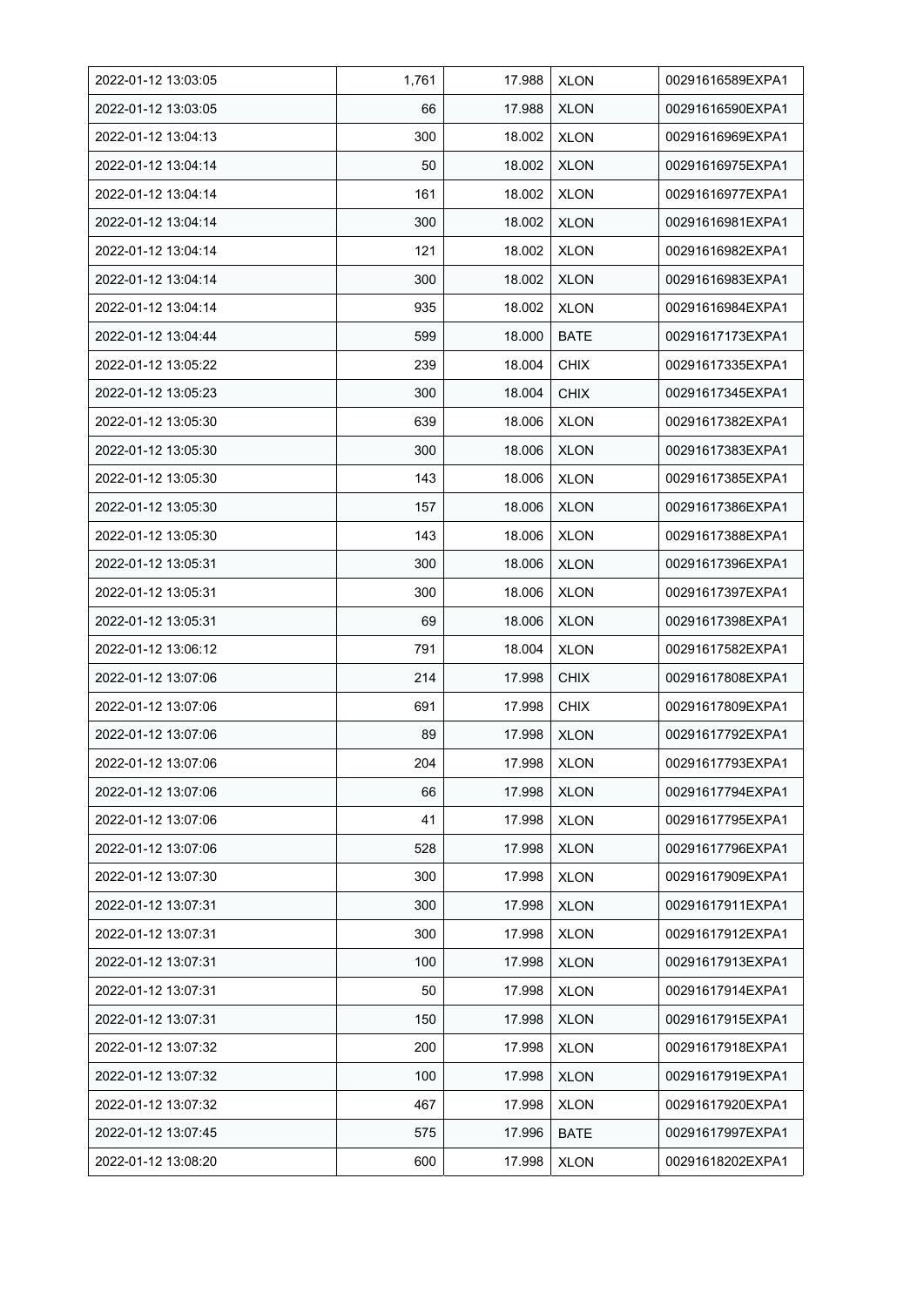| 2022-01-12 13:08:20 | 300   | 17.998 | <b>XLON</b> | 00291618203EXPA1 |
|---------------------|-------|--------|-------------|------------------|
| 2022-01-12 13:08:20 | 240   | 17.998 | <b>XLON</b> | 00291618204EXPA1 |
| 2022-01-12 13:08:20 | 117   | 17.998 | <b>XLON</b> | 00291618205EXPA1 |
| 2022-01-12 13:08:53 | 976   | 17.998 | <b>XLON</b> | 00291618327EXPA1 |
| 2022-01-12 13:09:47 | 300   | 17.998 | <b>XLON</b> | 00291618520EXPA1 |
| 2022-01-12 13:09:47 | 1,703 | 17.998 | <b>XLON</b> | 00291618521EXPA1 |
| 2022-01-12 13:09:50 | 540   | 17.996 | <b>CHIX</b> | 00291618528EXPA1 |
| 2022-01-12 13:10:29 | 102   | 17.990 | <b>XLON</b> | 00291618722EXPA1 |
| 2022-01-12 13:10:29 | 198   | 17.990 | <b>XLON</b> | 00291618724EXPA1 |
| 2022-01-12 13:10:29 | 482   | 17.990 | <b>XLON</b> | 00291618725EXPA1 |
| 2022-01-12 13:11:41 | 611   | 17.986 | <b>BATE</b> | 00291619050EXPA1 |
| 2022-01-12 13:11:41 | 499   | 17.986 | <b>CHIX</b> | 00291619049EXPA1 |
| 2022-01-12 13:11:41 | 240   | 17.988 | <b>XLON</b> | 00291619038EXPA1 |
| 2022-01-12 13:11:41 | 301   | 17.988 | <b>XLON</b> | 00291619039EXPA1 |
| 2022-01-12 13:11:41 | 1,320 | 17.988 | <b>XLON</b> | 00291619040EXPA1 |
| 2022-01-12 13:12:02 | 600   | 17.984 | <b>XLON</b> | 00291619208EXPA1 |
| 2022-01-12 13:12:02 | 415   | 17.984 | <b>XLON</b> | 00291619209EXPA1 |
| 2022-01-12 13:12:02 | 681   | 17.984 | <b>XLON</b> | 00291619210EXPA1 |
| 2022-01-12 13:12:02 | 73    | 17.984 | <b>XLON</b> | 00291619211EXPA1 |
| 2022-01-12 13:13:08 | 80    | 17.978 | <b>XLON</b> | 00291619401EXPA1 |
| 2022-01-12 13:13:10 | 2,089 | 17.978 | <b>XLON</b> | 00291619404EXPA1 |
| 2022-01-12 13:13:24 | 173   | 17.974 | <b>CHIX</b> | 00291619453EXPA1 |
| 2022-01-12 13:13:30 | 410   | 17.974 | <b>BATE</b> | 00291619472EXPA1 |
| 2022-01-12 13:13:30 | 316   | 17.974 | <b>CHIX</b> | 00291619471EXPA1 |
| 2022-01-12 13:14:25 | 600   | 17.964 | <b>XLON</b> | 00291619732EXPA1 |
| 2022-01-12 13:14:46 | 550   | 17.966 | <b>XLON</b> | 00291619816EXPA1 |
| 2022-01-12 13:14:46 | 432   | 17.966 | <b>XLON</b> | 00291619817EXPA1 |
| 2022-01-12 13:15:01 | 900   | 17.962 | <b>XLON</b> | 00291619874EXPA1 |
| 2022-01-12 13:15:54 | 125   | 17.964 | <b>XLON</b> | 00291620061EXPA1 |
| 2022-01-12 13:15:55 | 106   | 17.964 | <b>XLON</b> | 00291620070EXPA1 |
| 2022-01-12 13:15:55 | 315   | 17.964 | <b>XLON</b> | 00291620071EXPA1 |
| 2022-01-12 13:15:55 | 1,667 | 17.964 | <b>XLON</b> | 00291620072EXPA1 |
| 2022-01-12 13:16:19 | 669   | 17.958 | <b>CHIX</b> | 00291620246EXPA1 |
| 2022-01-12 13:17:13 | 17    | 17.960 | <b>BATE</b> | 00291620529EXPA1 |
| 2022-01-12 13:17:13 | 678   | 17.960 | BATE        | 00291620531EXPA1 |
| 2022-01-12 13:17:13 | 149   | 17.962 | <b>XLON</b> | 00291620528EXPA1 |
| 2022-01-12 13:17:13 | 45    | 17.962 | <b>XLON</b> | 00291620530EXPA1 |
| 2022-01-12 13:17:13 | 1,883 | 17.962 | <b>XLON</b> | 00291620532EXPA1 |
| 2022-01-12 13:18:43 | 600   | 17.962 | <b>XLON</b> | 00291620869EXPA1 |
|                     |       |        |             |                  |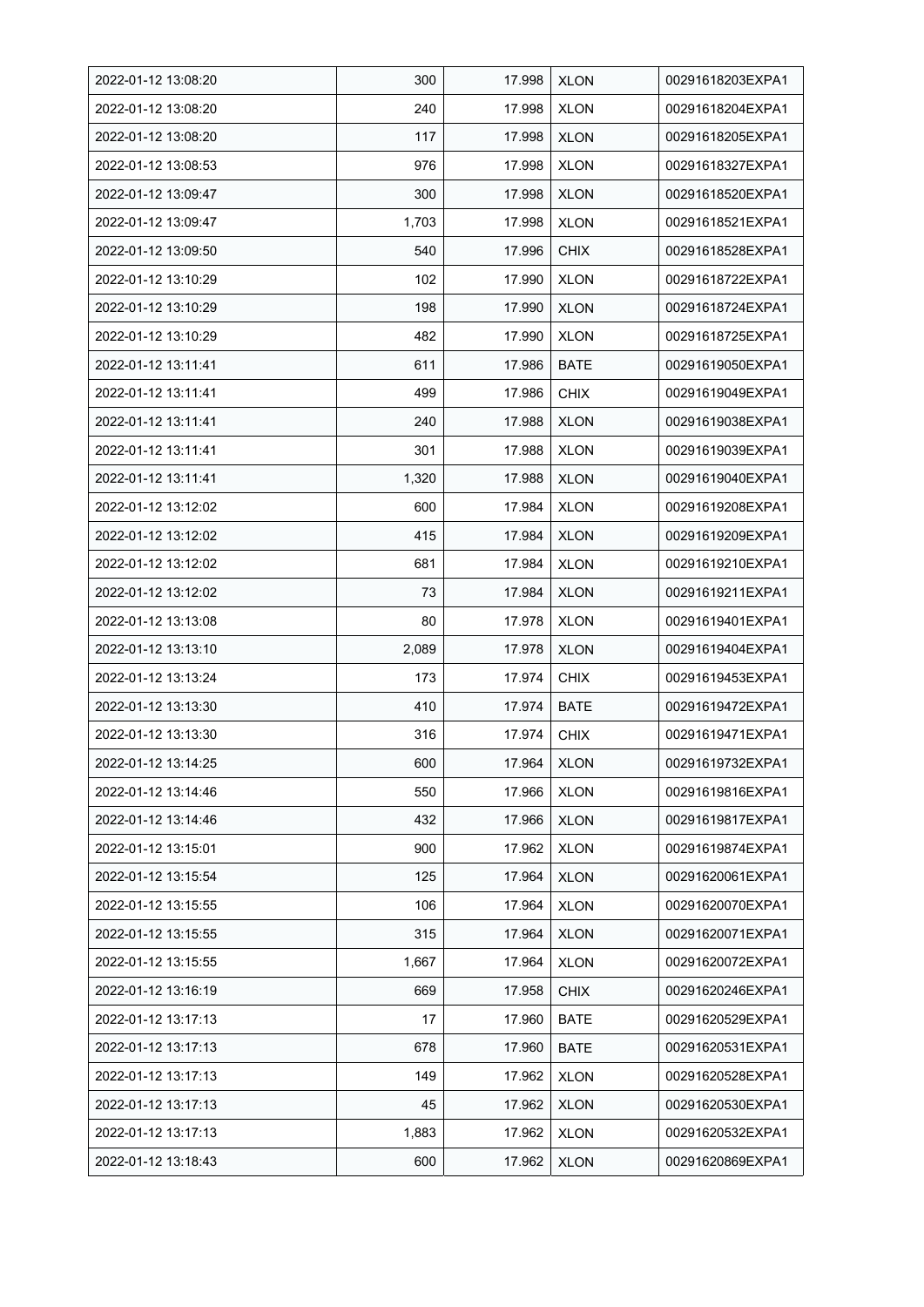| 2022-01-12 13:18:43 | 301            | 17.962 | <b>XLON</b> | 00291620870EXPA1 |
|---------------------|----------------|--------|-------------|------------------|
| 2022-01-12 13:18:43 | 183            | 17.962 | <b>XLON</b> | 00291620871EXPA1 |
| 2022-01-12 13:18:43 | 197            | 17.962 | <b>XLON</b> | 00291620872EXPA1 |
| 2022-01-12 13:18:43 | 128            | 17.962 | <b>XLON</b> | 00291620873EXPA1 |
| 2022-01-12 13:18:44 | 146            | 17.962 | <b>XLON</b> | 00291620874EXPA1 |
| 2022-01-12 13:19:01 | 40             | 17.960 | <b>CHIX</b> | 00291620935EXPA1 |
| 2022-01-12 13:19:11 | 388            | 17.960 | <b>CHIX</b> | 00291620973EXPA1 |
| 2022-01-12 13:19:11 | 227            | 17.960 | <b>XLON</b> | 00291620971EXPA1 |
| 2022-01-12 13:19:11 | 688            | 17.960 | <b>XLON</b> | 00291620974EXPA1 |
| 2022-01-12 13:19:44 | 40             | 17.958 | <b>XLON</b> | 00291621065EXPA1 |
| 2022-01-12 13:19:44 | 503            | 17.958 | <b>XLON</b> | 00291621066EXPA1 |
| 2022-01-12 13:19:44 | 310            | 17.958 | <b>XLON</b> | 00291621067EXPA1 |
| 2022-01-12 13:20:29 | $\overline{2}$ | 17.958 | <b>XLON</b> | 00291621259EXPA1 |
| 2022-01-12 13:20:36 | 2,124          | 17.958 | <b>XLON</b> | 00291621271EXPA1 |
| 2022-01-12 13:21:46 | 917            | 17.958 | <b>XLON</b> | 00291621521EXPA1 |
| 2022-01-12 13:22:18 | 600            | 17.962 | <b>XLON</b> | 00291621611EXPA1 |
| 2022-01-12 13:22:18 | 500            | 17.962 | <b>XLON</b> | 00291621612EXPA1 |
| 2022-01-12 13:22:18 | 757            | 17.962 | <b>XLON</b> | 00291621613EXPA1 |
| 2022-01-12 13:22:18 | 148            | 17.962 | <b>XLON</b> | 00291621614EXPA1 |
| 2022-01-12 13:23:57 | 230            | 17.968 | <b>CHIX</b> | 00291621946EXPA1 |
| 2022-01-12 13:23:57 | 400            | 17.968 | <b>CHIX</b> | 00291621947EXPA1 |
| 2022-01-12 13:23:57 | 718            | 17.968 | <b>CHIX</b> | 00291621949EXPA1 |
| 2022-01-12 13:23:57 | 426            | 17.968 | <b>XLON</b> | 00291621944EXPA1 |
| 2022-01-12 13:23:57 | 1,433          | 17.968 | <b>XLON</b> | 00291621945EXPA1 |
| 2022-01-12 13:23:57 | 462            | 17.968 | <b>XLON</b> | 00291621948EXPA1 |
| 2022-01-12 13:24:04 | 615            | 17.956 | <b>BATE</b> | 00291621988EXPA1 |
| 2022-01-12 13:24:57 | 4              | 17.968 | <b>XLON</b> | 00291622223EXPA1 |
| 2022-01-12 13:24:57 | 702            | 17.968 | <b>XLON</b> | 00291622224EXPA1 |
| 2022-01-12 13:24:57 | 154            | 17.968 | <b>XLON</b> | 00291622225EXPA1 |
| 2022-01-12 13:24:57 | 3              | 17.968 | <b>XLON</b> | 00291622226EXPA1 |
| 2022-01-12 13:24:57 | 150            | 17.968 | <b>XLON</b> | 00291622227EXPA1 |
| 2022-01-12 13:24:57 | 244            | 17.968 | <b>XLON</b> | 00291622228EXPA1 |
| 2022-01-12 13:24:57 | 702            | 17.968 | <b>XLON</b> | 00291622229EXPA1 |
| 2022-01-12 13:26:45 | 795            | 17.970 | <b>BATE</b> | 00291622640EXPA1 |
| 2022-01-12 13:26:45 | 393            | 17.970 | <b>XLON</b> | 00291622641EXPA1 |
| 2022-01-12 13:26:45 | 1,269          | 17.970 | <b>XLON</b> | 00291622642EXPA1 |
| 2022-01-12 13:26:45 | 97             | 17.970 | <b>XLON</b> | 00291622644EXPA1 |
| 2022-01-12 13:26:45 | 382            | 17.970 | <b>XLON</b> | 00291622645EXPA1 |
| 2022-01-12 13:27:06 | 647            | 17.970 | <b>CHIX</b> | 00291622735EXPA1 |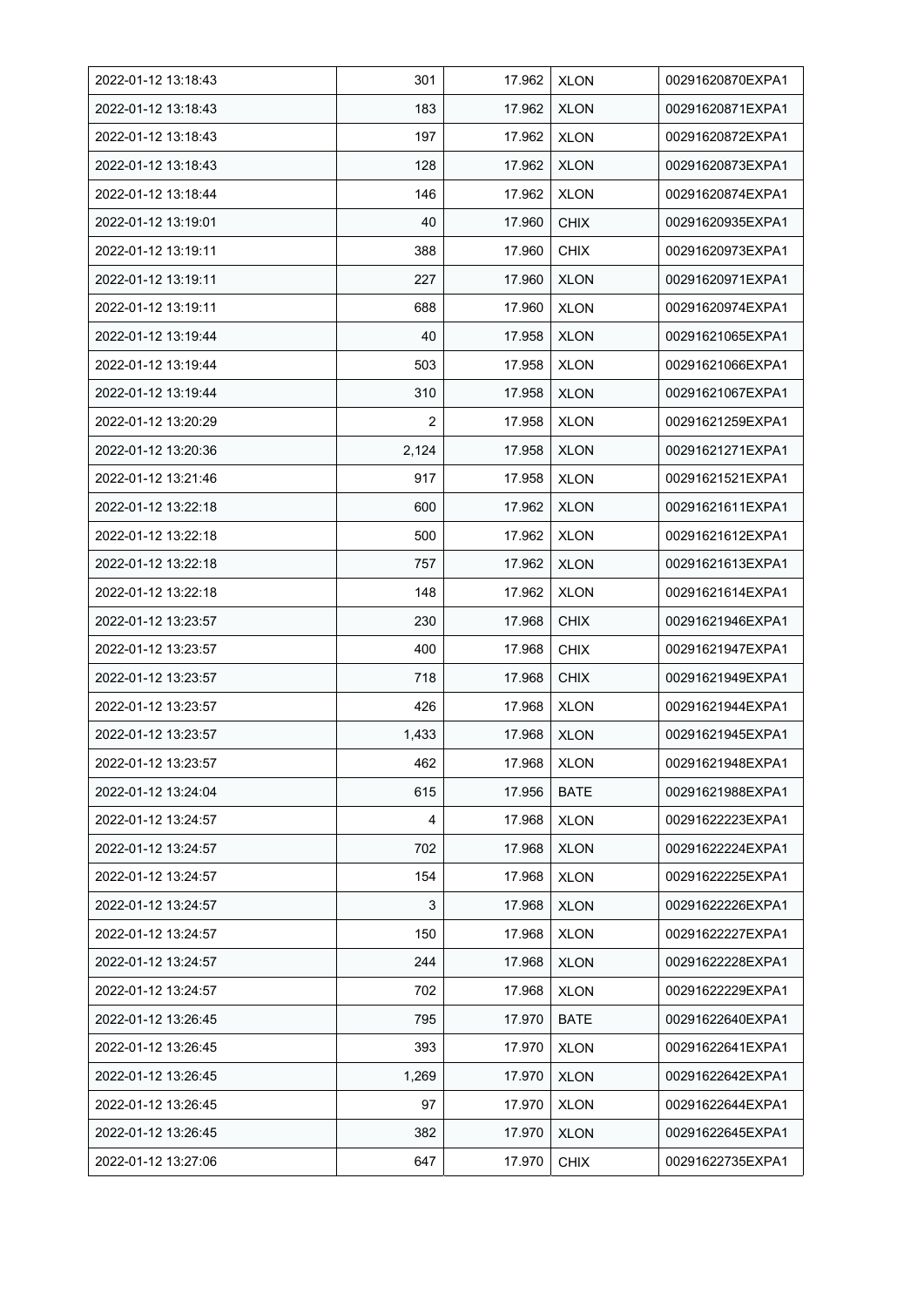| 2022-01-12 13:27:06 | 880   | 17.970 | <b>XLON</b> | 00291622734EXPA1 |
|---------------------|-------|--------|-------------|------------------|
| 2022-01-12 13:27:56 | 782   | 17.970 | <b>XLON</b> | 00291622920EXPA1 |
| 2022-01-12 13:28:29 | 2,018 | 17.974 | <b>XLON</b> | 00291623145EXPA1 |
| 2022-01-12 13:29:47 | 600   | 17.974 | <b>XLON</b> | 00291623349EXPA1 |
| 2022-01-12 13:29:52 | 141   | 17.974 | <b>XLON</b> | 00291623359EXPA1 |
| 2022-01-12 13:29:52 | 1,003 | 17.974 | <b>XLON</b> | 00291623360EXPA1 |
| 2022-01-12 13:30:17 | 477   | 17.972 | <b>CHIX</b> | 00291623495EXPA1 |
| 2022-01-12 13:30:45 | 1,787 | 17.972 | <b>XLON</b> | 00291623562EXPA1 |
| 2022-01-12 13:31:39 | 505   | 17.968 | <b>BATE</b> | 00291623760EXPA1 |
| 2022-01-12 13:31:39 | 458   | 17.968 | <b>CHIX</b> | 00291623758EXPA1 |
| 2022-01-12 13:31:39 | 1,052 | 17.968 | <b>XLON</b> | 00291623759EXPA1 |
| 2022-01-12 13:32:08 | 995   | 17.964 | <b>XLON</b> | 00291623856EXPA1 |
| 2022-01-12 13:33:07 | 1,404 | 17.962 | <b>XLON</b> | 00291624071EXPA1 |
| 2022-01-12 13:33:07 | 418   | 17.962 | <b>XLON</b> | 00291624072EXPA1 |
| 2022-01-12 13:33:07 | 218   | 17.962 | <b>XLON</b> | 00291624073EXPA1 |
| 2022-01-12 13:33:07 | 487   | 17.962 | <b>XLON</b> | 00291624074EXPA1 |
| 2022-01-12 13:33:48 | 570   | 17.960 | <b>CHIX</b> | 00291624177EXPA1 |
| 2022-01-12 13:34:00 | 138   | 17.954 | <b>XLON</b> | 00291624262EXPA1 |
| 2022-01-12 13:34:00 | 439   | 17.954 | <b>XLON</b> | 00291624263EXPA1 |
| 2022-01-12 13:34:00 | 231   | 17.954 | <b>XLON</b> | 00291624264EXPA1 |
| 2022-01-12 13:34:00 | 179   | 17.954 | <b>XLON</b> | 00291624265EXPA1 |
| 2022-01-12 13:34:02 | 693   | 17.952 | <b>BATE</b> | 00291624283EXPA1 |
| 2022-01-12 13:35:04 | 130   | 17.962 | <b>XLON</b> | 00291624499EXPA1 |
| 2022-01-12 13:35:04 | 1,415 | 17.962 | <b>XLON</b> | 00291624500EXPA1 |
| 2022-01-12 13:35:04 | 138   | 17.962 | <b>XLON</b> | 00291624501EXPA1 |
| 2022-01-12 13:35:04 | 722   | 17.962 | <b>XLON</b> | 00291624502EXPA1 |
| 2022-01-12 13:36:17 | 600   | 17.964 | <b>XLON</b> | 00291624847EXPA1 |
| 2022-01-12 13:36:17 | 512   | 17.964 | <b>XLON</b> | 00291624848EXPA1 |
| 2022-01-12 13:37:15 | 300   | 17.966 | <b>XLON</b> | 00291625083EXPA1 |
| 2022-01-12 13:38:03 | 153   | 17.970 | <b>XLON</b> | 00291625252EXPA1 |
| 2022-01-12 13:38:03 | 130   | 17.970 | <b>XLON</b> | 00291625253EXPA1 |
| 2022-01-12 13:38:03 | 131   | 17.970 | <b>XLON</b> | 00291625254EXPA1 |
| 2022-01-12 13:38:03 | 68    | 17.970 | <b>XLON</b> | 00291625255EXPA1 |
| 2022-01-12 13:38:03 | 1,669 | 17.970 | <b>XLON</b> | 00291625256EXPA1 |
| 2022-01-12 13:38:03 | 600   | 17.970 | <b>XLON</b> | 00291625260EXPA1 |
| 2022-01-12 13:38:03 | 177   | 17.970 | <b>XLON</b> | 00291625261EXPA1 |
| 2022-01-12 13:38:04 | 958   | 17.968 | <b>CHIX</b> | 00291625263EXPA1 |
| 2022-01-12 13:38:53 | 204   | 17.962 | <b>BATE</b> | 00291625466EXPA1 |
| 2022-01-12 13:38:53 | 204   | 17.962 | <b>BATE</b> | 00291625469EXPA1 |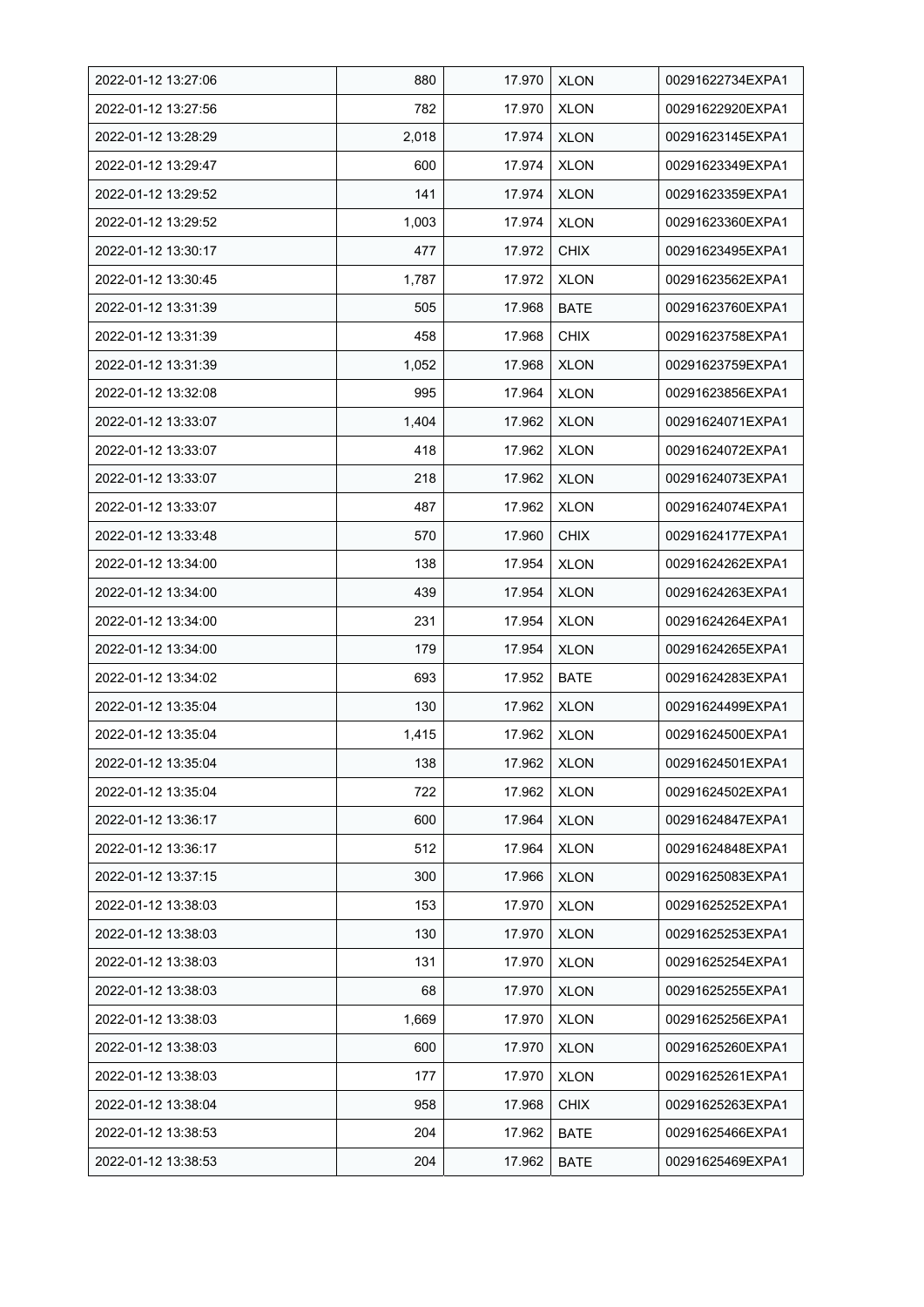| 2022-01-12 13:38:53 | 118   | 17.962 | <b>XLON</b> | 00291625467EXPA1 |
|---------------------|-------|--------|-------------|------------------|
| 2022-01-12 13:38:53 | 15    | 17.962 | <b>XLON</b> | 00291625470EXPA1 |
| 2022-01-12 13:39:40 | 300   | 17.964 | <b>XLON</b> | 00291625689EXPA1 |
| 2022-01-12 13:39:52 | 142   | 17.964 | <b>XLON</b> | 00291625755EXPA1 |
| 2022-01-12 13:39:52 | 167   | 17.964 | <b>XLON</b> | 00291625756EXPA1 |
| 2022-01-12 13:39:52 | 25    | 17.964 | <b>XLON</b> | 00291625757EXPA1 |
| 2022-01-12 13:39:52 | 1,134 | 17.964 | <b>XLON</b> | 00291625758EXPA1 |
| 2022-01-12 13:39:54 | 200   | 17.962 | <b>BATE</b> | 00291625766EXPA1 |
| 2022-01-12 13:39:54 | 100   | 17.962 | <b>BATE</b> | 00291625767EXPA1 |
| 2022-01-12 13:39:55 | 246   | 17.962 | <b>BATE</b> | 00291625777EXPA1 |
| 2022-01-12 13:40:12 | 935   | 17.956 | <b>XLON</b> | 00291625873EXPA1 |
| 2022-01-12 13:41:02 | 125   | 17.960 | <b>CHIX</b> | 00291626026EXPA1 |
| 2022-01-12 13:41:02 | 143   | 17.960 | <b>XLON</b> | 00291626027EXPA1 |
| 2022-01-12 13:41:19 | 246   | 17.962 | <b>XLON</b> | 00291626110EXPA1 |
| 2022-01-12 13:41:19 | 54    | 17.962 | <b>XLON</b> | 00291626111EXPA1 |
| 2022-01-12 13:41:41 | 153   | 17.962 | <b>XLON</b> | 00291626203EXPA1 |
| 2022-01-12 13:41:41 | 1,266 | 17.962 | <b>XLON</b> | 00291626204EXPA1 |
| 2022-01-12 13:41:41 | 317   | 17.962 | <b>XLON</b> | 00291626205EXPA1 |
| 2022-01-12 13:41:42 | 123   | 17.960 | <b>CHIX</b> | 00291626217EXPA1 |
| 2022-01-12 13:41:43 | 246   | 17.960 | <b>CHIX</b> | 00291626224EXPA1 |
| 2022-01-12 13:41:43 | 54    | 17.960 | <b>CHIX</b> | 00291626225EXPA1 |
| 2022-01-12 13:42:23 | 200   | 17.966 | <b>XLON</b> | 00291626367EXPA1 |
| 2022-01-12 13:43:07 | 2,581 | 17.966 | <b>XLON</b> | 00291626563EXPA1 |
| 2022-01-12 13:43:36 | 900   | 17.960 | <b>XLON</b> | 00291626713EXPA1 |
| 2022-01-12 13:43:39 | 4     | 17.960 | <b>BATE</b> | 00291626732EXPA1 |
| 2022-01-12 13:43:39 | 868   | 17.960 | BATE        | 00291626734EXPA1 |
| 2022-01-12 13:43:39 | 61    | 17.960 | <b>CHIX</b> | 00291626733EXPA1 |
| 2022-01-12 13:44:25 | 600   | 17.960 | <b>XLON</b> | 00291626998EXPA1 |
| 2022-01-12 13:44:28 | 141   | 17.960 | <b>XLON</b> | 00291627011EXPA1 |
| 2022-01-12 13:44:28 | 145   | 17.960 | <b>XLON</b> | 00291627012EXPA1 |
| 2022-01-12 13:44:28 | 196   | 17.960 | <b>XLON</b> | 00291627013EXPA1 |
| 2022-01-12 13:44:28 | 800   | 17.960 | <b>XLON</b> | 00291627014EXPA1 |
| 2022-01-12 13:44:28 | 220   | 17.960 | <b>XLON</b> | 00291627015EXPA1 |
| 2022-01-12 13:45:41 | 200   | 17.962 | <b>XLON</b> | 00291627266EXPA1 |
| 2022-01-12 13:45:41 | 100   | 17.962 | <b>XLON</b> | 00291627267EXPA1 |
| 2022-01-12 13:45:50 | 600   | 17.962 | <b>XLON</b> | 00291627292EXPA1 |
| 2022-01-12 13:45:50 | 331   | 17.962 | <b>XLON</b> | 00291627293EXPA1 |
| 2022-01-12 13:45:50 | 300   | 17.962 | <b>XLON</b> | 00291627294EXPA1 |
| 2022-01-12 13:45:50 | 242   | 17.962 | <b>XLON</b> | 00291627295EXPA1 |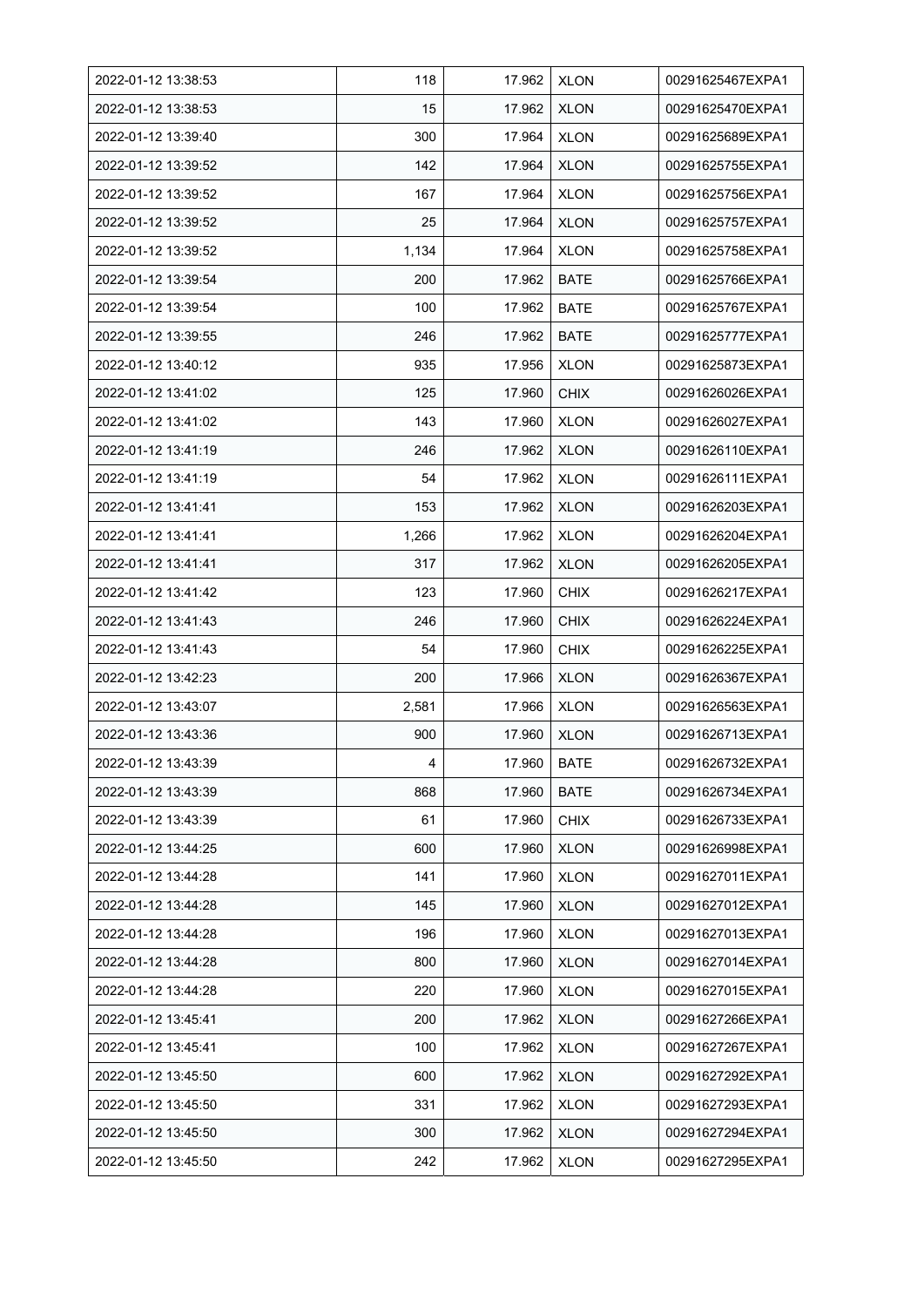| 2022-01-12 13:45:50 | 729   | 17.962 | <b>XLON</b> | 00291627296EXPA1 |
|---------------------|-------|--------|-------------|------------------|
| 2022-01-12 13:46:06 | 246   | 17.956 | <b>CHIX</b> | 00291627357EXPA1 |
| 2022-01-12 13:46.51 | 738   | 17.956 | <b>XLON</b> | 00291627537EXPA1 |
| 2022-01-12 13:46:52 | 1,009 | 17.954 | <b>CHIX</b> | 00291627546EXPA1 |
| 2022-01-12 13:47:16 | 958   | 17.950 | <b>XLON</b> | 00291627658EXPA1 |
| 2022-01-12 13:48:05 | 470   | 17.954 | <b>XLON</b> | 00291627892EXPA1 |
| 2022-01-12 13:48:05 | 210   | 17.954 | <b>XLON</b> | 00291627893EXPA1 |
| 2022-01-12 13:48:08 | 1     | 17.954 | <b>XLON</b> | 00291627905EXPA1 |
| 2022-01-12 13:48:14 | 300   | 17.954 | <b>XLON</b> | 00291627922EXPA1 |
| 2022-01-12 13:48:14 | 892   | 17.954 | <b>XLON</b> | 00291627923EXPA1 |
| 2022-01-12 13:49:11 | 395   | 17.952 | <b>XLON</b> | 00291628158EXPA1 |
| 2022-01-12 13:49:11 | 806   | 17.952 | <b>XLON</b> | 00291628159EXPA1 |
| 2022-01-12 13:49:11 | 141   | 17.952 | <b>XLON</b> | 00291628161EXPA1 |
| 2022-01-12 13:49:11 | 1     | 17.952 | <b>XLON</b> | 00291628162EXPA1 |
| 2022-01-12 13:49:12 | 72    | 17.952 | <b>XLON</b> | 00291628171EXPA1 |
| 2022-01-12 13:49:12 | 669   | 17.952 | <b>XLON</b> | 00291628173EXPA1 |
| 2022-01-12 13:49:43 | 675   | 17.946 | <b>BATE</b> | 00291628247EXPA1 |
| 2022-01-12 13:50:23 | 1,619 | 17.948 | <b>XLON</b> | 00291628396EXPA1 |
| 2022-01-12 13:50:57 | 213   | 17.948 | <b>XLON</b> | 00291628508EXPA1 |
| 2022-01-12 13:51:09 | 357   | 17.948 | <b>XLON</b> | 00291628559EXPA1 |
| 2022-01-12 13:51:09 | 312   | 17.948 | <b>XLON</b> | 00291628560EXPA1 |
| 2022-01-12 13:52:07 | 210   | 17.952 | <b>CHIX</b> | 00291628827EXPA1 |
| 2022-01-12 13:52:07 | 16    | 17.952 | <b>CHIX</b> | 00291628829EXPA1 |
| 2022-01-12 13:52:08 | 300   | 17.952 | <b>CHIX</b> | 00291628833EXPA1 |
| 2022-01-12 13:52:08 | 300   | 17.952 | <b>CHIX</b> | 00291628835EXPA1 |
| 2022-01-12 13:52:08 | 438   | 17.952 | <b>CHIX</b> | 00291628836EXPA1 |
| 2022-01-12 13:52:20 | 2,117 | 17.950 | <b>XLON</b> | 00291628933EXPA1 |
| 2022-01-12 13:52:21 | 300   | 17.946 | <b>BATE</b> | 00291628956EXPA1 |
| 2022-01-12 13:52:21 | 312   | 17.946 | <b>BATE</b> | 00291628957EXPA1 |
| 2022-01-12 13:52:43 | 874   | 17.942 | <b>XLON</b> | 00291629074EXPA1 |
| 2022-01-12 13:53:47 | 556   | 17.954 | <b>XLON</b> | 00291629298EXPA1 |
| 2022-01-12 13:53:47 | 252   | 17.954 | <b>XLON</b> | 00291629299EXPA1 |
| 2022-01-12 13:53:47 | 186   | 17.954 | <b>XLON</b> | 00291629300EXPA1 |
| 2022-01-12 13:53:47 | 317   | 17.954 | <b>XLON</b> | 00291629301EXPA1 |
| 2022-01-12 13:53:47 | 243   | 17.954 | <b>XLON</b> | 00291629302EXPA1 |
| 2022-01-12 13:53:47 | 300   | 17.954 | <b>XLON</b> | 00291629303EXPA1 |
| 2022-01-12 13:53:51 | 300   | 17.956 | <b>XLON</b> | 00291629309EXPA1 |
| 2022-01-12 13:53:51 | 213   | 17.956 | <b>XLON</b> | 00291629310EXPA1 |
| 2022-01-12 13:54:04 | 150   | 17.956 | <b>CHIX</b> | 00291629335EXPA1 |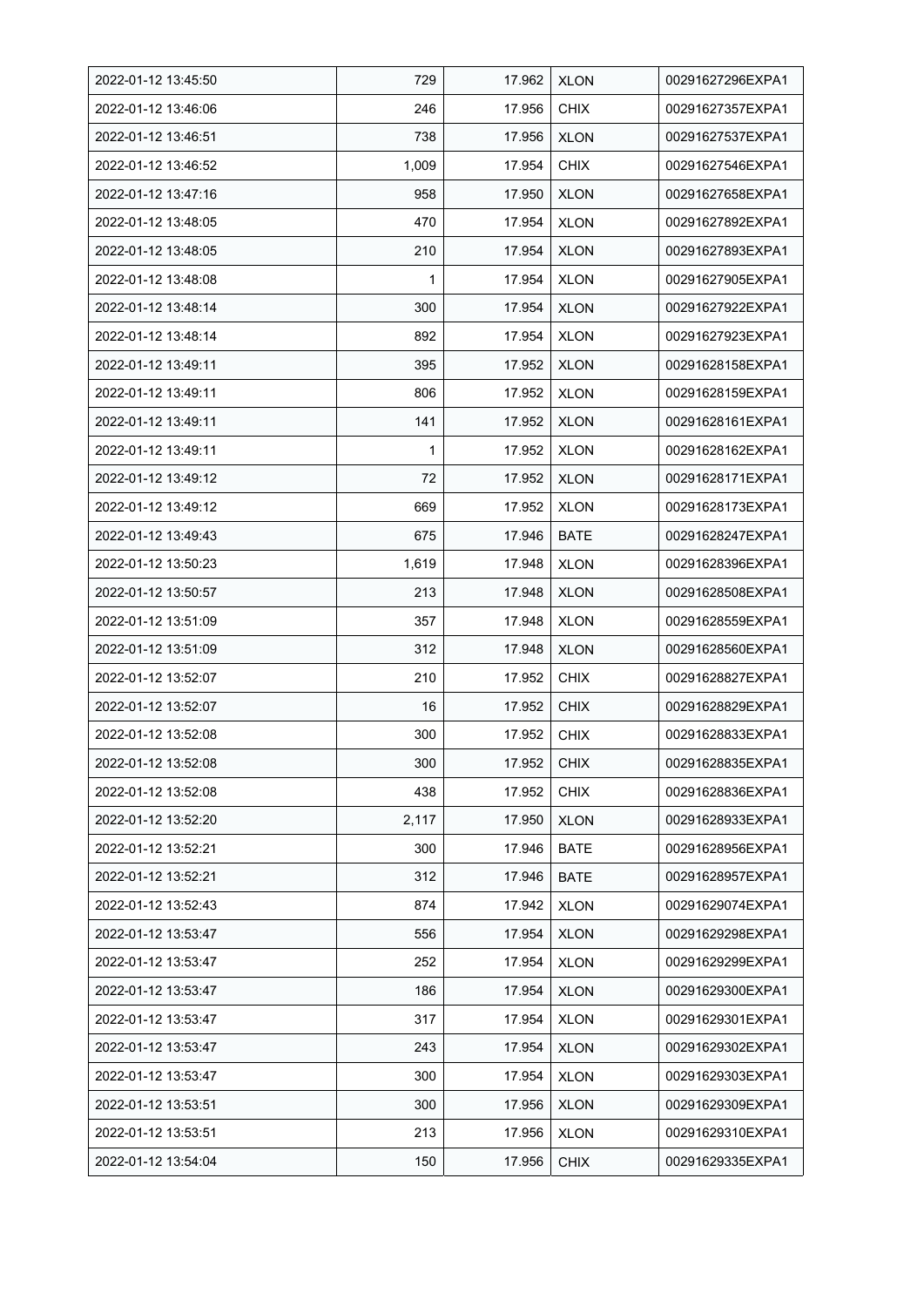| 2022-01-12 13:54:05 | 100   | 17.956 | <b>CHIX</b> | 00291629337EXPA1 |
|---------------------|-------|--------|-------------|------------------|
| 2022-01-12 13:54:05 | 204   | 17.956 | <b>CHIX</b> | 00291629340EXPA1 |
| 2022-01-12 13:54:06 | 100   | 17.956 | <b>CHIX</b> | 00291629341EXPA1 |
| 2022-01-12 13:54:45 | 890   | 17.964 | <b>XLON</b> | 00291629490EXPA1 |
| 2022-01-12 13:54:45 | 259   | 17.964 | <b>XLON</b> | 00291629491EXPA1 |
| 2022-01-12 13:54:45 | 183   | 17.964 | <b>XLON</b> | 00291629492EXPA1 |
| 2022-01-12 13:54:45 | 721   | 17.964 | <b>XLON</b> | 00291629493EXPA1 |
| 2022-01-12 13:56:04 | 53    | 17.968 | <b>XLON</b> | 00291629789EXPA1 |
| 2022-01-12 13:56:04 | 300   | 17.968 | <b>XLON</b> | 00291629790EXPA1 |
| 2022-01-12 13:56:04 | 17    | 17.968 | <b>XLON</b> | 00291629791EXPA1 |
| 2022-01-12 13:56:04 | 102   | 17.968 | <b>XLON</b> | 00291629792EXPA1 |
| 2022-01-12 13:56:04 | 143   | 17.968 | <b>XLON</b> | 00291629793EXPA1 |
| 2022-01-12 13:56:04 | 38    | 17.968 | <b>XLON</b> | 00291629794EXPA1 |
| 2022-01-12 13:56:17 | 1     | 17.968 | <b>CHIX</b> | 00291629863EXPA1 |
| 2022-01-12 13:56:17 | 59    | 17.968 | <b>CHIX</b> | 00291629865EXPA1 |
| 2022-01-12 13:56:17 | 59    | 17.968 | <b>CHIX</b> | 00291629867EXPA1 |
| 2022-01-12 13:56:17 | 22    | 17.968 | <b>XLON</b> | 00291629864EXPA1 |
| 2022-01-12 13:56:17 | 343   | 17.968 | <b>XLON</b> | 00291629866EXPA1 |
| 2022-01-12 13:56:17 | 1,498 | 17.968 | <b>XLON</b> | 00291629868EXPA1 |
| 2022-01-12 13:56:18 | 122   | 17.964 | <b>BATE</b> | 00291629880EXPA1 |
| 2022-01-12 13:56:18 | 636   | 17.964 | <b>BATE</b> | 00291629881EXPA1 |
| 2022-01-12 13:57:52 | 600   | 17.974 | <b>XLON</b> | 00291630222EXPA1 |
| 2022-01-12 13:57:52 | 30    | 17.974 | <b>XLON</b> | 00291630223EXPA1 |
| 2022-01-12 13:57:52 | 4     | 17.974 | <b>XLON</b> | 00291630224EXPA1 |
| 2022-01-12 13:57:52 | 1     | 17.974 | <b>XLON</b> | 00291630225EXPA1 |
| 2022-01-12 13:57:52 | 600   | 17.974 | <b>XLON</b> | 00291630226EXPA1 |
| 2022-01-12 13:57:52 | 180   | 17.974 | <b>XLON</b> | 00291630227EXPA1 |
| 2022-01-12 13:57:52 | 152   | 17.974 | <b>XLON</b> | 00291630228EXPA1 |
| 2022-01-12 13:57:52 | 159   | 17.974 | <b>XLON</b> | 00291630229EXPA1 |
| 2022-01-12 13:57:52 | 800   | 17.974 | <b>XLON</b> | 00291630230EXPA1 |
| 2022-01-12 13:57:52 | 262   | 17.974 | <b>XLON</b> | 00291630231EXPA1 |
| 2022-01-12 13:58:25 | 814   | 17.976 | <b>CHIX</b> | 00291630428EXPA1 |
| 2022-01-12 13:58:25 | 1,060 | 17.976 | <b>XLON</b> | 00291630429EXPA1 |
| 2022-01-12 13:59:09 | 55    | 17.974 | <b>XLON</b> | 00291630586EXPA1 |
| 2022-01-12 13:59:09 | 645   | 17.974 | <b>XLON</b> | 00291630587EXPA1 |
| 2022-01-12 13:59:09 | 133   | 17.974 | <b>XLON</b> | 00291630588EXPA1 |
| 2022-01-12 13:59:09 | 135   | 17.974 | <b>XLON</b> | 00291630589EXPA1 |
| 2022-01-12 13:59:56 | 36    | 17.974 | <b>BATE</b> | 00291630773EXPA1 |
| 2022-01-12 13:59:56 | 400   | 17.974 | <b>BATE</b> | 00291630775EXPA1 |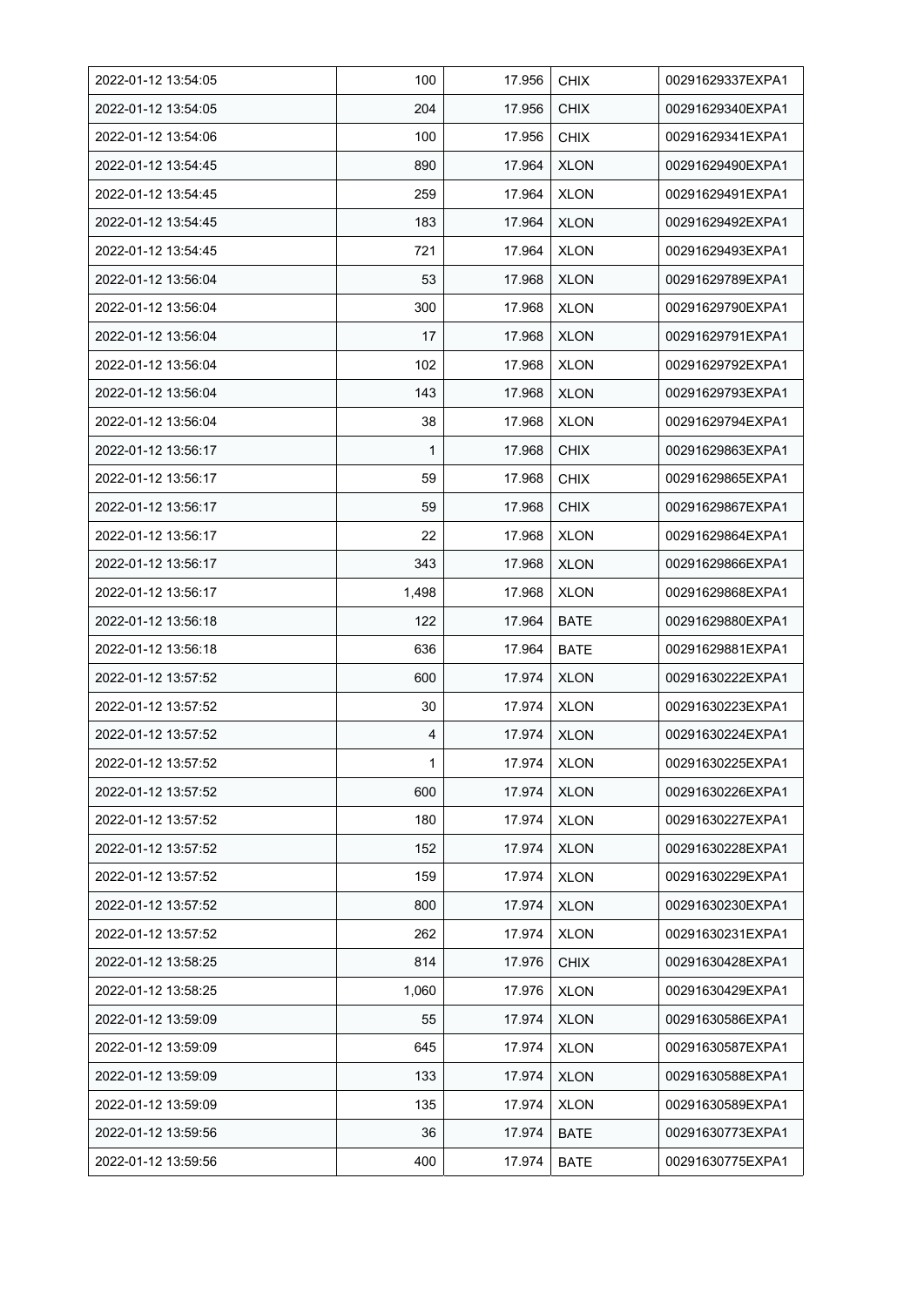| 2022-01-12 13:59:56 | 343   | 17.974 | <b>BATE</b> | 00291630776EXPA1 |
|---------------------|-------|--------|-------------|------------------|
| 2022-01-12 13:59:56 | 1,037 | 17.974 | <b>XLON</b> | 00291630774EXPA1 |
| 2022-01-12 14:00:18 | 126   | 17.974 | <b>XLON</b> | 00291630878EXPA1 |
| 2022-01-12 14:00:18 | 300   | 17.974 | <b>XLON</b> | 00291630881EXPA1 |
| 2022-01-12 14:00:38 | 614   | 17.972 | <b>CHIX</b> | 00291630968EXPA1 |
| 2022-01-12 14:00:38 | 135   | 17.972 | <b>XLON</b> | 00291630970EXPA1 |
| 2022-01-12 14:00:38 | 625   | 17.972 | <b>XLON</b> | 00291630971EXPA1 |
| 2022-01-12 14:01:06 | 131   | 17.964 | <b>XLON</b> | 00291631069EXPA1 |
| 2022-01-12 14:01:06 | 178   | 17.964 | <b>XLON</b> | 00291631070EXPA1 |
| 2022-01-12 14:01:06 | 543   | 17.964 | <b>XLON</b> | 00291631071EXPA1 |
| 2022-01-12 14:01:43 | 96    | 17.970 | <b>XLON</b> | 00291631210EXPA1 |
| 2022-01-12 14:01:43 | 761   | 17.970 | <b>XLON</b> | 00291631211EXPA1 |
| 2022-01-12 14:02:10 | 110   | 17.970 | <b>XLON</b> | 00291631337EXPA1 |
| 2022-01-12 14:02:10 | 102   | 17.970 | <b>XLON</b> | 00291631338EXPA1 |
| 2022-01-12 14:02:10 | 198   | 17.970 | <b>XLON</b> | 00291631339EXPA1 |
| 2022-01-12 14:02:10 | 600   | 17.972 | <b>XLON</b> | 00291631340EXPA1 |
| 2022-01-12 14:02:10 | 105   | 17.972 | <b>XLON</b> | 00291631341EXPA1 |
| 2022-01-12 14:02:10 | 468   | 17.972 | <b>XLON</b> | 00291631342EXPA1 |
| 2022-01-12 14:02:44 | 482   | 17.970 | <b>XLON</b> | 00291631488EXPA1 |
| 2022-01-12 14:03:18 | 200   | 17.970 | <b>XLON</b> | 00291631684EXPA1 |
| 2022-01-12 14:03:18 | 100   | 17.970 | <b>XLON</b> | 00291631685EXPA1 |
| 2022-01-12 14:03:19 | 200   | 17.970 | <b>XLON</b> | 00291631688EXPA1 |
| 2022-01-12 14:03:19 | 304   | 17.970 | <b>XLON</b> | 00291631689EXPA1 |
| 2022-01-12 14:03:19 | 465   | 17.970 | <b>XLON</b> | 00291631690EXPA1 |
| 2022-01-12 14:03:19 | 537   | 17.970 | <b>XLON</b> | 00291631691EXPA1 |
| 2022-01-12 14:03:19 | 76    | 17.970 | <b>XLON</b> | 00291631692EXPA1 |
| 2022-01-12 14:03:19 | 284   | 17.970 | XLON        | 00291631693EXPA1 |
| 2022-01-12 14:03:20 | 252   | 17.968 | <b>BATE</b> | 00291631695EXPA1 |
| 2022-01-12 14:03:21 | 300   | 17.968 | <b>BATE</b> | 00291631717EXPA1 |
| 2022-01-12 14:03:21 | 300   | 17.968 | <b>CHIX</b> | 00291631733EXPA1 |
| 2022-01-12 14:03:22 | 300   | 17.968 | <b>CHIX</b> | 00291631734EXPA1 |
| 2022-01-12 14:03:22 | 4     | 17.968 | <b>CHIX</b> | 00291631735EXPA1 |
| 2022-01-12 14:04:47 | 153   | 17.974 | <b>XLON</b> | 00291632140EXPA1 |
| 2022-01-12 14:04:47 | 148   | 17.974 | <b>XLON</b> | 00291632141EXPA1 |
| 2022-01-12 14:04:47 | 239   | 17.974 | <b>XLON</b> | 00291632142EXPA1 |
| 2022-01-12 14:04:47 | 190   | 17.974 | XLON        | 00291632143EXPA1 |
| 2022-01-12 14:04:47 | 142   | 17.974 | <b>XLON</b> | 00291632144EXPA1 |
| 2022-01-12 14:04:47 | 585   | 17.974 | <b>XLON</b> | 00291632145EXPA1 |
| 2022-01-12 14:04:47 | 193   | 17.974 | <b>XLON</b> | 00291632146EXPA1 |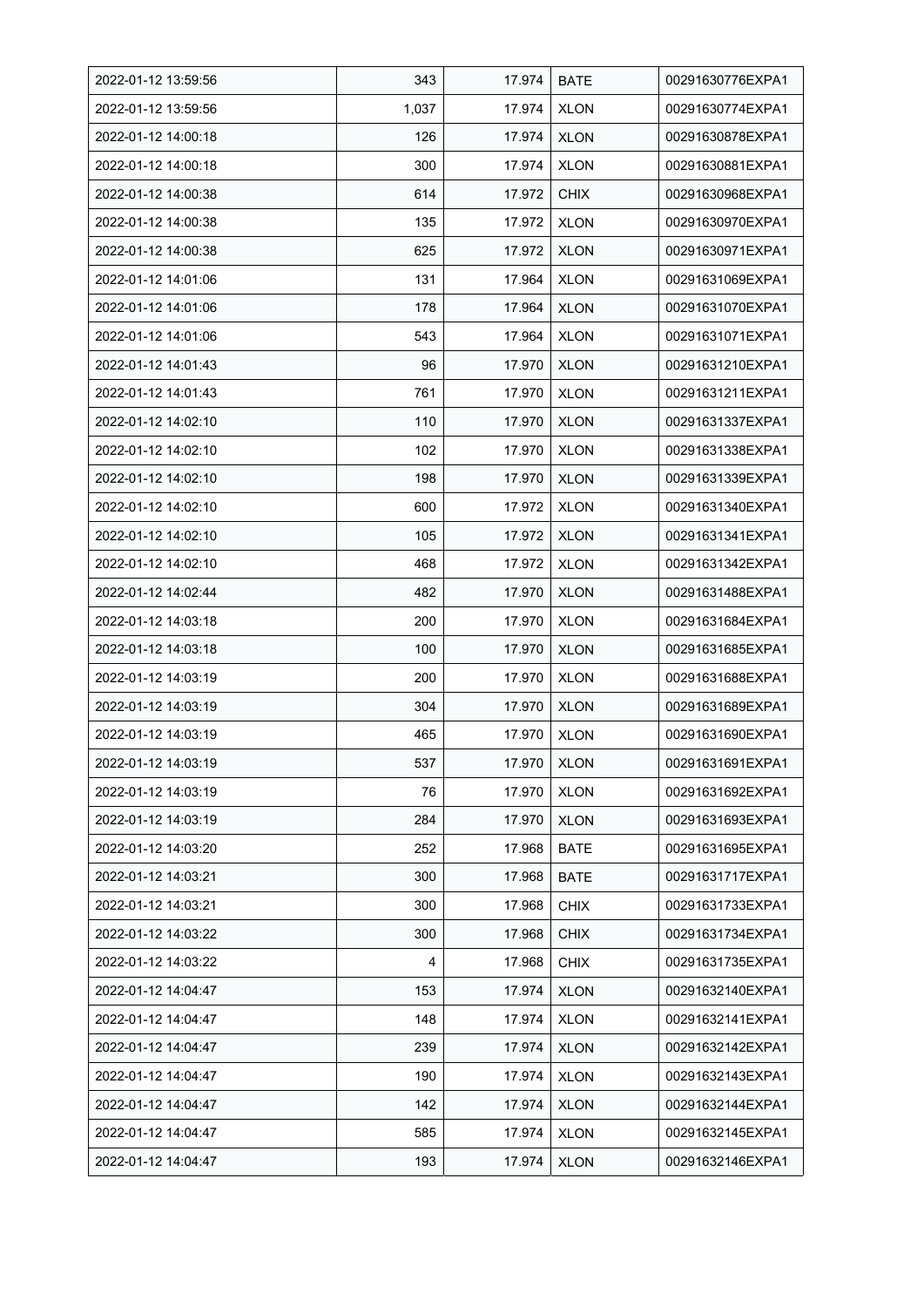| 2022-01-12 14:04:47 | 213   | 17.974 | <b>XLON</b> | 00291632147EXPA1 |
|---------------------|-------|--------|-------------|------------------|
| 2022-01-12 14:04:47 | 145   | 17.974 | <b>XLON</b> | 00291632148EXPA1 |
| 2022-01-12 14:04:47 | 81    | 17.974 | <b>XLON</b> | 00291632149EXPA1 |
| 2022-01-12 14:04:47 | 146   | 17.974 | <b>XLON</b> | 00291632150EXPA1 |
| 2022-01-12 14:05:27 | 764   | 17.972 | <b>XLON</b> | 00291632340EXPA1 |
| 2022-01-12 14:06:24 | 600   | 17.980 | <b>XLON</b> | 00291632621EXPA1 |
| 2022-01-12 14:06:24 | 198   | 17.980 | <b>XLON</b> | 00291632626EXPA1 |
| 2022-01-12 14:06:24 | 157   | 17.980 | <b>XLON</b> | 00291632627EXPA1 |
| 2022-01-12 14:06:24 | 1,227 | 17.980 | <b>XLON</b> | 00291632628EXPA1 |
| 2022-01-12 14:06:24 | 94    | 17.980 | <b>XLON</b> | 00291632629EXPA1 |
| 2022-01-12 14:07:50 | 116   | 17.986 | <b>XLON</b> | 00291633013EXPA1 |
| 2022-01-12 14:07:50 | 100   | 17.986 | <b>XLON</b> | 00291633014EXPA1 |
| 2022-01-12 14:07:50 | 100   | 17.986 | <b>XLON</b> | 00291633015EXPA1 |
| 2022-01-12 14:07:58 | 154   | 17.986 | <b>XLON</b> | 00291633045EXPA1 |
| 2022-01-12 14:08:00 | 192   | 17.986 | <b>XLON</b> | 00291633073EXPA1 |
| 2022-01-12 14:08:00 | 1,405 | 17.986 | <b>XLON</b> | 00291633074EXPA1 |
| 2022-01-12 14:08:00 | 105   | 17.986 | <b>XLON</b> | 00291633075EXPA1 |
| 2022-01-12 14:08:05 | 1,254 | 17.984 | <b>CHIX</b> | 00291633096EXPA1 |
| 2022-01-12 14:08:07 | 186   | 17.980 | <b>BATE</b> | 00291633109EXPA1 |
| 2022-01-12 14:08:07 | 685   | 17.980 | <b>BATE</b> | 00291633110EXPA1 |
| 2022-01-12 14:08:36 | 600   | 17.978 | <b>XLON</b> | 00291633373EXPA1 |
| 2022-01-12 14:08:36 | 600   | 17.978 | <b>XLON</b> | 00291633374EXPA1 |
| 2022-01-12 14:08:36 | 300   | 17.978 | <b>XLON</b> | 00291633375EXPA1 |
| 2022-01-12 14:08:36 | 316   | 17.978 | <b>XLON</b> | 00291633376EXPA1 |
| 2022-01-12 14:09:42 | 291   | 17.972 | <b>XLON</b> | 00291633795EXPA1 |
| 2022-01-12 14:09:42 | 1,718 | 17.972 | <b>XLON</b> | 00291633796EXPA1 |
| 2022-01-12 14:11:21 | 280   | 17.984 | <b>XLON</b> | 00291634123EXPA1 |
| 2022-01-12 14:11:21 | 1,621 | 17.984 | <b>XLON</b> | 00291634124EXPA1 |
| 2022-01-12 14:11:21 | 650   | 17.984 | <b>XLON</b> | 00291634125EXPA1 |
| 2022-01-12 14:11:21 | 424   | 17.984 | <b>XLON</b> | 00291634126EXPA1 |
| 2022-01-12 14:11:50 | 28    | 17.982 | <b>BATE</b> | 00291634326EXPA1 |
| 2022-01-12 14:12:07 | 528   | 17.984 | <b>CHIX</b> | 00291634444EXPA1 |
| 2022-01-12 14:12:07 | 327   | 17.984 | <b>CHIX</b> | 00291634445EXPA1 |
| 2022-01-12 14:12:34 | 93    | 17.986 | <b>XLON</b> | 00291634540EXPA1 |
| 2022-01-12 14:12:50 | 300   | 17.988 | <b>XLON</b> | 00291634578EXPA1 |
| 2022-01-12 14:12:50 | 209   | 17.988 | <b>XLON</b> | 00291634580EXPA1 |
| 2022-01-12 14:12:50 | 1,582 | 17.988 | <b>XLON</b> | 00291634581EXPA1 |
| 2022-01-12 14:12:50 | 281   | 17.988 | <b>XLON</b> | 00291634582EXPA1 |
| 2022-01-12 14:12:50 | 74    | 17.988 | <b>XLON</b> | 00291634583EXPA1 |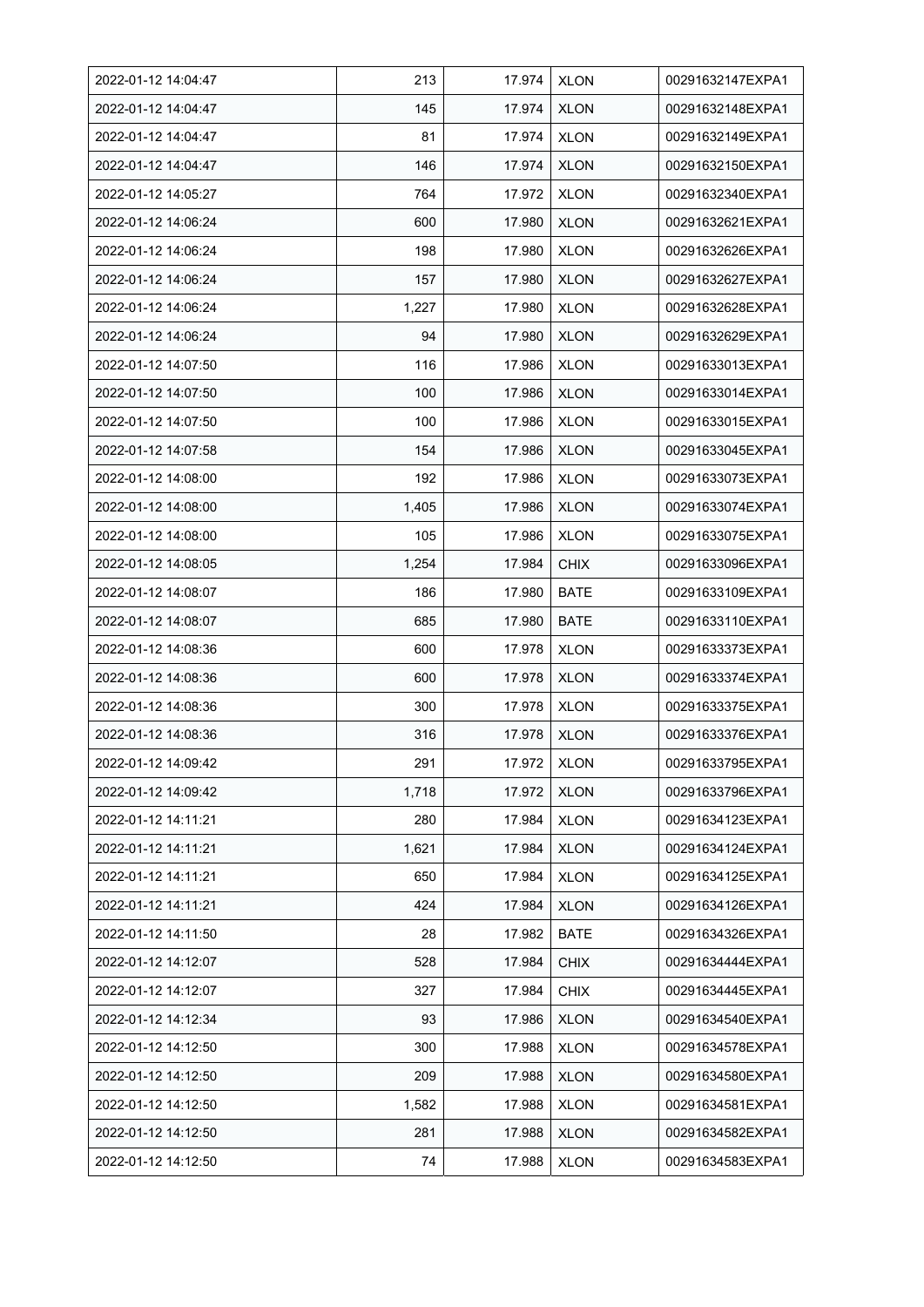| 2022-01-12 14:12:58 | 200 | 17.982 | <b>BATE</b> | 00291634624EXPA1 |
|---------------------|-----|--------|-------------|------------------|
| 2022-01-12 14:12:58 | 300 | 17.982 | <b>BATE</b> | 00291634626EXPA1 |
| 2022-01-12 14:12:58 | 196 | 17.982 | <b>BATE</b> | 00291634629EXPA1 |
| 2022-01-12 14:13:27 | 99  | 17.980 | <b>XLON</b> | 00291634770EXPA1 |
| 2022-01-12 14:13:27 | 100 | 17.980 | <b>XLON</b> | 00291634771EXPA1 |
| 2022-01-12 14:13:27 | 725 | 17.980 | <b>XLON</b> | 00291634772EXPA1 |
| 2022-01-12 14:13:49 | 108 | 17.980 | <b>XLON</b> | 00291634838EXPA1 |
| 2022-01-12 14:14:10 | 8   | 17.980 | <b>XLON</b> | 00291634973EXPA1 |
| 2022-01-12 14:14:10 | 850 | 17.980 | <b>XLON</b> | 00291634974EXPA1 |
| 2022-01-12 14:14:51 | 593 | 17.984 | <b>BATE</b> | 00291635100EXPA1 |
| 2022-01-12 14:14:51 | 268 | 17.984 | <b>XLON</b> | 00291635099EXPA1 |
| 2022-01-12 14:14:51 | 229 | 17.984 | <b>XLON</b> | 00291635101EXPA1 |
| 2022-01-12 14:14:51 | 703 | 17.984 | <b>XLON</b> | 00291635102EXPA1 |
| 2022-01-12 14:14:51 | 125 | 17.984 | <b>XLON</b> | 00291635103EXPA1 |
| 2022-01-12 14:14:51 | 476 | 17.984 | <b>XLON</b> | 00291635104EXPA1 |
| 2022-01-12 14:14:51 | 47  | 17.984 | <b>XLON</b> | 00291635105EXPA1 |
| 2022-01-12 14:15:46 | 960 | 17.978 | <b>CHIX</b> | 00291635309EXPA1 |
| 2022-01-12 14:15:46 | 126 | 17.976 | <b>XLON</b> | 00291635311EXPA1 |
| 2022-01-12 14:15:46 | 148 | 17.976 | <b>XLON</b> | 00291635313EXPA1 |
| 2022-01-12 14:15:46 | 143 | 17.976 | <b>XLON</b> | 00291635315EXPA1 |
| 2022-01-12 14:15:46 | 473 | 17.976 | <b>XLON</b> | 00291635317EXPA1 |
| 2022-01-12 14:16:02 | 48  | 17.970 | <b>XLON</b> | 00291635400EXPA1 |
| 2022-01-12 14:16:02 | 300 | 17.970 | <b>XLON</b> | 00291635401EXPA1 |
| 2022-01-12 14:16:39 | 317 | 17.974 | <b>XLON</b> | 00291635550EXPA1 |
| 2022-01-12 14:16:39 | 905 | 17.974 | <b>XLON</b> | 00291635551EXPA1 |
| 2022-01-12 14:16:39 | 305 | 17.974 | <b>XLON</b> | 00291635552EXPA1 |
| 2022-01-12 14:16:39 | 66  | 17.974 | XLON        | 00291635553EXPA1 |
| 2022-01-12 14:16:39 | 253 | 17.974 | <b>XLON</b> | 00291635554EXPA1 |
| 2022-01-12 14:16:39 | 417 | 17.974 | <b>XLON</b> | 00291635555EXPA1 |
| 2022-01-12 14:17:47 | 598 | 17.970 | <b>XLON</b> | 00291635806EXPA1 |
| 2022-01-12 14:17:47 | 365 | 17.970 | <b>XLON</b> | 00291635807EXPA1 |
| 2022-01-12 14:18:42 | 99  | 17.970 | <b>XLON</b> | 00291635948EXPA1 |
| 2022-01-12 14:18:42 | 273 | 17.970 | <b>XLON</b> | 00291635949EXPA1 |
| 2022-01-12 14:18:45 | 26  | 17.970 | <b>XLON</b> | 00291635961EXPA1 |
| 2022-01-12 14:18:50 | 300 | 17.974 | <b>XLON</b> | 00291635977EXPA1 |
| 2022-01-12 14:18:50 | 238 | 17.974 | <b>XLON</b> | 00291635978EXPA1 |
| 2022-01-12 14:18:50 | 800 | 17.974 | <b>XLON</b> | 00291635979EXPA1 |
| 2022-01-12 14:18:50 | 126 | 17.974 | <b>XLON</b> | 00291635980EXPA1 |
| 2022-01-12 14:18:50 | 48  | 17.974 | <b>XLON</b> | 00291635981EXPA1 |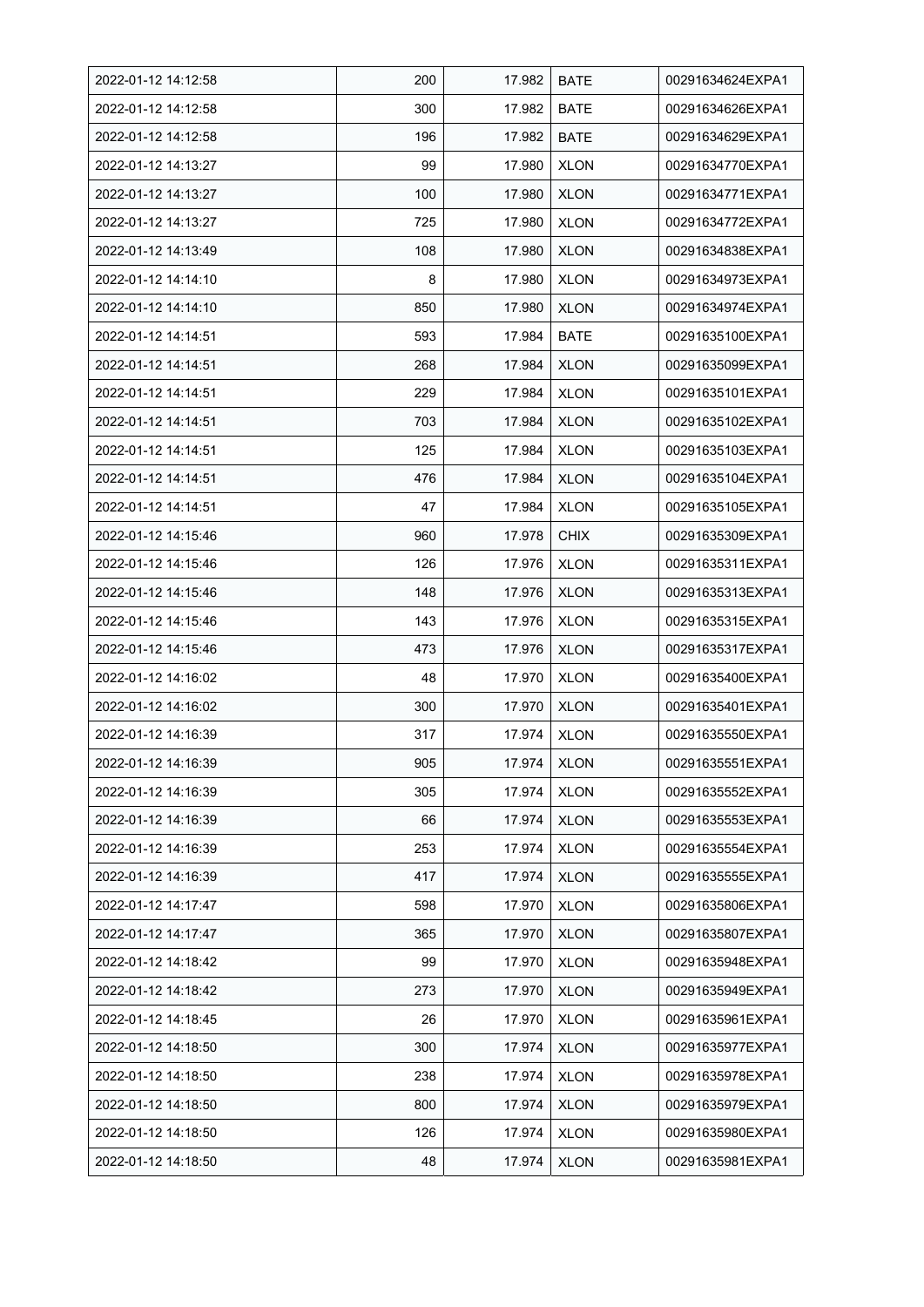| 2022-01-12 14:18:50 | 300   | 17.974 | <b>XLON</b> | 00291635982EXPA1 |
|---------------------|-------|--------|-------------|------------------|
| 2022-01-12 14:18:50 | 62    | 17.974 | <b>XLON</b> | 00291635983EXPA1 |
| 2022-01-12 14:18:51 | 300   | 17.974 | <b>XLON</b> | 00291635986EXPA1 |
| 2022-01-12 14:18:51 | 74    | 17.974 | <b>XLON</b> | 00291635987EXPA1 |
| 2022-01-12 14:20:06 | 322   | 17.978 | <b>XLON</b> | 00291636382EXPA1 |
| 2022-01-12 14:20:06 | 220   | 17.978 | <b>XLON</b> | 00291636383EXPA1 |
| 2022-01-12 14:20:06 | 1,621 | 17.978 | <b>XLON</b> | 00291636384EXPA1 |
| 2022-01-12 14:20:06 | 73    | 17.978 | <b>XLON</b> | 00291636385EXPA1 |
| 2022-01-12 14:21:09 | 300   | 17.984 | <b>XLON</b> | 00291636644EXPA1 |
| 2022-01-12 14:21:10 | 300   | 17.984 | <b>XLON</b> | 00291636650EXPA1 |
| 2022-01-12 14:21:10 | 300   | 17.984 | <b>XLON</b> | 00291636651EXPA1 |
| 2022-01-12 14:21:11 | 300   | 17.984 | <b>XLON</b> | 00291636655EXPA1 |
| 2022-01-12 14:21:11 | 100   | 17.984 | <b>XLON</b> | 00291636656EXPA1 |
| 2022-01-12 14:21:11 | 200   | 17.984 | <b>XLON</b> | 00291636657EXPA1 |
| 2022-01-12 14:21:11 | 200   | 17.984 | <b>XLON</b> | 00291636659EXPA1 |
| 2022-01-12 14:21:11 | 100   | 17.984 | <b>XLON</b> | 00291636660EXPA1 |
| 2022-01-12 14:21:12 | 107   | 17.986 | <b>XLON</b> | 00291636663EXPA1 |
| 2022-01-12 14:21:14 | 244   | 17.986 | <b>XLON</b> | 00291636666EXPA1 |
| 2022-01-12 14:21:28 | 235   | 17.992 | <b>CHIX</b> | 00291636703EXPA1 |
| 2022-01-12 14:21:28 | 700   | 17.992 | <b>CHIX</b> | 00291636704EXPA1 |
| 2022-01-12 14:21:28 | 399   | 17.992 | <b>CHIX</b> | 00291636705EXPA1 |
| 2022-01-12 14:21:30 | 300   | 17.988 | <b>BATE</b> | 00291636718EXPA1 |
| 2022-01-12 14:21:30 | 300   | 17.988 | <b>BATE</b> | 00291636719EXPA1 |
| 2022-01-12 14:21:30 | 64    | 17.988 | <b>BATE</b> | 00291636720EXPA1 |
| 2022-01-12 14:21:30 | 593   | 17.988 | <b>BATE</b> | 00291636721EXPA1 |
| 2022-01-12 14:22:06 | 300   | 17.988 | <b>XLON</b> | 00291636903EXPA1 |
| 2022-01-12 14:22:07 | 190   | 17.988 | <b>XLON</b> | 00291636904EXPA1 |
| 2022-01-12 14:22:07 | 1,059 | 17.988 | <b>XLON</b> | 00291636905EXPA1 |
| 2022-01-12 14:22:07 | 516   | 17.988 | <b>XLON</b> | 00291636906EXPA1 |
| 2022-01-12 14:23:13 | 81    | 17.984 | <b>XLON</b> | 00291637299EXPA1 |
| 2022-01-12 14:23:13 | 712   | 17.984 | <b>XLON</b> | 00291637300EXPA1 |
| 2022-01-12 14:23:13 | 81    | 17.984 | <b>XLON</b> | 00291637301EXPA1 |
| 2022-01-12 14:23:40 | 300   | 17.984 | <b>XLON</b> | 00291637404EXPA1 |
| 2022-01-12 14:23:41 | 300   | 17.984 | <b>XLON</b> | 00291637406EXPA1 |
| 2022-01-12 14:24:05 | 600   | 17.990 | <b>XLON</b> | 00291637489EXPA1 |
| 2022-01-12 14:24:05 | 200   | 17.990 | <b>XLON</b> | 00291637490EXPA1 |
| 2022-01-12 14:24:05 | 252   | 17.990 | <b>XLON</b> | 00291637491EXPA1 |
| 2022-01-12 14:24:05 | 200   | 17.990 | <b>XLON</b> | 00291637492EXPA1 |
| 2022-01-12 14:24:40 | 189   | 17.992 | <b>XLON</b> | 00291637659EXPA1 |
|                     |       |        |             |                  |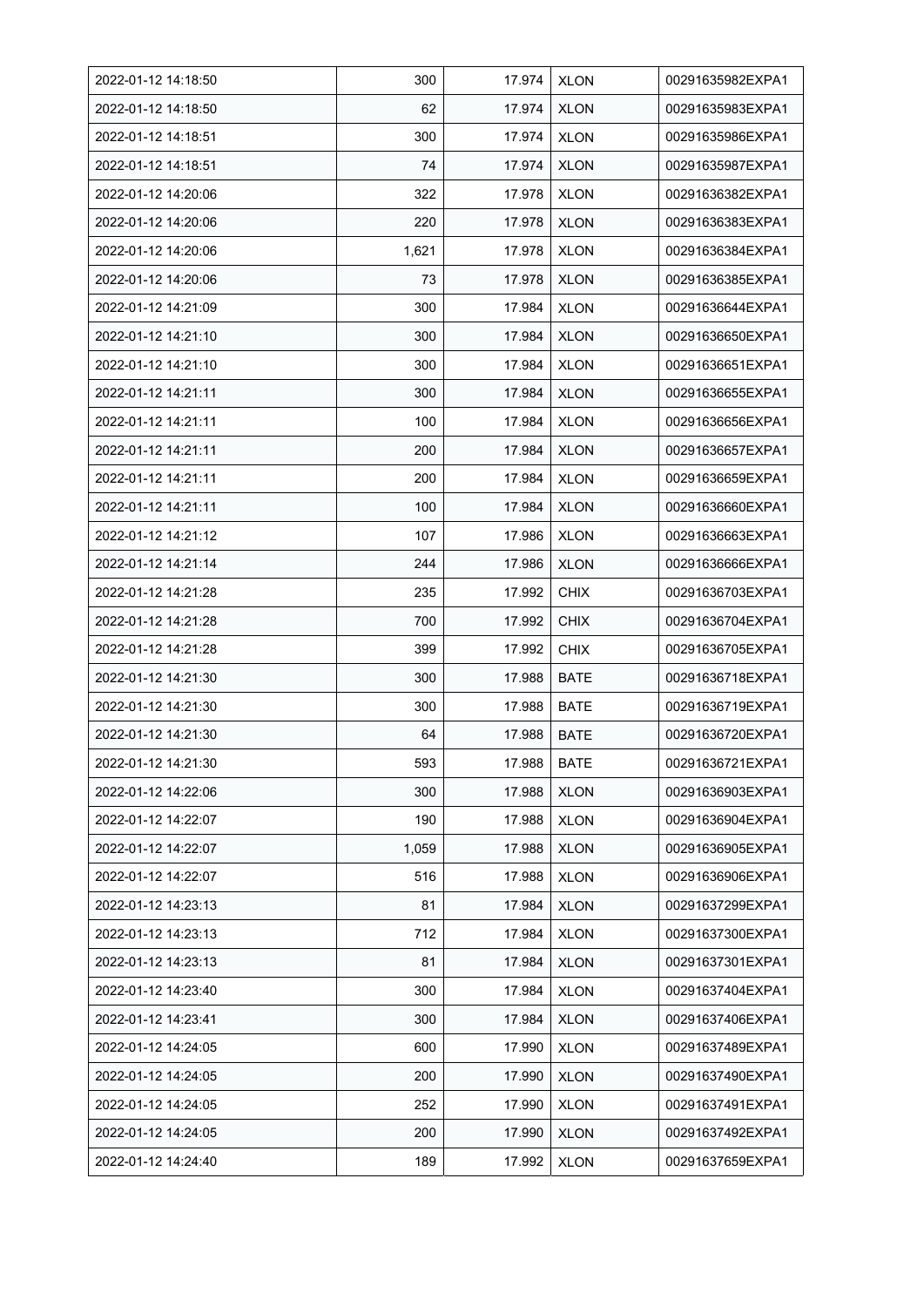| 2022-01-12 14:24:40 | 300   | 17.992 | <b>XLON</b> | 00291637660EXPA1 |
|---------------------|-------|--------|-------------|------------------|
| 2022-01-12 14:24:40 | 296   | 17.992 | <b>XLON</b> | 00291637661EXPA1 |
| 2022-01-12 14:24:41 | 64    | 17.992 | <b>XLON</b> | 00291637667EXPA1 |
| 2022-01-12 14:24:41 | 49    | 17.992 | <b>XLON</b> | 00291637668EXPA1 |
| 2022-01-12 14:24:41 | 127   | 17.992 | <b>XLON</b> | 00291637669EXPA1 |
| 2022-01-12 14:24:41 | 60    | 17.992 | <b>XLON</b> | 00291637670EXPA1 |
| 2022-01-12 14:24:41 | 12    | 17.992 | <b>XLON</b> | 00291637672EXPA1 |
| 2022-01-12 14:24:41 | 288   | 17.992 | <b>XLON</b> | 00291637673EXPA1 |
| 2022-01-12 14:24:41 | 300   | 17.992 | <b>XLON</b> | 00291637674EXPA1 |
| 2022-01-12 14:24:42 | 230   | 17.992 | <b>XLON</b> | 00291637675EXPA1 |
| 2022-01-12 14:24:42 | 300   | 17.992 | <b>XLON</b> | 00291637676EXPA1 |
| 2022-01-12 14:24:42 | 20    | 17.992 | <b>XLON</b> | 00291637677EXPA1 |
| 2022-01-12 14:25:20 | 976   | 17.990 | <b>XLON</b> | 00291637855EXPA1 |
| 2022-01-12 14:25:21 | 578   | 17.988 | <b>BATE</b> | 00291637856EXPA1 |
| 2022-01-12 14:26:15 | 317   | 17.994 | <b>XLON</b> | 00291638011EXPA1 |
| 2022-01-12 14:26:15 | 206   | 17.994 | <b>XLON</b> | 00291638012EXPA1 |
| 2022-01-12 14:26:25 | 102   | 17.994 | <b>CHIX</b> | 00291638083EXPA1 |
| 2022-01-12 14:26:27 | 300   | 17.994 | <b>CHIX</b> | 00291638094EXPA1 |
| 2022-01-12 14:26:27 | 300   | 17.994 | <b>CHIX</b> | 00291638095EXPA1 |
| 2022-01-12 14:26:30 | 300   | 17.996 | <b>XLON</b> | 00291638102EXPA1 |
| 2022-01-12 14:26:30 | 1,023 | 17.996 | <b>XLON</b> | 00291638103EXPA1 |
| 2022-01-12 14:26:30 | 183   | 17.996 | <b>XLON</b> | 00291638104EXPA1 |
| 2022-01-12 14:27:30 | 397   | 17.994 | <b>BATE</b> | 00291639125EXPA1 |
| 2022-01-12 14:27:30 | 154   | 17.996 | <b>XLON</b> | 00291639124EXPA1 |
| 2022-01-12 14:27:30 | 240   | 17.996 | <b>XLON</b> | 00291639126EXPA1 |
| 2022-01-12 14:27:30 | 942   | 17.996 | <b>XLON</b> | 00291639127EXPA1 |
| 2022-01-12 14:27:30 | 218   | 17.996 | <b>XLON</b> | 00291639128EXPA1 |
| 2022-01-12 14:27:30 | 165   | 17.996 | <b>XLON</b> | 00291639129EXPA1 |
| 2022-01-12 14:27:30 | 531   | 17.996 | <b>XLON</b> | 00291639130EXPA1 |
| 2022-01-12 14:27:30 | 154   | 17.996 | <b>XLON</b> | 00291639131EXPA1 |
| 2022-01-12 14:27:30 | 56    | 17.996 | <b>XLON</b> | 00291639132EXPA1 |
| 2022-01-12 14:27:57 | 39    | 17.992 | <b>CHIX</b> | 00291639392EXPA1 |
| 2022-01-12 14:27:57 | 65    | 17.992 | <b>CHIX</b> | 00291639393EXPA1 |
| 2022-01-12 14:27:57 | 300   | 17.992 | <b>CHIX</b> | 00291639394EXPA1 |
| 2022-01-12 14:27:57 | 385   | 17.992 | <b>CHIX</b> | 00291639395EXPA1 |
| 2022-01-12 14:28:27 | 846   | 17.992 | <b>XLON</b> | 00291639591EXPA1 |
| 2022-01-12 14:28:50 | 182   | 17.992 | <b>XLON</b> | 00291639689EXPA1 |
| 2022-01-12 14:28:50 | 587   | 17.992 | <b>XLON</b> | 00291639690EXPA1 |
| 2022-01-12 14:29:50 | 1,936 | 17.992 | <b>XLON</b> | 00291639977EXPA1 |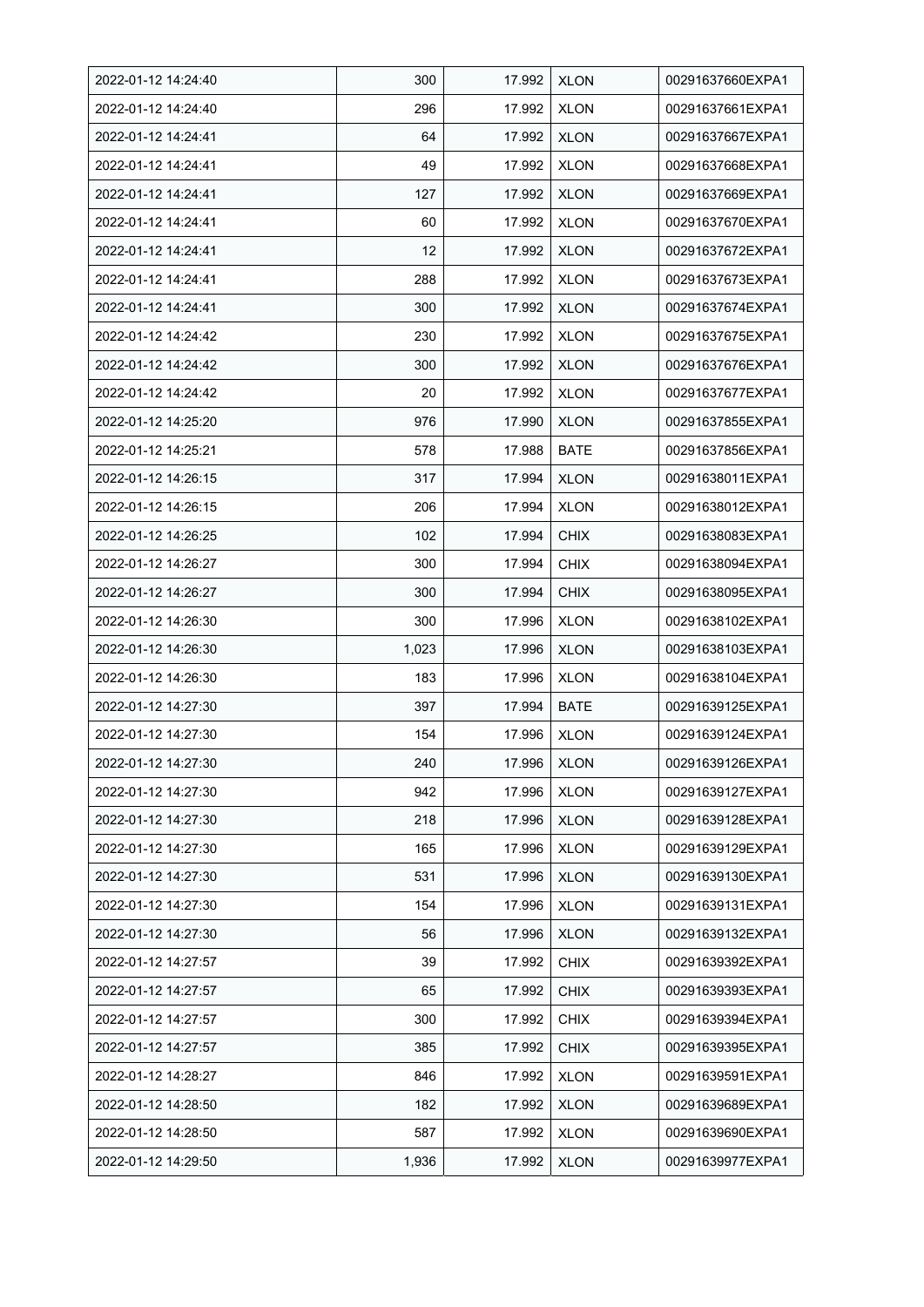| 2022-01-12 14:30:26 | 572   | 18.004 | <b>XLON</b> | 00291640487EXPA1 |
|---------------------|-------|--------|-------------|------------------|
| 2022-01-12 14:30:26 | 903   | 18.004 | <b>XLON</b> | 00291640488EXPA1 |
| 2022-01-12 14:30:26 | 572   | 18.004 | <b>XLON</b> | 00291640489EXPA1 |
| 2022-01-12 14:30:30 | 420   | 18.002 | <b>BATE</b> | 00291640516EXPA1 |
| 2022-01-12 14:30:31 | 300   | 18.002 | <b>BATE</b> | 00291640527EXPA1 |
| 2022-01-12 14:30:31 | 19    | 18.002 | <b>BATE</b> | 00291640534EXPA1 |
| 2022-01-12 14:30:57 | 890   | 17.992 | <b>XLON</b> | 00291640691EXPA1 |
| 2022-01-12 14:30:58 | 61    | 17.990 | <b>CHIX</b> | 00291640700EXPA1 |
| 2022-01-12 14:30:58 | 831   | 17.990 | <b>CHIX</b> | 00291640701EXPA1 |
| 2022-01-12 14:31:41 | 600   | 18.006 | <b>XLON</b> | 00291640935EXPA1 |
| 2022-01-12 14:31:41 | 190   | 18.006 | <b>XLON</b> | 00291640936EXPA1 |
| 2022-01-12 14:31:41 | 600   | 18.006 | <b>XLON</b> | 00291640937EXPA1 |
| 2022-01-12 14:31:41 | 200   | 18.006 | <b>XLON</b> | 00291640938EXPA1 |
| 2022-01-12 14:31:41 | 215   | 18.006 | <b>XLON</b> | 00291640939EXPA1 |
| 2022-01-12 14:31:41 | 156   | 18.006 | <b>XLON</b> | 00291640940EXPA1 |
| 2022-01-12 14:32:27 | 196   | 18.010 | <b>XLON</b> | 00291641333EXPA1 |
| 2022-01-12 14:32:27 | 600   | 18.010 | <b>XLON</b> | 00291641334EXPA1 |
| 2022-01-12 14:32:27 | 22    | 18.010 | <b>XLON</b> | 00291641335EXPA1 |
| 2022-01-12 14:32:27 | 22    | 18.010 | <b>XLON</b> | 00291641336EXPA1 |
| 2022-01-12 14:32:29 | 126   | 18.010 | <b>XLON</b> | 00291641343EXPA1 |
| 2022-01-12 14:32:29 | 45    | 18.010 | <b>XLON</b> | 00291641344EXPA1 |
| 2022-01-12 14:32:29 | 1,301 | 18.010 | <b>XLON</b> | 00291641345EXPA1 |
| 2022-01-12 14:32:48 | 608   | 18.010 | <b>BATE</b> | 00291641541EXPA1 |
| 2022-01-12 14:33:19 | 500   | 18.014 | <b>XLON</b> | 00291641667EXPA1 |
| 2022-01-12 14:33:19 | 110   | 18.014 | <b>XLON</b> | 00291641668EXPA1 |
| 2022-01-12 14:33:22 | 1     | 18.014 | <b>XLON</b> | 00291641671EXPA1 |
| 2022-01-12 14:33:22 | 357   | 18.014 | <b>XLON</b> | 00291641672EXPA1 |
| 2022-01-12 14:33:22 | 858   | 18.014 | <b>XLON</b> | 00291641673EXPA1 |
| 2022-01-12 14:33:49 | 701   | 18.008 | <b>CHIX</b> | 00291641876EXPA1 |
| 2022-01-12 14:34:02 | 850   | 18.006 | <b>XLON</b> | 00291641953EXPA1 |
| 2022-01-12 14:34:27 | 87    | 18.004 | <b>XLON</b> | 00291642126EXPA1 |
| 2022-01-12 14:34:27 | 185   | 18.004 | <b>XLON</b> | 00291642127EXPA1 |
| 2022-01-12 14:34:27 | 128   | 18.004 | <b>XLON</b> | 00291642128EXPA1 |
| 2022-01-12 14:34:27 | 146   | 18.004 | <b>XLON</b> | 00291642129EXPA1 |
| 2022-01-12 14:34:27 | 119   | 18.004 | <b>XLON</b> | 00291642130EXPA1 |
| 2022-01-12 14:34:27 | 359   | 18.004 | <b>XLON</b> | 00291642131EXPA1 |
| 2022-01-12 14:34:59 | 1,812 | 18.002 | <b>XLON</b> | 00291642268EXPA1 |
| 2022-01-12 14:34:59 | 29    | 18.002 | <b>XLON</b> | 00291642269EXPA1 |
| 2022-01-12 14:35:46 | 75    | 18.002 | <b>CHIX</b> | 00291642522EXPA1 |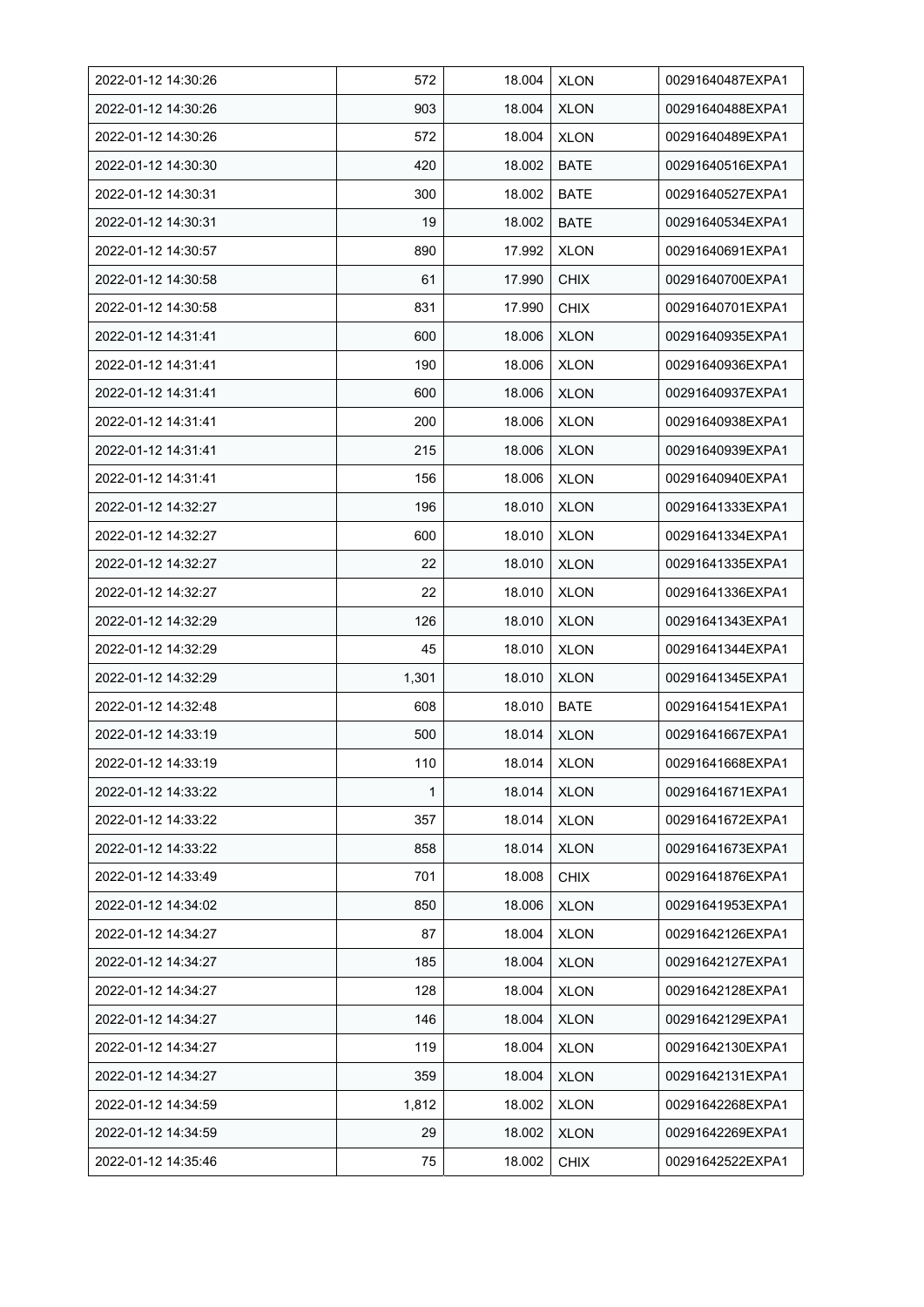| 2022-01-12 14:35:56 | 242   | 18.008 | <b>XLON</b> | 00291642582EXPA1 |
|---------------------|-------|--------|-------------|------------------|
| 2022-01-12 14:35:56 | 201   | 18.008 | <b>XLON</b> | 00291642583EXPA1 |
| 2022-01-12 14:35:56 | 1,766 | 18.008 | <b>XLON</b> | 00291642584EXPA1 |
| 2022-01-12 14:36:36 | 500   | 18.024 | <b>XLON</b> | 00291642929EXPA1 |
| 2022-01-12 14:36:36 | 24    | 18.024 | <b>XLON</b> | 00291642930EXPA1 |
| 2022-01-12 14:36:37 | 1,172 | 18.026 | <b>XLON</b> | 00291642945EXPA1 |
| 2022-01-12 14:36:40 | 906   | 18.026 | <b>CHIX</b> | 00291642961EXPA1 |
| 2022-01-12 14:36:52 | 200   | 18.024 | <b>BATE</b> | 00291643061EXPA1 |
| 2022-01-12 14:36:52 | 637   | 18.024 | <b>BATE</b> | 00291643062EXPA1 |
| 2022-01-12 14:37:43 | 2,984 | 18.028 | <b>XLON</b> | 00291643518EXPA1 |
| 2022-01-12 14:38:29 | 200   | 18.024 | <b>XLON</b> | 00291643854EXPA1 |
| 2022-01-12 14:38:49 | 587   | 18.026 | <b>XLON</b> | 00291644047EXPA1 |
| 2022-01-12 14:38:49 | 639   | 18.026 | <b>XLON</b> | 00291644048EXPA1 |
| 2022-01-12 14:38:49 | 436   | 18.026 | <b>XLON</b> | 00291644049EXPA1 |
| 2022-01-12 14:38:49 | 185   | 18.026 | <b>XLON</b> | 00291644050EXPA1 |
| 2022-01-12 14:38:52 | 220   | 18.020 | <b>CHIX</b> | 00291644078EXPA1 |
| 2022-01-12 14:39:04 | 194   | 18.020 | <b>CHIX</b> | 00291644164EXPA1 |
| 2022-01-12 14:39:34 | 150   | 18.020 | <b>CHIX</b> | 00291644417EXPA1 |
| 2022-01-12 14:39:34 | 66    | 18.020 | <b>CHIX</b> | 00291644418EXPA1 |
| 2022-01-12 14:39:34 | 321   | 18.024 | <b>XLON</b> | 00291644413EXPA1 |
| 2022-01-12 14:39:34 | 1,741 | 18.024 | <b>XLON</b> | 00291644414EXPA1 |
| 2022-01-12 14:39:46 | 242   | 18.020 | <b>CHIX</b> | 00291644485EXPA1 |
| 2022-01-12 14:39:48 | 587   | 18.016 | <b>BATE</b> | 00291644497EXPA1 |
| 2022-01-12 14:40:54 | 600   | 18.026 | <b>XLON</b> | 00291644911EXPA1 |
| 2022-01-12 14:40:54 | 600   | 18.026 | <b>XLON</b> | 00291644912EXPA1 |
| 2022-01-12 14:40:54 | 822   | 18.026 | <b>XLON</b> | 00291644913EXPA1 |
| 2022-01-12 14:41:29 | 300   | 18.032 | <b>XLON</b> | 00291645253EXPA1 |
| 2022-01-12 14:41:29 | 125   | 18.032 | <b>XLON</b> | 00291645255EXPA1 |
| 2022-01-12 14:41:29 | 240   | 18.032 | <b>XLON</b> | 00291645256EXPA1 |
| 2022-01-12 14:41:29 | 166   | 18.032 | <b>XLON</b> | 00291645257EXPA1 |
| 2022-01-12 14:41:29 | 718   | 18.032 | <b>XLON</b> | 00291645258EXPA1 |
| 2022-01-12 14:41:29 | 125   | 18.032 | <b>XLON</b> | 00291645259EXPA1 |
| 2022-01-12 14:41:33 | 589   | 18.030 | <b>BATE</b> | 00291645354EXPA1 |
| 2022-01-12 14:42:06 | 300   | 18.028 | <b>XLON</b> | 00291645573EXPA1 |
| 2022-01-12 14:42:07 | 229   | 18.028 | <b>XLON</b> | 00291645575EXPA1 |
| 2022-01-12 14:42:07 | 315   | 18.028 | <b>XLON</b> | 00291645576EXPA1 |
| 2022-01-12 14:42:07 | 300   | 18.028 | <b>XLON</b> | 00291645577EXPA1 |
| 2022-01-12 14:42:07 | 150   | 18.028 | <b>XLON</b> | 00291645578EXPA1 |
| 2022-01-12 14:42:07 | 100   | 18.028 | <b>XLON</b> | 00291645579EXPA1 |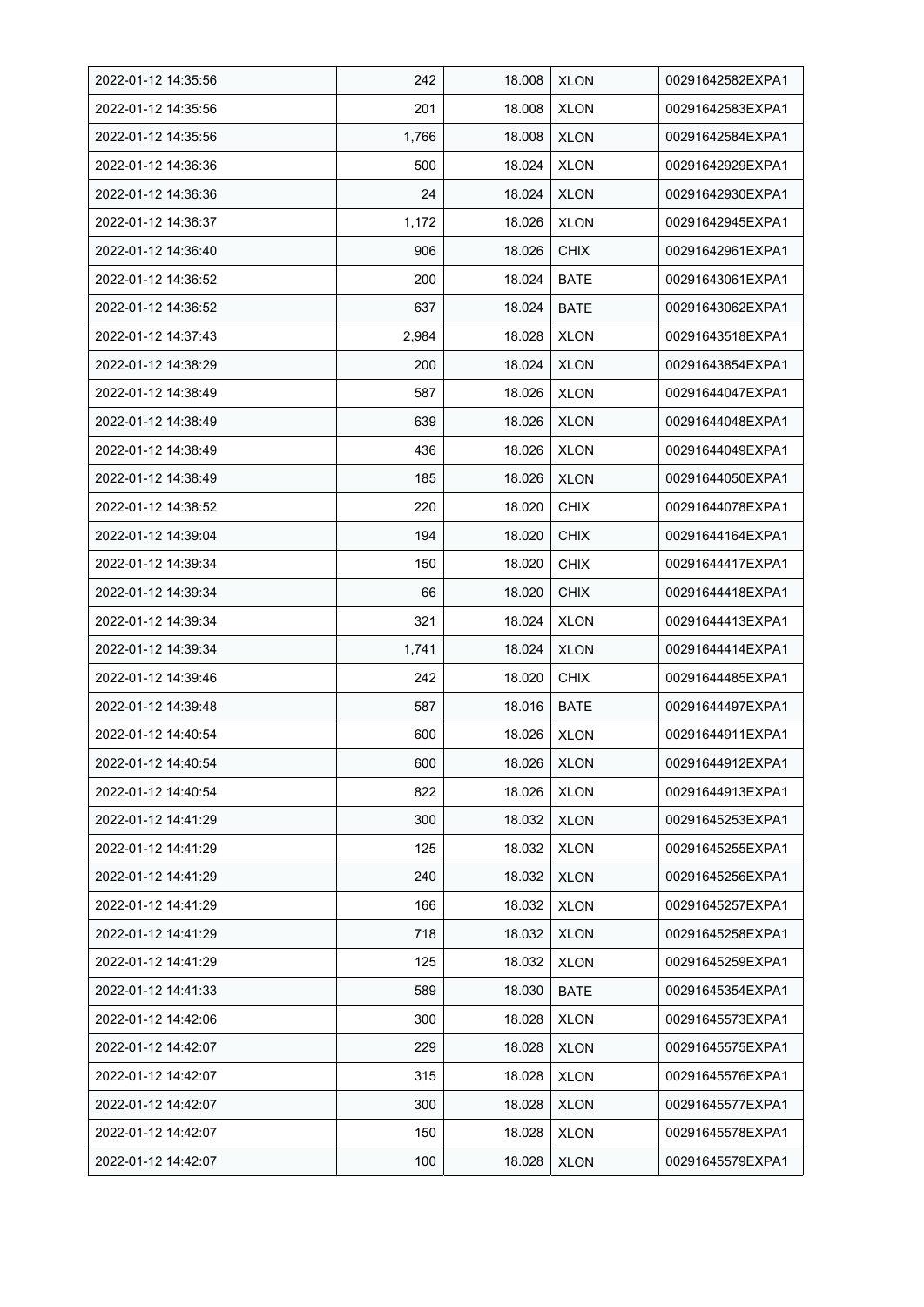| 2022-01-12 14:42:07 | 50    | 18.028 | <b>XLON</b> | 00291645580EXPA1 |
|---------------------|-------|--------|-------------|------------------|
| 2022-01-12 14:42:07 | 110   | 18.028 | <b>XLON</b> | 00291645581EXPA1 |
| 2022-01-12 14:42:07 | 366   | 18.028 | <b>XLON</b> | 00291645582EXPA1 |
| 2022-01-12 14:42:07 | 21    | 18.028 | <b>XLON</b> | 00291645583EXPA1 |
| 2022-01-12 14:42:07 | 89    | 18.028 | <b>XLON</b> | 00291645584EXPA1 |
| 2022-01-12 14:42:39 | 800   | 18.032 | <b>CHIX</b> | 00291645730EXPA1 |
| 2022-01-12 14:42:39 | 405   | 18.032 | <b>CHIX</b> | 00291645731EXPA1 |
| 2022-01-12 14:42:50 | 659   | 18.028 | <b>XLON</b> | 00291645862EXPA1 |
| 2022-01-12 14:43:13 | 773   | 18.020 | <b>XLON</b> | 00291646051EXPA1 |
| 2022-01-12 14:43:56 | 789   | 18.024 | <b>XLON</b> | 00291646383EXPA1 |
| 2022-01-12 14:43:56 | 168   | 18.024 | <b>XLON</b> | 00291646384EXPA1 |
| 2022-01-12 14:43:56 | 334   | 18.024 | <b>XLON</b> | 00291646387EXPA1 |
| 2022-01-12 14:43:56 | 130   | 18.024 | <b>XLON</b> | 00291646392EXPA1 |
| 2022-01-12 14:43:56 | 186   | 18.024 | <b>XLON</b> | 00291646394EXPA1 |
| 2022-01-12 14:43:56 | 192   | 18.024 | <b>XLON</b> | 00291646395EXPA1 |
| 2022-01-12 14:43:56 | 300   | 18.024 | <b>XLON</b> | 00291646401EXPA1 |
| 2022-01-12 14:43:56 | 104   | 18.024 | <b>XLON</b> | 00291646402EXPA1 |
| 2022-01-12 14:44:54 | 300   | 18.026 | <b>CHIX</b> | 00291646816EXPA1 |
| 2022-01-12 14:44:54 | 600   | 18.028 | <b>XLON</b> | 00291646811EXPA1 |
| 2022-01-12 14:44:54 | 100   | 18.028 | <b>XLON</b> | 00291646813EXPA1 |
| 2022-01-12 14:44:54 | 1,108 | 18.028 | <b>XLON</b> | 00291646814EXPA1 |
| 2022-01-12 14:44:56 | 328   | 18.026 | <b>CHIX</b> | 00291646831EXPA1 |
| 2022-01-12 14:45:14 | 642   | 18.020 | <b>BATE</b> | 00291646973EXPA1 |
| 2022-01-12 14:45:24 | 300   | 18.014 | <b>XLON</b> | 00291647055EXPA1 |
| 2022-01-12 14:45:24 | 500   | 18.014 | <b>XLON</b> | 00291647056EXPA1 |
| 2022-01-12 14:45:24 | 104   | 18.014 | <b>XLON</b> | 00291647057EXPA1 |
| 2022-01-12 14:46:08 | 426   | 18.010 | <b>XLON</b> | 00291647374EXPA1 |
| 2022-01-12 14:46:12 | 159   | 18.010 | <b>XLON</b> | 00291647398EXPA1 |
| 2022-01-12 14:46:12 | 938   | 18.010 | <b>XLON</b> | 00291647402EXPA1 |
| 2022-01-12 14:46:12 | 225   | 18.010 | <b>XLON</b> | 00291647403EXPA1 |
| 2022-01-12 14:46:12 | 108   | 18.010 | <b>XLON</b> | 00291647404EXPA1 |
| 2022-01-12 14:46:12 | 408   | 18.010 | <b>XLON</b> | 00291647405EXPA1 |
| 2022-01-12 14:46:39 | 607   | 18.014 | <b>XLON</b> | 00291647586EXPA1 |
| 2022-01-12 14:46:39 | 171   | 18.014 | <b>XLON</b> | 00291647587EXPA1 |
| 2022-01-12 14:46:39 | 198   | 18.014 | <b>XLON</b> | 00291647588EXPA1 |
| 2022-01-12 14:47:02 | 237   | 18.008 | <b>XLON</b> | 00291647734EXPA1 |
| 2022-01-12 14:47:02 | 589   | 18.008 | <b>XLON</b> | 00291647736EXPA1 |
| 2022-01-12 14:47:02 | 95    | 18.008 | <b>XLON</b> | 00291647737EXPA1 |
| 2022-01-12 14:47:45 | 785   | 18.008 | <b>XLON</b> | 00291647995EXPA1 |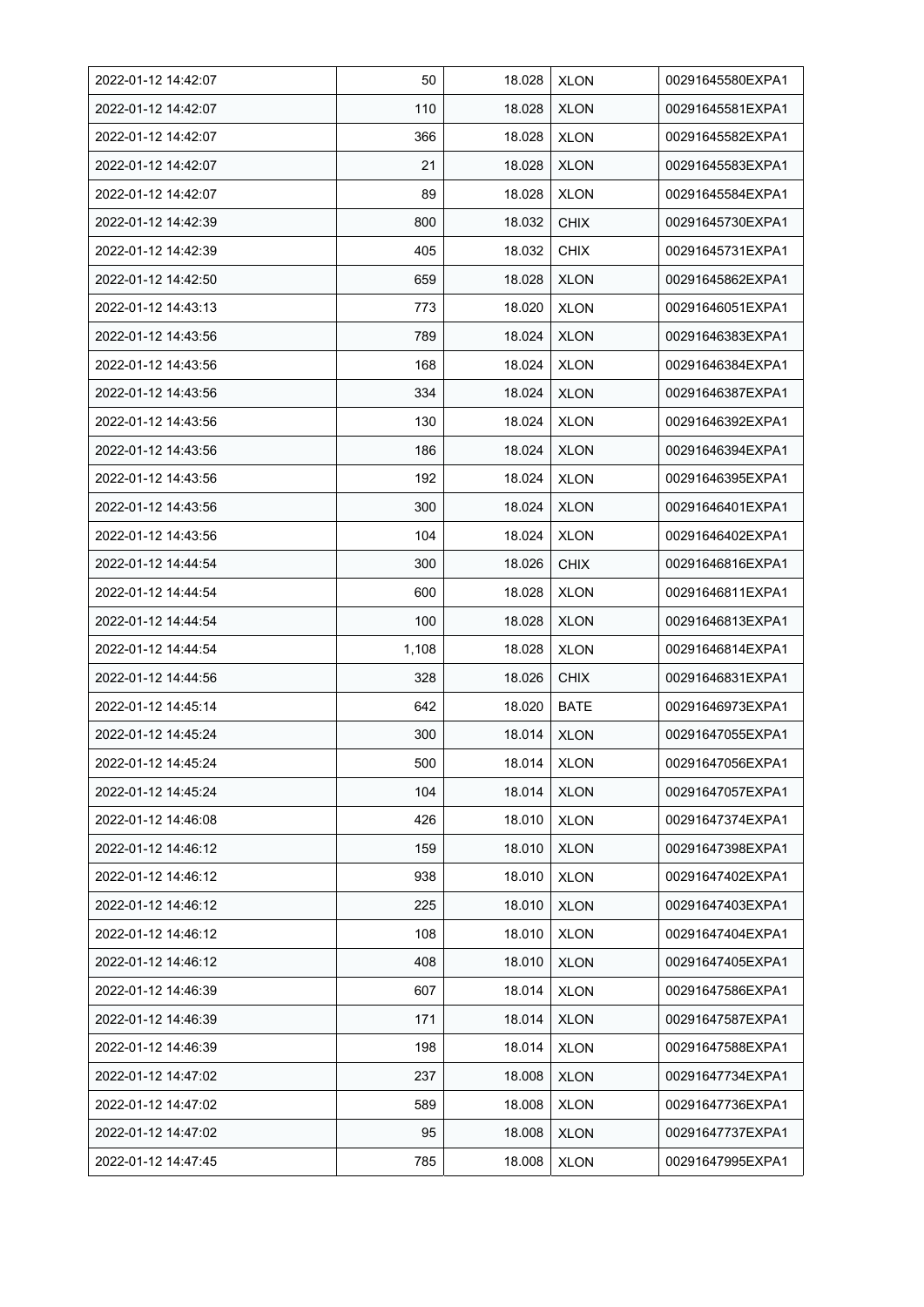| 2022-01-12 14:48:17 | 134   | 18.008 | <b>XLON</b> | 00291648253EXPA1 |
|---------------------|-------|--------|-------------|------------------|
| 2022-01-12 14:48:17 | 147   | 18.008 | <b>XLON</b> | 00291648254EXPA1 |
| 2022-01-12 14:48:17 | 134   | 18.008 | <b>XLON</b> | 00291648255EXPA1 |
| 2022-01-12 14:48:30 | 236   | 18.010 | <b>XLON</b> | 00291648303EXPA1 |
| 2022-01-12 14:48:31 | 1,270 | 18.010 | <b>XLON</b> | 00291648310EXPA1 |
| 2022-01-12 14:48:31 | 128   | 18.010 | <b>XLON</b> | 00291648311EXPA1 |
| 2022-01-12 14:48:36 | 568   | 18.004 | <b>BATE</b> | 00291648350EXPA1 |
| 2022-01-12 14:48:36 | 731   | 18.004 | <b>CHIX</b> | 00291648351EXPA1 |
| 2022-01-12 14:48:54 | 300   | 18.004 | <b>XLON</b> | 00291648516EXPA1 |
| 2022-01-12 14:48:54 | 207   | 18.004 | <b>XLON</b> | 00291648517EXPA1 |
| 2022-01-12 14:48:54 | 156   | 18.004 | <b>XLON</b> | 00291648518EXPA1 |
| 2022-01-12 14:48:54 | 93    | 18.004 | <b>XLON</b> | 00291648519EXPA1 |
| 2022-01-12 14:48:54 | 212   | 18.004 | <b>XLON</b> | 00291648520EXPA1 |
| 2022-01-12 14:49:29 | 200   | 17.990 | <b>XLON</b> | 00291648701EXPA1 |
| 2022-01-12 14:49:29 | 62    | 17.990 | <b>XLON</b> | 00291648702EXPA1 |
| 2022-01-12 14:49:29 | 57    | 17.990 | <b>XLON</b> | 00291648703EXPA1 |
| 2022-01-12 14:49:29 | 57    | 17.990 | <b>XLON</b> | 00291648704EXPA1 |
| 2022-01-12 14:49:29 | 24    | 17.990 | <b>XLON</b> | 00291648705EXPA1 |
| 2022-01-12 14:49:29 | 300   | 17.990 | <b>XLON</b> | 00291648706EXPA1 |
| 2022-01-12 14:49:44 | 251   | 17.998 | XLON        | 00291648775EXPA1 |
| 2022-01-12 14:49:44 | 49    | 17.998 | <b>XLON</b> | 00291648776EXPA1 |
| 2022-01-12 14:49:45 | 300   | 17.998 | <b>XLON</b> | 00291648777EXPA1 |
| 2022-01-12 14:49:45 | 300   | 17.998 | <b>XLON</b> | 00291648780EXPA1 |
| 2022-01-12 14:49:45 | 300   | 17.998 | <b>XLON</b> | 00291648781EXPA1 |
| 2022-01-12 14:49:46 | 300   | 17.998 | <b>XLON</b> | 00291648785EXPA1 |
| 2022-01-12 14:49:46 | 300   | 17.998 | <b>XLON</b> | 00291648786EXPA1 |
| 2022-01-12 14:49:46 | 300   | 17.998 | <b>XLON</b> | 00291648787EXPA1 |
| 2022-01-12 14:49:46 | 10    | 17.998 | <b>XLON</b> | 00291648788EXPA1 |
| 2022-01-12 14:50:00 | 262   | 18.002 | <b>BATE</b> | 00291648871EXPA1 |
| 2022-01-12 14:50:00 | 472   | 18.002 | <b>BATE</b> | 00291648872EXPA1 |
| 2022-01-12 14:50:26 | 718   | 17.996 | <b>CHIX</b> | 00291649102EXPA1 |
| 2022-01-12 14:50:26 | 56    | 17.996 | <b>CHIX</b> | 00291649103EXPA1 |
| 2022-01-12 14:50:40 | 931   | 17.994 | <b>XLON</b> | 00291649168EXPA1 |
| 2022-01-12 14:50:58 | 835   | 17.996 | <b>XLON</b> | 00291649289EXPA1 |
| 2022-01-12 14:51:37 | 13    | 17.998 | <b>XLON</b> | 00291649573EXPA1 |
| 2022-01-12 14:51:37 | 833   | 17.998 | <b>XLON</b> | 00291649574EXPA1 |
| 2022-01-12 14:52:01 | 113   | 18.000 | <b>XLON</b> | 00291649727EXPA1 |
| 2022-01-12 14:52:01 | 261   | 18.000 | XLON        | 00291649728EXPA1 |
| 2022-01-12 14:52:01 | 1,143 | 18.000 | <b>XLON</b> | 00291649729EXPA1 |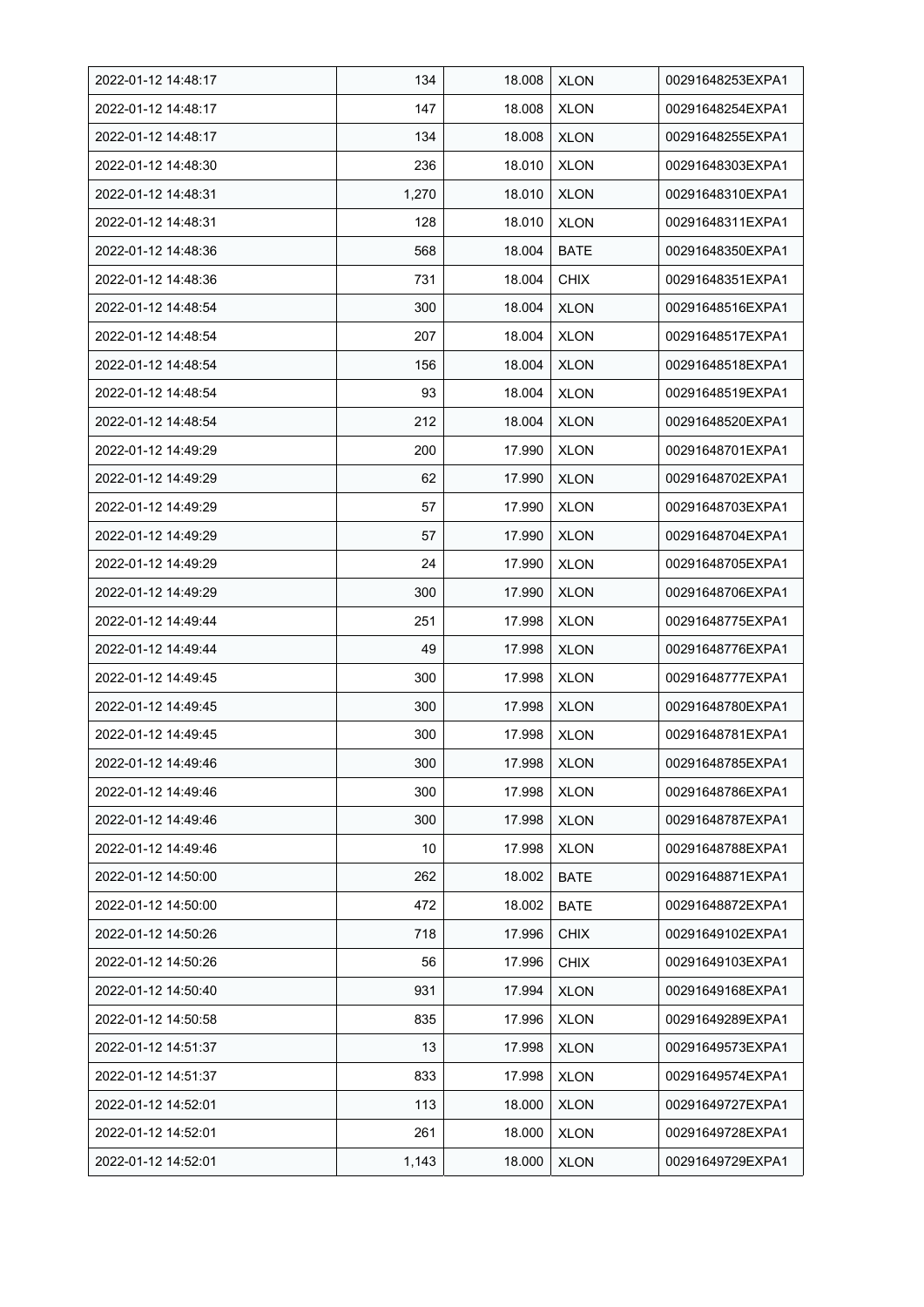| 2022-01-12 14:52:01 | 67    | 18.000 | <b>XLON</b> | 00291649730EXPA1 |
|---------------------|-------|--------|-------------|------------------|
| 2022-01-12 14:52:01 | 471   | 18.000 | <b>XLON</b> | 00291649731EXPA1 |
| 2022-01-12 14:52:41 | 100   | 18.004 | <b>XLON</b> | 00291650029EXPA1 |
| 2022-01-12 14:52:41 | 200   | 18.004 | <b>XLON</b> | 00291650030EXPA1 |
| 2022-01-12 14:52:41 | 100   | 18.004 | <b>XLON</b> | 00291650031EXPA1 |
| 2022-01-12 14:53:09 | 800   | 18.008 | <b>CHIX</b> | 00291650216EXPA1 |
| 2022-01-12 14:53:09 | 30    | 18.008 | <b>CHIX</b> | 00291650218EXPA1 |
| 2022-01-12 14:53:09 | 239   | 18.008 | <b>XLON</b> | 00291650217EXPA1 |
| 2022-01-12 14:53:09 | 19    | 18.008 | <b>XLON</b> | 00291650219EXPA1 |
| 2022-01-12 14:53:09 | 35    | 18.008 | <b>XLON</b> | 00291650220EXPA1 |
| 2022-01-12 14:53:09 | 134   | 18.008 | <b>XLON</b> | 00291650221EXPA1 |
| 2022-01-12 14:53:09 | 229   | 18.008 | <b>XLON</b> | 00291650222EXPA1 |
| 2022-01-12 14:53:09 | 118   | 18.008 | <b>XLON</b> | 00291650223EXPA1 |
| 2022-01-12 14:53:28 | 487   | 18.012 | <b>XLON</b> | 00291650355EXPA1 |
| 2022-01-12 14:53:29 | 92    | 18.012 | <b>XLON</b> | 00291650357EXPA1 |
| 2022-01-12 14:53:29 | 885   | 18.012 | <b>XLON</b> | 00291650358EXPA1 |
| 2022-01-12 14:53:55 | 107   | 18.004 | <b>BATE</b> | 00291650543EXPA1 |
| 2022-01-12 14:53:55 | 246   | 18.004 | BATE        | 00291650545EXPA1 |
| 2022-01-12 14:53:56 | 283   | 18.004 | <b>BATE</b> | 00291650546EXPA1 |
| 2022-01-12 14:54:24 | 1,816 | 18.012 | <b>XLON</b> | 00291650744EXPA1 |
| 2022-01-12 14:55:04 | 1,609 | 18.006 | <b>XLON</b> | 00291651034EXPA1 |
| 2022-01-12 14:55:04 | 277   | 18.006 | <b>XLON</b> | 00291651035EXPA1 |
| 2022-01-12 14:55:04 | 180   | 18.006 | <b>XLON</b> | 00291651036EXPA1 |
| 2022-01-12 14:55:47 | 845   | 18.004 | <b>XLON</b> | 00291651337EXPA1 |
| 2022-01-12 14:56:13 | 10    | 18.006 | <b>XLON</b> | 00291651577EXPA1 |
| 2022-01-12 14:56:13 | 157   | 18.006 | <b>XLON</b> | 00291651578EXPA1 |
| 2022-01-12 14:56:13 | 200   | 18.006 | <b>XLON</b> | 00291651579EXPA1 |
| 2022-01-12 14:56:32 | 600   | 18.010 | <b>XLON</b> | 00291651831EXPA1 |
| 2022-01-12 14:56:44 | 657   | 18.010 | <b>CHIX</b> | 00291651930EXPA1 |
| 2022-01-12 14:56:44 | 334   | 18.010 | <b>CHIX</b> | 00291651932EXPA1 |
| 2022-01-12 14:56:44 | 1,680 | 18.010 | <b>XLON</b> | 00291651931EXPA1 |
| 2022-01-12 14:57:43 | 114   | 18.018 | <b>XLON</b> | 00291652280EXPA1 |
| 2022-01-12 14:57:43 | 272   | 18.018 | <b>XLON</b> | 00291652281EXPA1 |
| 2022-01-12 14:57:43 | 1,007 | 18.018 | <b>XLON</b> | 00291652282EXPA1 |
| 2022-01-12 14:57:43 | 905   | 18.018 | <b>XLON</b> | 00291652283EXPA1 |
| 2022-01-12 14:57:45 | 781   | 18.014 | <b>BATE</b> | 00291652288EXPA1 |
| 2022-01-12 14:57:45 | 165   | 18.014 | <b>BATE</b> | 00291652289EXPA1 |
| 2022-01-12 14:58:26 | 734   | 18.022 | <b>XLON</b> | 00291652618EXPA1 |
| 2022-01-12 14:58:58 | 600   | 18.032 | <b>XLON</b> | 00291652813EXPA1 |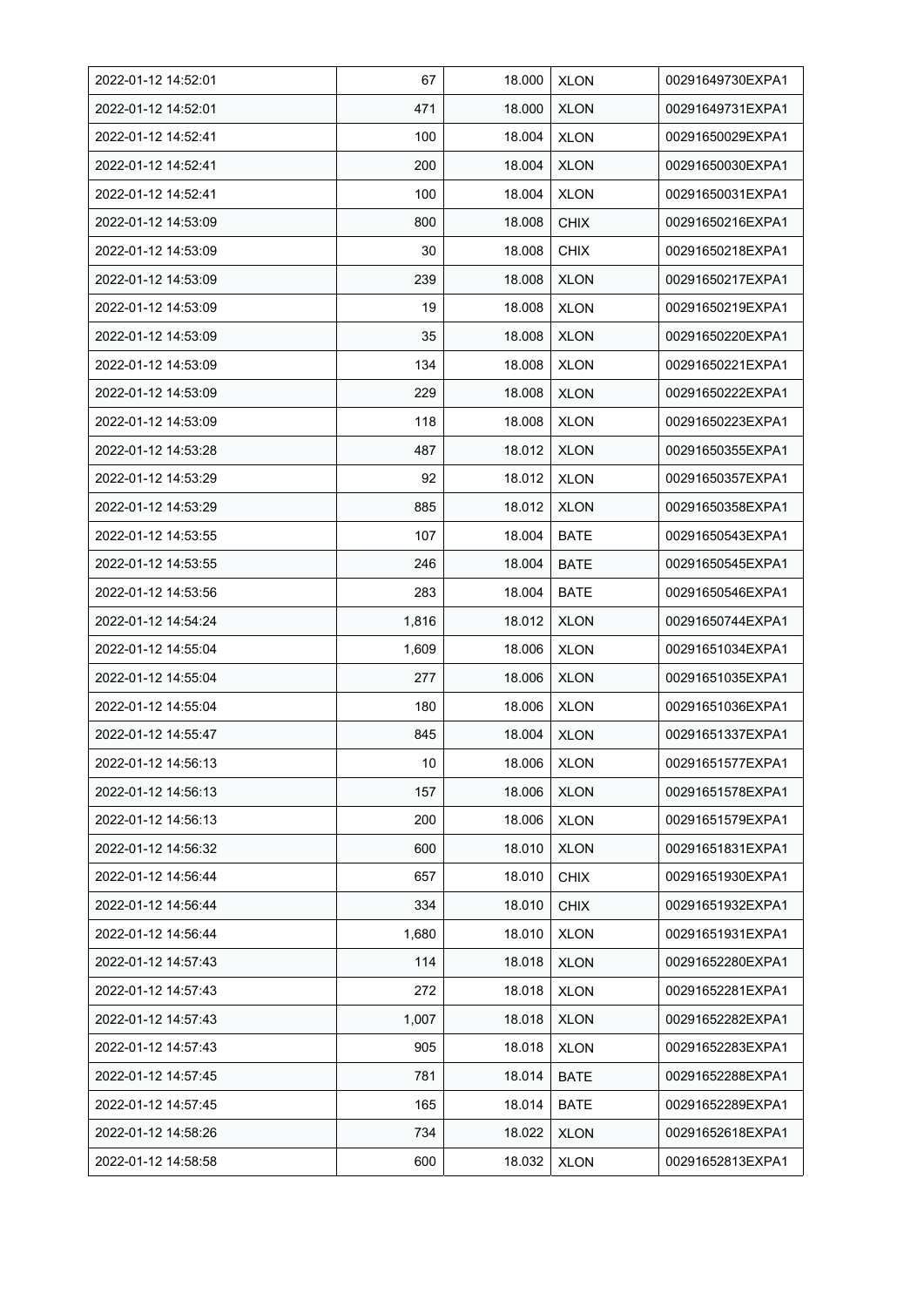| 2022-01-12 14:59:06 | 741 | 18.034 | <b>XLON</b> | 00291652895EXPA1 |
|---------------------|-----|--------|-------------|------------------|
| 2022-01-12 14:59:06 | 187 | 18.034 | <b>XLON</b> | 00291652896EXPA1 |
| 2022-01-12 14:59:06 | 329 | 18.034 | <b>XLON</b> | 00291652897EXPA1 |
| 2022-01-12 14:59:06 | 156 | 18.034 | <b>XLON</b> | 00291652898EXPA1 |
| 2022-01-12 14:59:06 | 509 | 18.034 | <b>XLON</b> | 00291652899EXPA1 |
| 2022-01-12 14:59:24 | 821 | 18.032 | <b>CHIX</b> | 00291653045EXPA1 |
| 2022-01-12 14:59:53 | 600 | 18.034 | <b>XLON</b> | 00291653250EXPA1 |
| 2022-01-12 14:59:54 | 134 | 18.034 | <b>XLON</b> | 00291653258EXPA1 |
| 2022-01-12 14:59:54 | 730 | 18.034 | <b>XLON</b> | 00291653260EXPA1 |
| 2022-01-12 14:59:56 | 82  | 18.032 | <b>BATE</b> | 00291653266EXPA1 |
| 2022-01-12 15:00:00 | 119 | 18.032 | <b>BATE</b> | 00291653279EXPA1 |
| 2022-01-12 15:00:00 | 157 | 18.032 | <b>BATE</b> | 00291653280EXPA1 |
| 2022-01-12 15:00:00 | 184 | 18.032 | <b>BATE</b> | 00291653281EXPA1 |
| 2022-01-12 15:00:37 | 111 | 18.026 | <b>XLON</b> | 00291653574EXPA1 |
| 2022-01-12 15:00:37 | 676 | 18.026 | <b>XLON</b> | 00291653575EXPA1 |
| 2022-01-12 15:00:40 | 15  | 18.028 | <b>XLON</b> | 00291653622EXPA1 |
| 2022-01-12 15:00:40 | 246 | 18.028 | <b>XLON</b> | 00291653626EXPA1 |
| 2022-01-12 15:00:40 | 142 | 18.028 | <b>XLON</b> | 00291653627EXPA1 |
| 2022-01-12 15:00:40 | 54  | 18.028 | <b>XLON</b> | 00291653628EXPA1 |
| 2022-01-12 15:00:41 | 300 | 18.028 | XLON        | 00291653629EXPA1 |
| 2022-01-12 15:00:41 | 300 | 18.028 | <b>XLON</b> | 00291653637EXPA1 |
| 2022-01-12 15:00:41 | 186 | 18.028 | <b>XLON</b> | 00291653638EXPA1 |
| 2022-01-12 15:00:48 | 124 | 18.024 | <b>CHIX</b> | 00291653667EXPA1 |
| 2022-01-12 15:00:48 | 398 | 18.024 | <b>CHIX</b> | 00291653668EXPA1 |
| 2022-01-12 15:01:19 | 172 | 18.024 | <b>XLON</b> | 00291653863EXPA1 |
| 2022-01-12 15:01:19 | 267 | 18.024 | <b>XLON</b> | 00291653864EXPA1 |
| 2022-01-12 15:01:19 | 70  | 18.024 | <b>XLON</b> | 00291653865EXPA1 |
| 2022-01-12 15:01:19 | 300 | 18.024 | <b>XLON</b> | 00291653866EXPA1 |
| 2022-01-12 15:01:19 | 94  | 18.024 | <b>XLON</b> | 00291653867EXPA1 |
| 2022-01-12 15:01:19 | 68  | 18.024 | <b>XLON</b> | 00291653868EXPA1 |
| 2022-01-12 15:01:19 | 50  | 18.024 | <b>XLON</b> | 00291653869EXPA1 |
| 2022-01-12 15:01:19 | 204 | 18.024 | <b>XLON</b> | 00291653870EXPA1 |
| 2022-01-12 15:01:19 | 300 | 18.024 | <b>XLON</b> | 00291653871EXPA1 |
| 2022-01-12 15:01:19 | 132 | 18.024 | <b>XLON</b> | 00291653872EXPA1 |
| 2022-01-12 15:01:19 | 35  | 18.024 | <b>XLON</b> | 00291653873EXPA1 |
| 2022-01-12 15:01:19 | 378 | 18.024 | <b>XLON</b> | 00291653874EXPA1 |
| 2022-01-12 15:01:59 | 258 | 18.022 | <b>XLON</b> | 00291654154EXPA1 |
| 2022-01-12 15:01:59 | 534 | 18.022 | XLON        | 00291654155EXPA1 |
| 2022-01-12 15:01:59 | 18  | 18.022 | <b>XLON</b> | 00291654156EXPA1 |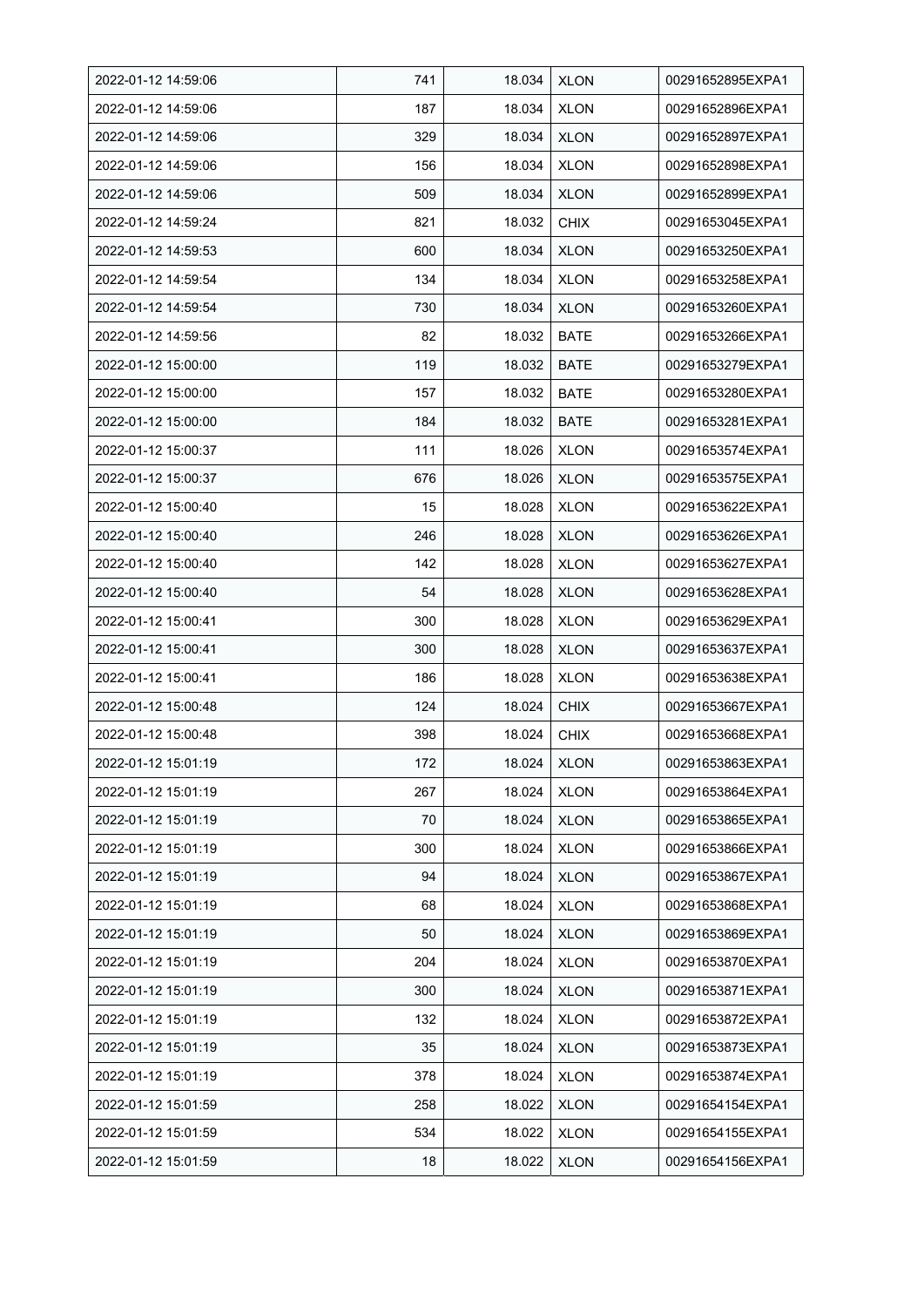| 2022-01-12 15:02:07 | 246   | 18.018 | <b>BATE</b> | 00291654214EXPA1 |
|---------------------|-------|--------|-------------|------------------|
| 2022-01-12 15:02:07 | 290   | 18.018 | <b>BATE</b> | 00291654215EXPA1 |
| 2022-01-12 15:02:18 | 147   | 18.024 | <b>XLON</b> | 00291654320EXPA1 |
| 2022-01-12 15:02:18 | 1,502 | 18.024 | <b>XLON</b> | 00291654321EXPA1 |
| 2022-01-12 15:02:44 | 117   | 18.020 | <b>XLON</b> | 00291654491EXPA1 |
| 2022-01-12 15:03:08 | 426   | 18.022 | <b>XLON</b> | 00291654674EXPA1 |
| 2022-01-12 15:03:08 | 1,098 | 18.022 | <b>XLON</b> | 00291654675EXPA1 |
| 2022-01-12 15:03:08 | 766   | 18.022 | <b>XLON</b> | 00291654676EXPA1 |
| 2022-01-12 15:03:17 | 200   | 18.018 | <b>CHIX</b> | 00291654800EXPA1 |
| 2022-01-12 15:03:17 | 363   | 18.018 | <b>CHIX</b> | 00291654801EXPA1 |
| 2022-01-12 15:03:44 | 772   | 18.014 | <b>XLON</b> | 00291655032EXPA1 |
| 2022-01-12 15:03:44 | 165   | 18.014 | <b>XLON</b> | 00291655033EXPA1 |
| 2022-01-12 15:03:44 | 27    | 18.014 | <b>XLON</b> | 00291655034EXPA1 |
| 2022-01-12 15:04:02 | 60    | 18.010 | <b>CHIX</b> | 00291655202EXPA1 |
| 2022-01-12 15:04:04 | 76    | 18.010 | <b>XLON</b> | 00291655223EXPA1 |
| 2022-01-12 15:04:04 | 216   | 18.010 | <b>XLON</b> | 00291655224EXPA1 |
| 2022-01-12 15:04:04 | 114   | 18.010 | <b>XLON</b> | 00291655225EXPA1 |
| 2022-01-12 15:04:04 | 59    | 18.010 | <b>XLON</b> | 00291655227EXPA1 |
| 2022-01-12 15:04:37 | 1,689 | 18.010 | <b>XLON</b> | 00291655582EXPA1 |
| 2022-01-12 15:04:37 | 933   | 18.010 | <b>XLON</b> | 00291655583EXPA1 |
| 2022-01-12 15:05:36 | 87    | 18.020 | <b>CHIX</b> | 00291656106EXPA1 |
| 2022-01-12 15:05:36 | 55    | 18.020 | <b>CHIX</b> | 00291656108EXPA1 |
| 2022-01-12 15:05:36 | 158   | 18.020 | <b>CHIX</b> | 00291656109EXPA1 |
| 2022-01-12 15:05:36 | 523   | 18.020 | <b>CHIX</b> | 00291656111EXPA1 |
| 2022-01-12 15:05:36 | 222   | 18.020 | <b>XLON</b> | 00291656107EXPA1 |
| 2022-01-12 15:05:36 | 151   | 18.020 | <b>XLON</b> | 00291656110EXPA1 |
| 2022-01-12 15:05:36 | 168   | 18.020 | <b>XLON</b> | 00291656112EXPA1 |
| 2022-01-12 15:05:36 | 149   | 18.020 | <b>XLON</b> | 00291656113EXPA1 |
| 2022-01-12 15:05:36 | 125   | 18.020 | <b>XLON</b> | 00291656114EXPA1 |
| 2022-01-12 15:05:36 | 140   | 18.020 | <b>XLON</b> | 00291656115EXPA1 |
| 2022-01-12 15:05:36 | 219   | 18.020 | <b>XLON</b> | 00291656116EXPA1 |
| 2022-01-12 15:05:36 | 993   | 18.020 | <b>XLON</b> | 00291656117EXPA1 |
| 2022-01-12 15:05:36 | 360   | 18.020 | <b>XLON</b> | 00291656118EXPA1 |
| 2022-01-12 15:06:06 | 53    | 18.026 | <b>XLON</b> | 00291656277EXPA1 |
| 2022-01-12 15:06:06 | 124   | 18.026 | <b>XLON</b> | 00291656278EXPA1 |
| 2022-01-12 15:06:06 | 297   | 18.026 | <b>XLON</b> | 00291656281EXPA1 |
| 2022-01-12 15:06:06 | 72    | 18.026 | <b>XLON</b> | 00291656282EXPA1 |
| 2022-01-12 15:06:06 | 297   | 18.026 | <b>XLON</b> | 00291656283EXPA1 |
| 2022-01-12 15:06:48 | 145   | 18.028 | <b>BATE</b> | 00291656607EXPA1 |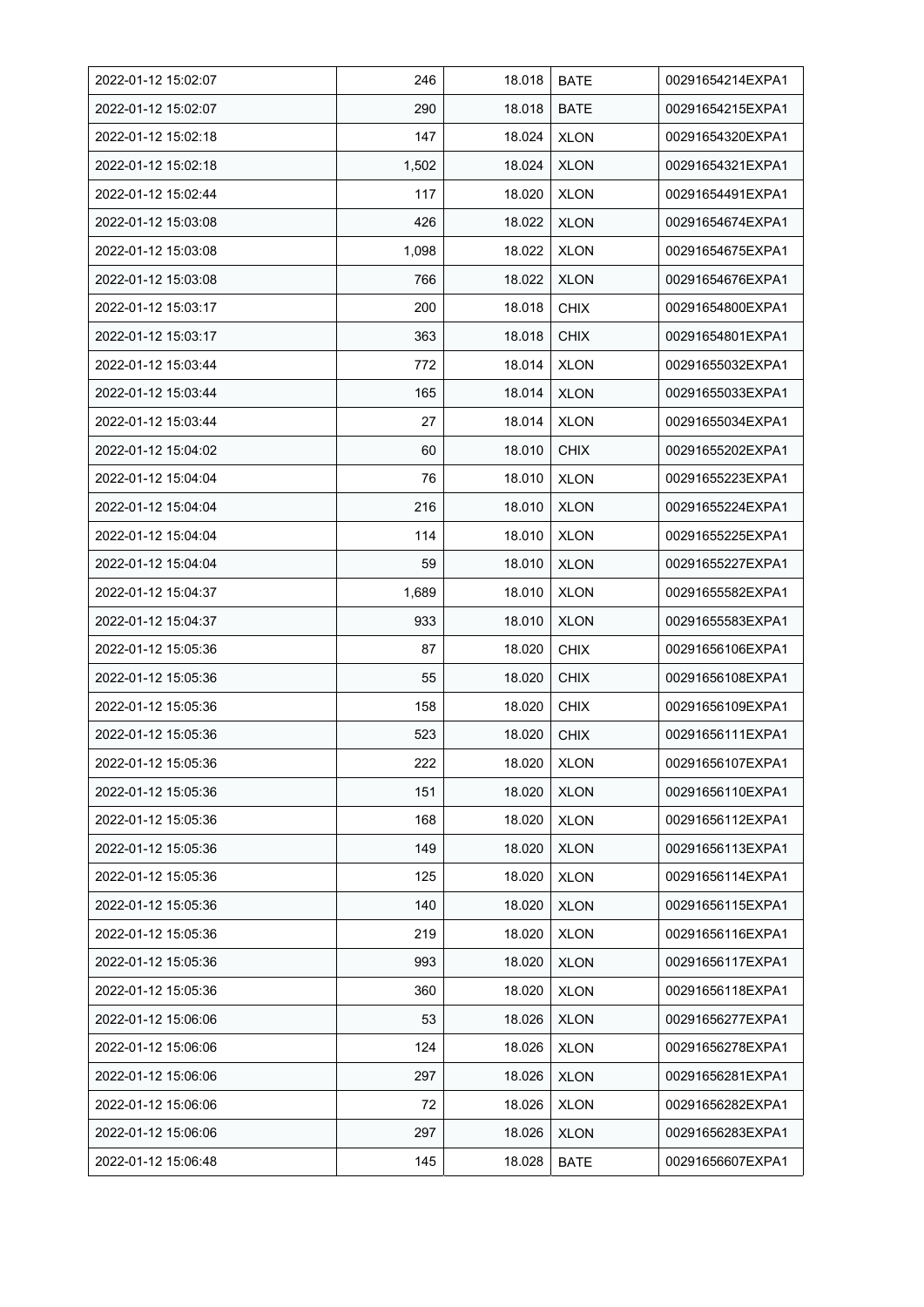| 2022-01-12 15:06:48 | 24    | 18.028 | <b>BATE</b> | 00291656608EXPA1 |
|---------------------|-------|--------|-------------|------------------|
| 2022-01-12 15:06:48 | 131   | 18.028 | <b>BATE</b> | 00291656609EXPA1 |
| 2022-01-12 15:06:48 | 300   | 18.028 | <b>BATE</b> | 00291656610EXPA1 |
| 2022-01-12 15:06:52 | 405   | 18.032 | <b>XLON</b> | 00291656655EXPA1 |
| 2022-01-12 15:06:52 | 300   | 18.032 | <b>XLON</b> | 00291656656EXPA1 |
| 2022-01-12 15:06:54 | 273   | 18.032 | <b>XLON</b> | 00291656668EXPA1 |
| 2022-01-12 15:06:54 | 369   | 18.032 | <b>XLON</b> | 00291656670EXPA1 |
| 2022-01-12 15:06:54 | 273   | 18.032 | <b>XLON</b> | 00291656671EXPA1 |
| 2022-01-12 15:07:12 | 149   | 18.032 | <b>XLON</b> | 00291656772EXPA1 |
| 2022-01-12 15:07:12 | 770   | 18.032 | <b>XLON</b> | 00291656773EXPA1 |
| 2022-01-12 15:07:40 | 275   | 18.030 | <b>CHIX</b> | 00291656965EXPA1 |
| 2022-01-12 15:07:54 | 1     | 18.034 | <b>XLON</b> | 00291657092EXPA1 |
| 2022-01-12 15:07:54 | 1     | 18.034 | <b>XLON</b> | 00291657093EXPA1 |
| 2022-01-12 15:07:54 | 300   | 18.034 | <b>XLON</b> | 00291657094EXPA1 |
| 2022-01-12 15:07:56 | 1,849 | 18.034 | <b>XLON</b> | 00291657108EXPA1 |
| 2022-01-12 15:08:38 | 747   | 18.032 | <b>CHIX</b> | 00291657367EXPA1 |
| 2022-01-12 15:08:38 | 939   | 18.032 | <b>XLON</b> | 00291657366EXPA1 |
| 2022-01-12 15:09:18 | 2     | 18.038 | <b>XLON</b> | 00291657713EXPA1 |
| 2022-01-12 15:09:19 | 100   | 18.038 | <b>XLON</b> | 00291657714EXPA1 |
| 2022-01-12 15:09:19 | 300   | 18.038 | <b>XLON</b> | 00291657715EXPA1 |
| 2022-01-12 15:09:19 | 175   | 18.038 | <b>XLON</b> | 00291657716EXPA1 |
| 2022-01-12 15:09:19 | 190   | 18.038 | <b>XLON</b> | 00291657717EXPA1 |
| 2022-01-12 15:09:19 | 109   | 18.038 | <b>XLON</b> | 00291657718EXPA1 |
| 2022-01-12 15:09:19 | 105   | 18.038 | <b>XLON</b> | 00291657719EXPA1 |
| 2022-01-12 15:09:19 | 300   | 18.038 | <b>XLON</b> | 00291657722EXPA1 |
| 2022-01-12 15:09:19 | 300   | 18.038 | <b>XLON</b> | 00291657723EXPA1 |
| 2022-01-12 15:09:19 | 129   | 18.038 | <b>XLON</b> | 00291657724EXPA1 |
| 2022-01-12 15:09:20 | 125   | 18.038 | <b>XLON</b> | 00291657725EXPA1 |
| 2022-01-12 15:09:20 | 267   | 18.038 | <b>XLON</b> | 00291657726EXPA1 |
| 2022-01-12 15:09:22 | 300   | 18.034 | <b>BATE</b> | 00291657745EXPA1 |
| 2022-01-12 15:09:53 | 203   | 18.034 | <b>BATE</b> | 00291657908EXPA1 |
| 2022-01-12 15:09:53 | 300   | 18.034 | <b>BATE</b> | 00291657909EXPA1 |
| 2022-01-12 15:09:53 | 97    | 18.034 | <b>BATE</b> | 00291657910EXPA1 |
| 2022-01-12 15:09:54 | 100   | 18.034 | <b>BATE</b> | 00291657915EXPA1 |
| 2022-01-12 15:09:54 | 261   | 18.034 | BATE        | 00291657916EXPA1 |
| 2022-01-12 15:09:54 | 39    | 18.034 | <b>CHIX</b> | 00291657917EXPA1 |
| 2022-01-12 15:09:54 | 300   | 18.034 | <b>CHIX</b> | 00291657927EXPA1 |
| 2022-01-12 15:09:54 | 100   | 18.034 | <b>CHIX</b> | 00291657929EXPA1 |
| 2022-01-12 15:09:54 | 165   | 18.034 | <b>CHIX</b> | 00291657930EXPA1 |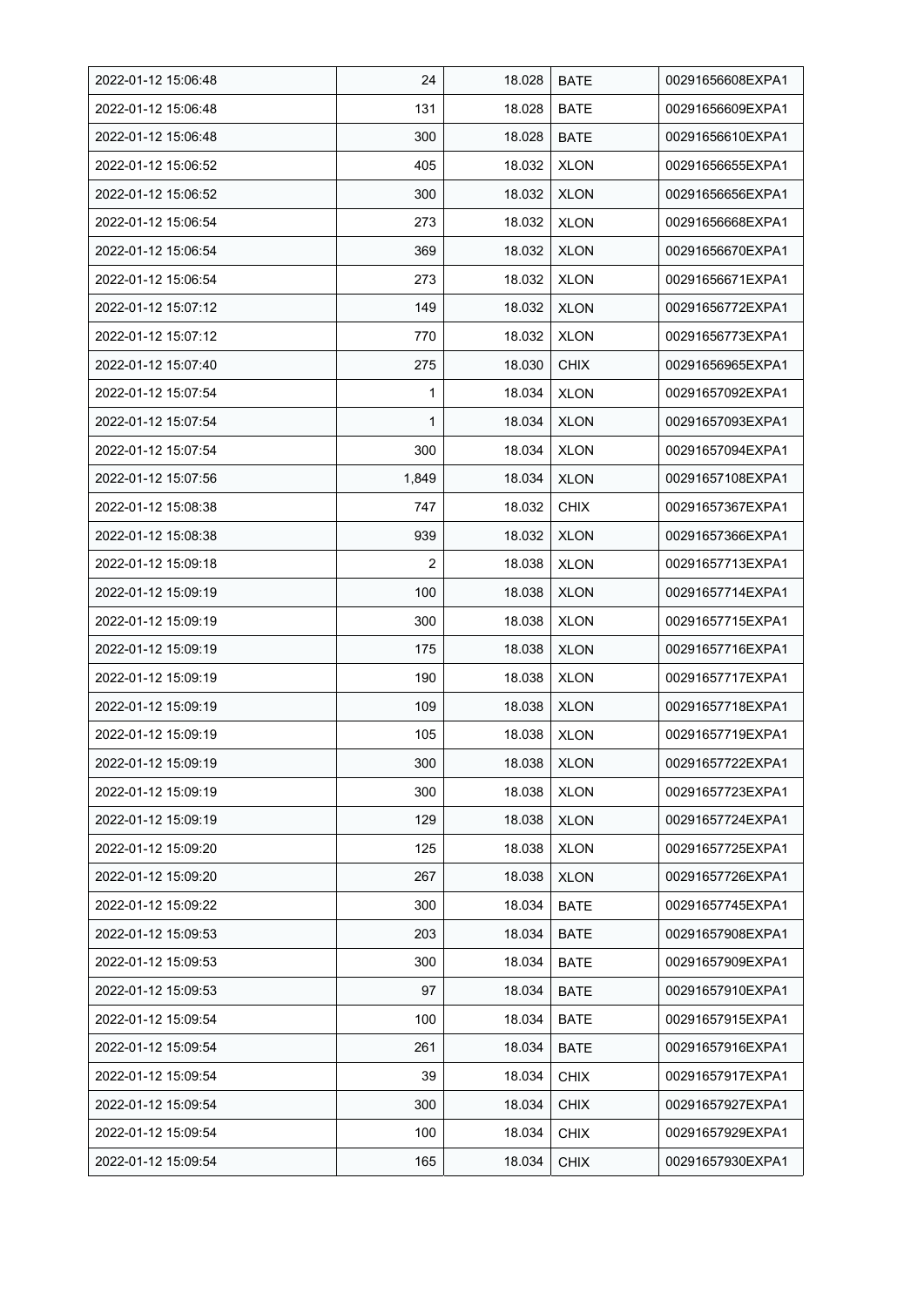| 2022-01-12 15:09:55 | 121   | 18.034 | <b>XLON</b> | 00291657934EXPA1 |
|---------------------|-------|--------|-------------|------------------|
| 2022-01-12 15:09:55 | 650   | 18.034 | <b>XLON</b> | 00291657935EXPA1 |
| 2022-01-12 15:10:19 | 807   | 18.024 | <b>XLON</b> | 00291658156EXPA1 |
| 2022-01-12 15:10:19 | 27    | 18.024 | <b>XLON</b> | 00291658158EXPA1 |
| 2022-01-12 15:11:06 | 252   | 18.026 | <b>XLON</b> | 00291658480EXPA1 |
| 2022-01-12 15:11:06 | 173   | 18.026 | <b>XLON</b> | 00291658481EXPA1 |
| 2022-01-12 15:11:06 | 1,168 | 18.026 | <b>XLON</b> | 00291658482EXPA1 |
| 2022-01-12 15:11:06 | 301   | 18.026 | <b>XLON</b> | 00291658483EXPA1 |
| 2022-01-12 15:11:06 | 37    | 18.026 | <b>XLON</b> | 00291658484EXPA1 |
| 2022-01-12 15:11:40 | 300   | 18.034 | <b>XLON</b> | 00291658755EXPA1 |
| 2022-01-12 15:11:40 | 158   | 18.034 | <b>XLON</b> | 00291658756EXPA1 |
| 2022-01-12 15:11:43 | 1,716 | 18.034 | <b>XLON</b> | 00291658770EXPA1 |
| 2022-01-12 15:11:51 | 217   | 18.030 | <b>CHIX</b> | 00291658823EXPA1 |
| 2022-01-12 15:11:51 | 458   | 18.030 | <b>CHIX</b> | 00291658826EXPA1 |
| 2022-01-12 15:12:34 | 300   | 18.032 | <b>XLON</b> | 00291659181EXPA1 |
| 2022-01-12 15:12:42 | 1,162 | 18.034 | <b>XLON</b> | 00291659275EXPA1 |
| 2022-01-12 15:12:42 | 258   | 18.034 | <b>XLON</b> | 00291659276EXPA1 |
| 2022-01-12 15:12:42 | 116   | 18.034 | <b>XLON</b> | 00291659277EXPA1 |
| 2022-01-12 15:13:39 | 84    | 18.036 | <b>BATE</b> | 00291659647EXPA1 |
| 2022-01-12 15:13:39 | 100   | 18.036 | <b>BATE</b> | 00291659648EXPA1 |
| 2022-01-12 15:13:39 | 758   | 18.036 | <b>BATE</b> | 00291659649EXPA1 |
| 2022-01-12 15:13:39 | 422   | 18.036 | <b>XLON</b> | 00291659650EXPA1 |
| 2022-01-12 15:13:39 | 317   | 18.036 | <b>XLON</b> | 00291659651EXPA1 |
| 2022-01-12 15:13:39 | 415   | 18.036 | <b>XLON</b> | 00291659652EXPA1 |
| 2022-01-12 15:13:39 | 151   | 18.036 | <b>XLON</b> | 00291659657EXPA1 |
| 2022-01-12 15:13:39 | 414   | 18.036 | <b>XLON</b> | 00291659658EXPA1 |
| 2022-01-12 15:13:39 | 422   | 18.036 | <b>XLON</b> | 00291659659EXPA1 |
| 2022-01-12 15:13:42 | 21    | 18.034 | <b>CHIX</b> | 00291659673EXPA1 |
| 2022-01-12 15:13:42 | 8     | 18.034 | <b>CHIX</b> | 00291659674EXPA1 |
| 2022-01-12 15:13:42 | 100   | 18.034 | <b>CHIX</b> | 00291659675EXPA1 |
| 2022-01-12 15:14:20 | 278   | 18.036 | <b>XLON</b> | 00291659959EXPA1 |
| 2022-01-12 15:14:20 | 522   | 18.036 | <b>XLON</b> | 00291659960EXPA1 |
| 2022-01-12 15:14:20 | 1,133 | 18.036 | <b>XLON</b> | 00291659961EXPA1 |
| 2022-01-12 15:15:20 | 300   | 18.034 | <b>XLON</b> | 00291660406EXPA1 |
| 2022-01-12 15:15:20 | 300   | 18.034 | <b>XLON</b> | 00291660411EXPA1 |
| 2022-01-12 15:15:20 | 300   | 18.034 | <b>XLON</b> | 00291660412EXPA1 |
| 2022-01-12 15:15:20 | 290   | 18.034 | <b>XLON</b> | 00291660413EXPA1 |
| 2022-01-12 15:15:20 | 51    | 18.034 | <b>XLON</b> | 00291660414EXPA1 |
| 2022-01-12 15:15:20 | 552   | 18.034 | <b>XLON</b> | 00291660415EXPA1 |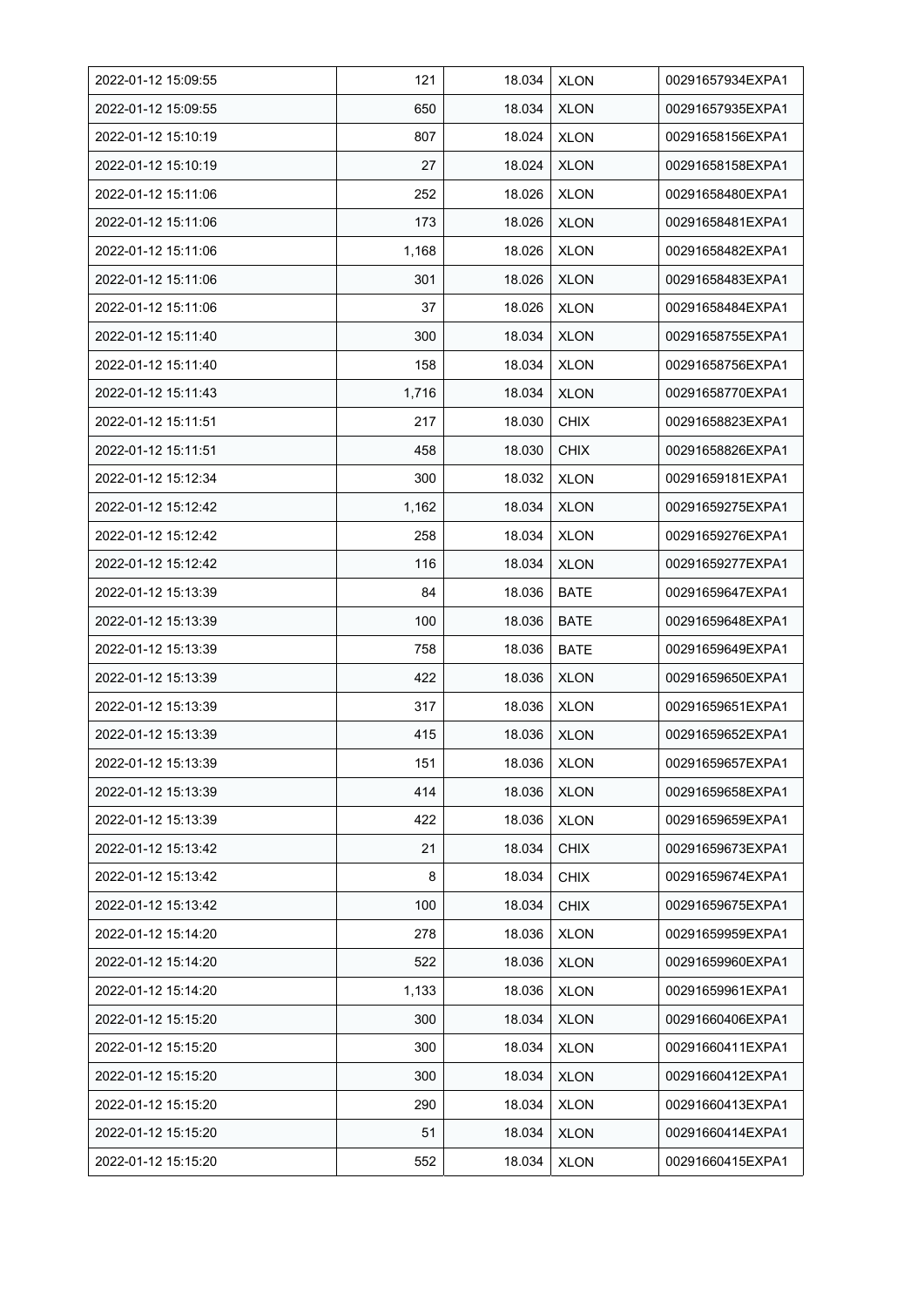| 2022-01-12 15:15:20 | 51    | 18.034 | <b>XLON</b> | 00291660416EXPA1 |
|---------------------|-------|--------|-------------|------------------|
| 2022-01-12 15:15:25 | 52    | 18.032 | <b>CHIX</b> | 00291660458EXPA1 |
| 2022-01-12 15:15:25 | 50    | 18.032 | <b>CHIX</b> | 00291660459EXPA1 |
| 2022-01-12 15:15:25 | 100   | 18.032 | <b>CHIX</b> | 00291660460EXPA1 |
| 2022-01-12 15:15:51 | 396   | 18.034 | <b>XLON</b> | 00291660641EXPA1 |
| 2022-01-12 15:15:51 | 761   | 18.034 | <b>XLON</b> | 00291660642EXPA1 |
| 2022-01-12 15:15:54 | 300   | 18.032 | <b>CHIX</b> | 00291660669EXPA1 |
| 2022-01-12 15:16:05 | 19    | 18.030 | <b>XLON</b> | 00291660834EXPA1 |
| 2022-01-12 15:16:05 | 164   | 18.030 | <b>XLON</b> | 00291660836EXPA1 |
| 2022-01-12 15:16:05 | 173   | 18.030 | <b>XLON</b> | 00291660838EXPA1 |
| 2022-01-12 15:16:05 | 277   | 18.030 | <b>XLON</b> | 00291660840EXPA1 |
| 2022-01-12 15:16:05 | 173   | 18.030 | <b>XLON</b> | 00291660842EXPA1 |
| 2022-01-12 15:16:47 | 1,267 | 18.030 | <b>XLON</b> | 00291661200EXPA1 |
| 2022-01-12 15:16:47 | 394   | 18.030 | <b>XLON</b> | 00291661201EXPA1 |
| 2022-01-12 15:17:34 | 562   | 18.028 | <b>XLON</b> | 00291661506EXPA1 |
| 2022-01-12 15:17:34 | 877   | 18.028 | <b>XLON</b> | 00291661507EXPA1 |
| 2022-01-12 15:17:34 | 390   | 18.028 | <b>XLON</b> | 00291661508EXPA1 |
| 2022-01-12 15:17:47 | 300   | 18.028 | <b>CHIX</b> | 00291661578EXPA1 |
| 2022-01-12 15:17:48 | 300   | 18.028 | <b>CHIX</b> | 00291661586EXPA1 |
| 2022-01-12 15:17:48 | 300   | 18.028 | <b>CHIX</b> | 00291661587EXPA1 |
| 2022-01-12 15:17:48 | 47    | 18.028 | <b>CHIX</b> | 00291661589EXPA1 |
| 2022-01-12 15:17:48 | 47    | 18.028 | <b>CHIX</b> | 00291661590EXPA1 |
| 2022-01-12 15:17:49 | 33    | 18.028 | <b>CHIX</b> | 00291661592EXPA1 |
| 2022-01-12 15:17:49 | 4     | 18.028 | <b>CHIX</b> | 00291661593EXPA1 |
| 2022-01-12 15:17:49 | 4     | 18.028 | <b>CHIX</b> | 00291661594EXPA1 |
| 2022-01-12 15:17:49 | 4     | 18.028 | <b>CHIX</b> | 00291661596EXPA1 |
| 2022-01-12 15:17:49 | 4     | 18.028 | <b>CHIX</b> | 00291661597EXPA1 |
| 2022-01-12 15:17:50 | 82    | 18.028 | CHIX        | 00291661599EXPA1 |
| 2022-01-12 15:17:50 | 118   | 18.028 | <b>CHIX</b> | 00291661600EXPA1 |
| 2022-01-12 15:17:55 | 761   | 18.022 | <b>BATE</b> | 00291661628EXPA1 |
| 2022-01-12 15:18:26 | 209   | 18.026 | <b>XLON</b> | 00291661829EXPA1 |
| 2022-01-12 15:18:26 | 66    | 18.026 | <b>XLON</b> | 00291661833EXPA1 |
| 2022-01-12 15:18:26 | 150   | 18.026 | <b>XLON</b> | 00291661834EXPA1 |
| 2022-01-12 15:18:26 | 216   | 18.026 | <b>XLON</b> | 00291661838EXPA1 |
| 2022-01-12 15:18:26 | 34    | 18.026 | <b>XLON</b> | 00291661839EXPA1 |
| 2022-01-12 15:18:26 | 54    | 18.026 | <b>XLON</b> | 00291661840EXPA1 |
| 2022-01-12 15:18:26 | 128   | 18.026 | <b>XLON</b> | 00291661841EXPA1 |
| 2022-01-12 15:18:30 | 86    | 18.028 | <b>XLON</b> | 00291661882EXPA1 |
| 2022-01-12 15:18:30 | 200   | 18.028 | <b>XLON</b> | 00291661889EXPA1 |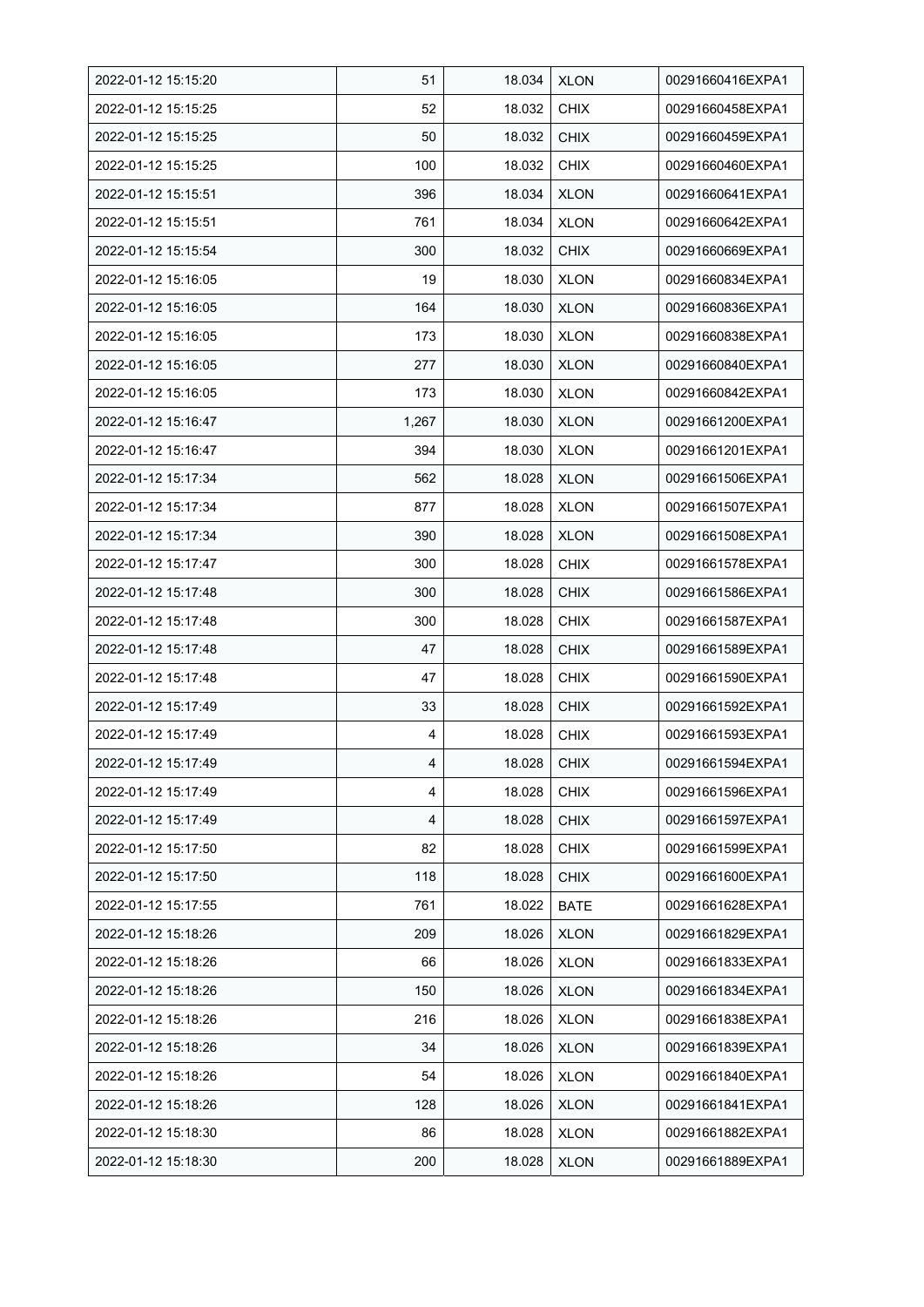| 2022-01-12 15:18:30 | 100   | 18.028 | <b>XLON</b> | 00291661892EXPA1 |
|---------------------|-------|--------|-------------|------------------|
| 2022-01-12 15:18:30 | 150   | 18.028 | <b>XLON</b> | 00291661893EXPA1 |
| 2022-01-12 15:18:30 | 50    | 18.028 | <b>XLON</b> | 00291661894EXPA1 |
| 2022-01-12 15:18:30 | 329   | 18.028 | <b>XLON</b> | 00291661895EXPA1 |
| 2022-01-12 15:18:36 | 300   | 18.028 | <b>XLON</b> | 00291661940EXPA1 |
| 2022-01-12 15:18:36 | 207   | 18.028 | <b>XLON</b> | 00291661941EXPA1 |
| 2022-01-12 15:18:36 | 93    | 18.028 | <b>XLON</b> | 00291661942EXPA1 |
| 2022-01-12 15:18:36 | 100   | 18.028 | <b>XLON</b> | 00291661943EXPA1 |
| 2022-01-12 15:18:36 | 161   | 18.028 | <b>XLON</b> | 00291661944EXPA1 |
| 2022-01-12 15:19:29 | 378   | 18.030 | <b>XLON</b> | 00291662253EXPA1 |
| 2022-01-12 15:19:29 | 134   | 18.030 | <b>XLON</b> | 00291662254EXPA1 |
| 2022-01-12 15:19:29 | 387   | 18.030 | <b>XLON</b> | 00291662255EXPA1 |
| 2022-01-12 15:19:29 | 92    | 18.030 | <b>XLON</b> | 00291662256EXPA1 |
| 2022-01-12 15:19:29 | 198   | 18.030 | <b>XLON</b> | 00291662257EXPA1 |
| 2022-01-12 15:19:29 | 1,201 | 18.030 | <b>XLON</b> | 00291662258EXPA1 |
| 2022-01-12 15:20:09 | 658   | 18.026 | <b>CHIX</b> | 00291662564EXPA1 |
| 2022-01-12 15:20:09 | 909   | 18.026 | <b>XLON</b> | 00291662560EXPA1 |
| 2022-01-12 15:20:40 | 600   | 18.032 | <b>XLON</b> | 00291662757EXPA1 |
| 2022-01-12 15:20:40 | 420   | 18.032 | <b>XLON</b> | 00291662758EXPA1 |
| 2022-01-12 15:20:40 | 178   | 18.032 | <b>XLON</b> | 00291662760EXPA1 |
| 2022-01-12 15:20:46 | 163   | 18.032 | <b>XLON</b> | 00291662805EXPA1 |
| 2022-01-12 15:20:46 | 772   | 18.032 | <b>XLON</b> | 00291662806EXPA1 |
| 2022-01-12 15:21:42 | 2,068 | 18.036 | <b>XLON</b> | 00291663185EXPA1 |
| 2022-01-12 15:22:02 | 114   | 18.038 | <b>XLON</b> | 00291663317EXPA1 |
| 2022-01-12 15:22:02 | 138   | 18.038 | <b>XLON</b> | 00291663318EXPA1 |
| 2022-01-12 15:22:08 | 1,125 | 18.038 | <b>BATE</b> | 00291663341EXPA1 |
| 2022-01-12 15:22:08 | 243   | 18.038 | <b>BATE</b> | 00291663342EXPA1 |
| 2022-01-12 15:22:08 | 84    | 18.038 | <b>XLON</b> | 00291663340EXPA1 |
| 2022-01-12 15:23:02 | 600   | 18.038 | <b>XLON</b> | 00291663862EXPA1 |
| 2022-01-12 15:23:02 | 600   | 18.038 | <b>XLON</b> | 00291663863EXPA1 |
| 2022-01-12 15:23:02 | 1,691 | 18.038 | <b>XLON</b> | 00291663864EXPA1 |
| 2022-01-12 15:23:05 | 846   | 18.036 | <b>CHIX</b> | 00291663917EXPA1 |
| 2022-01-12 15:23:38 | 1,788 | 18.040 | <b>XLON</b> | 00291664187EXPA1 |
| 2022-01-12 15:24:14 | 300   | 18.046 | <b>XLON</b> | 00291664438EXPA1 |
| 2022-01-12 15:24:14 | 366   | 18.046 | <b>XLON</b> | 00291664439EXPA1 |
| 2022-01-12 15:24:14 | 371   | 18.046 | <b>XLON</b> | 00291664440EXPA1 |
| 2022-01-12 15:24:16 | 545   | 18.046 | CHIX        | 00291664463EXPA1 |
| 2022-01-12 15:24:16 | 1,004 | 18.046 | <b>XLON</b> | 00291664464EXPA1 |
| 2022-01-12 15:24:54 | 491   | 18.046 | <b>BATE</b> | 00291664784EXPA1 |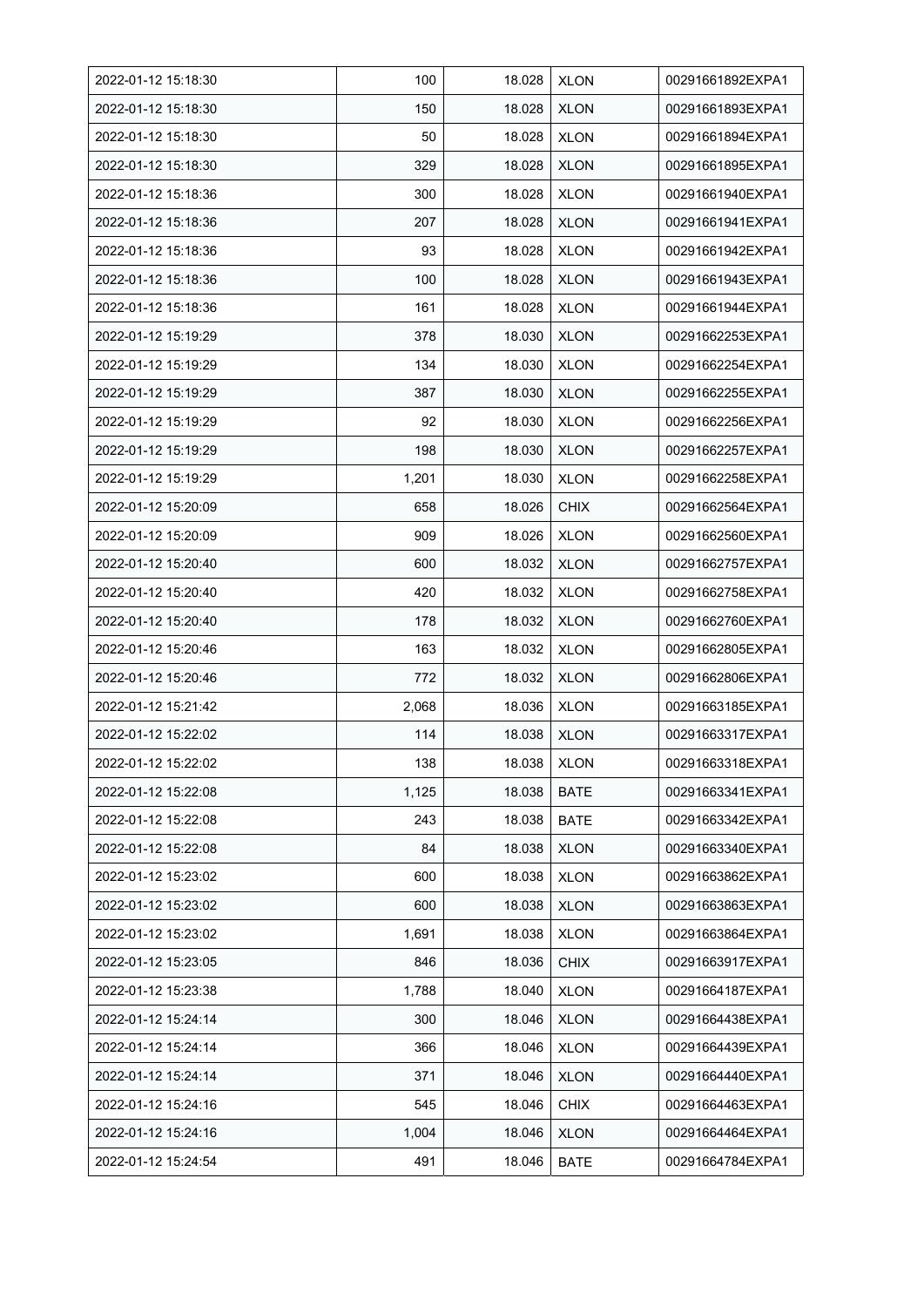| 2022-01-12 15:24:54 | 134   | 18.046 | <b>BATE</b> | 00291664786EXPA1 |
|---------------------|-------|--------|-------------|------------------|
| 2022-01-12 15:24:54 | 57    | 18.046 | <b>XLON</b> | 00291664785EXPA1 |
| 2022-01-12 15:24:54 | 100   | 18.046 | <b>XLON</b> | 00291664787EXPA1 |
| 2022-01-12 15:24:54 | 260   | 18.046 | <b>XLON</b> | 00291664788EXPA1 |
| 2022-01-12 15:24:54 | 405   | 18.046 | <b>XLON</b> | 00291664789EXPA1 |
| 2022-01-12 15:25:09 | 781   | 18.040 | <b>XLON</b> | 00291664901EXPA1 |
| 2022-01-12 15:25:09 | 21    | 18.040 | <b>XLON</b> | 00291664902EXPA1 |
| 2022-01-12 15:25:09 | 107   | 18.040 | <b>XLON</b> | 00291664903EXPA1 |
| 2022-01-12 15:26:01 | 318   | 18.050 | <b>XLON</b> | 00291665285EXPA1 |
| 2022-01-12 15:26:01 | 2,349 | 18.050 | <b>XLON</b> | 00291665287EXPA1 |
| 2022-01-12 15:26:28 | 400   | 18.048 | <b>CHIX</b> | 00291665513EXPA1 |
| 2022-01-12 15:26:39 | 300   | 18.060 | <b>XLON</b> | 00291665570EXPA1 |
| 2022-01-12 15:26:40 | 300   | 18.060 | <b>XLON</b> | 00291665571EXPA1 |
| 2022-01-12 15:26:40 | 200   | 18.060 | <b>XLON</b> | 00291665579EXPA1 |
| 2022-01-12 15:26:40 | 100   | 18.060 | <b>XLON</b> | 00291665580EXPA1 |
| 2022-01-12 15:26:40 | 300   | 18.060 | <b>XLON</b> | 00291665581EXPA1 |
| 2022-01-12 15:26:41 | 300   | 18.060 | <b>XLON</b> | 00291665584EXPA1 |
| 2022-01-12 15:26:42 | 300   | 18.060 | <b>XLON</b> | 00291665601EXPA1 |
| 2022-01-12 15:26:42 | 78    | 18.060 | <b>XLON</b> | 00291665602EXPA1 |
| 2022-01-12 15:26:42 | 35    | 18.060 | <b>XLON</b> | 00291665603EXPA1 |
| 2022-01-12 15:27:20 | 250   | 18.058 | <b>XLON</b> | 00291665799EXPA1 |
| 2022-01-12 15:27:20 | 300   | 18.058 | <b>XLON</b> | 00291665800EXPA1 |
| 2022-01-12 15:27:20 | 50    | 18.058 | <b>XLON</b> | 00291665801EXPA1 |
| 2022-01-12 15:27:23 | 170   | 18.058 | <b>XLON</b> | 00291665836EXPA1 |
| 2022-01-12 15:27:23 | 70    | 18.058 | <b>XLON</b> | 00291665837EXPA1 |
| 2022-01-12 15:27:23 | 234   | 18.058 | <b>XLON</b> | 00291665838EXPA1 |
| 2022-01-12 15:27:24 | 66    | 18.058 | <b>XLON</b> | 00291665839EXPA1 |
| 2022-01-12 15:27:24 | 300   | 18.058 | <b>XLON</b> | 00291665848EXPA1 |
| 2022-01-12 15:27:24 | 233   | 18.058 | <b>XLON</b> | 00291665849EXPA1 |
| 2022-01-12 15:27:40 | 172   | 18.054 | <b>XLON</b> | 00291665947EXPA1 |
| 2022-01-12 15:27:40 | 67    | 18.054 | <b>XLON</b> | 00291665948EXPA1 |
| 2022-01-12 15:27:40 | 797   | 18.054 | <b>XLON</b> | 00291665949EXPA1 |
| 2022-01-12 15:28:00 | 350   | 18.048 | <b>CHIX</b> | 00291666074EXPA1 |
| 2022-01-12 15:28:00 | 150   | 18.048 | <b>CHIX</b> | 00291666075EXPA1 |
| 2022-01-12 15:28:25 | 700   | 18.052 | <b>XLON</b> | 00291666255EXPA1 |
| 2022-01-12 15:28:25 | 300   | 18.052 | <b>XLON</b> | 00291666256EXPA1 |
| 2022-01-12 15:28:25 | 300   | 18.052 | <b>XLON</b> | 00291666257EXPA1 |
| 2022-01-12 15:28:25 | 182   | 18.052 | <b>XLON</b> | 00291666258EXPA1 |
| 2022-01-12 15:28:25 | 108   | 18.052 | <b>XLON</b> | 00291666259EXPA1 |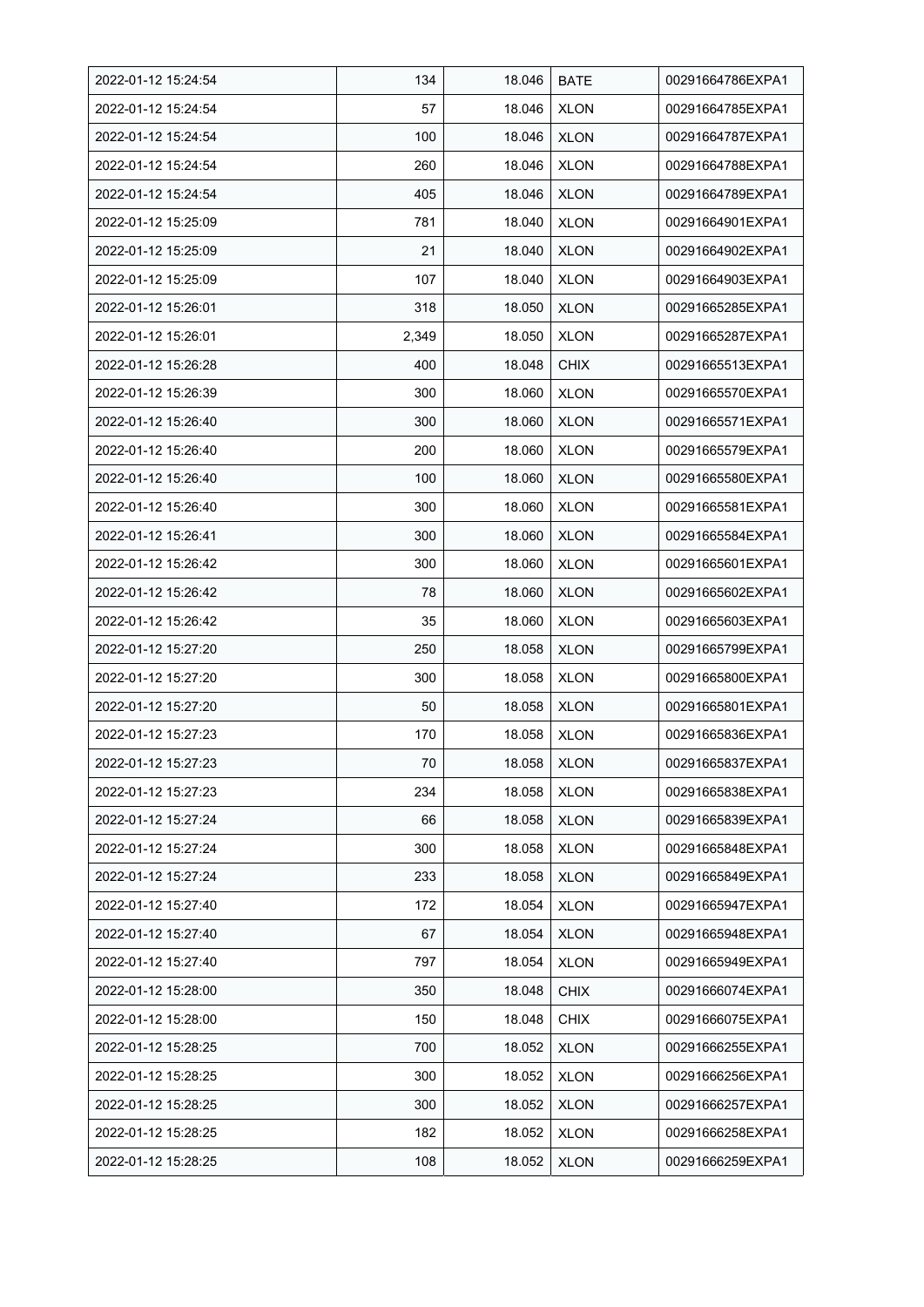| 2022-01-12 15:28:25 | 300   | 18.052 | <b>XLON</b> | 00291666260EXPA1 |
|---------------------|-------|--------|-------------|------------------|
| 2022-01-12 15:28:27 | 204   | 18.052 | <b>XLON</b> | 00291666266EXPA1 |
| 2022-01-12 15:28:53 | 134   | 18.050 | <b>XLON</b> | 00291666366EXPA1 |
| 2022-01-12 15:28:54 | 222   | 18.050 | <b>XLON</b> | 00291666367EXPA1 |
| 2022-01-12 15:28:54 | 154   | 18.050 | <b>XLON</b> | 00291666368EXPA1 |
| 2022-01-12 15:28:54 | 33    | 18.050 | <b>XLON</b> | 00291666369EXPA1 |
| 2022-01-12 15:29:13 | 159   | 18.050 | <b>XLON</b> | 00291666522EXPA1 |
| 2022-01-12 15:29:13 | 139   | 18.050 | <b>XLON</b> | 00291666523EXPA1 |
| 2022-01-12 15:29:13 | 140   | 18.050 | <b>XLON</b> | 00291666524EXPA1 |
| 2022-01-12 15:29:13 | 70    | 18.050 | <b>XLON</b> | 00291666525EXPA1 |
| 2022-01-12 15:29:13 | 142   | 18.050 | <b>XLON</b> | 00291666526EXPA1 |
| 2022-01-12 15:29:13 | 237   | 18.050 | <b>XLON</b> | 00291666527EXPA1 |
| 2022-01-12 15:29:13 | 28    | 18.050 | <b>XLON</b> | 00291666528EXPA1 |
| 2022-01-12 15:29:31 | 523   | 18.060 | <b>BATE</b> | 00291666739EXPA1 |
| 2022-01-12 15:29:31 | 600   | 18.060 | <b>BATE</b> | 00291666741EXPA1 |
| 2022-01-12 15:29:31 | 11    | 18.060 | <b>BATE</b> | 00291666742EXPA1 |
| 2022-01-12 15:29:31 | 148   | 18.060 | <b>BATE</b> | 00291666743EXPA1 |
| 2022-01-12 15:29:31 | 1,048 | 18.060 | <b>CHIX</b> | 00291666745EXPA1 |
| 2022-01-12 15:29:31 | 136   | 18.060 | <b>XLON</b> | 00291666740EXPA1 |
| 2022-01-12 15:29:31 | 500   | 18.060 | <b>XLON</b> | 00291666744EXPA1 |
| 2022-01-12 15:29:31 | 216   | 18.060 | <b>XLON</b> | 00291666746EXPA1 |
| 2022-01-12 15:29:32 | 12    | 18.060 | <b>CHIX</b> | 00291666747EXPA1 |
| 2022-01-12 15:29:50 | 800   | 18.056 | <b>XLON</b> | 00291666872EXPA1 |
| 2022-01-12 15:29:50 | 265   | 18.056 | <b>XLON</b> | 00291666873EXPA1 |
| 2022-01-12 15:30:20 | 600   | 18.020 | <b>XLON</b> | 00291667490EXPA1 |
| 2022-01-12 15:30:21 | 123   | 18.020 | <b>XLON</b> | 00291667493EXPA1 |
| 2022-01-12 15:30:21 | 1,993 | 18.020 | <b>XLON</b> | 00291667494EXPA1 |
| 2022-01-12 15:30:21 | 126   | 18.020 | <b>XLON</b> | 00291667495EXPA1 |
| 2022-01-12 15:30:21 | 140   | 18.020 | <b>XLON</b> | 00291667496EXPA1 |
| 2022-01-12 15:30:48 | 51    | 18.024 | <b>XLON</b> | 00291667850EXPA1 |
| 2022-01-12 15:30:48 | 592   | 18.024 | <b>XLON</b> | 00291667852EXPA1 |
| 2022-01-12 15:30:48 | 250   | 18.024 | <b>XLON</b> | 00291667853EXPA1 |
| 2022-01-12 15:30:48 | 115   | 18.024 | <b>XLON</b> | 00291667854EXPA1 |
| 2022-01-12 15:30:48 | 58    | 18.024 | <b>XLON</b> | 00291667856EXPA1 |
| 2022-01-12 15:30:57 | 200   | 18.038 | <b>XLON</b> | 00291667994EXPA1 |
| 2022-01-12 15:30:57 | 105   | 18.038 | <b>XLON</b> | 00291667995EXPA1 |
| 2022-01-12 15:31:00 | 771   | 18.030 | <b>XLON</b> | 00291668026EXPA1 |
| 2022-01-12 15:31:00 | 300   | 18.030 | <b>XLON</b> | 00291668027EXPA1 |
| 2022-01-12 15:31:00 | 209   | 18.030 | <b>XLON</b> | 00291668028EXPA1 |
|                     |       |        |             |                  |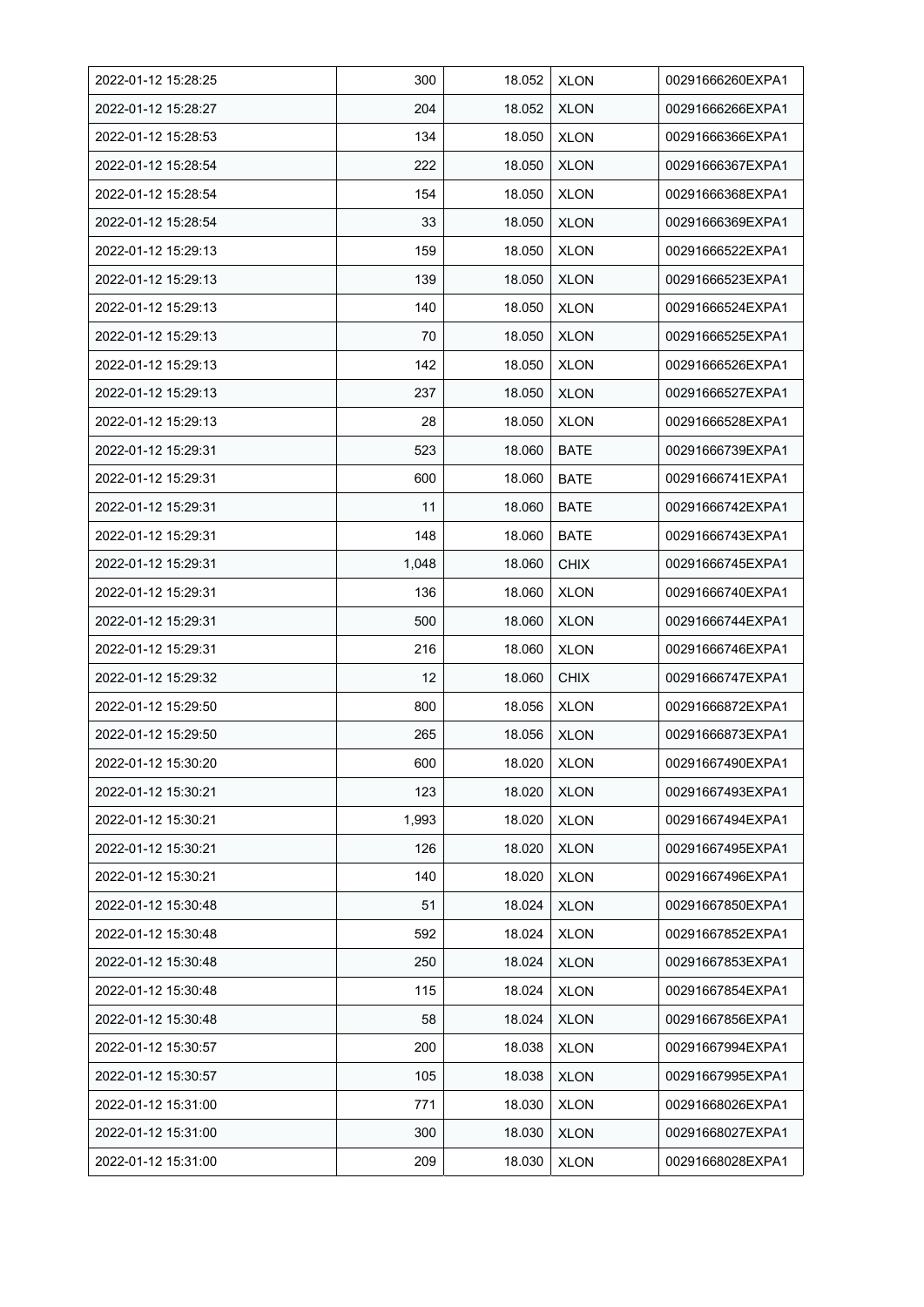| 2022-01-12 15:31:20 | 446   | 18.026 | <b>CHIX</b> | 00291668487EXPA1 |
|---------------------|-------|--------|-------------|------------------|
| 2022-01-12 15:31:20 | 486   | 18.026 | <b>CHIX</b> | 00291668488EXPA1 |
| 2022-01-12 15:31:27 | 600   | 18.030 | <b>XLON</b> | 00291668620EXPA1 |
| 2022-01-12 15:31:27 | 600   | 18.030 | <b>XLON</b> | 00291668621EXPA1 |
| 2022-01-12 15:31:27 | 600   | 18.030 | <b>XLON</b> | 00291668622EXPA1 |
| 2022-01-12 15:31:28 | 554   | 18.030 | <b>XLON</b> | 00291668639EXPA1 |
| 2022-01-12 15:31:28 | 76    | 18.030 | <b>XLON</b> | 00291668640EXPA1 |
| 2022-01-12 15:31:28 | 421   | 18.030 | <b>XLON</b> | 00291668641EXPA1 |
| 2022-01-12 15:31:54 | 324   | 18.040 | <b>XLON</b> | 00291668903EXPA1 |
| 2022-01-12 15:31:54 | 375   | 18.040 | <b>XLON</b> | 00291668904EXPA1 |
| 2022-01-12 15:31:54 | 1,803 | 18.040 | <b>XLON</b> | 00291668905EXPA1 |
| 2022-01-12 15:32:12 | 300   | 18.046 | <b>BATE</b> | 00291669128EXPA1 |
| 2022-01-12 15:32:12 | 1,114 | 18.046 | <b>BATE</b> | 00291669129EXPA1 |
| 2022-01-12 15:32:15 | 600   | 18.040 | <b>XLON</b> | 00291669213EXPA1 |
| 2022-01-12 15:32:15 | 300   | 18.040 | <b>XLON</b> | 00291669214EXPA1 |
| 2022-01-12 15:32:15 | 600   | 18.040 | <b>XLON</b> | 00291669215EXPA1 |
| 2022-01-12 15:32:28 | 600   | 18.030 | <b>XLON</b> | 00291669484EXPA1 |
| 2022-01-12 15:32:28 | 300   | 18.030 | <b>XLON</b> | 00291669485EXPA1 |
| 2022-01-12 15:32:28 | 600   | 18.030 | <b>XLON</b> | 00291669486EXPA1 |
| 2022-01-12 15:33:05 | 600   | 18.038 | <b>XLON</b> | 00291669990EXPA1 |
| 2022-01-12 15:33:08 | 600   | 18.038 | <b>XLON</b> | 00291670040EXPA1 |
| 2022-01-12 15:33:11 | 600   | 18.038 | <b>XLON</b> | 00291670062EXPA1 |
| 2022-01-12 15:33:11 | 600   | 18.038 | <b>XLON</b> | 00291670063EXPA1 |
| 2022-01-12 15:33:11 | 600   | 18.038 | <b>XLON</b> | 00291670064EXPA1 |
| 2022-01-12 15:33:11 | 136   | 18.038 | <b>XLON</b> | 00291670065EXPA1 |
| 2022-01-12 15:33:11 | 190   | 18.038 | <b>XLON</b> | 00291670066EXPA1 |
| 2022-01-12 15:33:11 | 141   | 18.038 | <b>XLON</b> | 00291670067EXPA1 |
| 2022-01-12 15:33:11 | 235   | 18.038 | <b>XLON</b> | 00291670068EXPA1 |
| 2022-01-12 15:33:11 | 223   | 18.038 | <b>XLON</b> | 00291670069EXPA1 |
| 2022-01-12 15:33:11 | 62    | 18.038 | <b>XLON</b> | 00291670070EXPA1 |
| 2022-01-12 15:33:11 | 169   | 18.038 | <b>XLON</b> | 00291670071EXPA1 |
| 2022-01-12 15:33:11 | 54    | 18.038 | <b>XLON</b> | 00291670072EXPA1 |
| 2022-01-12 15:33:25 | 1,000 | 18.038 | <b>CHIX</b> | 00291670193EXPA1 |
| 2022-01-12 15:33:25 | 34    | 18.038 | <b>CHIX</b> | 00291670194EXPA1 |
| 2022-01-12 15:33:25 | 423   | 18.038 | <b>CHIX</b> | 00291670195EXPA1 |
| 2022-01-12 15:33:36 | 600   | 18.022 | <b>XLON</b> | 00291670288EXPA1 |
| 2022-01-12 15:33:38 | 176   | 18.020 | <b>XLON</b> | 00291670308EXPA1 |
| 2022-01-12 15:33:38 | 659   | 18.020 | <b>XLON</b> | 00291670309EXPA1 |
| 2022-01-12 15:33:49 | 600   | 18.014 | <b>XLON</b> | 00291670465EXPA1 |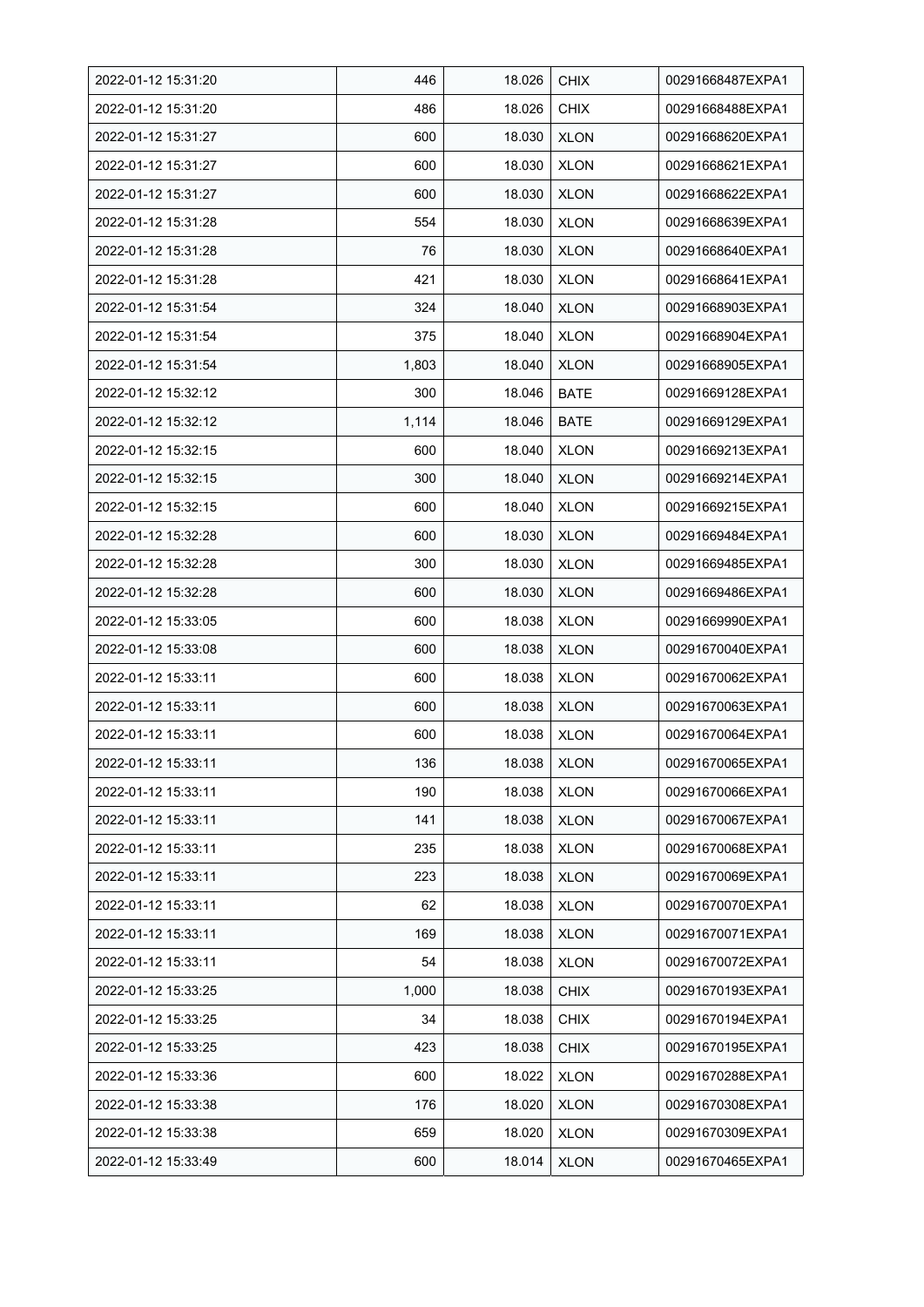| 2022-01-12 15:33:49 | 721   | 18.014 | <b>XLON</b> | 00291670466EXPA1 |
|---------------------|-------|--------|-------------|------------------|
| 2022-01-12 15:34:12 | 600   | 18.012 | <b>BATE</b> | 00291670716EXPA1 |
| 2022-01-12 15:34:12 | 189   | 18.012 | <b>BATE</b> | 00291670717EXPA1 |
| 2022-01-12 15:34:13 | 1,014 | 18.008 | <b>XLON</b> | 00291670733EXPA1 |
| 2022-01-12 15:34:21 | 261   | 18.004 | <b>XLON</b> | 00291670860EXPA1 |
| 2022-01-12 15:34:21 | 39    | 18.004 | <b>XLON</b> | 00291670861EXPA1 |
| 2022-01-12 15:34:21 | 300   | 18.004 | <b>XLON</b> | 00291670862EXPA1 |
| 2022-01-12 15:34:21 | 277   | 18.004 | <b>XLON</b> | 00291670863EXPA1 |
| 2022-01-12 15:34:30 | 600   | 18.014 | <b>XLON</b> | 00291670980EXPA1 |
| 2022-01-12 15:34:30 | 550   | 18.014 | <b>XLON</b> | 00291670981EXPA1 |
| 2022-01-12 15:34:30 | 600   | 18.014 | <b>XLON</b> | 00291670982EXPA1 |
| 2022-01-12 15:34:44 | 600   | 18.020 | <b>XLON</b> | 00291671188EXPA1 |
| 2022-01-12 15:34:44 | 1,137 | 18.020 | <b>XLON</b> | 00291671189EXPA1 |
| 2022-01-12 15:35:01 | 246   | 18.008 | <b>CHIX</b> | 00291671480EXPA1 |
| 2022-01-12 15:35:05 | 800   | 18.006 | <b>CHIX</b> | 00291671562EXPA1 |
| 2022-01-12 15:35:05 | 75    | 18.006 | <b>CHIX</b> | 00291671563EXPA1 |
| 2022-01-12 15:35:05 | 300   | 18.006 | <b>CHIX</b> | 00291671565EXPA1 |
| 2022-01-12 15:35:05 | 64    | 18.006 | <b>CHIX</b> | 00291671566EXPA1 |
| 2022-01-12 15:35:05 | 600   | 18.006 | <b>XLON</b> | 00291671559EXPA1 |
| 2022-01-12 15:35:05 | 600   | 18.006 | <b>XLON</b> | 00291671560EXPA1 |
| 2022-01-12 15:35:05 | 275   | 18.006 | <b>XLON</b> | 00291671561EXPA1 |
| 2022-01-12 15:35:42 | 600   | 18.024 | <b>XLON</b> | 00291672208EXPA1 |
| 2022-01-12 15:35:45 | 600   | 18.022 | <b>XLON</b> | 00291672253EXPA1 |
| 2022-01-12 15:35:45 | 1,160 | 18.022 | <b>XLON</b> | 00291672254EXPA1 |
| 2022-01-12 15:35:45 | 529   | 18.022 | <b>XLON</b> | 00291672255EXPA1 |
| 2022-01-12 15:36:03 | 600   | 18.022 | <b>XLON</b> | 00291672445EXPA1 |
| 2022-01-12 15:36:03 | 140   | 18.022 | <b>XLON</b> | 00291672446EXPA1 |
| 2022-01-12 15:36:03 | 480   | 18.022 | <b>XLON</b> | 00291672447EXPA1 |
| 2022-01-12 15:36:03 | 200   | 18.022 | <b>XLON</b> | 00291672454EXPA1 |
| 2022-01-12 15:36:03 | 27    | 18.022 | <b>XLON</b> | 00291672455EXPA1 |
| 2022-01-12 15:36:18 | 800   | 18.018 | <b>BATE</b> | 00291672641EXPA1 |
| 2022-01-12 15:36:18 | 530   | 18.018 | <b>BATE</b> | 00291672642EXPA1 |
| 2022-01-12 15:36:19 | 600   | 18.016 | <b>XLON</b> | 00291672647EXPA1 |
| 2022-01-12 15:36:19 | 550   | 18.016 | <b>XLON</b> | 00291672648EXPA1 |
| 2022-01-12 15:36:19 | 480   | 18.016 | <b>XLON</b> | 00291672649EXPA1 |
| 2022-01-12 15:36:19 | 561   | 18.016 | XLON        | 00291672651EXPA1 |
| 2022-01-12 15:36:50 | 104   | 18.006 | <b>XLON</b> | 00291672917EXPA1 |
| 2022-01-12 15:37:05 | 292   | 18.008 | <b>XLON</b> | 00291673125EXPA1 |
| 2022-01-12 15:37:05 | 300   | 18.008 | <b>XLON</b> | 00291673126EXPA1 |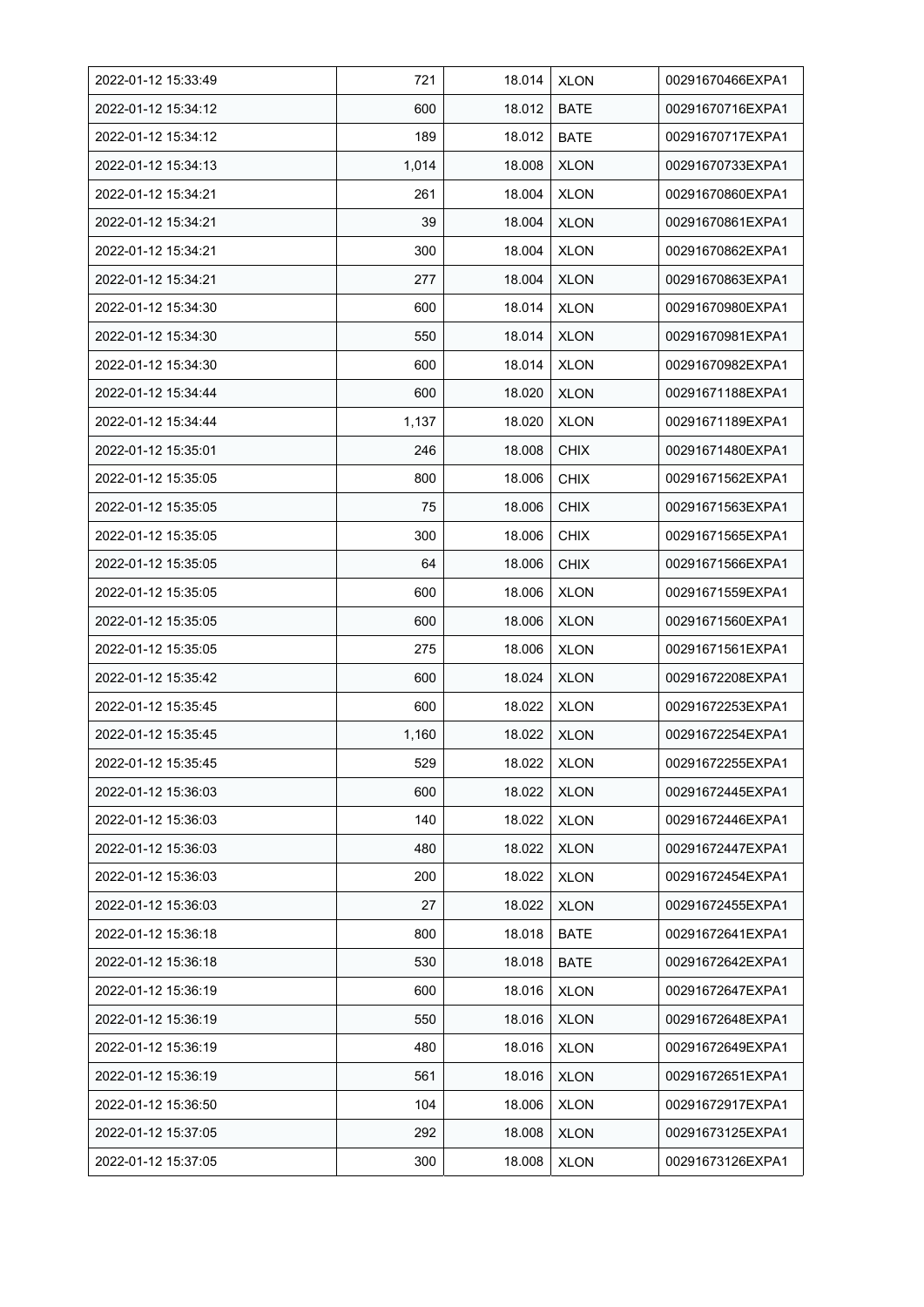| 2022-01-12 15:37:05 | 300   | 18.008 | <b>XLON</b> | 00291673127EXPA1 |
|---------------------|-------|--------|-------------|------------------|
| 2022-01-12 15:37:05 | 600   | 18.008 | <b>XLON</b> | 00291673128EXPA1 |
| 2022-01-12 15:37:05 | 490   | 18.008 | <b>XLON</b> | 00291673129EXPA1 |
| 2022-01-12 15:37:05 | 551   | 18.008 | <b>XLON</b> | 00291673130EXPA1 |
| 2022-01-12 15:37:06 | 400   | 18.008 | <b>CHIX</b> | 00291673147EXPA1 |
| 2022-01-12 15:37:06 | 200   | 18.008 | <b>CHIX</b> | 00291673148EXPA1 |
| 2022-01-12 15:37:06 | 400   | 18.008 | <b>CHIX</b> | 00291673149EXPA1 |
| 2022-01-12 15:37:21 | 177   | 18.012 | <b>XLON</b> | 00291673329EXPA1 |
| 2022-01-12 15:37:21 | 1,809 | 18.012 | <b>XLON</b> | 00291673330EXPA1 |
| 2022-01-12 15:37:22 | 173   | 18.012 | <b>XLON</b> | 00291673336EXPA1 |
| 2022-01-12 15:37:22 | 176   | 18.012 | <b>XLON</b> | 00291673337EXPA1 |
| 2022-01-12 15:38:05 | 600   | 18.016 | <b>XLON</b> | 00291673919EXPA1 |
| 2022-01-12 15:38:05 | 367   | 18.016 | <b>XLON</b> | 00291673921EXPA1 |
| 2022-01-12 15:38:05 | 120   | 18.016 | <b>XLON</b> | 00291673922EXPA1 |
| 2022-01-12 15:38:05 | 174   | 18.016 | <b>XLON</b> | 00291673923EXPA1 |
| 2022-01-12 15:38:05 | 1,803 | 18.016 | <b>XLON</b> | 00291673924EXPA1 |
| 2022-01-12 15:38:05 | 50    | 18.016 | <b>XLON</b> | 00291673925EXPA1 |
| 2022-01-12 15:38:05 | 70    | 18.016 | <b>XLON</b> | 00291673926EXPA1 |
| 2022-01-12 15:38:30 | 913   | 18.016 | <b>BATE</b> | 00291674364EXPA1 |
| 2022-01-12 15:38:30 | 550   | 18.014 | <b>XLON</b> | 00291674389EXPA1 |
| 2022-01-12 15:38:30 | 600   | 18.014 | <b>XLON</b> | 00291674392EXPA1 |
| 2022-01-12 15:38:30 | 367   | 18.014 | <b>XLON</b> | 00291674395EXPA1 |
| 2022-01-12 15:38:30 | 408   | 18.014 | <b>XLON</b> | 00291674396EXPA1 |
| 2022-01-12 15:38:42 | 193   | 18.016 | <b>CHIX</b> | 00291674522EXPA1 |
| 2022-01-12 15:38:43 | 1,024 | 18.016 | <b>CHIX</b> | 00291674528EXPA1 |
| 2022-01-12 15:38:53 | 600   | 18.014 | <b>XLON</b> | 00291674606EXPA1 |
| 2022-01-12 15:38:53 | 599   | 18.014 | <b>XLON</b> | 00291674607EXPA1 |
| 2022-01-12 15:39:12 | 271   | 18.026 | <b>XLON</b> | 00291674865EXPA1 |
| 2022-01-12 15:39:12 | 1,402 | 18.026 | <b>XLON</b> | 00291674867EXPA1 |
| 2022-01-12 15:39:48 | 249   | 18.036 | <b>XLON</b> | 00291675189EXPA1 |
| 2022-01-12 15:39:50 | 653   | 18.038 | <b>XLON</b> | 00291675211EXPA1 |
| 2022-01-12 15:39:50 | 1,814 | 18.038 | <b>XLON</b> | 00291675212EXPA1 |
| 2022-01-12 15:39:50 | 434   | 18.038 | <b>XLON</b> | 00291675213EXPA1 |
| 2022-01-12 15:39:50 | 219   | 18.038 | <b>XLON</b> | 00291675214EXPA1 |
| 2022-01-12 15:40:24 | 2,413 | 18.054 | <b>XLON</b> | 00291675643EXPA1 |
| 2022-01-12 15:40:38 | 353   | 18.058 | <b>CHIX</b> | 00291675787EXPA1 |
| 2022-01-12 15:40:38 | 106   | 18.058 | <b>CHIX</b> | 00291675788EXPA1 |
| 2022-01-12 15:40:38 | 780   | 18.058 | <b>CHIX</b> | 00291675789EXPA1 |
| 2022-01-12 15:40:56 | 300   | 18.066 | <b>XLON</b> | 00291676086EXPA1 |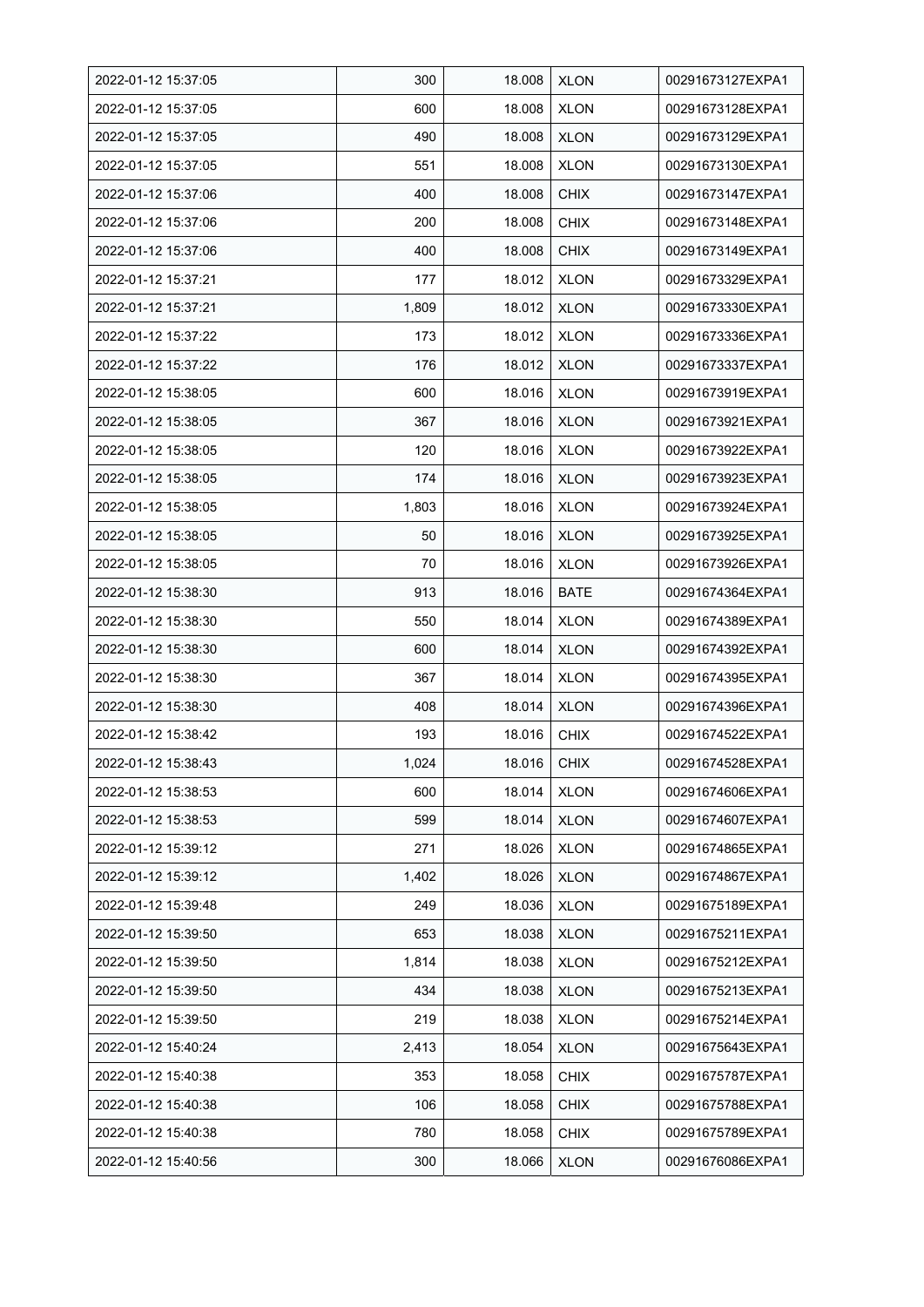| 2022-01-12 15:40:56 | 139   | 18.066 | <b>XLON</b> | 00291676088EXPA1 |
|---------------------|-------|--------|-------------|------------------|
| 2022-01-12 15:40:56 | 260   | 18.066 | <b>XLON</b> | 00291676089EXPA1 |
| 2022-01-12 15:40:56 | 136   | 18.066 | <b>XLON</b> | 00291676090EXPA1 |
| 2022-01-12 15:40:56 | 130   | 18.066 | <b>XLON</b> | 00291676091EXPA1 |
| 2022-01-12 15:40:57 | 24    | 18.066 | <b>XLON</b> | 00291676092EXPA1 |
| 2022-01-12 15:40:57 | 1,339 | 18.066 | <b>XLON</b> | 00291676093EXPA1 |
| 2022-01-12 15:41:22 | 270   | 18.076 | <b>BATE</b> | 00291676523EXPA1 |
| 2022-01-12 15:41:22 | 257   | 18.076 | BATE        | 00291676524EXPA1 |
| 2022-01-12 15:41:22 | 668   | 18.076 | <b>BATE</b> | 00291676525EXPA1 |
| 2022-01-12 15:41:22 | 214   | 18.076 | <b>BATE</b> | 00291676526EXPA1 |
| 2022-01-12 15:41:24 | 600   | 18.080 | <b>XLON</b> | 00291676532EXPA1 |
| 2022-01-12 15:41:24 | 379   | 18.080 | <b>XLON</b> | 00291676533EXPA1 |
| 2022-01-12 15:41:24 | 305   | 18.080 | <b>XLON</b> | 00291676534EXPA1 |
| 2022-01-12 15:41:24 | 891   | 18.080 | <b>XLON</b> | 00291676535EXPA1 |
| 2022-01-12 15:41:57 | 750   | 18.054 | <b>XLON</b> | 00291676815EXPA1 |
| 2022-01-12 15:41:57 | 146   | 18.054 | <b>XLON</b> | 00291676816EXPA1 |
| 2022-01-12 15:41:57 | 227   | 18.054 | <b>XLON</b> | 00291676817EXPA1 |
| 2022-01-12 15:41:57 | 97    | 18.054 | <b>XLON</b> | 00291676818EXPA1 |
| 2022-01-12 15:41:57 | 569   | 18.054 | <b>XLON</b> | 00291676819EXPA1 |
| 2022-01-12 15:41:57 | 227   | 18.054 | <b>XLON</b> | 00291676820EXPA1 |
| 2022-01-12 15:43:09 | 600   | 18.088 | <b>XLON</b> | 00291677688EXPA1 |
| 2022-01-12 15:43:10 | 800   | 18.086 | <b>CHIX</b> | 00291677691EXPA1 |
| 2022-01-12 15:43:10 | 61    | 18.086 | <b>CHIX</b> | 00291677692EXPA1 |
| 2022-01-12 15:43:10 | 518   | 18.086 | <b>CHIX</b> | 00291677693EXPA1 |
| 2022-01-12 15:43:27 | 500   | 18.088 | <b>XLON</b> | 00291677867EXPA1 |
| 2022-01-12 15:43:34 | 847   | 18.090 | BATE        | 00291677972EXPA1 |
| 2022-01-12 15:43:34 | 934   | 18.090 | <b>XLON</b> | 00291677973EXPA1 |
| 2022-01-12 15:43:39 | 600   | 18.086 | <b>XLON</b> | 00291678010EXPA1 |
| 2022-01-12 15:43:54 | 78    | 18.098 | <b>XLON</b> | 00291678183EXPA1 |
| 2022-01-12 15:44:03 | 600   | 18.098 | <b>XLON</b> | 00291678304EXPA1 |
| 2022-01-12 15:44:03 | 1,788 | 18.098 | <b>XLON</b> | 00291678305EXPA1 |
| 2022-01-12 15:44:06 | 600   | 18.098 | <b>XLON</b> | 00291678346EXPA1 |
| 2022-01-12 15:44:06 | 1,209 | 18.098 | <b>XLON</b> | 00291678348EXPA1 |
| 2022-01-12 15:44:09 | 600   | 18.098 | <b>XLON</b> | 00291678364EXPA1 |
| 2022-01-12 15:44:09 | 315   | 18.098 | <b>XLON</b> | 00291678365EXPA1 |
| 2022-01-12 15:44:11 | 439   | 18.094 | <b>XLON</b> | 00291678380EXPA1 |
| 2022-01-12 15:44:11 | 335   | 18.094 | <b>XLON</b> | 00291678381EXPA1 |
| 2022-01-12 15:44:35 | 158   | 18.094 | <b>XLON</b> | 00291678638EXPA1 |
| 2022-01-12 15:44:35 | 2,375 | 18.094 | <b>XLON</b> | 00291678639EXPA1 |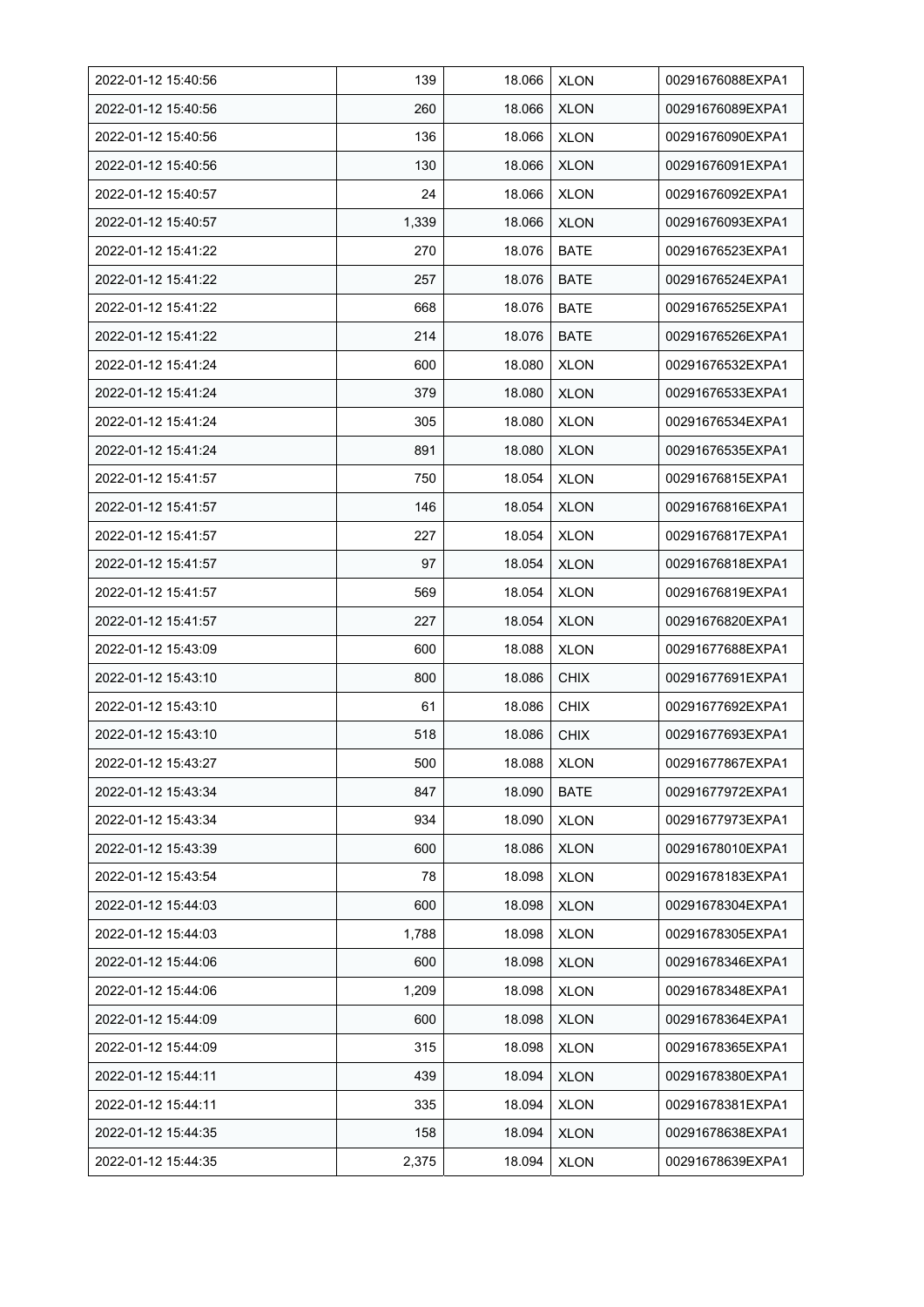| 2022-01-12 15:45:09 | 255   | 18.072 | <b>XLON</b> | 00291679092EXPA1 |
|---------------------|-------|--------|-------------|------------------|
| 2022-01-12 15:45:14 | 207   | 18.074 | <b>XLON</b> | 00291679206EXPA1 |
| 2022-01-12 15:45:14 | 1,446 | 18.074 | <b>XLON</b> | 00291679210EXPA1 |
| 2022-01-12 15:45:33 | 800   | 18.074 | <b>XLON</b> | 00291679453EXPA1 |
| 2022-01-12 15:45:33 | 38    | 18.074 | <b>XLON</b> | 00291679457EXPA1 |
| 2022-01-12 15:45:33 | 694   | 18.074 | <b>XLON</b> | 00291679458EXPA1 |
| 2022-01-12 15:45:33 | 446   | 18.074 | <b>XLON</b> | 00291679459EXPA1 |
| 2022-01-12 15:46:01 | 900   | 18.090 | <b>CHIX</b> | 00291679777EXPA1 |
| 2022-01-12 15:46:01 | 513   | 18.090 | <b>CHIX</b> | 00291679778EXPA1 |
| 2022-01-12 15:46:09 | 600   | 18.092 | <b>XLON</b> | 00291679841EXPA1 |
| 2022-01-12 15:46:09 | 1,701 | 18.092 | <b>XLON</b> | 00291679842EXPA1 |
| 2022-01-12 15:46:30 | 11    | 18.088 | <b>BATE</b> | 00291680118EXPA1 |
| 2022-01-12 15:46:30 | 1,273 | 18.088 | <b>BATE</b> | 00291680119EXPA1 |
| 2022-01-12 15:46:40 | 2,108 | 18.090 | <b>XLON</b> | 00291680208EXPA1 |
| 2022-01-12 15:47:17 | 600   | 18.050 | <b>XLON</b> | 00291680642EXPA1 |
| 2022-01-12 15:47:23 | 600   | 18.050 | <b>XLON</b> | 00291680709EXPA1 |
| 2022-01-12 15:47:23 | 1,155 | 18.050 | <b>XLON</b> | 00291680711EXPA1 |
| 2022-01-12 15:47:48 | 1,200 | 18.026 | <b>XLON</b> | 00291681153EXPA1 |
| 2022-01-12 15:47:48 | 101   | 18.026 | <b>XLON</b> | 00291681155EXPA1 |
| 2022-01-12 15:47:48 | 600   | 18.026 | <b>XLON</b> | 00291681156EXPA1 |
| 2022-01-12 15:47:48 | 47    | 18.026 | <b>XLON</b> | 00291681157EXPA1 |
| 2022-01-12 15:48:16 | 685   | 18.040 | <b>XLON</b> | 00291681568EXPA1 |
| 2022-01-12 15:48:16 | 500   | 18.040 | <b>XLON</b> | 00291681569EXPA1 |
| 2022-01-12 15:48:16 | 600   | 18.040 | <b>XLON</b> | 00291681570EXPA1 |
| 2022-01-12 15:48:16 | 196   | 18.040 | <b>XLON</b> | 00291681571EXPA1 |
| 2022-01-12 15:48:21 | 945   | 18.034 | <b>CHIX</b> | 00291681605EXPA1 |
| 2022-01-12 15:48:48 | 600   | 18.048 | <b>XLON</b> | 00291682042EXPA1 |
| 2022-01-12 15:48:51 | 600   | 18.048 | <b>XLON</b> | 00291682098EXPA1 |
| 2022-01-12 15:48:51 | 600   | 18.048 | <b>XLON</b> | 00291682099EXPA1 |
| 2022-01-12 15:48:51 | 633   | 18.048 | <b>XLON</b> | 00291682100EXPA1 |
| 2022-01-12 15:49:16 | 761   | 18.050 | <b>XLON</b> | 00291682292EXPA1 |
| 2022-01-12 15:49:29 | 600   | 18.048 | <b>XLON</b> | 00291682416EXPA1 |
| 2022-01-12 15:49:29 | 600   | 18.048 | <b>XLON</b> | 00291682417EXPA1 |
| 2022-01-12 15:49:29 | 267   | 18.048 | <b>XLON</b> | 00291682418EXPA1 |
| 2022-01-12 15:49:29 | 119   | 18.048 | <b>XLON</b> | 00291682419EXPA1 |
| 2022-01-12 15:50:01 | 12    | 18.060 | <b>XLON</b> | 00291682780EXPA1 |
| 2022-01-12 15:50:04 | 171   | 18.056 | <b>CHIX</b> | 00291682813EXPA1 |
| 2022-01-12 15:50:04 | 1,066 | 18.056 | <b>CHIX</b> | 00291682814EXPA1 |
| 2022-01-12 15:50:04 | 204   | 18.060 | <b>XLON</b> | 00291682811EXPA1 |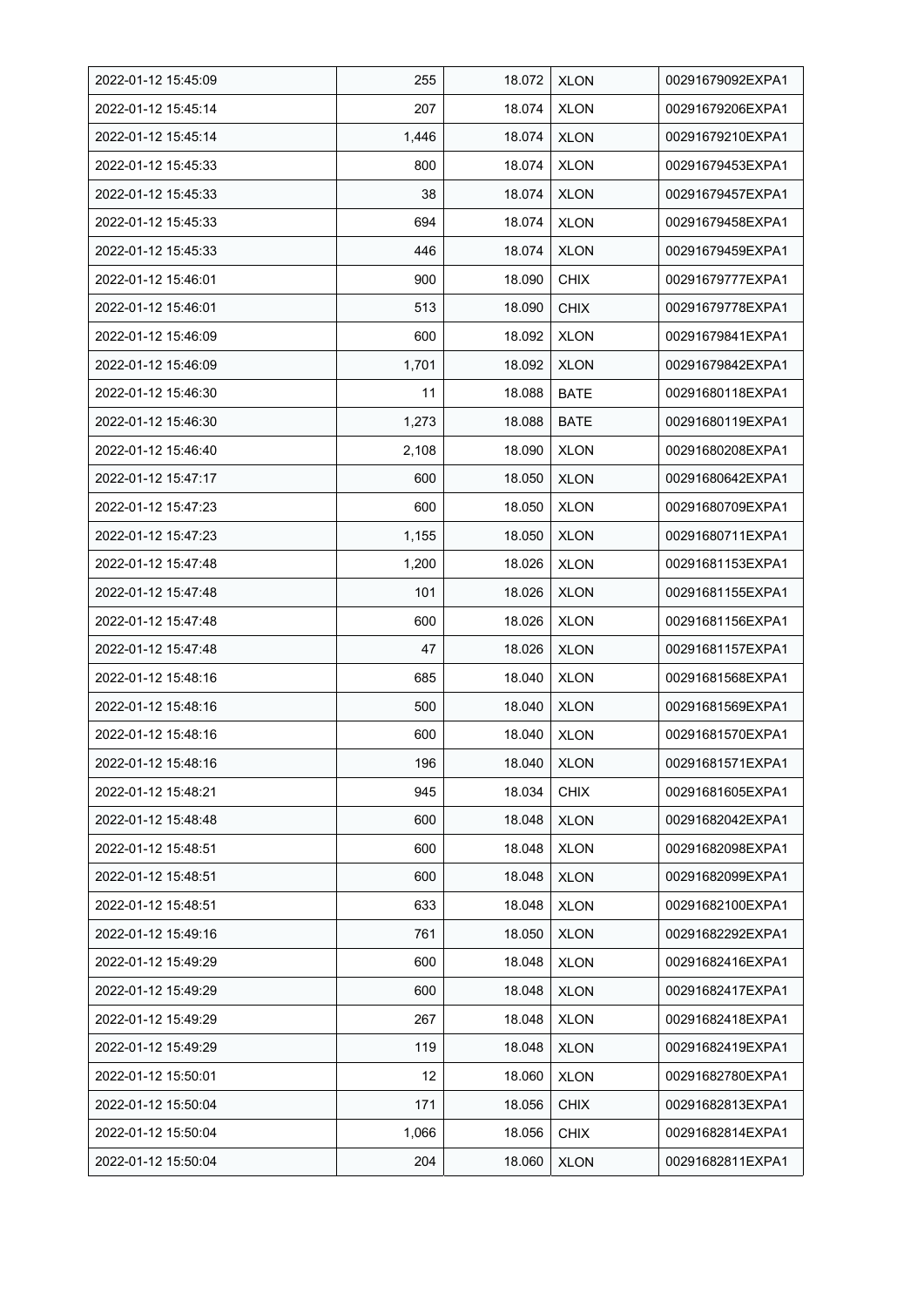| 2022-01-12 15:50:04 | 2,484 | 18.060 | <b>XLON</b> | 00291682812EXPA1 |
|---------------------|-------|--------|-------------|------------------|
| 2022-01-12 15:50:08 | 10    | 18.050 | <b>BATE</b> | 00291682841EXPA1 |
| 2022-01-12 15:50:08 | 12    | 18.050 | <b>BATE</b> | 00291682843EXPA1 |
| 2022-01-12 15:50:08 | 25    | 18.050 | <b>BATE</b> | 00291682844EXPA1 |
| 2022-01-12 15:50:08 | 28    | 18.050 | <b>BATE</b> | 00291682846EXPA1 |
| 2022-01-12 15:50:08 | 34    | 18.050 | <b>BATE</b> | 00291682848EXPA1 |
| 2022-01-12 15:50:08 | 1,330 | 18.050 | <b>BATE</b> | 00291682851EXPA1 |
| 2022-01-12 15:50:35 | 1,964 | 18.066 | <b>XLON</b> | 00291683128EXPA1 |
| 2022-01-12 15:50:35 | 55    | 18.066 | <b>XLON</b> | 00291683129EXPA1 |
| 2022-01-12 15:50:58 | 546   | 18.068 | <b>CHIX</b> | 00291683446EXPA1 |
| 2022-01-12 15:50:58 | 408   | 18.068 | <b>XLON</b> | 00291683447EXPA1 |
| 2022-01-12 15:50:58 | 314   | 18.068 | <b>XLON</b> | 00291683448EXPA1 |
| 2022-01-12 15:51:22 | 656   | 18.082 | <b>XLON</b> | 00291683808EXPA1 |
| 2022-01-12 15:51:22 | 121   | 18.082 | <b>XLON</b> | 00291683810EXPA1 |
| 2022-01-12 15:51:27 | 600   | 18.084 | <b>XLON</b> | 00291683829EXPA1 |
| 2022-01-12 15:51:27 | 600   | 18.084 | <b>XLON</b> | 00291683830EXPA1 |
| 2022-01-12 15:51:27 | 499   | 18.084 | <b>XLON</b> | 00291683832EXPA1 |
| 2022-01-12 15:51:52 | 600   | 18.080 | <b>XLON</b> | 00291684086EXPA1 |
| 2022-01-12 15:51:57 | 626   | 18.076 | <b>BATE</b> | 00291684136EXPA1 |
| 2022-01-12 15:51:57 | 100   | 18.076 | <b>XLON</b> | 00291684137EXPA1 |
| 2022-01-12 15:51:57 | 594   | 18.076 | <b>XLON</b> | 00291684138EXPA1 |
| 2022-01-12 15:51:57 | 81    | 18.076 | <b>XLON</b> | 00291684139EXPA1 |
| 2022-01-12 15:52:15 | 7     | 18.076 | <b>XLON</b> | 00291684376EXPA1 |
| 2022-01-12 15:52:15 | 38    | 18.076 | <b>XLON</b> | 00291684379EXPA1 |
| 2022-01-12 15:52:15 | 2,075 | 18.076 | <b>XLON</b> | 00291684382EXPA1 |
| 2022-01-12 15:52:28 | 865   | 18.076 | <b>CHIX</b> | 00291684441EXPA1 |
| 2022-01-12 15:52:51 | 2,362 | 18.090 | <b>XLON</b> | 00291684659EXPA1 |
| 2022-01-12 15:53:15 | 403   | 18.076 | <b>XLON</b> | 00291685113EXPA1 |
| 2022-01-12 15:53:15 | 372   | 18.076 | <b>XLON</b> | 00291685114EXPA1 |
| 2022-01-12 15:53:33 | 600   | 18.088 | <b>XLON</b> | 00291685295EXPA1 |
| 2022-01-12 15:53:33 | 128   | 18.088 | <b>XLON</b> | 00291685298EXPA1 |
| 2022-01-12 15:53:33 | 80    | 18.088 | <b>XLON</b> | 00291685299EXPA1 |
| 2022-01-12 15:53:40 | 391   | 18.092 | <b>XLON</b> | 00291685383EXPA1 |
| 2022-01-12 15:53:40 | 600   | 18.092 | <b>XLON</b> | 00291685384EXPA1 |
| 2022-01-12 15:53:40 | 966   | 18.092 | <b>XLON</b> | 00291685385EXPA1 |
| 2022-01-12 15:54:10 | 363   | 18.098 | <b>XLON</b> | 00291685714EXPA1 |
| 2022-01-12 15:54:10 | 286   | 18.098 | <b>XLON</b> | 00291685715EXPA1 |
| 2022-01-12 15:54:10 | 125   | 18.098 | <b>XLON</b> | 00291685716EXPA1 |
| 2022-01-12 15:54:10 | 144   | 18.098 | <b>XLON</b> | 00291685717EXPA1 |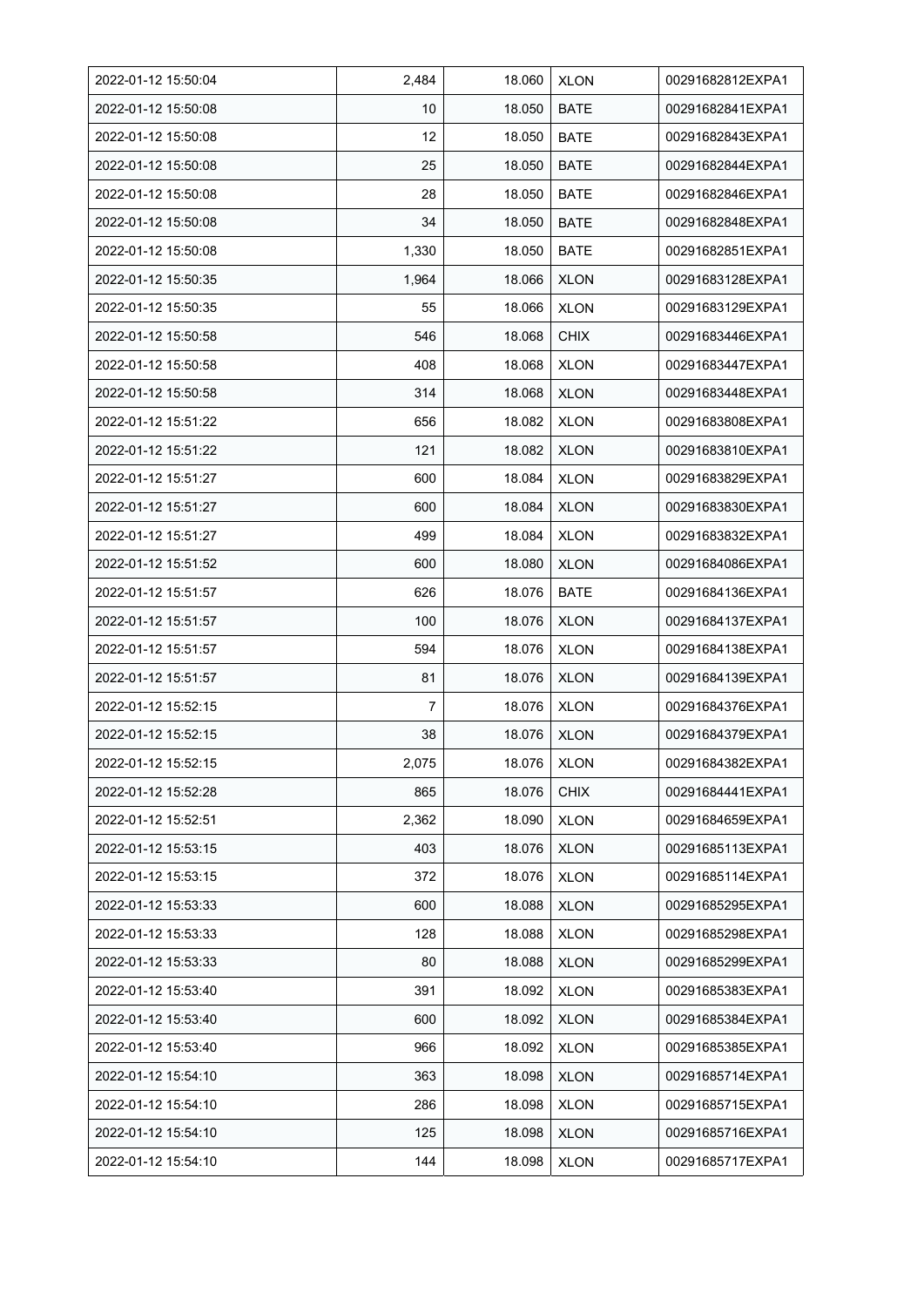| 2022-01-12 15:54:12 | 237   | 18.098 | <b>XLON</b> | 00291685749EXPA1 |
|---------------------|-------|--------|-------------|------------------|
| 2022-01-12 15:54:15 | 240   | 18.098 | <b>XLON</b> | 00291685767EXPA1 |
| 2022-01-12 15:54:15 | 121   | 18.098 | <b>XLON</b> | 00291685768EXPA1 |
| 2022-01-12 15:54:16 | 185   | 18.098 | <b>XLON</b> | 00291685775EXPA1 |
| 2022-01-12 15:54:16 | 371   | 18.098 | <b>XLON</b> | 00291685776EXPA1 |
| 2022-01-12 15:54:16 | 292   | 18.098 | <b>XLON</b> | 00291685777EXPA1 |
| 2022-01-12 15.54.41 | 1,261 | 18.100 | <b>BATE</b> | 00291686084EXPA1 |
| 2022-01-12 15:54:45 | 103   | 18.100 | <b>XLON</b> | 00291686101EXPA1 |
| 2022-01-12 15:54:50 | 147   | 18.104 | <b>XLON</b> | 00291686183EXPA1 |
| 2022-01-12 15:54:50 | 234   | 18.104 | <b>XLON</b> | 00291686184EXPA1 |
| 2022-01-12 15:54:50 | 319   | 18.104 | <b>XLON</b> | 00291686185EXPA1 |
| 2022-01-12 15:54:50 | 1,459 | 18.104 | <b>XLON</b> | 00291686186EXPA1 |
| 2022-01-12 15:54:52 | 131   | 18.104 | <b>CHIX</b> | 00291686205EXPA1 |
| 2022-01-12 15:54:52 | 37    | 18.104 | <b>CHIX</b> | 00291686206EXPA1 |
| 2022-01-12 15:54:52 | 500   | 18.104 | <b>CHIX</b> | 00291686208EXPA1 |
| 2022-01-12 15:54:52 | 439   | 18.104 | <b>CHIX</b> | 00291686209EXPA1 |
| 2022-01-12 15:54:52 | 25    | 18.104 | <b>CHIX</b> | 00291686220EXPA1 |
| 2022-01-12 15:54:52 | 17    | 18.104 | <b>CHIX</b> | 00291686221EXPA1 |
| 2022-01-12 15:54:54 | 100   | 18.104 | <b>CHIX</b> | 00291686225EXPA1 |
| 2022-01-12 15:55:14 | 600   | 18.096 | <b>XLON</b> | 00291686492EXPA1 |
| 2022-01-12 15:55:14 | 600   | 18.096 | <b>XLON</b> | 00291686493EXPA1 |
| 2022-01-12 15:55:14 | 300   | 18.096 | <b>XLON</b> | 00291686494EXPA1 |
| 2022-01-12 15:55:45 | 124   | 18.098 | <b>XLON</b> | 00291686881EXPA1 |
| 2022-01-12 15:55:45 | 271   | 18.098 | <b>XLON</b> | 00291686882EXPA1 |
| 2022-01-12 15:55:45 | 17    | 18.098 | <b>XLON</b> | 00291686883EXPA1 |
| 2022-01-12 15:55:45 | 339   | 18.098 | <b>XLON</b> | 00291686884EXPA1 |
| 2022-01-12 15:55:45 | 219   | 18.098 | <b>XLON</b> | 00291686888EXPA1 |
| 2022-01-12 15:55:59 | 600   | 18.094 | <b>XLON</b> | 00291687062EXPA1 |
| 2022-01-12 15:55:59 | 600   | 18.094 | <b>XLON</b> | 00291687063EXPA1 |
| 2022-01-12 15:56:16 | 141   | 18.100 | <b>XLON</b> | 00291687193EXPA1 |
| 2022-01-12 15:56:16 | 234   | 18.100 | <b>XLON</b> | 00291687194EXPA1 |
| 2022-01-12 15:56:16 | 174   | 18.100 | <b>XLON</b> | 00291687195EXPA1 |
| 2022-01-12 15:56:16 | 213   | 18.100 | <b>XLON</b> | 00291687196EXPA1 |
| 2022-01-12 15:56:16 | 229   | 18.100 | <b>XLON</b> | 00291687197EXPA1 |
| 2022-01-12 15:56:16 | 1,130 | 18.100 | <b>XLON</b> | 00291687198EXPA1 |
| 2022-01-12 15:56:37 | 101   | 18.098 | <b>CHIX</b> | 00291687373EXPA1 |
| 2022-01-12 15:56:45 | 600   | 18.098 | <b>XLON</b> | 00291687409EXPA1 |
| 2022-01-12 15:56:45 | 1,738 | 18.098 | <b>XLON</b> | 00291687410EXPA1 |
| 2022-01-12 15:57:26 | 311   | 18.102 | <b>CHIX</b> | 00291687863EXPA1 |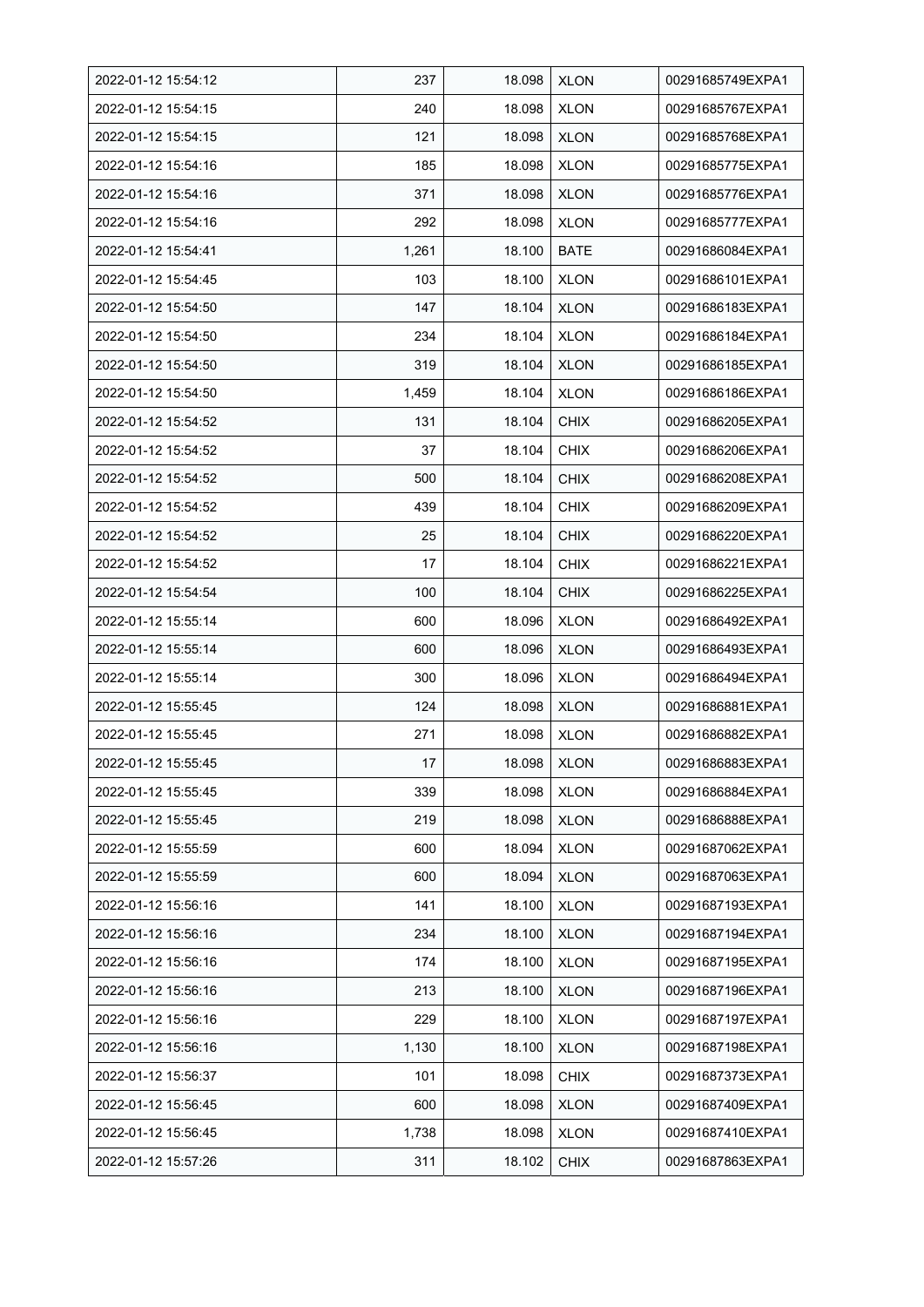| 2022-01-12 15:57:26 | 389               | 18.104 | <b>XLON</b> | 00291687861EXPA1 |
|---------------------|-------------------|--------|-------------|------------------|
| 2022-01-12 15:57:26 | 1,786             | 18.104 | <b>XLON</b> | 00291687862EXPA1 |
| 2022-01-12 15:57:50 | 920               | 18.100 | <b>BATE</b> | 00291688125EXPA1 |
| 2022-01-12 15:57:50 | 949               | 18.100 | <b>CHIX</b> | 00291688126EXPA1 |
| 2022-01-12 15.57.51 | 500               | 18.100 | <b>XLON</b> | 00291688133EXPA1 |
| 2022-01-12 15:58:06 | 263               | 18.106 | <b>XLON</b> | 00291688284EXPA1 |
| 2022-01-12 15:58:06 | 1,390             | 18.106 | <b>XLON</b> | 00291688286EXPA1 |
| 2022-01-12 15:58:26 | 1,200             | 18.104 | <b>XLON</b> | 00291688440EXPA1 |
| 2022-01-12 15:58:26 | 600               | 18.104 | <b>XLON</b> | 00291688441EXPA1 |
| 2022-01-12 15:58:26 | 228               | 18.104 | <b>XLON</b> | 00291688442EXPA1 |
| 2022-01-12 15:58:26 | $12 \overline{ }$ | 18.104 | <b>XLON</b> | 00291688443EXPA1 |
| 2022-01-12 15:58:26 | 20                | 18.104 | <b>XLON</b> | 00291688445EXPA1 |
| 2022-01-12 15:58:27 | 47                | 18.104 | <b>XLON</b> | 00291688447EXPA1 |
| 2022-01-12 15:59:04 | 16                | 18.084 | <b>XLON</b> | 00291688839EXPA1 |
| 2022-01-12 15:59:04 | 181               | 18.084 | <b>XLON</b> | 00291688842EXPA1 |
| 2022-01-12 15:59:04 | 189               | 18.084 | <b>XLON</b> | 00291688843EXPA1 |
| 2022-01-12 15:59:05 | 64                | 18.084 | <b>XLON</b> | 00291688857EXPA1 |
| 2022-01-12 15:59:09 | 600               | 18.088 | <b>XLON</b> | 00291688945EXPA1 |
| 2022-01-12 15:59:09 | 600               | 18.088 | <b>XLON</b> | 00291688947EXPA1 |
| 2022-01-12 15:59:09 | 510               | 18.088 | <b>XLON</b> | 00291688948EXPA1 |
| 2022-01-12 15:59:10 | 200               | 18.088 | <b>XLON</b> | 00291688957EXPA1 |
| 2022-01-12 15:59:10 | 43                | 18.088 | <b>XLON</b> | 00291688958EXPA1 |
| 2022-01-12 15:59:43 | 600               | 18.080 | <b>BATE</b> | 00291689406EXPA1 |
| 2022-01-12 15:59:43 | 375               | 18.080 | <b>BATE</b> | 00291689408EXPA1 |
| 2022-01-12 15:59:43 | 61                | 18.080 | <b>CHIX</b> | 00291689405EXPA1 |
| 2022-01-12 15:59:43 | 87                | 18.080 | <b>CHIX</b> | 00291689407EXPA1 |
| 2022-01-12 15:59:43 | 50                | 18.080 | <b>CHIX</b> | 00291689409EXPA1 |
| 2022-01-12 15:59:43 | 782               | 18.080 | <b>CHIX</b> | 00291689410EXPA1 |
| 2022-01-12 15:59:45 | 109               | 18.080 | <b>XLON</b> | 00291689429EXPA1 |
| 2022-01-12 15:59:45 | 101               | 18.080 | <b>XLON</b> | 00291689430EXPA1 |
| 2022-01-12 15:59:48 | 200               | 18.080 | <b>XLON</b> | 00291689476EXPA1 |
| 2022-01-12 15:59:54 | 300               | 18.080 | <b>XLON</b> | 00291689547EXPA1 |
| 2022-01-12 15:59:54 | 776               | 18.082 | <b>XLON</b> | 00291689548EXPA1 |
| 2022-01-12 15:59:54 | 1,200             | 18.082 | <b>XLON</b> | 00291689549EXPA1 |
| 2022-01-12 15:59:54 | 36                | 18.082 | <b>XLON</b> | 00291689550EXPA1 |
| 2022-01-12 16:00:14 | 600               | 18.080 | <b>XLON</b> | 00291690095EXPA1 |
| 2022-01-12 16:00:14 | 600               | 18.080 | <b>XLON</b> | 00291690096EXPA1 |
| 2022-01-12 16:00:14 | 600               | 18.080 | <b>XLON</b> | 00291690097EXPA1 |
| 2022-01-12 16:00:14 | 515               | 18.080 | <b>XLON</b> | 00291690098EXPA1 |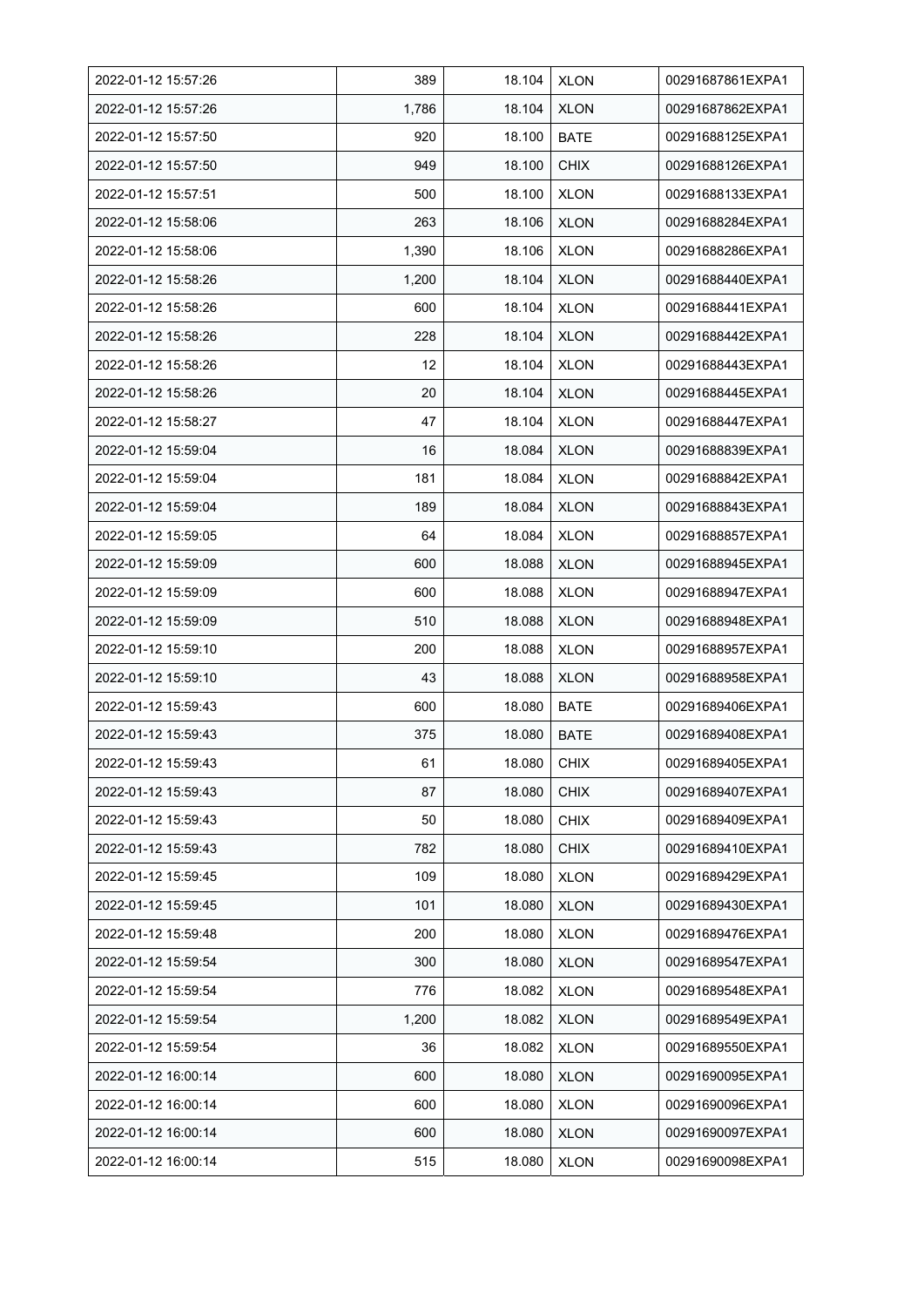| 2022-01-12 16:00:50 | 237            | 18.070 | <b>XLON</b> | 00291690429EXPA1 |
|---------------------|----------------|--------|-------------|------------------|
| 2022-01-12 16:00:50 | 160            | 18.070 | <b>XLON</b> | 00291690430EXPA1 |
| 2022-01-12 16:00:50 | 65             | 18.070 | <b>XLON</b> | 00291690431EXPA1 |
| 2022-01-12 16:00:50 | 118            | 18.070 | <b>XLON</b> | 00291690432EXPA1 |
| 2022-01-12 16:00:50 | 26             | 18.070 | <b>XLON</b> | 00291690433EXPA1 |
| 2022-01-12 16:00:50 | 73             | 18.070 | <b>XLON</b> | 00291690434EXPA1 |
| 2022-01-12 16:00:50 | 26             | 18.070 | <b>XLON</b> | 00291690435EXPA1 |
| 2022-01-12 16:00:56 | 278            | 18.070 | <b>XLON</b> | 00291690457EXPA1 |
| 2022-01-12 16:00:56 | 105            | 18.070 | <b>XLON</b> | 00291690458EXPA1 |
| 2022-01-12 16:00:59 | 300            | 18.070 | <b>XLON</b> | 00291690477EXPA1 |
| 2022-01-12 16:01:05 | 418            | 18.058 | <b>XLON</b> | 00291690543EXPA1 |
| 2022-01-12 16:01:05 | 375            | 18.058 | <b>XLON</b> | 00291690544EXPA1 |
| 2022-01-12 16:01:05 | 878            | 18.058 | <b>XLON</b> | 00291690545EXPA1 |
| 2022-01-12 16:01:05 | 418            | 18.058 | <b>XLON</b> | 00291690546EXPA1 |
| 2022-01-12 16:01:25 | 53             | 18.054 | <b>XLON</b> | 00291690743EXPA1 |
| 2022-01-12 16:01:25 | 78             | 18.054 | <b>XLON</b> | 00291690744EXPA1 |
| 2022-01-12 16:01:25 | 169            | 18.054 | <b>XLON</b> | 00291690746EXPA1 |
| 2022-01-12 16:01:28 | 55             | 18.058 | <b>XLON</b> | 00291690760EXPA1 |
| 2022-01-12 16:01:28 | 300            | 18.058 | <b>XLON</b> | 00291690761EXPA1 |
| 2022-01-12 16:01:32 | 600            | 18.056 | <b>XLON</b> | 00291690814EXPA1 |
| 2022-01-12 16:01:32 | 600            | 18.056 | <b>XLON</b> | 00291690815EXPA1 |
| 2022-01-12 16:01:45 | 63             | 18.074 | <b>CHIX</b> | 00291690935EXPA1 |
| 2022-01-12 16:01:45 | $\overline{2}$ | 18.074 | <b>CHIX</b> | 00291690936EXPA1 |
| 2022-01-12 16:01:45 | 157            | 18.074 | <b>CHIX</b> | 00291690937EXPA1 |
| 2022-01-12 16:01:46 | 43             | 18.074 | CHIX        | 00291690942EXPA1 |
| 2022-01-12 16:01:46 | 174            | 18.074 | <b>CHIX</b> | 00291690943EXPA1 |
| 2022-01-12 16:01:46 | 1,042          | 18.074 | <b>CHIX</b> | 00291690944EXPA1 |
| 2022-01-12 16:01:51 | 946            | 18.074 | <b>XLON</b> | 00291690993EXPA1 |
| 2022-01-12 16:02:11 | 102            | 18.084 | <b>XLON</b> | 00291691258EXPA1 |
| 2022-01-12 16:02:14 | 203            | 18.086 | <b>XLON</b> | 00291691303EXPA1 |
| 2022-01-12 16:02:16 | 291            | 18.086 | <b>BATE</b> | 00291691339EXPA1 |
| 2022-01-12 16:02:16 | 500            | 18.086 | BATE        | 00291691341EXPA1 |
| 2022-01-12 16:02:16 | 400            | 18.086 | BATE        | 00291691342EXPA1 |
| 2022-01-12 16:02:16 | 102            | 18.086 | <b>BATE</b> | 00291691346EXPA1 |
| 2022-01-12 16:02:16 | 145            | 18.086 | <b>XLON</b> | 00291691340EXPA1 |
| 2022-01-12 16:02:16 | 431            | 18.086 | <b>XLON</b> | 00291691343EXPA1 |
| 2022-01-12 16:02:16 | 191            | 18.086 | <b>XLON</b> | 00291691344EXPA1 |
| 2022-01-12 16:02:21 | 300            | 18.080 | <b>XLON</b> | 00291691414EXPA1 |
| 2022-01-12 16:02:24 | 600            | 18.072 | <b>XLON</b> | 00291691475EXPA1 |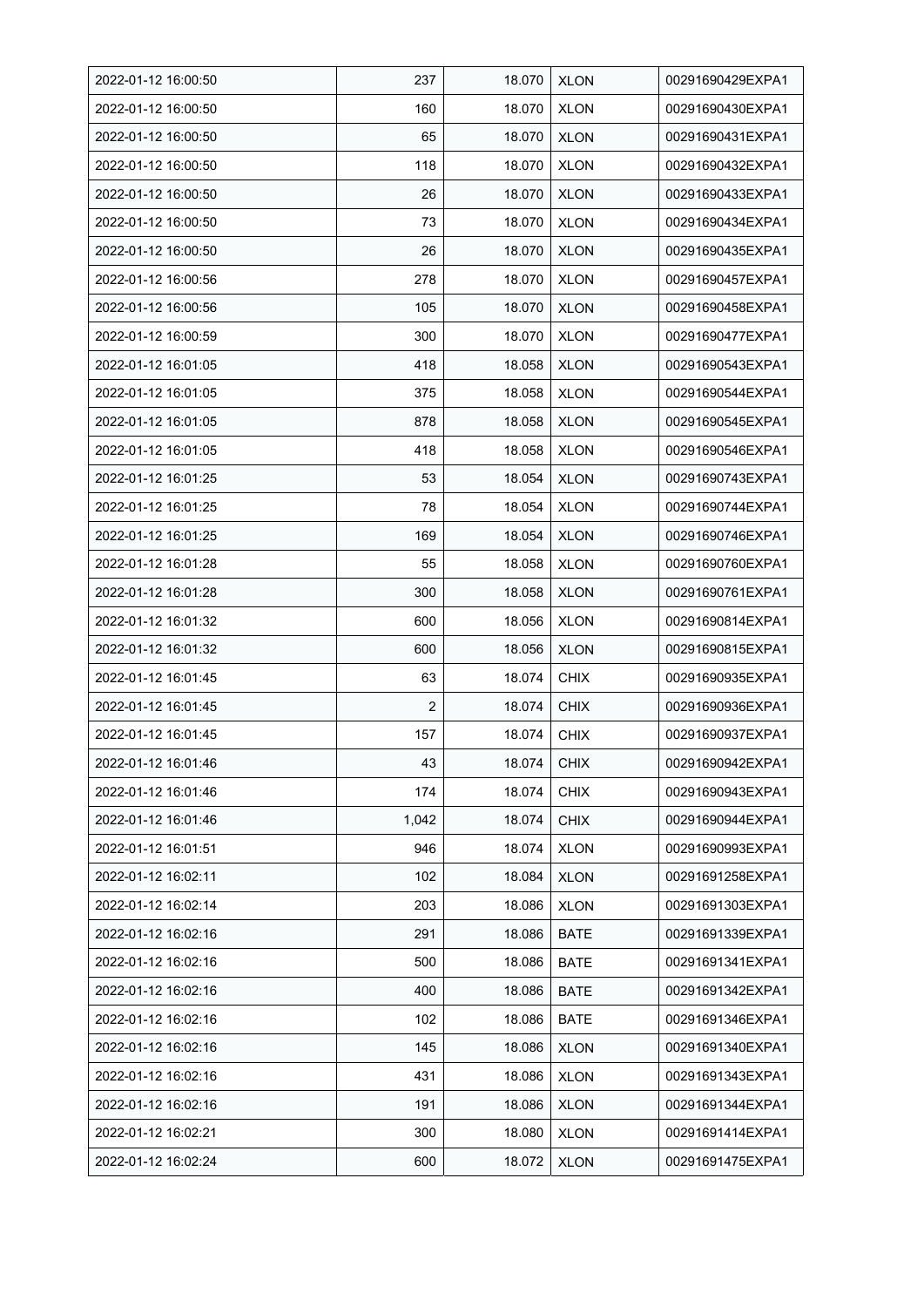| 2022-01-12 16:02:24 | 112 | 18.072 | <b>XLON</b> | 00291691477EXPA1 |
|---------------------|-----|--------|-------------|------------------|
| 2022-01-12 16:02:24 | 591 | 18.072 | <b>XLON</b> | 00291691479EXPA1 |
| 2022-01-12 16:02:31 | 300 | 18.070 | <b>XLON</b> | 00291691534EXPA1 |
| 2022-01-12 16:02:31 | 122 | 18.070 | <b>XLON</b> | 00291691535EXPA1 |
| 2022-01-12 16:02:31 | 600 | 18.070 | <b>XLON</b> | 00291691536EXPA1 |
| 2022-01-12 16:02:47 | 300 | 18.068 | <b>XLON</b> | 00291691737EXPA1 |
| 2022-01-12 16:02:50 | 300 | 18.068 | <b>XLON</b> | 00291691763EXPA1 |
| 2022-01-12 16:02:53 | 300 | 18.068 | <b>XLON</b> | 00291691775EXPA1 |
| 2022-01-12 16:02:54 | 51  | 18.068 | <b>XLON</b> | 00291691776EXPA1 |
| 2022-01-12 16:02:54 | 882 | 18.068 | <b>XLON</b> | 00291691777EXPA1 |
| 2022-01-12 16:02:54 | 864 | 18.068 | <b>XLON</b> | 00291691778EXPA1 |
| 2022-01-12 16:03:17 | 300 | 18.074 | <b>XLON</b> | 00291692060EXPA1 |
| 2022-01-12 16:03:20 | 300 | 18.076 | <b>XLON</b> | 00291692090EXPA1 |
| 2022-01-12 16:03:22 | 879 | 18.072 | <b>XLON</b> | 00291692111EXPA1 |
| 2022-01-12 16:03:26 | 644 | 18.066 | <b>CHIX</b> | 00291692275EXPA1 |
| 2022-01-12 16:03:38 | 29  | 18.058 | <b>XLON</b> | 00291692455EXPA1 |
| 2022-01-12 16:03:38 | 600 | 18.060 | <b>XLON</b> | 00291692456EXPA1 |
| 2022-01-12 16:03:38 | 570 | 18.060 | <b>XLON</b> | 00291692457EXPA1 |
| 2022-01-12 16:03:38 | 894 | 18.060 | <b>XLON</b> | 00291692458EXPA1 |
| 2022-01-12 16:04:02 | 177 | 18.070 | <b>XLON</b> | 00291692653EXPA1 |
| 2022-01-12 16:04:02 | 192 | 18.070 | <b>XLON</b> | 00291692654EXPA1 |
| 2022-01-12 16:04:02 | 295 | 18.070 | <b>XLON</b> | 00291692655EXPA1 |
| 2022-01-12 16:04:02 | 60  | 18.070 | <b>XLON</b> | 00291692656EXPA1 |
| 2022-01-12 16:04:02 | 213 | 18.070 | <b>XLON</b> | 00291692657EXPA1 |
| 2022-01-12 16:04:02 | 104 | 18.072 | <b>XLON</b> | 00291692658EXPA1 |
| 2022-01-12 16:04:02 | 548 | 18.072 | <b>XLON</b> | 00291692659EXPA1 |
| 2022-01-12 16:04:02 | 87  | 18.072 | <b>XLON</b> | 00291692660EXPA1 |
| 2022-01-12 16:04:02 | 94  | 18.072 | <b>XLON</b> | 00291692661EXPA1 |
| 2022-01-12 16:04:02 | 27  | 18.072 | <b>XLON</b> | 00291692662EXPA1 |
| 2022-01-12 16:04:02 | 269 | 18.072 | <b>XLON</b> | 00291692663EXPA1 |
| 2022-01-12 16:04:30 | 297 | 18.070 | <b>XLON</b> | 00291692905EXPA1 |
| 2022-01-12 16:04:37 | 86  | 18.074 | <b>XLON</b> | 00291692973EXPA1 |
| 2022-01-12 16:04:37 | 300 | 18.074 | <b>XLON</b> | 00291692974EXPA1 |
| 2022-01-12 16:04:40 | 568 | 18.072 | <b>BATE</b> | 00291692997EXPA1 |
| 2022-01-12 16:04:40 | 462 | 18.072 | <b>BATE</b> | 00291692998EXPA1 |
| 2022-01-12 16:04:40 | 294 | 18.072 | <b>BATE</b> | 00291692999EXPA1 |
| 2022-01-12 16:04:42 | 253 | 18.070 | <b>CHIX</b> | 00291693012EXPA1 |
| 2022-01-12 16:04:42 | 85  | 18.070 | <b>CHIX</b> | 00291693036EXPA1 |
| 2022-01-12 16:04:42 | 43  | 18.070 | <b>CHIX</b> | 00291693038EXPA1 |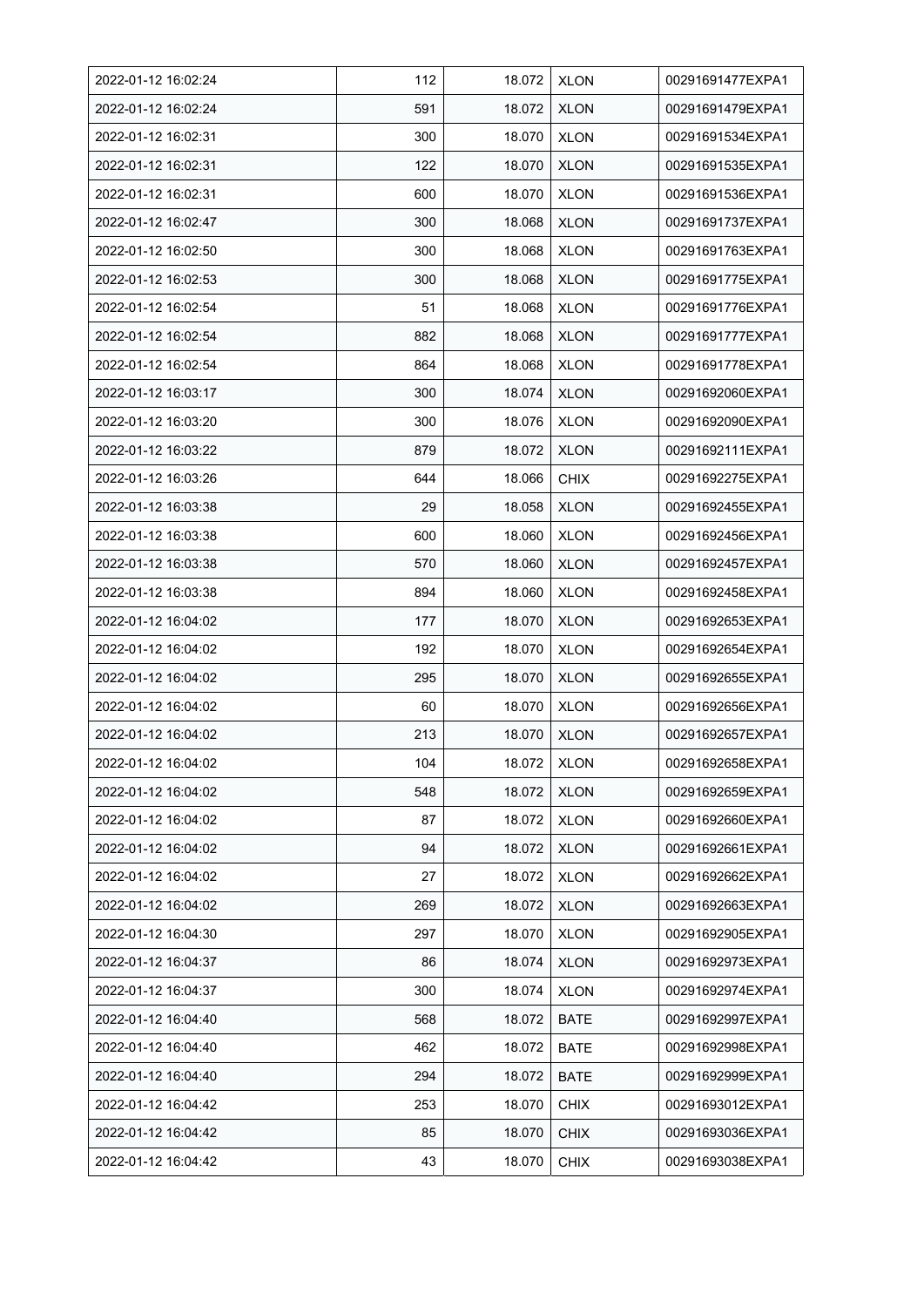| 2022-01-12 16:04:42 | 968   | 18.070 | <b>CHIX</b> | 00291693039EXPA1 |
|---------------------|-------|--------|-------------|------------------|
| 2022-01-12 16:04:42 | 656   | 18.070 | <b>XLON</b> | 00291693040EXPA1 |
| 2022-01-12 16:04:50 | 300   | 18.072 | <b>XLON</b> | 00291693131EXPA1 |
| 2022-01-12 16:04:50 | 165   | 18.072 | <b>XLON</b> | 00291693133EXPA1 |
| 2022-01-12 16:04:53 | 300   | 18.070 | <b>XLON</b> | 00291693150EXPA1 |
| 2022-01-12 16:05:14 | 110   | 18.072 | <b>XLON</b> | 00291693567EXPA1 |
| 2022-01-12 16:05:14 | 586   | 18.074 | <b>XLON</b> | 00291693568EXPA1 |
| 2022-01-12 16:05:14 | 600   | 18.074 | <b>XLON</b> | 00291693569EXPA1 |
| 2022-01-12 16:05:23 | 836   | 18.070 | <b>XLON</b> | 00291693634EXPA1 |
| 2022-01-12 16:05:28 | 300   | 18.066 | <b>XLON</b> | 00291693697EXPA1 |
| 2022-01-12 16:05:28 | 300   | 18.066 | <b>XLON</b> | 00291693698EXPA1 |
| 2022-01-12 16:05:31 | 600   | 18.066 | <b>XLON</b> | 00291693739EXPA1 |
| 2022-01-12 16:05:31 | 102   | 18.066 | <b>XLON</b> | 00291693740EXPA1 |
| 2022-01-12 16:05:40 | 179   | 18.056 | <b>XLON</b> | 00291693957EXPA1 |
| 2022-01-12 16:05:43 | 168   | 18.056 | <b>XLON</b> | 00291694005EXPA1 |
| 2022-01-12 16:05:43 | 264   | 18.056 | <b>XLON</b> | 00291694006EXPA1 |
| 2022-01-12 16:05:43 | 257   | 18.056 | <b>XLON</b> | 00291694007EXPA1 |
| 2022-01-12 16:05:43 | 311   | 18.056 | <b>XLON</b> | 00291694008EXPA1 |
| 2022-01-12 16:05:43 | 95    | 18.056 | <b>XLON</b> | 00291694009EXPA1 |
| 2022-01-12 16:05:43 | 300   | 18.056 | <b>XLON</b> | 00291694010EXPA1 |
| 2022-01-12 16:05:43 | 143   | 18.056 | <b>XLON</b> | 00291694011EXPA1 |
| 2022-01-12 16:05:43 | 351   | 18.056 | <b>XLON</b> | 00291694012EXPA1 |
| 2022-01-12 16:06:16 | 2,856 | 18.062 | <b>XLON</b> | 00291694274EXPA1 |
| 2022-01-12 16:06:54 | 729   | 18.056 | <b>CHIX</b> | 00291694676EXPA1 |
| 2022-01-12 16:06:54 | 111   | 18.056 | <b>XLON</b> | 00291694670EXPA1 |
| 2022-01-12 16:06:54 | 174   | 18.056 | <b>XLON</b> | 00291694672EXPA1 |
| 2022-01-12 16:06:54 | 203   | 18.056 | <b>XLON</b> | 00291694674EXPA1 |
| 2022-01-12 16:06:54 | 380   | 18.056 | <b>XLON</b> | 00291694675EXPA1 |
| 2022-01-12 16:07:02 | 2,150 | 18.054 | <b>XLON</b> | 00291694758EXPA1 |
| 2022-01-12 16:07:31 | 600   | 18.060 | <b>XLON</b> | 00291695008EXPA1 |
| 2022-01-12 16:07:31 | 600   | 18.060 | <b>XLON</b> | 00291695009EXPA1 |
| 2022-01-12 16:07:43 | 187   | 18.066 | <b>XLON</b> | 00291695207EXPA1 |
| 2022-01-12 16:07:43 | 374   | 18.066 | <b>XLON</b> | 00291695208EXPA1 |
| 2022-01-12 16:07:43 | 85    | 18.066 | <b>XLON</b> | 00291695209EXPA1 |
| 2022-01-12 16:07:43 | 215   | 18.066 | <b>XLON</b> | 00291695210EXPA1 |
| 2022-01-12 16:07:44 | 119   | 18.066 | <b>XLON</b> | 00291695222EXPA1 |
| 2022-01-12 16:07:44 | 41    | 18.066 | <b>XLON</b> | 00291695223EXPA1 |
| 2022-01-12 16:07:51 | 708   | 18.066 | <b>CHIX</b> | 00291695262EXPA1 |
| 2022-01-12 16:07:59 | 94    | 18.068 | <b>XLON</b> | 00291695314EXPA1 |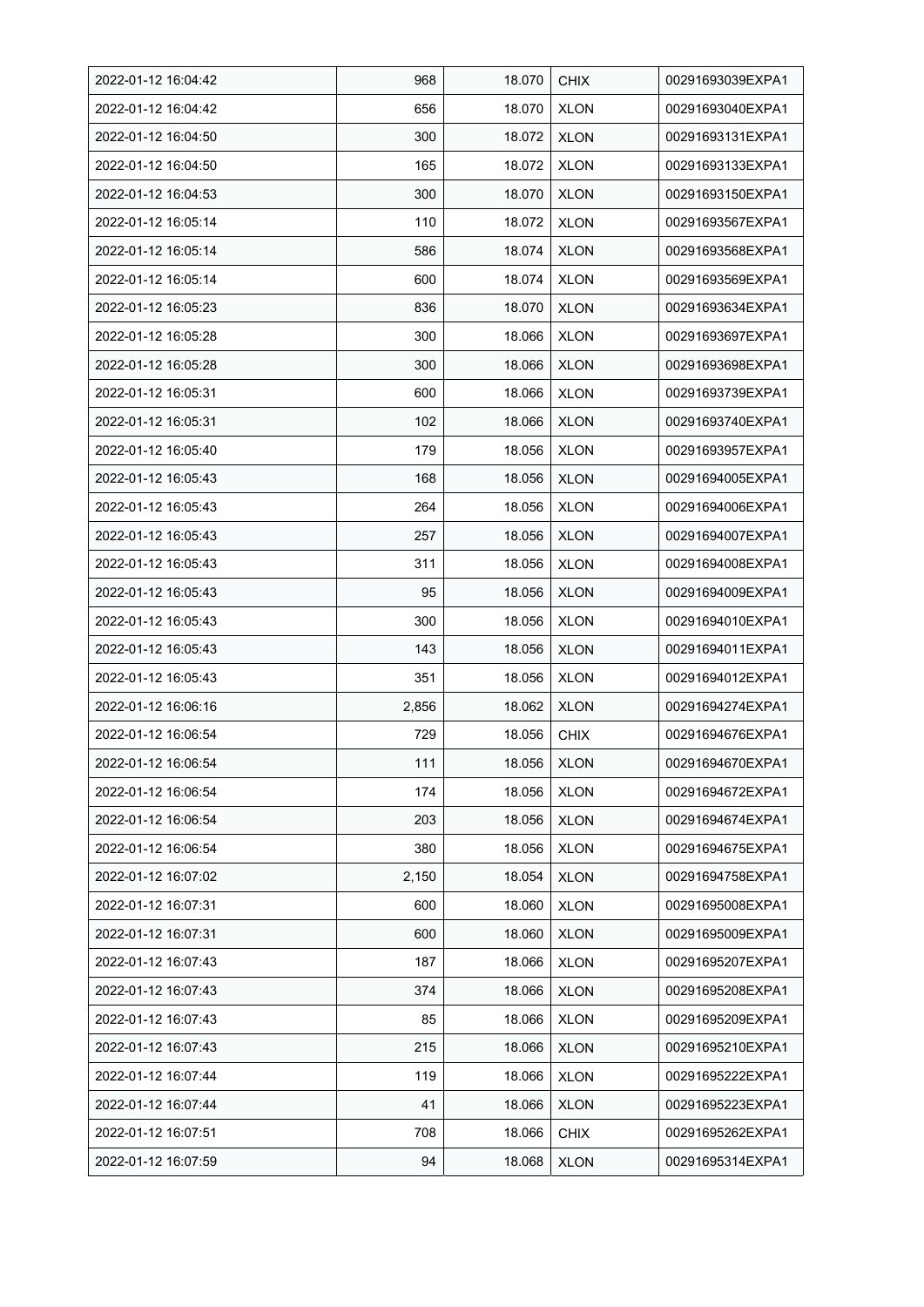| 2022-01-12 16:07:59 | 13    | 18.068 | <b>XLON</b> | 00291695315EXPA1 |
|---------------------|-------|--------|-------------|------------------|
| 2022-01-12 16:08:03 | 43    | 18.072 | <b>BATE</b> | 00291695391EXPA1 |
| 2022-01-12 16:08:04 | 209   | 18.072 | <b>BATE</b> | 00291695400EXPA1 |
| 2022-01-12 16:08:04 | 91    | 18.072 | <b>BATE</b> | 00291695401EXPA1 |
| 2022-01-12 16:08:04 | 336   | 18.072 | <b>BATE</b> | 00291695403EXPA1 |
| 2022-01-12 16:08:06 | 2,431 | 18.074 | <b>XLON</b> | 00291695449EXPA1 |
| 2022-01-12 16:08:10 | 574   | 18.072 | <b>BATE</b> | 00291695508EXPA1 |
| 2022-01-12 16:08:28 | 599   | 18.072 | <b>CHIX</b> | 00291695617EXPA1 |
| 2022-01-12 16:08:28 | 908   | 18.072 | <b>XLON</b> | 00291695618EXPA1 |
| 2022-01-12 16:08:50 | 2,237 | 18.082 | <b>XLON</b> | 00291695820EXPA1 |
| 2022-01-12 16:09:15 | 173   | 18.080 | <b>XLON</b> | 00291696059EXPA1 |
| 2022-01-12 16:09:15 | 157   | 18.080 | <b>XLON</b> | 00291696062EXPA1 |
| 2022-01-12 16:09:15 | 166   | 18.080 | <b>XLON</b> | 00291696065EXPA1 |
| 2022-01-12 16:09:15 | 333   | 18.080 | <b>XLON</b> | 00291696066EXPA1 |
| 2022-01-12 16:09:15 | 16    | 18.080 | <b>XLON</b> | 00291696067EXPA1 |
| 2022-01-12 16:09:44 | 600   | 18.086 | <b>XLON</b> | 00291696295EXPA1 |
| 2022-01-12 16:09:48 | 1,725 | 18.086 | <b>XLON</b> | 00291696311EXPA1 |
| 2022-01-12 16:09:48 | 335   | 18.086 | <b>XLON</b> | 00291696312EXPA1 |
| 2022-01-12 16:09:48 | 156   | 18.086 | <b>XLON</b> | 00291696313EXPA1 |
| 2022-01-12 16:10:06 | 795   | 18.084 | <b>BATE</b> | 00291696490EXPA1 |
| 2022-01-12 16:10:14 | 2,237 | 18.084 | <b>XLON</b> | 00291696581EXPA1 |
| 2022-01-12 16:10:43 | 249   | 18.092 | <b>CHIX</b> | 00291696834EXPA1 |
| 2022-01-12 16:10:43 | 1,098 | 18.092 | <b>XLON</b> | 00291696835EXPA1 |
| 2022-01-12 16:10:46 | 161   | 18.092 | <b>CHIX</b> | 00291696871EXPA1 |
| 2022-01-12 16:10:46 | 101   | 18.092 | <b>CHIX</b> | 00291696872EXPA1 |
| 2022-01-12 16:10:46 | 300   | 18.092 | <b>CHIX</b> | 00291696873EXPA1 |
| 2022-01-12 16:10:51 | 43    | 18.092 | <b>CHIX</b> | 00291696905EXPA1 |
| 2022-01-12 16:11:00 | 55    | 18.094 | <b>CHIX</b> | 00291697003EXPA1 |
| 2022-01-12 16:11:00 | 400   | 18.094 | <b>CHIX</b> | 00291697004EXPA1 |
| 2022-01-12 16:11:00 | 103   | 18.094 | <b>CHIX</b> | 00291697005EXPA1 |
| 2022-01-12 16:11:01 | 600   | 18.094 | <b>XLON</b> | 00291697007EXPA1 |
| 2022-01-12 16:11:15 | 85    | 18.100 | <b>XLON</b> | 00291697246EXPA1 |
| 2022-01-12 16:11:16 | 126   | 18.100 | <b>XLON</b> | 00291697251EXPA1 |
| 2022-01-12 16:11:16 | 300   | 18.100 | <b>XLON</b> | 00291697255EXPA1 |
| 2022-01-12 16:11:16 | 15    | 18.100 | <b>XLON</b> | 00291697256EXPA1 |
| 2022-01-12 16:11:17 | 300   | 18.100 | <b>XLON</b> | 00291697259EXPA1 |
| 2022-01-12 16:11:21 | 1,132 | 18.100 | <b>XLON</b> | 00291697301EXPA1 |
| 2022-01-12 16:11:21 | 448   | 18.100 | <b>XLON</b> | 00291697302EXPA1 |
| 2022-01-12 16:11:21 | 257   | 18.100 | <b>XLON</b> | 00291697303EXPA1 |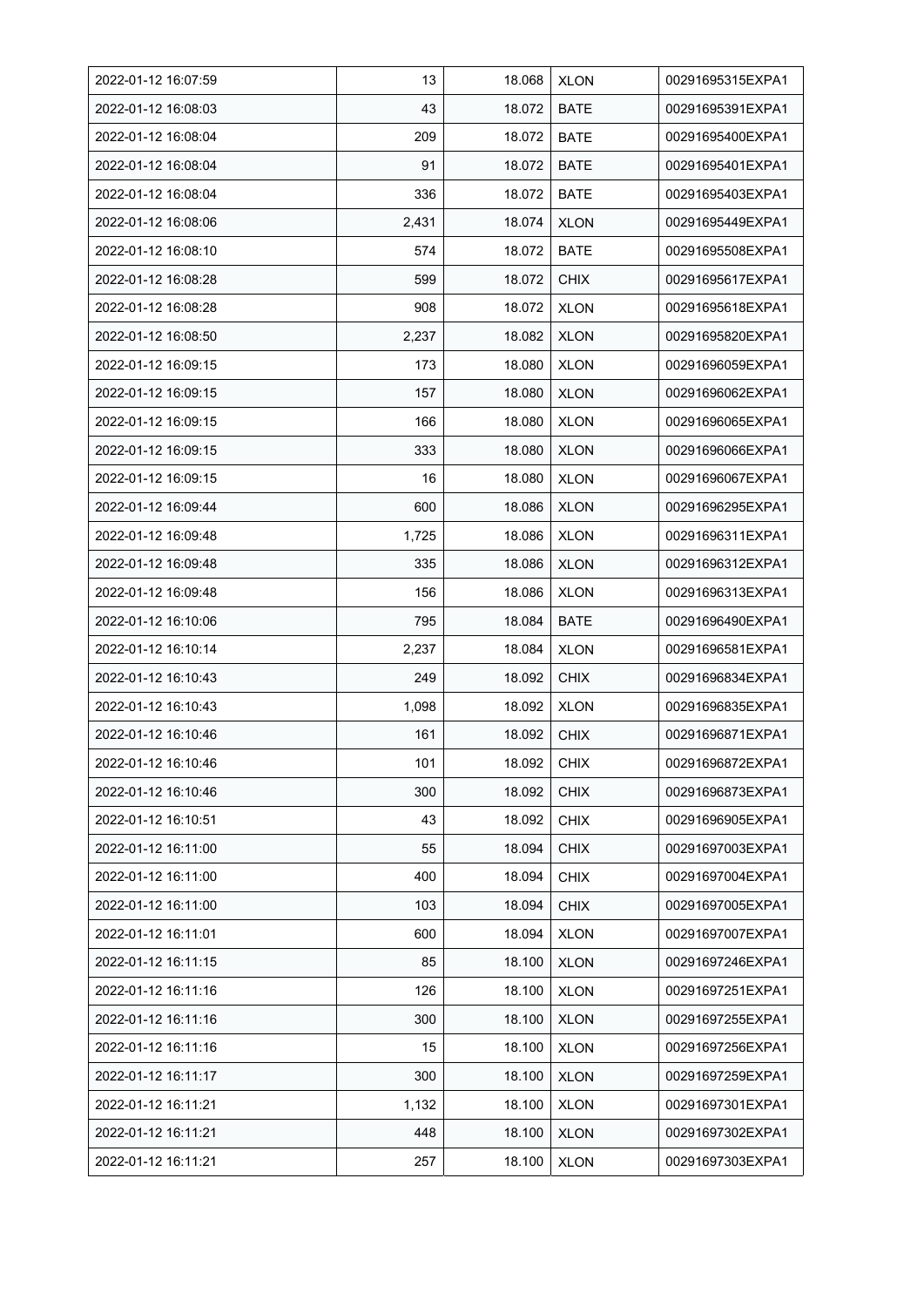| 2022-01-12 16:11:21 | 378   | 18.100 | <b>XLON</b> | 00291697304EXPA1 |
|---------------------|-------|--------|-------------|------------------|
| 2022-01-12 16:12:03 | 1,527 | 18.096 | <b>XLON</b> | 00291697714EXPA1 |
| 2022-01-12 16:12:03 | 124   | 18.096 | <b>XLON</b> | 00291697715EXPA1 |
| 2022-01-12 16:12:03 | 62    | 18.096 | <b>XLON</b> | 00291697716EXPA1 |
| 2022-01-12 16:12:03 | 471   | 18.096 | <b>XLON</b> | 00291697717EXPA1 |
| 2022-01-12 16:12:03 | 568   | 18.096 | <b>XLON</b> | 00291697718EXPA1 |
| 2022-01-12 16:12:34 | 300   | 18.094 | <b>XLON</b> | 00291697947EXPA1 |
| 2022-01-12 16:12:35 | 285   | 18.094 | <b>XLON</b> | 00291697951EXPA1 |
| 2022-01-12 16:12:35 | 182   | 18.094 | <b>XLON</b> | 00291697952EXPA1 |
| 2022-01-12 16:12:35 | 139   | 18.094 | <b>XLON</b> | 00291697953EXPA1 |
| 2022-01-12 16:12:45 | 586   | 18.106 | <b>XLON</b> | 00291698047EXPA1 |
| 2022-01-12 16:12:58 | 43    | 18.102 | <b>BATE</b> | 00291698159EXPA1 |
| 2022-01-12 16:12:58 | 722   | 18.104 | <b>XLON</b> | 00291698148EXPA1 |
| 2022-01-12 16:12:58 | 176   | 18.104 | <b>XLON</b> | 00291698150EXPA1 |
| 2022-01-12 16:12:58 | 207   | 18.104 | <b>XLON</b> | 00291698151EXPA1 |
| 2022-01-12 16:12:58 | 578   | 18.104 | <b>XLON</b> | 00291698152EXPA1 |
| 2022-01-12 16:12:58 | 515   | 18.104 | <b>XLON</b> | 00291698153EXPA1 |
| 2022-01-12 16:13:09 | 200   | 18.102 | <b>CHIX</b> | 00291698251EXPA1 |
| 2022-01-12 16:13:09 | 100   | 18.102 | <b>CHIX</b> | 00291698252EXPA1 |
| 2022-01-12 16:13:10 | 300   | 18.102 | <b>CHIX</b> | 00291698254EXPA1 |
| 2022-01-12 16:13:10 | 300   | 18.102 | <b>CHIX</b> | 00291698260EXPA1 |
| 2022-01-12 16:13:12 | 67    | 18.102 | <b>CHIX</b> | 00291698269EXPA1 |
| 2022-01-12 16:13:28 | 215   | 18.108 | <b>XLON</b> | 00291698392EXPA1 |
| 2022-01-12 16:13:34 | 100   | 18.110 | <b>XLON</b> | 00291698448EXPA1 |
| 2022-01-12 16:13:34 | 200   | 18.110 | <b>XLON</b> | 00291698450EXPA1 |
| 2022-01-12 16:13:38 | 181   | 18.114 | <b>XLON</b> | 00291698514EXPA1 |
| 2022-01-12 16:13:39 | 710   | 18.112 | <b>BATE</b> | 00291698532EXPA1 |
| 2022-01-12 16:13:39 | 743   | 18.112 | <b>BATE</b> | 00291698533EXPA1 |
| 2022-01-12 16:13:39 | 170   | 18.114 | <b>XLON</b> | 00291698515EXPA1 |
| 2022-01-12 16:13:39 | 118   | 18.114 | <b>XLON</b> | 00291698516EXPA1 |
| 2022-01-12 16:13:39 | 664   | 18.114 | <b>XLON</b> | 00291698517EXPA1 |
| 2022-01-12 16:13:39 | 259   | 18.114 | <b>XLON</b> | 00291698518EXPA1 |
| 2022-01-12 16:13:39 | 783   | 18.114 | <b>XLON</b> | 00291698519EXPA1 |
| 2022-01-12 16:13:39 | 136   | 18.114 | <b>XLON</b> | 00291698520EXPA1 |
| 2022-01-12 16:13:59 | 447   | 18.106 | <b>CHIX</b> | 00291698761EXPA1 |
| 2022-01-12 16:14:08 | 600   | 18.098 | <b>XLON</b> | 00291698973EXPA1 |
| 2022-01-12 16:14:08 | 600   | 18.098 | <b>XLON</b> | 00291698974EXPA1 |
| 2022-01-12 16:14:08 | 485   | 18.098 | <b>XLON</b> | 00291698975EXPA1 |
| 2022-01-12 16:14:35 | 2,476 | 18.092 | <b>XLON</b> | 00291699196EXPA1 |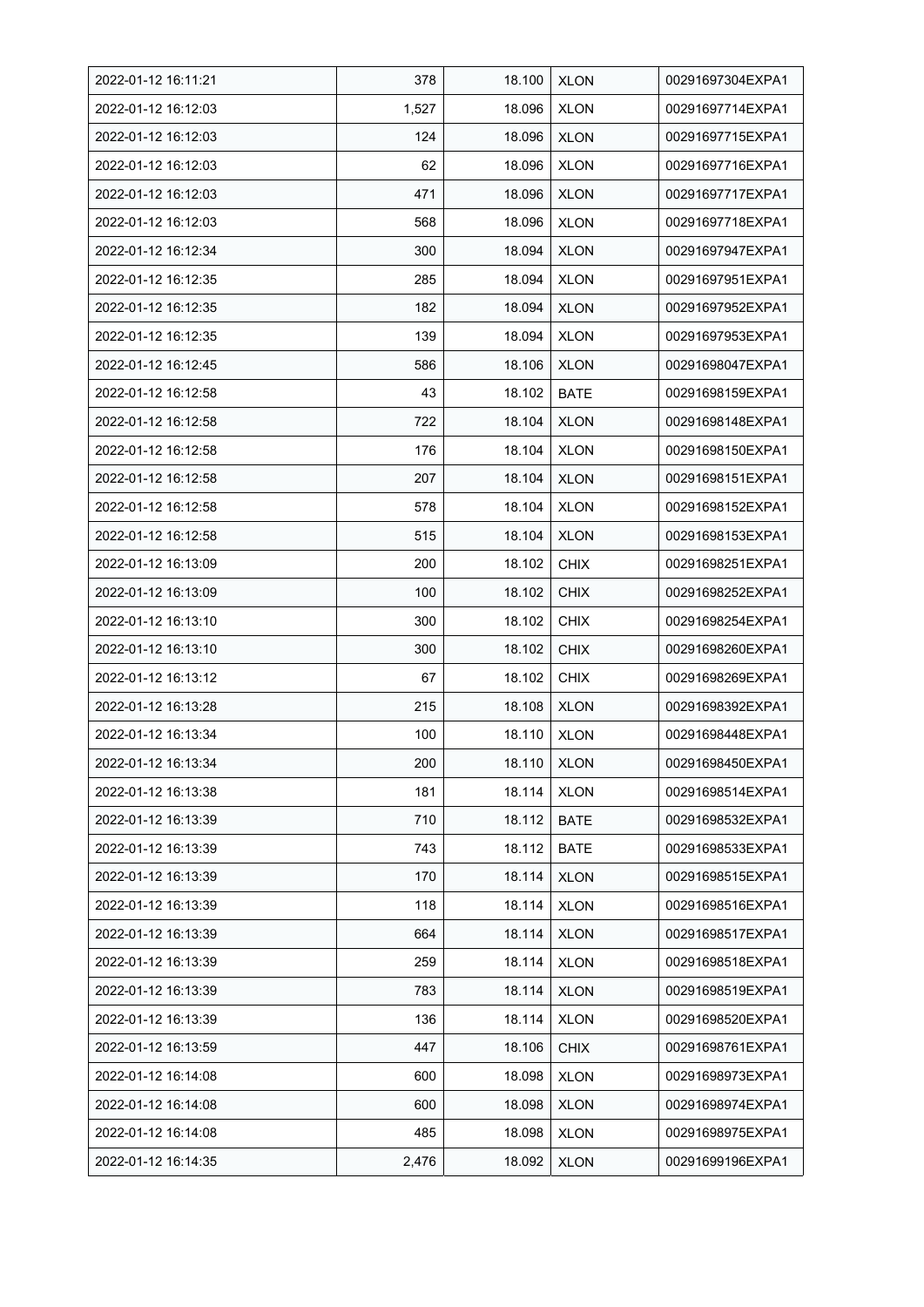| 2022-01-12 16:15:18 | 2,496 | 18.088 | <b>XLON</b> | 00291699670EXPA1 |
|---------------------|-------|--------|-------------|------------------|
| 2022-01-12 16:15:18 | 408   | 18.088 | <b>XLON</b> | 00291699671EXPA1 |
| 2022-01-12 16:15:29 | 625   | 18.080 | <b>CHIX</b> | 00291699785EXPA1 |
| 2022-01-12 16:15:29 | 236   | 18.080 | <b>CHIX</b> | 00291699786EXPA1 |
| 2022-01-12 16:16:03 | 300   | 18.086 | <b>XLON</b> | 00291700241EXPA1 |
| 2022-01-12 16:16:03 | 1,393 | 18.086 | <b>XLON</b> | 00291700242EXPA1 |
| 2022-01-12 16:16:03 | 265   | 18.086 | <b>XLON</b> | 00291700244EXPA1 |
| 2022-01-12 16:16:03 | 94    | 18.086 | <b>XLON</b> | 00291700245EXPA1 |
| 2022-01-12 16:16:03 | 230   | 18.086 | <b>XLON</b> | 00291700246EXPA1 |
| 2022-01-12 16:16:03 | 201   | 18.086 | <b>XLON</b> | 00291700252EXPA1 |
| 2022-01-12 16:16:03 | 99    | 18.086 | <b>XLON</b> | 00291700254EXPA1 |
| 2022-01-12 16:16:03 | 417   | 18.086 | <b>XLON</b> | 00291700269EXPA1 |
| 2022-01-12 16:16:20 | 800   | 18.076 | <b>BATE</b> | 00291700484EXPA1 |
| 2022-01-12 16:16:20 | 622   | 18.076 | <b>BATE</b> | 00291700485EXPA1 |
| 2022-01-12 16:16:36 | 600   | 18.080 | <b>XLON</b> | 00291700639EXPA1 |
| 2022-01-12 16:16:36 | 119   | 18.080 | <b>XLON</b> | 00291700641EXPA1 |
| 2022-01-12 16:16:36 | 119   | 18.080 | <b>XLON</b> | 00291700642EXPA1 |
| 2022-01-12 16:16:36 | 62    | 18.080 | <b>XLON</b> | 00291700643EXPA1 |
| 2022-01-12 16:16:37 | 300   | 18.080 | <b>XLON</b> | 00291700646EXPA1 |
| 2022-01-12 16:16:37 | 129   | 18.080 | <b>XLON</b> | 00291700647EXPA1 |
| 2022-01-12 16:16:37 | 280   | 18.080 | <b>XLON</b> | 00291700648EXPA1 |
| 2022-01-12 16:16:37 | 59    | 18.080 | <b>XLON</b> | 00291700649EXPA1 |
| 2022-01-12 16:16:37 | 167   | 18.080 | <b>XLON</b> | 00291700650EXPA1 |
| 2022-01-12 16:16:37 | 260   | 18.080 | <b>XLON</b> | 00291700651EXPA1 |
| 2022-01-12 16:16:37 | 50    | 18.080 | <b>XLON</b> | 00291700652EXPA1 |
| 2022-01-12 16:16:37 | 248   | 18.080 | <b>XLON</b> | 00291700653EXPA1 |
| 2022-01-12 16:16:37 | 163   | 18.080 | <b>XLON</b> | 00291700655EXPA1 |
| 2022-01-12 16:16:37 | 278   | 18.080 | <b>XLON</b> | 00291700656EXPA1 |
| 2022-01-12 16:17:12 | 441   | 18.088 | <b>XLON</b> | 00291701088EXPA1 |
| 2022-01-12 16:17:12 | 364   | 18.088 | <b>XLON</b> | 00291701089EXPA1 |
| 2022-01-12 16:17:12 | 100   | 18.088 | <b>XLON</b> | 00291701090EXPA1 |
| 2022-01-12 16:17:15 | 175   | 18.088 | <b>CHIX</b> | 00291701111EXPA1 |
| 2022-01-12 16:17:21 | 108   | 18.088 | <b>CHIX</b> | 00291701176EXPA1 |
| 2022-01-12 16:17:21 | 61    | 18.088 | <b>CHIX</b> | 00291701177EXPA1 |
| 2022-01-12 16:17:23 | 68    | 18.088 | <b>CHIX</b> | 00291701194EXPA1 |
| 2022-01-12 16:17:23 | 600   | 18.088 | <b>XLON</b> | 00291701195EXPA1 |
| 2022-01-12 16:17:33 | 183   | 18.088 | <b>XLON</b> | 00291701267EXPA1 |
| 2022-01-12 16:17:33 | 154   | 18.088 | <b>XLON</b> | 00291701268EXPA1 |
| 2022-01-12 16:17:34 | 61    | 18.088 | <b>XLON</b> | 00291701269EXPA1 |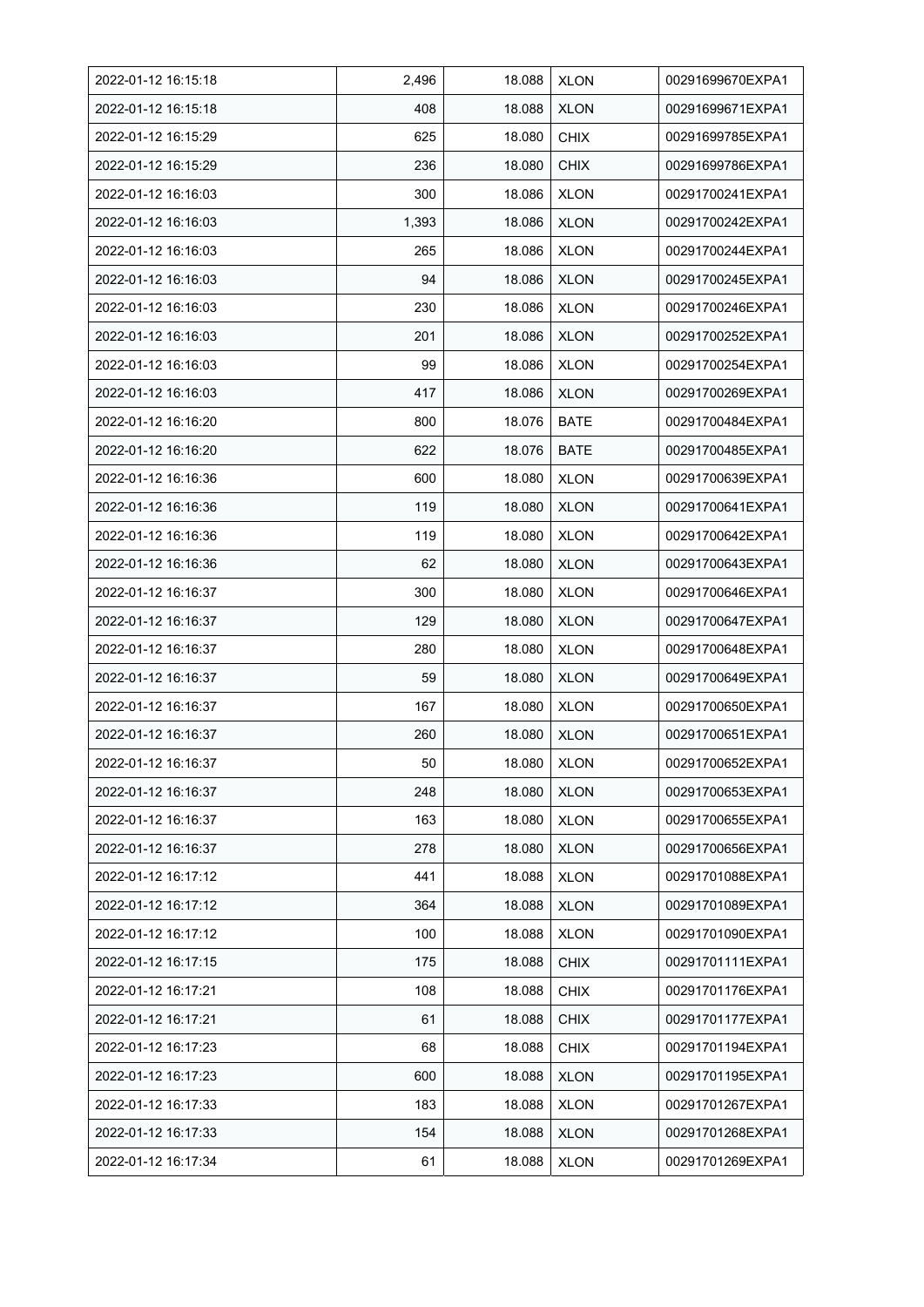| 2022-01-12 16:17:34 | 169   | 18.088 | <b>XLON</b> | 00291701270EXPA1 |
|---------------------|-------|--------|-------------|------------------|
| 2022-01-12 16:17:34 | 180   | 18.088 | <b>XLON</b> | 00291701271EXPA1 |
| 2022-01-12 16:17:34 | 183   | 18.088 | <b>XLON</b> | 00291701272EXPA1 |
| 2022-01-12 16:17:34 | 14    | 18.088 | <b>XLON</b> | 00291701273EXPA1 |
| 2022-01-12 16:17:34 | 54    | 18.088 | <b>XLON</b> | 00291701274EXPA1 |
| 2022-01-12 16:17:34 | 751   | 18.088 | <b>XLON</b> | 00291701275EXPA1 |
| 2022-01-12 16:17:34 | 671   | 18.088 | <b>XLON</b> | 00291701276EXPA1 |
| 2022-01-12 16:17:50 | 800   | 18.086 | <b>CHIX</b> | 00291701371EXPA1 |
| 2022-01-12 16:17:50 | 568   | 18.086 | <b>CHIX</b> | 00291701372EXPA1 |
| 2022-01-12 16:18:07 | 600   | 18.088 | <b>XLON</b> | 00291701519EXPA1 |
| 2022-01-12 16:18:12 | 174   | 18.090 | <b>XLON</b> | 00291701551EXPA1 |
| 2022-01-12 16:18:12 | 1,811 | 18.090 | <b>XLON</b> | 00291701552EXPA1 |
| 2022-01-12 16:18:33 | 186   | 18.090 | <b>XLON</b> | 00291701749EXPA1 |
| 2022-01-12 16:18:33 | 64    | 18.090 | <b>XLON</b> | 00291701750EXPA1 |
| 2022-01-12 16:18:41 | 43    | 18.088 | <b>BATE</b> | 00291701813EXPA1 |
| 2022-01-12 16:18:45 | 36    | 18.086 | <b>XLON</b> | 00291701855EXPA1 |
| 2022-01-12 16:18:51 | 134   | 18.084 | <b>XLON</b> | 00291701917EXPA1 |
| 2022-01-12 16:18:51 | 150   | 18.084 | <b>XLON</b> | 00291701918EXPA1 |
| 2022-01-12 16:18:51 | 16    | 18.084 | <b>XLON</b> | 00291701919EXPA1 |
| 2022-01-12 16:18:54 | 246   | 18.084 | <b>XLON</b> | 00291701935EXPA1 |
| 2022-01-12 16:18:54 | 20    | 18.084 | <b>XLON</b> | 00291701936EXPA1 |
| 2022-01-12 16:18:54 | 200   | 18.084 | <b>XLON</b> | 00291701937EXPA1 |
| 2022-01-12 16:18:54 | 161   | 18.084 | <b>XLON</b> | 00291701953EXPA1 |
| 2022-01-12 16:18:54 | 208   | 18.084 | <b>XLON</b> | 00291701954EXPA1 |
| 2022-01-12 16:18:55 | 300   | 18.084 | <b>XLON</b> | 00291701955EXPA1 |
| 2022-01-12 16:18:55 | 200   | 18.084 | <b>XLON</b> | 00291701956EXPA1 |
| 2022-01-12 16:18:55 | 100   | 18.084 | <b>XLON</b> | 00291701957EXPA1 |
| 2022-01-12 16:18:55 | 300   | 18.084 | <b>XLON</b> | 00291701958EXPA1 |
| 2022-01-12 16:18:56 | 200   | 18.084 | <b>XLON</b> | 00291701961EXPA1 |
| 2022-01-12 16:18:56 | 100   | 18.084 | <b>XLON</b> | 00291701962EXPA1 |
| 2022-01-12 16:18:56 | 300   | 18.084 | <b>XLON</b> | 00291701963EXPA1 |
| 2022-01-12 16:18:56 | 300   | 18.084 | <b>XLON</b> | 00291701967EXPA1 |
| 2022-01-12 16:18:57 | 145   | 18.084 | <b>XLON</b> | 00291701973EXPA1 |
| 2022-01-12 16:19:11 | 50    | 18.080 | <b>BATE</b> | 00291702096EXPA1 |
| 2022-01-12 16:19:13 | 100   | 18.080 | BATE        | 00291702143EXPA1 |
| 2022-01-12 16:19:13 | 141   | 18.080 | BATE        | 00291702144EXPA1 |
| 2022-01-12 16:19:13 | 100   | 18.080 | <b>BATE</b> | 00291702145EXPA1 |
| 2022-01-12 16:19:14 | 7     | 18.080 | <b>BATE</b> | 00291702164EXPA1 |
| 2022-01-12 16:19:14 | 100   | 18.080 | <b>BATE</b> | 00291702165EXPA1 |
|                     |       |        |             |                  |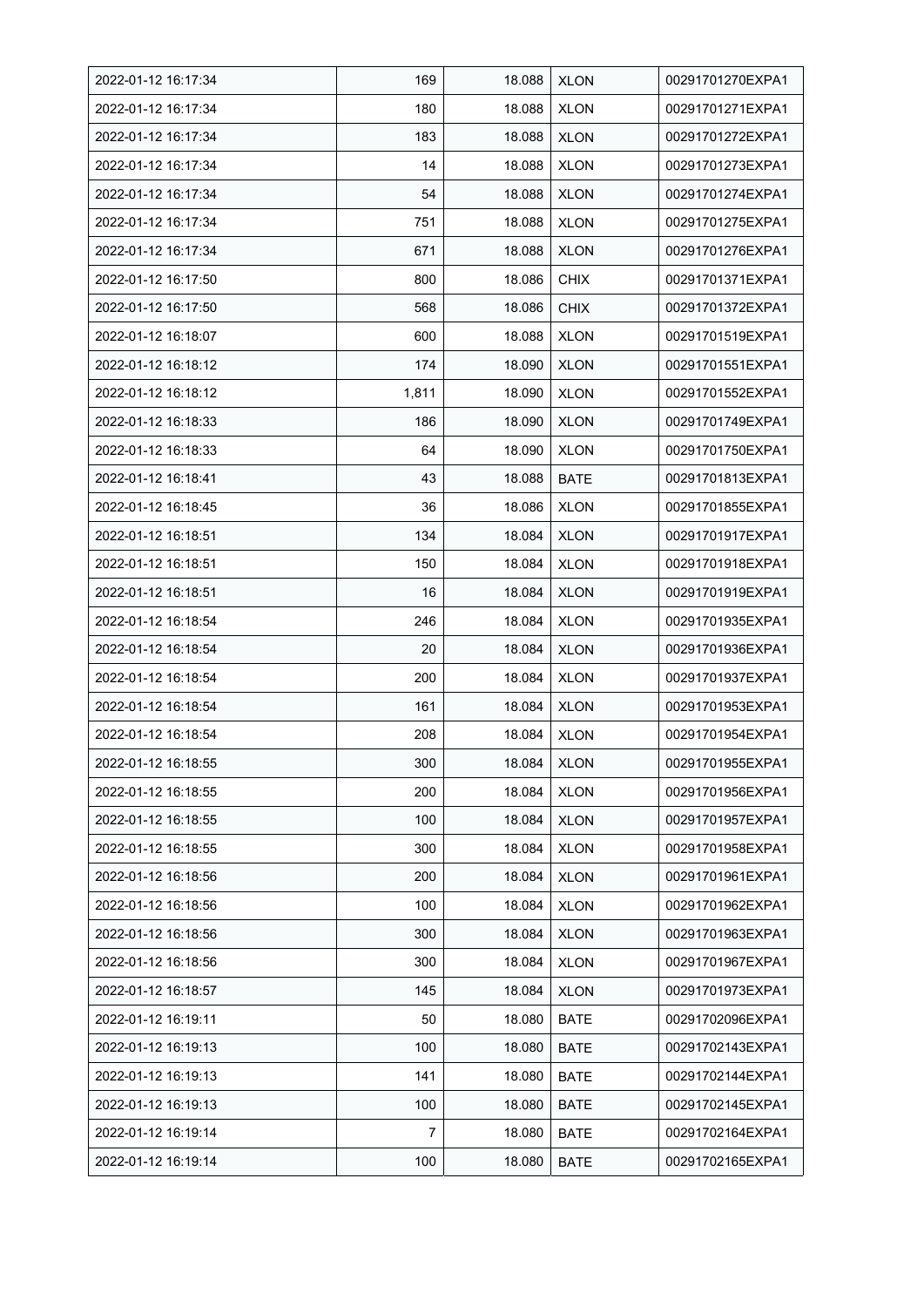| 2022-01-12 16:19:14 | 150 | 18.080 | <b>BATE</b> | 00291702166EXPA1 |
|---------------------|-----|--------|-------------|------------------|
| 2022-01-12 16:19:14 | 43  | 18.080 | <b>BATE</b> | 00291702167EXPA1 |
| 2022-01-12 16:19:15 | 43  | 18.080 | <b>BATE</b> | 00291702170EXPA1 |
| 2022-01-12 16:19:15 | 143 | 18.080 | <b>BATE</b> | 00291702174EXPA1 |
| 2022-01-12 16:19:15 | 57  | 18.080 | <b>BATE</b> | 00291702175EXPA1 |
| 2022-01-12 16:19:15 | 100 | 18.080 | <b>BATE</b> | 00291702176EXPA1 |
| 2022-01-12 16:19:15 | 22  | 18.080 | <b>BATE</b> | 00291702180EXPA1 |
| 2022-01-12 16:19:26 | 987 | 18.082 | <b>XLON</b> | 00291702289EXPA1 |
| 2022-01-12 16:19:27 | 300 | 18.082 | <b>XLON</b> | 00291702294EXPA1 |
| 2022-01-12 16:19:27 | 300 | 18.082 | <b>XLON</b> | 00291702296EXPA1 |
| 2022-01-12 16:19:27 | 306 | 18.082 | <b>XLON</b> | 00291702297EXPA1 |
| 2022-01-12 16:19:27 | 157 | 18.082 | <b>XLON</b> | 00291702303EXPA1 |
| 2022-01-12 16:19:43 | 177 | 18.076 | <b>CHIX</b> | 00291702502EXPA1 |
| 2022-01-12 16:19:43 | 85  | 18.076 | <b>CHIX</b> | 00291702508EXPA1 |
| 2022-01-12 16:19:43 | 215 | 18.076 | <b>CHIX</b> | 00291702509EXPA1 |
| 2022-01-12 16:19:44 | 66  | 18.076 | <b>CHIX</b> | 00291702510EXPA1 |
| 2022-01-12 16:19:50 | 224 | 18.076 | <b>CHIX</b> | 00291702634EXPA1 |
| 2022-01-12 16:19:50 | 76  | 18.076 | <b>CHIX</b> | 00291702636EXPA1 |
| 2022-01-12 16:19:50 | 275 | 18.076 | <b>XLON</b> | 00291702633EXPA1 |
| 2022-01-12 16:19:50 | 198 | 18.076 | <b>XLON</b> | 00291702635EXPA1 |
| 2022-01-12 16:20:21 | 215 | 18.080 | <b>XLON</b> | 00291702973EXPA1 |
| 2022-01-12 16:20:21 | 85  | 18.080 | <b>XLON</b> | 00291702974EXPA1 |
| 2022-01-12 16:20:21 | 215 | 18.080 | <b>XLON</b> | 00291702979EXPA1 |
| 2022-01-12 16:20:21 | 85  | 18.080 | <b>XLON</b> | 00291702980EXPA1 |
| 2022-01-12 16:20:21 | 300 | 18.080 | <b>XLON</b> | 00291702981EXPA1 |
| 2022-01-12 16:20:22 | 162 | 18.080 | <b>XLON</b> | 00291702991EXPA1 |
| 2022-01-12 16:20:22 | 204 | 18.080 | <b>XLON</b> | 00291702992EXPA1 |
| 2022-01-12 16:20:22 | 211 | 18.080 | <b>XLON</b> | 00291702993EXPA1 |
| 2022-01-12 16:20:22 | 11  | 18.080 | <b>XLON</b> | 00291702994EXPA1 |
| 2022-01-12 16:20:22 | 316 | 18.080 | <b>XLON</b> | 00291702995EXPA1 |
| 2022-01-12 16:20:22 | 230 | 18.080 | <b>XLON</b> | 00291703002EXPA1 |
| 2022-01-12 16:20:23 | 215 | 18.080 | <b>XLON</b> | 00291703010EXPA1 |
| 2022-01-12 16:20:23 | 731 | 18.080 | <b>XLON</b> | 00291703011EXPA1 |
| 2022-01-12 16:20:43 | 43  | 18.084 | <b>XLON</b> | 00291703143EXPA1 |
| 2022-01-12 16:20:44 | 215 | 18.084 | <b>XLON</b> | 00291703144EXPA1 |
| 2022-01-12 16:20:44 | 85  | 18.084 | <b>XLON</b> | 00291703145EXPA1 |
| 2022-01-12 16:20:44 | 100 | 18.084 | <b>XLON</b> | 00291703146EXPA1 |
| 2022-01-12 16:20:44 | 200 | 18.084 | <b>XLON</b> | 00291703147EXPA1 |
| 2022-01-12 16:20:44 | 163 | 18.084 | <b>XLON</b> | 00291703148EXPA1 |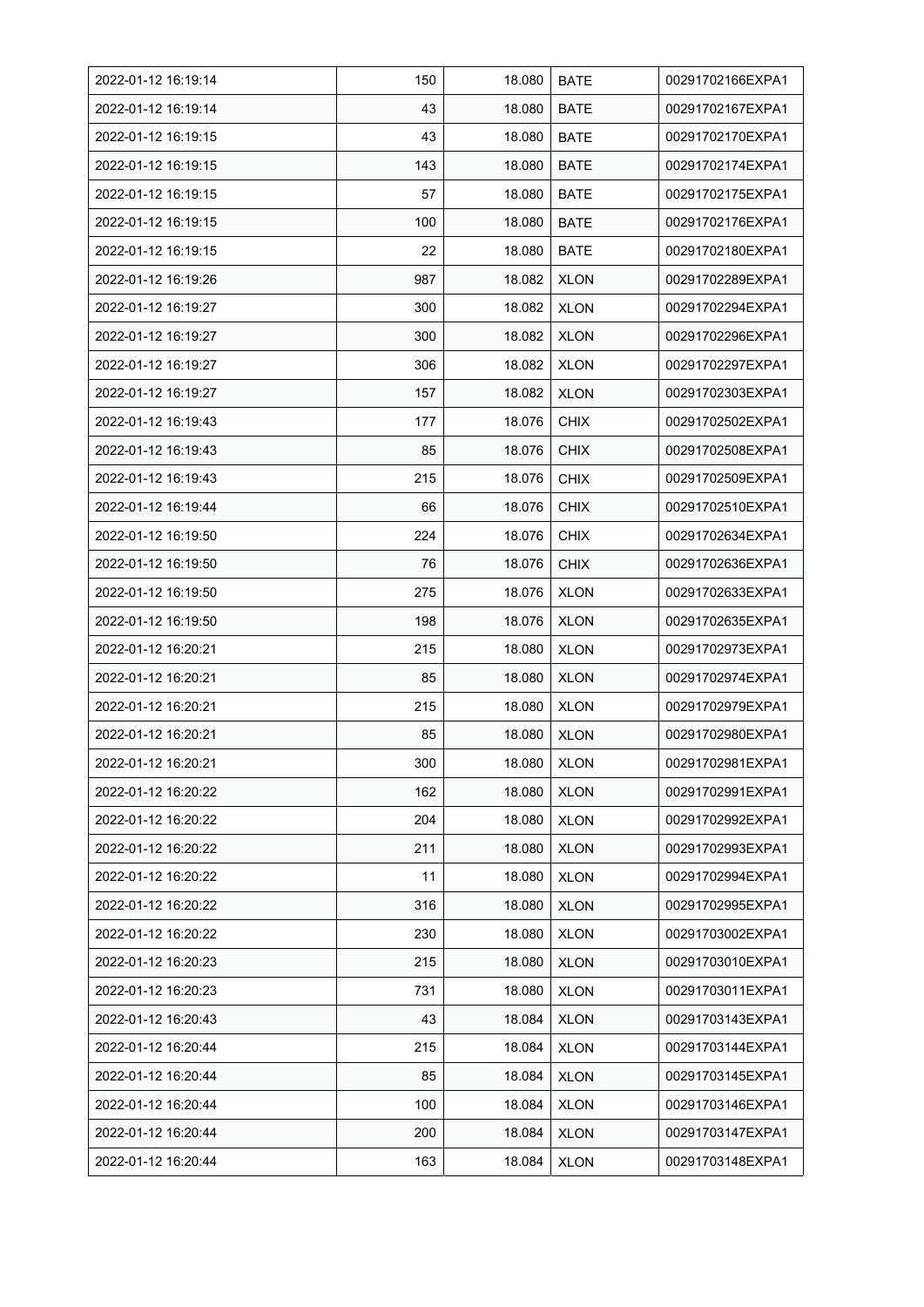| 2022-01-12 16:20:44 | 118   | 18.084 | <b>XLON</b> | 00291703149EXPA1 |
|---------------------|-------|--------|-------------|------------------|
| 2022-01-12 16:20:45 | 215   | 18.084 | <b>XLON</b> | 00291703155EXPA1 |
| 2022-01-12 16:20:45 | 17    | 18.084 | <b>XLON</b> | 00291703158EXPA1 |
| 2022-01-12 16:20:45 | 68    | 18.084 | <b>XLON</b> | 00291703163EXPA1 |
| 2022-01-12 16:20:45 | 435   | 18.084 | <b>XLON</b> | 00291703164EXPA1 |
| 2022-01-12 16:20:45 | 434   | 18.084 | <b>XLON</b> | 00291703165EXPA1 |
| 2022-01-12 16:21:15 | 200   | 18.080 | <b>XLON</b> | 00291703375EXPA1 |
| 2022-01-12 16:21:17 | 52    | 18.080 | <b>CHIX</b> | 00291703382EXPA1 |
| 2022-01-12 16:21:18 | 50    | 18.082 | <b>XLON</b> | 00291703391EXPA1 |
| 2022-01-12 16:21:18 | 150   | 18.082 | <b>XLON</b> | 00291703392EXPA1 |
| 2022-01-12 16:21:18 | 220   | 18.082 | <b>XLON</b> | 00291703395EXPA1 |
| 2022-01-12 16:21:18 | 80    | 18.082 | <b>XLON</b> | 00291703396EXPA1 |
| 2022-01-12 16:21:19 | 300   | 18.082 | <b>XLON</b> | 00291703397EXPA1 |
| 2022-01-12 16:21:20 | 802   | 18.080 | <b>CHIX</b> | 00291703411EXPA1 |
| 2022-01-12 16:21:20 | 425   | 18.084 | <b>XLON</b> | 00291703402EXPA1 |
| 2022-01-12 16:21:20 | 300   | 18.084 | <b>XLON</b> | 00291703403EXPA1 |
| 2022-01-12 16:21:20 | 7     | 18.084 | <b>XLON</b> | 00291703407EXPA1 |
| 2022-01-12 16:21:20 | 293   | 18.084 | <b>XLON</b> | 00291703408EXPA1 |
| 2022-01-12 16:21:20 | 204   | 18.084 | <b>XLON</b> | 00291703409EXPA1 |
| 2022-01-12 16:21:20 | 42    | 18.084 | <b>XLON</b> | 00291703410EXPA1 |
| 2022-01-12 16:21:52 | 300   | 18.076 | <b>XLON</b> | 00291703703EXPA1 |
| 2022-01-12 16:21:52 | 165   | 18.076 | <b>XLON</b> | 00291703704EXPA1 |
| 2022-01-12 16:21:52 | 221   | 18.076 | <b>XLON</b> | 00291703705EXPA1 |
| 2022-01-12 16:21:52 | 240   | 18.076 | <b>XLON</b> | 00291703716EXPA1 |
| 2022-01-12 16:21:52 | 1,233 | 18.076 | <b>XLON</b> | 00291703717EXPA1 |
| 2022-01-12 16:21:52 | 278   | 18.076 | <b>XLON</b> | 00291703718EXPA1 |
| 2022-01-12 16:21:52 | 78    | 18.076 | <b>XLON</b> | 00291703719EXPA1 |
| 2022-01-12 16:21:52 | 8     | 18.076 | <b>XLON</b> | 00291703720EXPA1 |
| 2022-01-12 16:21:55 | 39    | 18.076 | <b>BATE</b> | 00291703737EXPA1 |
| 2022-01-12 16:21:58 | 100   | 18.078 | <b>BATE</b> | 00291703758EXPA1 |
| 2022-01-12 16:21:58 | 14    | 18.078 | <b>BATE</b> | 00291703759EXPA1 |
| 2022-01-12 16:22:02 | 1,101 | 18.078 | <b>BATE</b> | 00291703825EXPA1 |
| 2022-01-12 16:22:37 | 2,945 | 18.076 | <b>XLON</b> | 00291704357EXPA1 |
| 2022-01-12 16:22:38 | 300   | 18.072 | <b>CHIX</b> | 00291704381EXPA1 |
| 2022-01-12 16:23:11 | 100   | 18.062 | <b>XLON</b> | 00291704727EXPA1 |
| 2022-01-12 16:23:12 | 200   | 18.062 | <b>XLON</b> | 00291704729EXPA1 |
| 2022-01-12 16:23:12 | 172   | 18.062 | <b>XLON</b> | 00291704730EXPA1 |
| 2022-01-12 16:23:12 | 216   | 18.062 | <b>XLON</b> | 00291704731EXPA1 |
| 2022-01-12 16:23:12 | 1,345 | 18.062 | <b>XLON</b> | 00291704732EXPA1 |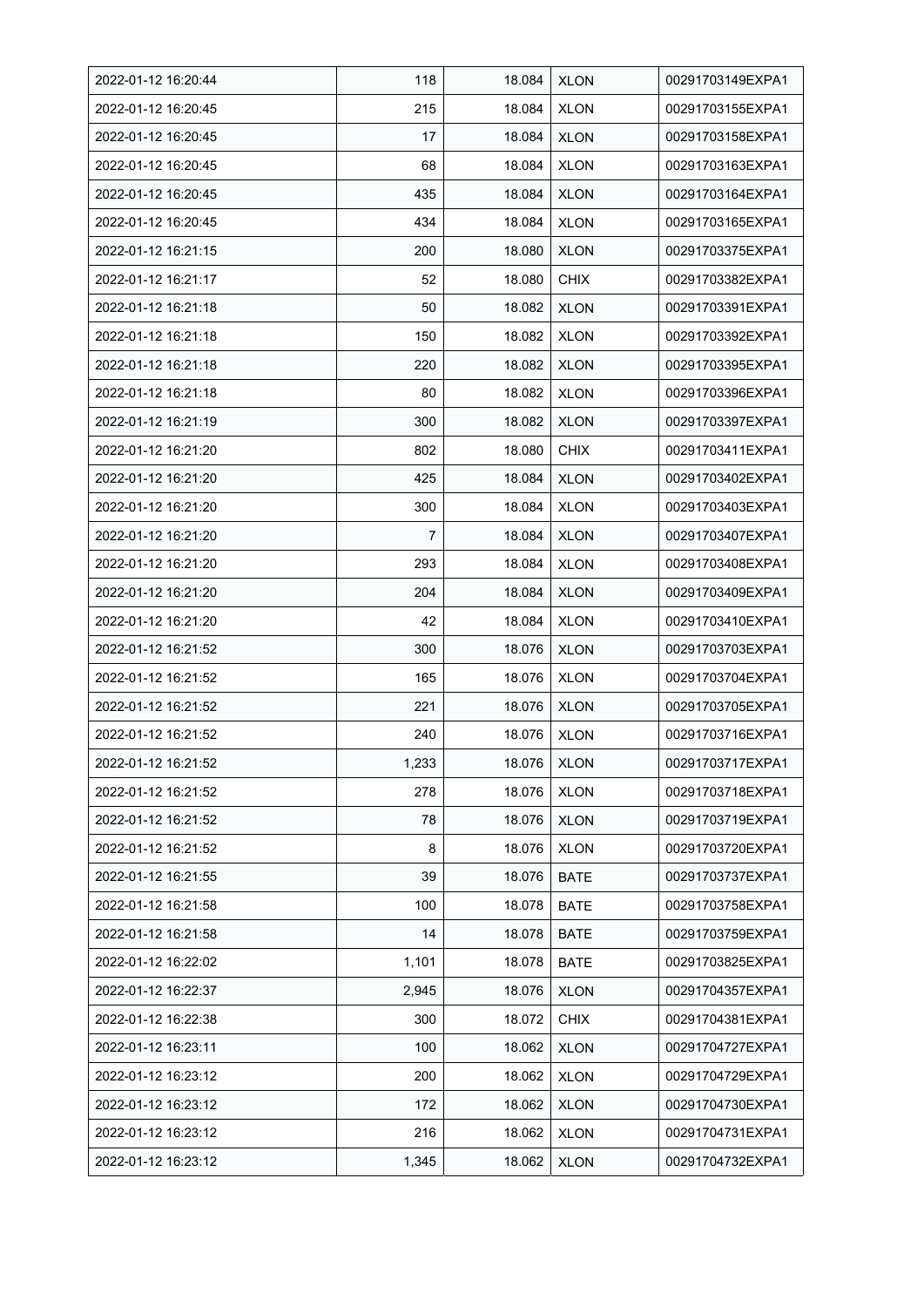| 2022-01-12 16:23:12 | 175   | 18.062 | <b>XLON</b> | 00291704733EXPA1 |
|---------------------|-------|--------|-------------|------------------|
| 2022-01-12 16:23:12 | 164   | 18.062 | <b>XLON</b> | 00291704734EXPA1 |
| 2022-01-12 16:23:12 | 50    | 18.062 | <b>XLON</b> | 00291704735EXPA1 |
| 2022-01-12 16:23:12 | 21    | 18.062 | <b>XLON</b> | 00291704736EXPA1 |
| 2022-01-12 16:23:53 | 200   | 18.066 | <b>XLON</b> | 00291705125EXPA1 |
| 2022-01-12 16:24:15 | 98    | 18.074 | <b>CHIX</b> | 00291705286EXPA1 |
| 2022-01-12 16:24:15 | 1,059 | 18.074 | <b>XLON</b> | 00291705287EXPA1 |
| 2022-01-12 16:24:18 | 215   | 18.074 | <b>CHIX</b> | 00291705324EXPA1 |
| 2022-01-12 16:24:18 | 1,100 | 18.074 | <b>CHIX</b> | 00291705326EXPA1 |
| 2022-01-12 16:24:18 | 2,883 | 18.074 | <b>XLON</b> | 00291705323EXPA1 |
| 2022-01-12 16:24:23 | 297   | 18.068 | <b>BATE</b> | 00291705373EXPA1 |
| 2022-01-12 16:24:23 | 25    | 18.068 | <b>BATE</b> | 00291705375EXPA1 |
| 2022-01-12 16:24:23 | 22    | 18.068 | <b>BATE</b> | 00291705376EXPA1 |
| 2022-01-12 16:24:23 | 531   | 18.068 | <b>BATE</b> | 00291705378EXPA1 |
| 2022-01-12 16:24:41 | 39    | 18.064 | <b>XLON</b> | 00291705671EXPA1 |
| 2022-01-12 16:24:48 | 300   | 18.066 | <b>XLON</b> | 00291705716EXPA1 |
| 2022-01-12 16:24:48 | 43    | 18.066 | <b>XLON</b> | 00291705717EXPA1 |
| 2022-01-12 16:24:48 | 43    | 18.066 | <b>XLON</b> | 00291705720EXPA1 |
| 2022-01-12 16:24:51 | 24    | 18.066 | <b>XLON</b> | 00291705732EXPA1 |
| 2022-01-12 16:24:52 | 134   | 18.068 | <b>XLON</b> | 00291705733EXPA1 |
| 2022-01-12 16:24:52 | 200   | 18.068 | <b>XLON</b> | 00291705734EXPA1 |
| 2022-01-12 16:24:52 | 178   | 18.068 | <b>XLON</b> | 00291705735EXPA1 |
| 2022-01-12 16:24:52 | 17    | 18.068 | <b>XLON</b> | 00291705736EXPA1 |
| 2022-01-12 16:24:52 | 300   | 18.068 | <b>XLON</b> | 00291705737EXPA1 |
| 2022-01-12 16:24:53 | 600   | 18.070 | <b>XLON</b> | 00291705816EXPA1 |
| 2022-01-12 16:24:54 | 88    | 18.070 | <b>XLON</b> | 00291705819EXPA1 |
| 2022-01-12 16:24:55 | 54    | 18.070 | <b>XLON</b> | 00291705828EXPA1 |
| 2022-01-12 16:24:55 | 66    | 18.070 | <b>XLON</b> | 00291705829EXPA1 |
| 2022-01-12 16:24:55 | 775   | 18.070 | <b>XLON</b> | 00291705830EXPA1 |
| 2022-01-12 16:24:55 | 48    | 18.070 | <b>XLON</b> | 00291705831EXPA1 |
| 2022-01-12 16:25:28 | 600   | 18.064 | <b>XLON</b> | 00291706201EXPA1 |
| 2022-01-12 16:25:38 | 300   | 18.058 | <b>XLON</b> | 00291706452EXPA1 |
| 2022-01-12 16:25:40 | 300   | 18.062 | <b>XLON</b> | 00291706490EXPA1 |
| 2022-01-12 16:25:40 | 143   | 18.062 | <b>XLON</b> | 00291706491EXPA1 |
| 2022-01-12 16:25:40 | 300   | 18.062 | XLON        | 00291706493EXPA1 |
| 2022-01-12 16:25:40 | 436   | 18.062 | <b>XLON</b> | 00291706494EXPA1 |
| 2022-01-12 16:25:40 | 243   | 18.062 | <b>XLON</b> | 00291706495EXPA1 |
| 2022-01-12 16:25:40 | 58    | 18.062 | <b>XLON</b> | 00291706496EXPA1 |
| 2022-01-12 16:25:40 | 384   | 18.062 | <b>XLON</b> | 00291706497EXPA1 |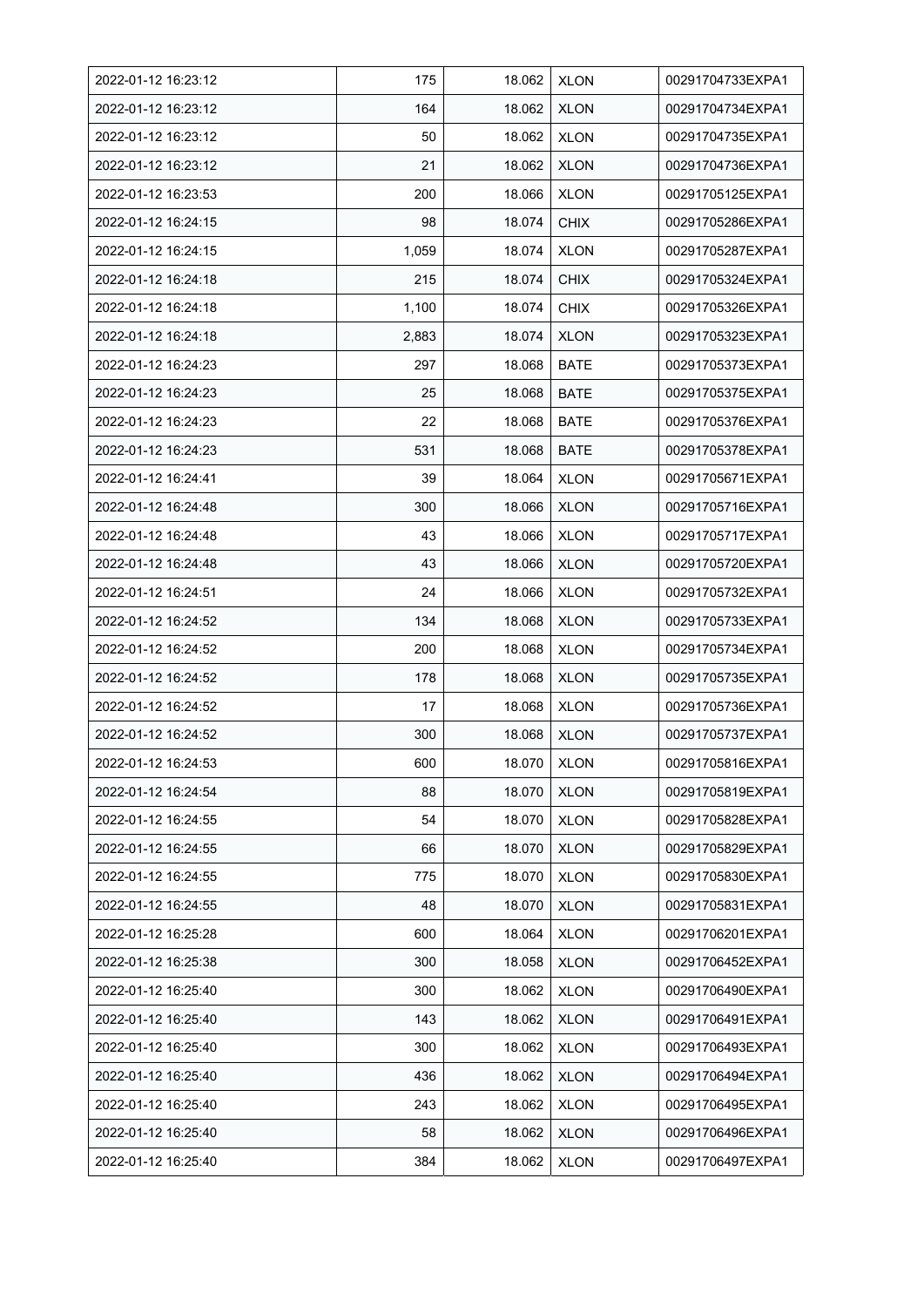| 2022-01-12 16:25:40 | 58    | 18.062 | <b>XLON</b> | 00291706498EXPA1 |
|---------------------|-------|--------|-------------|------------------|
| 2022-01-12 16:26:02 | 600   | 18.058 | <b>XLON</b> | 00291706698EXPA1 |
| 2022-01-12 16:26:02 | 300   | 18.058 | <b>XLON</b> | 00291706699EXPA1 |
| 2022-01-12 16:26:16 | 1,200 | 18.054 | <b>XLON</b> | 00291706882EXPA1 |
| 2022-01-12 16:26:16 | 300   | 18.054 | <b>XLON</b> | 00291706883EXPA1 |
| 2022-01-12 16:26:16 | 600   | 18.054 | <b>XLON</b> | 00291706884EXPA1 |
| 2022-01-12 16:26:16 | 252   | 18.054 | <b>XLON</b> | 00291706885EXPA1 |
| 2022-01-12 16:26:22 | 99    | 18.054 | <b>CHIX</b> | 00291706934EXPA1 |
| 2022-01-12 16:26:28 | 84    | 18.054 | <b>CHIX</b> | 00291706979EXPA1 |
| 2022-01-12 16:26:28 | 400   | 18.056 | <b>CHIX</b> | 00291706980EXPA1 |
| 2022-01-12 16:26:28 | 230   | 18.056 | <b>CHIX</b> | 00291706981EXPA1 |
| 2022-01-12 16:26:28 | 232   | 18.056 | <b>CHIX</b> | 00291706982EXPA1 |
| 2022-01-12 16:26:28 | 376   | 18.056 | <b>CHIX</b> | 00291706983EXPA1 |
| 2022-01-12 16:26:38 | 800   | 18.052 | <b>BATE</b> | 00291707054EXPA1 |
| 2022-01-12 16:26:38 | 258   | 18.052 | <b>BATE</b> | 00291707055EXPA1 |
| 2022-01-12 16:26:52 | 41    | 18.052 | <b>XLON</b> | 00291707161EXPA1 |
| 2022-01-12 16:26:52 | 155   | 18.052 | <b>XLON</b> | 00291707162EXPA1 |
| 2022-01-12 16:26:52 | 204   | 18.052 | XLON        | 00291707163EXPA1 |
| 2022-01-12 16:26:52 | 257   | 18.052 | <b>XLON</b> | 00291707164EXPA1 |
| 2022-01-12 16:26:52 | 475   | 18.052 | <b>XLON</b> | 00291707165EXPA1 |
| 2022-01-12 16:26:52 | 1,086 | 18.052 | <b>XLON</b> | 00291707166EXPA1 |
| 2022-01-12 16:27:18 | 300   | 18.052 | <b>XLON</b> | 00291707382EXPA1 |
| 2022-01-12 16:27:18 | 600   | 18.054 | <b>XLON</b> | 00291707383EXPA1 |
| 2022-01-12 16:27:18 | 1,256 | 18.054 | <b>XLON</b> | 00291707384EXPA1 |
| 2022-01-12 16:27:54 | 85    | 18.042 | <b>XLON</b> | 00291707904EXPA1 |
| 2022-01-12 16:27:54 | 1,095 | 18.042 | <b>XLON</b> | 00291707905EXPA1 |
| 2022-01-12 16:27:54 | 509   | 18.042 | <b>XLON</b> | 00291707906EXPA1 |
| 2022-01-12 16:27:54 | 254   | 18.042 | <b>XLON</b> | 00291707907EXPA1 |
| 2022-01-12 16:28:00 | 100   | 18.042 | <b>XLON</b> | 00291707953EXPA1 |
| 2022-01-12 16:28:03 | 352   | 18.042 | <b>XLON</b> | 00291707993EXPA1 |
| 2022-01-12 16:28:23 | 600   | 18.026 | <b>XLON</b> | 00291708220EXPA1 |
| 2022-01-12 16:28:38 | 300   | 18.032 | <b>XLON</b> | 00291708357EXPA1 |
| 2022-01-12 16:28:38 | 100   | 18.032 | <b>XLON</b> | 00291708358EXPA1 |
| 2022-01-12 16:28:38 | 96    | 18.032 | <b>XLON</b> | 00291708359EXPA1 |
| 2022-01-12 16:28:41 | 200   | 18.032 | <b>XLON</b> | 00291708373EXPA1 |
| 2022-01-12 16:28:41 | 400   | 18.032 | <b>XLON</b> | 00291708374EXPA1 |
| 2022-01-12 16:28:41 | 225   | 18.032 | <b>XLON</b> | 00291708383EXPA1 |
| 2022-01-12 16:28:41 | 300   | 18.032 | <b>XLON</b> | 00291708386EXPA1 |
| 2022-01-12 16:28:42 | 300   | 18.032 | <b>XLON</b> | 00291708395EXPA1 |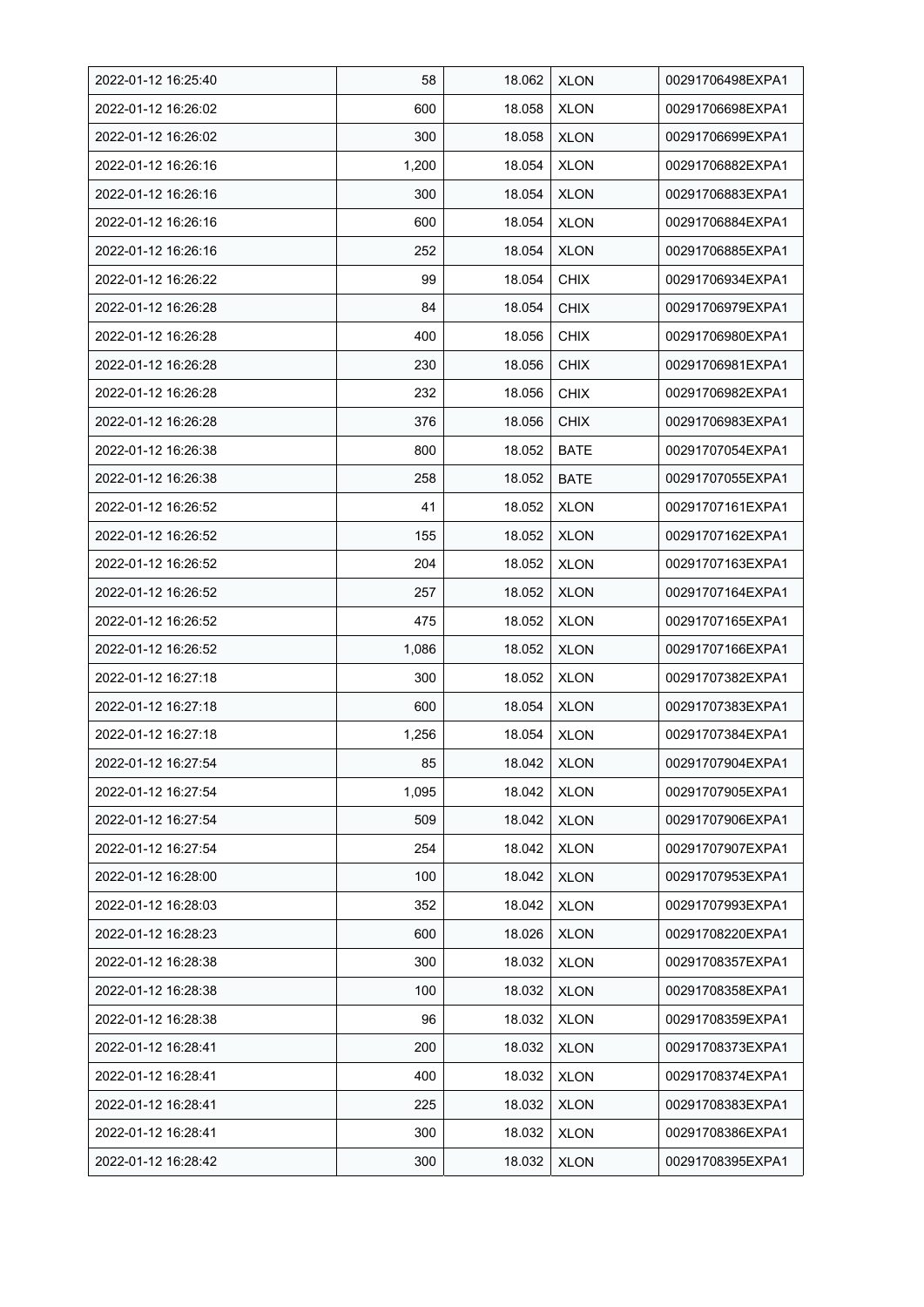| 2022-01-12 16:28:43 | 63    | 18.032 | <b>XLON</b> | 00291708403EXPA1 |
|---------------------|-------|--------|-------------|------------------|
| 2022-01-12 16:28:44 | 282   | 18.032 | <b>XLON</b> | 00291708407EXPA1 |
| 2022-01-12 16:28:44 | 689   | 18.032 | <b>XLON</b> | 00291708409EXPA1 |
| 2022-01-12 16:28:45 | 1,184 | 18.030 | <b>CHIX</b> | 00291708420EXPA1 |
| 2022-01-12 16:28:47 | 300   | 18.028 | <b>BATE</b> | 00291708448EXPA1 |
| 2022-01-12 16:28:48 | 294   | 18.028 | <b>BATE</b> | 00291708450EXPA1 |
| 2022-01-12 16:28:48 | 294   | 18.028 | <b>BATE</b> | 00291708454EXPA1 |
| 2022-01-12 16:28:48 | 21    | 18.028 | <b>BATE</b> | 00291708455EXPA1 |
| 2022-01-12 16:29:10 | 300   | 18.022 | <b>XLON</b> | 00291708669EXPA1 |
| 2022-01-12 16:29:13 | 241   | 18.022 | <b>XLON</b> | 00291708708EXPA1 |
| 2022-01-12 16:29:13 | 10    | 18.022 | <b>XLON</b> | 00291708709EXPA1 |
| 2022-01-12 16:29:13 | 25    | 18.022 | <b>XLON</b> | 00291708710EXPA1 |
| 2022-01-12 16:29:29 | 300   | 18.014 | <b>XLON</b> | 00291708902EXPA1 |
| 2022-01-12 16:29:29 | 600   | 18.016 | <b>XLON</b> | 00291708903EXPA1 |
| 2022-01-12 16:29:29 | 220   | 18.016 | <b>XLON</b> | 00291708904EXPA1 |
| 2022-01-12 16:29:29 | 400   | 18.016 | <b>XLON</b> | 00291708905EXPA1 |
| 2022-01-12 16:29:29 | 280   | 18.016 | <b>XLON</b> | 00291708906EXPA1 |
| 2022-01-12 16:29:29 | 108   | 18.016 | <b>XLON</b> | 00291708907EXPA1 |
| 2022-01-12 16:29:29 | 197   | 18.016 | <b>XLON</b> | 00291708908EXPA1 |
| 2022-01-12 16:29:49 | 300   | 18.016 | <b>XLON</b> | 00291709118EXPA1 |
| 2022-01-12 16:29:49 | 300   | 18.016 | <b>XLON</b> | 00291709119EXPA1 |
| 2022-01-12 16:30:04 | 119   | 18.040 | <b>XLON</b> | 00291709434EXPA1 |
| 2022-01-12 16:30:04 | 115   | 18.040 | <b>XLON</b> | 00291709435EXPA1 |
| 2022-01-12 16:30:04 | 200   | 18.040 | <b>XLON</b> | 00291709436EXPA1 |
| 2022-01-12 16:30:04 | 736   | 18.040 | <b>XLON</b> | 00291709437EXPA1 |
| 2022-01-12 16:30:04 | 599   | 18.040 | <b>XLON</b> | 00291709439EXPA1 |
| 2022-01-12 16:30:04 | 414   | 18.040 | <b>XLON</b> | 00291709440EXPA1 |
| 2022-01-12 16:30:04 | 90    | 18.040 | <b>XLON</b> | 00291709441EXPA1 |
| 2022-01-12 16:30:20 | 1,231 | 18.042 | <b>XLON</b> | 00291709556EXPA1 |
| 2022-01-12 16:30:31 | 634   | 18.034 | <b>BATE</b> | 00291709684EXPA1 |
| 2022-01-12 16:30:31 | 37    | 18.034 | <b>CHIX</b> | 00291709683EXPA1 |
| 2022-01-12 16:30:31 | 834   | 18.034 | <b>CHIX</b> | 00291709685EXPA1 |
| 2022-01-12 16:30:46 | 219   | 18.034 | <b>XLON</b> | 00291709797EXPA1 |
| 2022-01-12 16:30:46 | 2,234 | 18.034 | <b>XLON</b> | 00291709799EXPA1 |
| 2022-01-12 16:31:13 | 600   | 18.036 | <b>XLON</b> | 00291710120EXPA1 |
| 2022-01-12 16:31:13 | 202   | 18.036 | <b>XLON</b> | 00291710121EXPA1 |
| 2022-01-12 16:31:26 | 2     | 18.048 | <b>XLON</b> | 00291710251EXPA1 |
| 2022-01-12 16:31:26 | 62    | 18.048 | <b>XLON</b> | 00291710252EXPA1 |
| 2022-01-12 16:31:26 | 200   | 18.048 | <b>XLON</b> | 00291710253EXPA1 |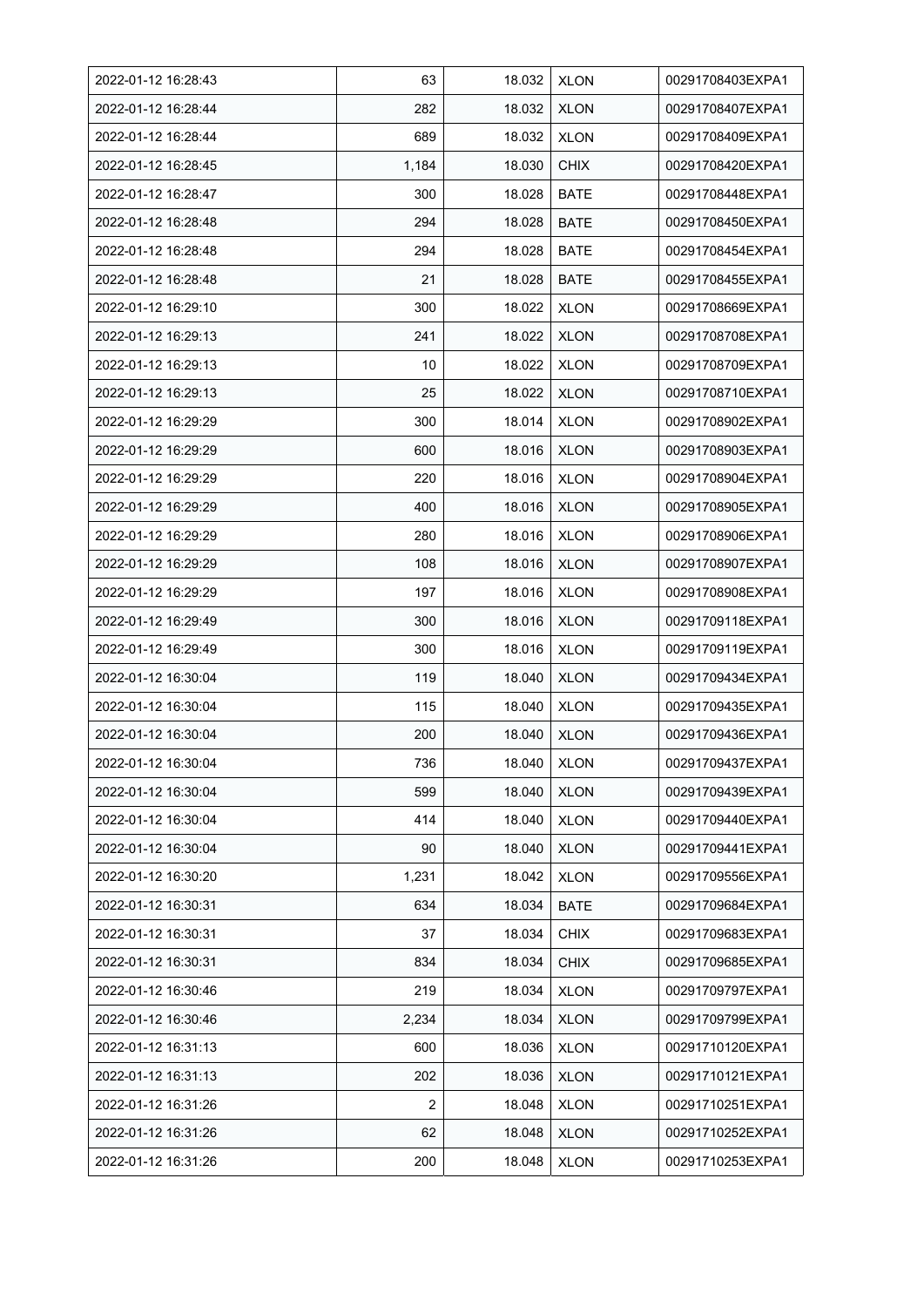| 2022-01-12 16:31:26 | 181   | 18.048 | <b>XLON</b> | 00291710254EXPA1 |
|---------------------|-------|--------|-------------|------------------|
| 2022-01-12 16:31:26 | 180   | 18.048 | <b>XLON</b> | 00291710255EXPA1 |
| 2022-01-12 16:31:30 | 2,073 | 18.048 | <b>XLON</b> | 00291710278EXPA1 |
| 2022-01-12 16:32:00 | 696   | 18.052 | <b>CHIX</b> | 00291710569EXPA1 |
| 2022-01-12 16:32:00 | 583   | 18.052 | <b>CHIX</b> | 00291710570EXPA1 |
| 2022-01-12 16:32:00 | 299   | 18.052 | <b>XLON</b> | 00291710561EXPA1 |
| 2022-01-12 16:32:00 | 135   | 18.052 | <b>XLON</b> | 00291710562EXPA1 |
| 2022-01-12 16:32:00 | 202   | 18.052 | <b>XLON</b> | 00291710568EXPA1 |
| 2022-01-12 16:32:00 | 333   | 18.052 | <b>XLON</b> | 00291710571EXPA1 |
| 2022-01-12 16:32:00 | 59    | 18.052 | <b>XLON</b> | 00291710572EXPA1 |
| 2022-01-12 16:32:00 | 1,275 | 18.052 | <b>XLON</b> | 00291710573EXPA1 |
| 2022-01-12 16:32:02 | 763   | 18.044 | <b>BATE</b> | 00291710622EXPA1 |
| 2022-01-12 16:32:28 | 400   | 18.038 | <b>XLON</b> | 00291711285EXPA1 |
| 2022-01-12 16:32:31 | 1,929 | 18.036 | <b>XLON</b> | 00291711322EXPA1 |
| 2022-01-12 16:33:01 | 481   | 18.030 | <b>XLON</b> | 00291711567EXPA1 |
| 2022-01-12 16:33:01 | 537   | 18.030 | <b>XLON</b> | 00291711569EXPA1 |
| 2022-01-12 16:33:13 | 300   | 18.026 | <b>XLON</b> | 00291711726EXPA1 |
| 2022-01-12 16:33:17 | 156   | 18.024 | <b>XLON</b> | 00291711768EXPA1 |
| 2022-01-12 16:33:18 | 300   | 18.024 | <b>XLON</b> | 00291711774EXPA1 |
| 2022-01-12 16:33:20 | 64    | 18.024 | <b>XLON</b> | 00291711793EXPA1 |
| 2022-01-12 16:33:20 | 1,560 | 18.024 | <b>XLON</b> | 00291711794EXPA1 |
| 2022-01-12 16:33:20 | 64    | 18.024 | <b>XLON</b> | 00291711795EXPA1 |
| 2022-01-12 16:33:36 | 242   | 18.026 | <b>CHIX</b> | 00291712162EXPA1 |
| 2022-01-12 16:33:36 | 180   | 18.026 | <b>CHIX</b> | 00291712164EXPA1 |
| 2022-01-12 16:33:36 | 534   | 18.026 | <b>CHIX</b> | 00291712165EXPA1 |
| 2022-01-12 16:33:46 | 1,530 | 18.026 | <b>XLON</b> | 00291712266EXPA1 |
| 2022-01-12 16:33:47 | 163   | 18.026 | <b>XLON</b> | 00291712280EXPA1 |
| 2022-01-12 16:33:47 | 155   | 18.026 | <b>XLON</b> | 00291712281EXPA1 |
| 2022-01-12 16:33:56 | 221   | 18.026 | <b>XLON</b> | 00291712382EXPA1 |
| 2022-01-12 16:33:56 | 369   | 18.026 | <b>XLON</b> | 00291712384EXPA1 |
| 2022-01-12 16:34:00 | 200   | 18.022 | <b>BATE</b> | 00291712412EXPA1 |
| 2022-01-12 16:34:00 | 186   | 18.022 | <b>BATE</b> | 00291712413EXPA1 |
| 2022-01-12 16:34:00 | 546   | 18.022 | <b>BATE</b> | 00291712414EXPA1 |
| 2022-01-12 16:34:13 | 512   | 18.020 | <b>XLON</b> | 00291712563EXPA1 |
| 2022-01-12 16:34:23 | 127   | 18.012 | <b>XLON</b> | 00291712692EXPA1 |
| 2022-01-12 16:34:23 | 600   | 18.012 | <b>XLON</b> | 00291712693EXPA1 |
| 2022-01-12 16:34:37 | 600   | 18.022 | <b>XLON</b> | 00291712887EXPA1 |
| 2022-01-12 16:34:37 | 164   | 18.022 | <b>XLON</b> | 00291712888EXPA1 |
| 2022-01-12 16:34:37 | 204   | 18.022 | <b>XLON</b> | 00291712889EXPA1 |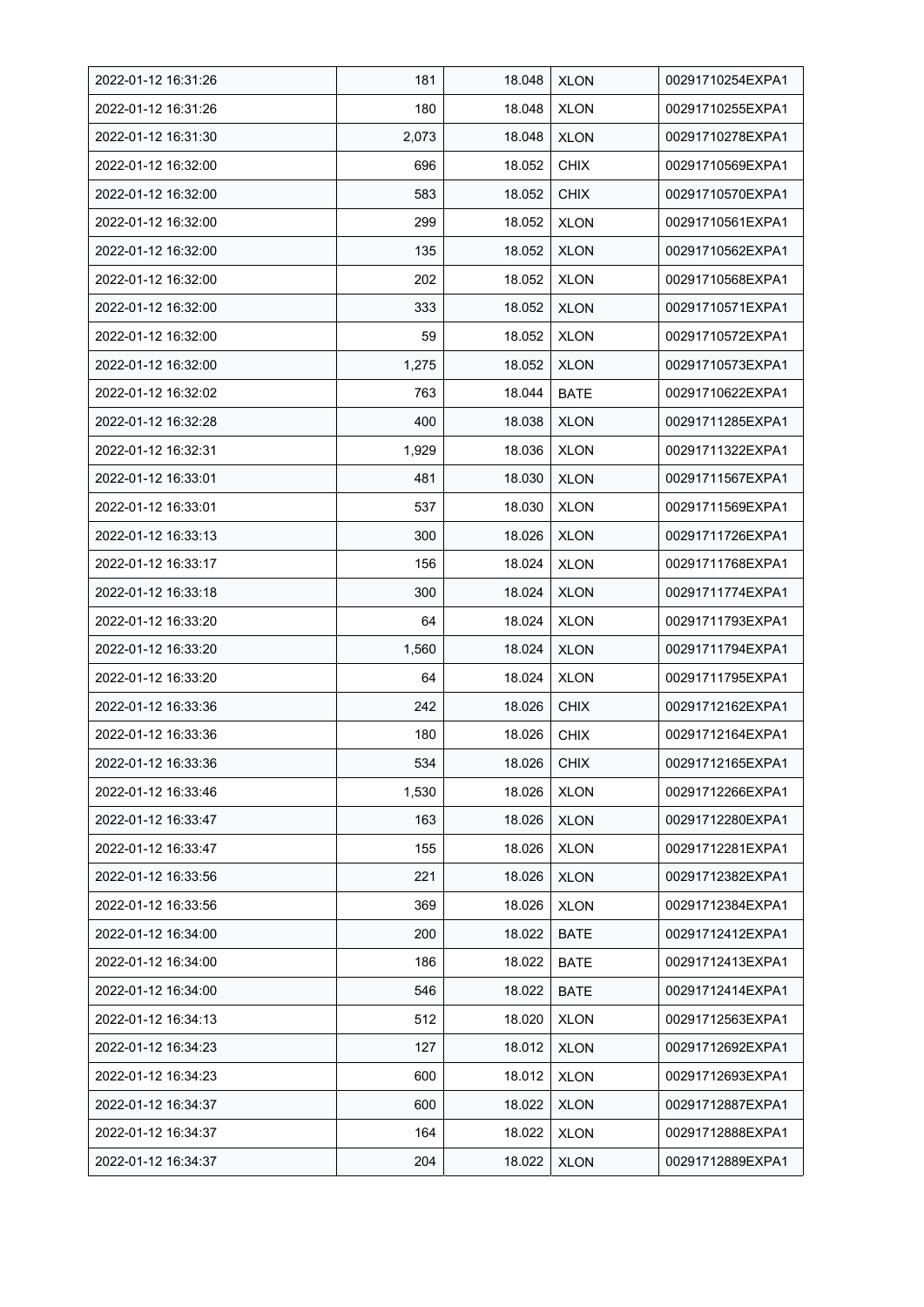| 2022-01-12 16:34:37 | 1,464 | 18.022 | <b>XLON</b> | 00291712890EXPA1 |
|---------------------|-------|--------|-------------|------------------|
| 2022-01-12 16:34:58 | 400   | 18.020 | <b>XLON</b> | 00291713107EXPA1 |
| 2022-01-12 16:34:58 | 600   | 18.020 | <b>XLON</b> | 00291713108EXPA1 |
| 2022-01-12 16:35:20 | 277   | 18.034 | <b>XLON</b> | 00291713482EXPA1 |
| 2022-01-12 16:35:22 | 1,069 | 18.034 | <b>XLON</b> | 00291713494EXPA1 |
| 2022-01-12 16:35:22 | 181   | 18.034 | <b>XLON</b> | 00291713495EXPA1 |
| 2022-01-12 16:35:22 | 261   | 18.034 | <b>XLON</b> | 00291713496EXPA1 |
| 2022-01-12 16:35:22 | 749   | 18.034 | <b>XLON</b> | 00291713497EXPA1 |
| 2022-01-12 16:35:22 | 35    | 18.034 | <b>XLON</b> | 00291713498EXPA1 |
| 2022-01-12 16:35:43 | 562   | 18.044 | <b>CHIX</b> | 00291713681EXPA1 |
| 2022-01-12 16:35:43 | 423   | 18.046 | <b>XLON</b> | 00291713674EXPA1 |
| 2022-01-12 16:35:43 | 1,434 | 18.046 | <b>XLON</b> | 00291713675EXPA1 |
| 2022-01-12 16:35:44 | 442   | 18.044 | <b>CHIX</b> | 00291713682EXPA1 |
| 2022-01-12 16:35:44 | 228   | 18.044 | <b>CHIX</b> | 00291713683EXPA1 |
| 2022-01-12 16:36:14 | 600   | 18.034 | <b>XLON</b> | 00291714063EXPA1 |
| 2022-01-12 16:36:14 | 61    | 18.034 | <b>XLON</b> | 00291714064EXPA1 |
| 2022-01-12 16:36:14 | 300   | 18.034 | <b>XLON</b> | 00291714065EXPA1 |
| 2022-01-12 16:36:14 | 600   | 18.034 | <b>XLON</b> | 00291714066EXPA1 |
| 2022-01-12 16:36:20 | 800   | 18.032 | <b>BATE</b> | 00291714149EXPA1 |
| 2022-01-12 16:36:27 | 975   | 18.030 | <b>XLON</b> | 00291714253EXPA1 |
| 2022-01-12 16:36:45 | 480   | 18.020 | <b>XLON</b> | 00291714399EXPA1 |
| 2022-01-12 16:36:59 | 2,935 | 18.018 | <b>XLON</b> | 00291714522EXPA1 |
| 2022-01-12 16:37:12 | 431   | 18.026 | <b>CHIX</b> | 00291714705EXPA1 |
| 2022-01-12 16:37:12 | 543   | 18.026 | <b>CHIX</b> | 00291714706EXPA1 |
| 2022-01-12 16:37:31 | 600   | 18.012 | <b>XLON</b> | 00291715006EXPA1 |
| 2022-01-12 16:37:31 | 133   | 18.012 | <b>XLON</b> | 00291715007EXPA1 |
| 2022-01-12 16:37:31 | 685   | 18.012 | <b>XLON</b> | 00291715008EXPA1 |
| 2022-01-12 16:37:31 | 300   | 18.012 | <b>XLON</b> | 00291715009EXPA1 |
| 2022-01-12 16:37:31 | 542   | 18.012 | <b>XLON</b> | 00291715010EXPA1 |
| 2022-01-12 16:37:45 | 8     | 18.010 | BATE        | 00291715134EXPA1 |
| 2022-01-12 16:37:46 | 392   | 18.010 | BATE        | 00291715135EXPA1 |
| 2022-01-12 16:37:57 | 377   | 18.014 | <b>XLON</b> | 00291715233EXPA1 |
| 2022-01-12 16:37:57 | 1,412 | 18.014 | <b>XLON</b> | 00291715235EXPA1 |
| 2022-01-12 16:37:57 | 257   | 18.014 | <b>XLON</b> | 00291715236EXPA1 |
| 2022-01-12 16:38:20 | 66    | 18.002 | <b>XLON</b> | 00291715528EXPA1 |
| 2022-01-12 16:38:20 | 600   | 18.002 | <b>XLON</b> | 00291715529EXPA1 |
| 2022-01-12 16:38:20 | 600   | 18.002 | <b>XLON</b> | 00291715530EXPA1 |
| 2022-01-12 16:38:20 | 476   | 18.002 | <b>XLON</b> | 00291715531EXPA1 |
| 2022-01-12 16:38:23 | 855   | 18.000 | <b>BATE</b> | 00291715622EXPA1 |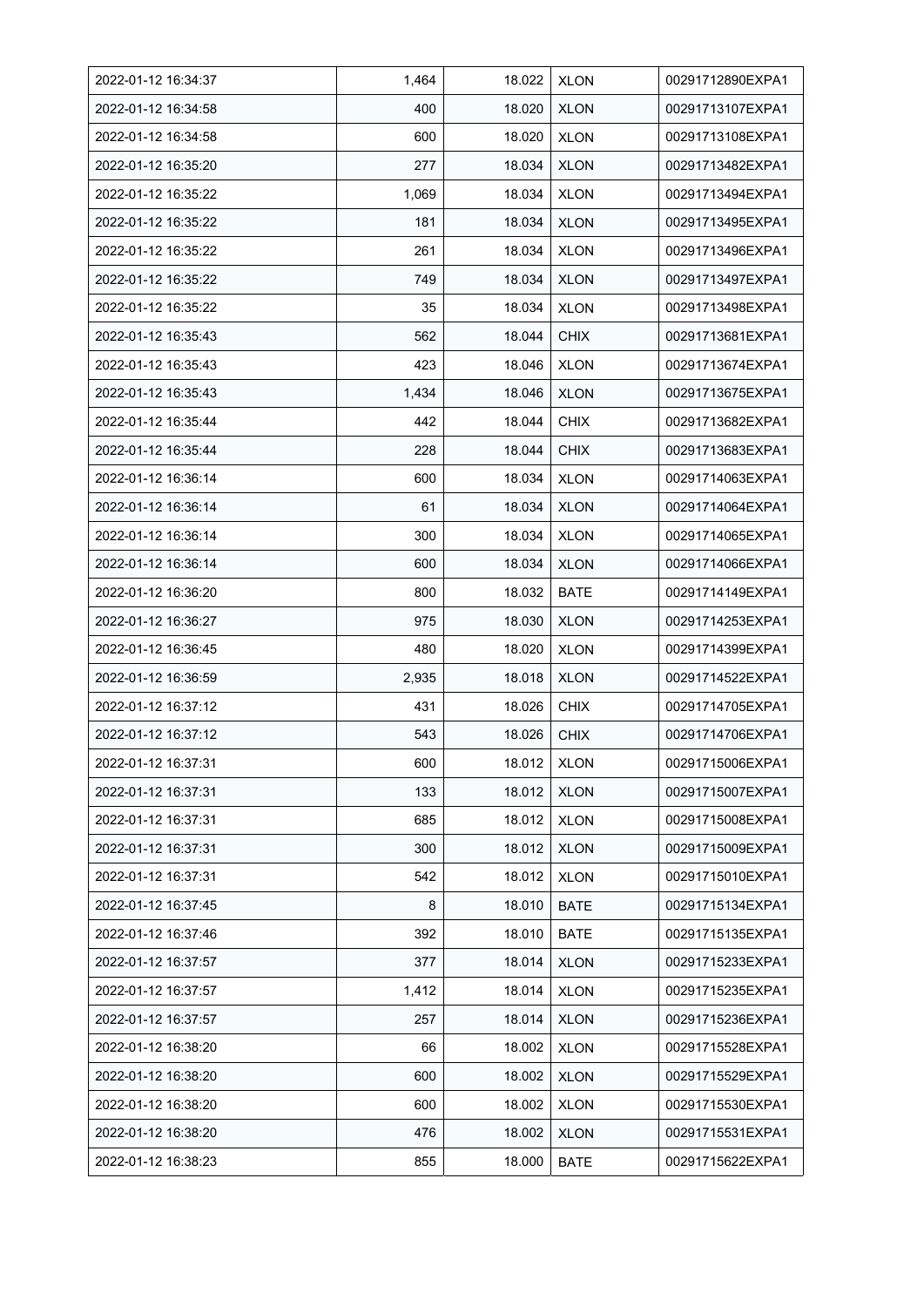| 2022-01-12 16:38:49 | 680   | 18.010 | <b>XLON</b> | 00291715817EXPA1 |
|---------------------|-------|--------|-------------|------------------|
| 2022-01-12 16:38:49 | 550   | 18.010 | <b>XLON</b> | 00291715818EXPA1 |
| 2022-01-12 16:38:49 | 87    | 18.010 | <b>XLON</b> | 00291715819EXPA1 |
| 2022-01-12 16:38:49 | 400   | 18.010 | <b>XLON</b> | 00291715820EXPA1 |
| 2022-01-12 16:38:49 | 535   | 18.010 | <b>XLON</b> | 00291715821EXPA1 |
| 2022-01-12 16:38:50 | 868   | 18.006 | <b>CHIX</b> | 00291715831EXPA1 |
| 2022-01-12 16:39:18 | 912   | 18.000 | <b>XLON</b> | 00291716060EXPA1 |
| 2022-01-12 16:39:37 | 600   | 18.000 | <b>XLON</b> | 00291716253EXPA1 |
| 2022-01-12 16:39:37 | 600   | 18.000 | <b>XLON</b> | 00291716254EXPA1 |
| 2022-01-12 16:39:45 | 600   | 17.998 | <b>XLON</b> | 00291716305EXPA1 |
| 2022-01-12 16:39:45 | 600   | 17.998 | <b>XLON</b> | 00291716306EXPA1 |
| 2022-01-12 16:39:45 | 543   | 17.998 | <b>XLON</b> | 00291716308EXPA1 |
| 2022-01-12 16:39:45 | 136   | 17.998 | <b>XLON</b> | 00291716309EXPA1 |
| 2022-01-12 16:39:45 | 208   | 17.998 | <b>XLON</b> | 00291716310EXPA1 |
| 2022-01-12 16:39:45 | 185   | 17.998 | <b>XLON</b> | 00291716311EXPA1 |
| 2022-01-12 16:39:53 | 672   | 17.996 | <b>CHIX</b> | 00291716395EXPA1 |
| 2022-01-12 16:40:11 | 8     | 17.998 | <b>BATE</b> | 00291716592EXPA1 |
| 2022-01-12 16:40:11 | 200   | 17.998 | <b>BATE</b> | 00291716594EXPA1 |
| 2022-01-12 16:40:11 | 303   | 18.000 | <b>XLON</b> | 00291716579EXPA1 |
| 2022-01-12 16:40:11 | 1,745 | 18.000 | <b>XLON</b> | 00291716581EXPA1 |
| 2022-01-12 16:40:12 | 541   | 17.998 | <b>BATE</b> | 00291716606EXPA1 |
| 2022-01-12 16:40:36 | 1,070 | 17.994 | <b>XLON</b> | 00291716949EXPA1 |
| 2022-01-12 16:41:07 | 24    | 17.994 | <b>CHIX</b> | 00291717184EXPA1 |
| 2022-01-12 16:41:07 | 273   | 17.994 | <b>CHIX</b> | 00291717185EXPA1 |
| 2022-01-12 16:41:07 | 45    | 17.994 | <b>CHIX</b> | 00291717186EXPA1 |
| 2022-01-12 16:41:08 | 93    | 17.994 | <b>CHIX</b> | 00291717196EXPA1 |
| 2022-01-12 16:41:08 | 31    | 17.994 | <b>CHIX</b> | 00291717197EXPA1 |
| 2022-01-12 16:41:08 | 23    | 17.994 | <b>CHIX</b> | 00291717198EXPA1 |
| 2022-01-12 16:41:08 | 94    | 17.994 | <b>CHIX</b> | 00291717199EXPA1 |
| 2022-01-12 16:41:12 | 107   | 17.992 | <b>XLON</b> | 00291717230EXPA1 |
| 2022-01-12 16:41:12 | 500   | 17.994 | <b>XLON</b> | 00291717231EXPA1 |
| 2022-01-12 16:41:12 | 696   | 17.994 | <b>XLON</b> | 00291717232EXPA1 |
| 2022-01-12 16:41:12 | 432   | 17.994 | <b>XLON</b> | 00291717233EXPA1 |
| 2022-01-12 16:41:12 | 1,271 | 17.994 | <b>XLON</b> | 00291717235EXPA1 |
| 2022-01-12 16:41:50 | 600   | 17.972 | <b>XLON</b> | 00291717905EXPA1 |
| 2022-01-12 16:41:50 | 600   | 17.972 | <b>XLON</b> | 00291717906EXPA1 |
| 2022-01-12 16:41:50 | 600   | 17.972 | <b>XLON</b> | 00291717907EXPA1 |
| 2022-01-12 16:41:50 | 311   | 17.972 | <b>XLON</b> | 00291717908EXPA1 |
| 2022-01-12 16:42:14 | 931   | 17.986 | <b>CHIX</b> | 00291718218EXPA1 |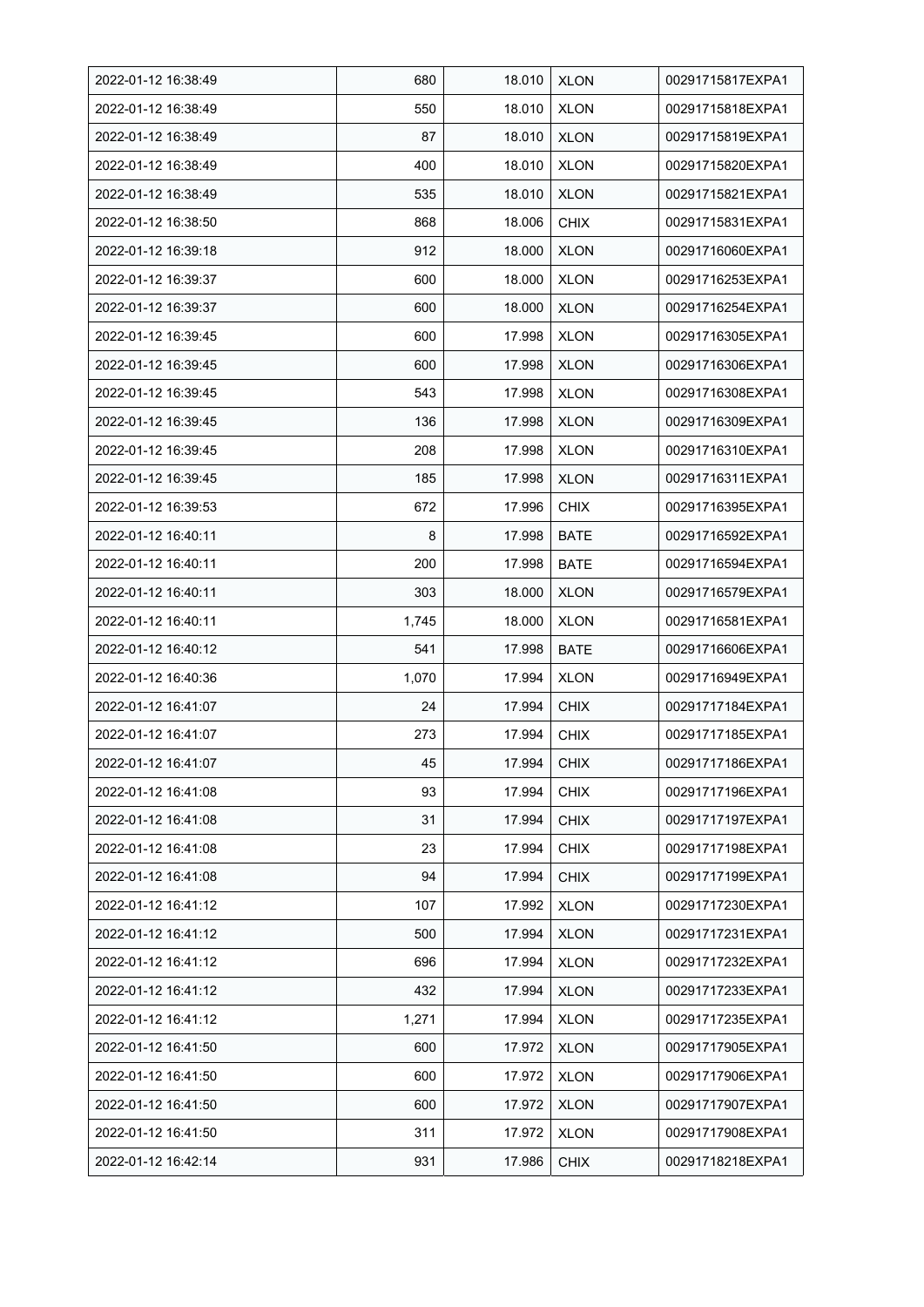| 2022-01-12 16:42:14 | 155   | 17.986 | <b>XLON</b> | 00291718217EXPA1 |
|---------------------|-------|--------|-------------|------------------|
| 2022-01-12 16:42:20 | 710   | 17.990 | <b>XLON</b> | 00291718292EXPA1 |
| 2022-01-12 16:42:20 | 374   | 17.990 | <b>XLON</b> | 00291718295EXPA1 |
| 2022-01-12 16:42:20 | 248   | 17.990 | <b>XLON</b> | 00291718297EXPA1 |
| 2022-01-12 16:42:20 | 1,738 | 17.990 | <b>XLON</b> | 00291718299EXPA1 |
| 2022-01-12 16:42:25 | 100   | 17.984 | <b>BATE</b> | 00291718333EXPA1 |
| 2022-01-12 16:42:25 | 217   | 17.984 | <b>BATE</b> | 00291718334EXPA1 |
| 2022-01-12 16:42:25 | 215   | 17.984 | <b>BATE</b> | 00291718335EXPA1 |
| 2022-01-12 16:42:25 | 400   | 17.984 | <b>BATE</b> | 00291718336EXPA1 |
| 2022-01-12 16:42:47 | 600   | 17.988 | <b>XLON</b> | 00291718625EXPA1 |
| 2022-01-12 16:42:47 | 1,200 | 17.988 | <b>XLON</b> | 00291718627EXPA1 |
| 2022-01-12 16:42:47 | 553   | 17.988 | <b>XLON</b> | 00291718629EXPA1 |
| 2022-01-12 16:43:20 | 2,062 | 17.988 | <b>XLON</b> | 00291719052EXPA1 |
| 2022-01-12 16:43:20 | 38    | 17.988 | <b>XLON</b> | 00291719053EXPA1 |
| 2022-01-12 16:43:47 | 600   | 17.984 | <b>XLON</b> | 00291719354EXPA1 |
| 2022-01-12 16:44:02 | 600   | 17.984 | <b>XLON</b> | 00291719491EXPA1 |
| 2022-01-12 16:44:02 | 600   | 17.984 | <b>XLON</b> | 00291719492EXPA1 |
| 2022-01-12 16:44:06 | 600   | 17.986 | <b>XLON</b> | 00291719539EXPA1 |
| 2022-01-12 16:44:06 | 600   | 17.986 | <b>XLON</b> | 00291719541EXPA1 |
| 2022-01-12 16:44:06 | 219   | 17.986 | <b>XLON</b> | 00291719542EXPA1 |
| 2022-01-12 16:44:06 | 79    | 17.986 | <b>XLON</b> | 00291719544EXPA1 |
| 2022-01-12 16:44:06 | 439   | 17.986 | <b>XLON</b> | 00291719546EXPA1 |
| 2022-01-12 16:44:32 | 1,800 | 18.000 | <b>XLON</b> | 00291719949EXPA1 |
| 2022-01-12 16:44:33 | 479   | 18.002 | <b>CHIX</b> | 00291719954EXPA1 |
| 2022-01-12 16:44:33 | 732   | 18.002 | <b>CHIX</b> | 00291719955EXPA1 |
| 2022-01-12 16:44:41 | 766   | 18.000 | <b>BATE</b> | 00291720024EXPA1 |
| 2022-01-12 16:44:41 | 246   | 18.000 | <b>XLON</b> | 00291720019EXPA1 |
| 2022-01-12 16:44:41 | 26    | 18.000 | <b>XLON</b> | 00291720025EXPA1 |
| 2022-01-12 16:45:07 | 338   | 18.004 | <b>XLON</b> | 00291720284EXPA1 |
| 2022-01-12 16:45:11 | 159   | 18.006 | <b>XLON</b> | 00291720308EXPA1 |
| 2022-01-12 16:45:11 | 211   | 18.006 | <b>XLON</b> | 00291720309EXPA1 |
| 2022-01-12 16:45:11 | 1,621 | 18.006 | <b>XLON</b> | 00291720310EXPA1 |
| 2022-01-12 16:45:50 | 682   | 18.012 | <b>XLON</b> | 00291720735EXPA1 |
| 2022-01-12 16:45:51 | 1,950 | 18.012 | <b>XLON</b> | 00291720739EXPA1 |
| 2022-01-12 16:46:01 | 810   | 18.004 | <b>CHIX</b> | 00291720879EXPA1 |
| 2022-01-12 16:46:06 | 161   | 18.002 | <b>XLON</b> | 00291720948EXPA1 |
| 2022-01-12 16:46:06 | 600   | 18.004 | <b>XLON</b> | 00291720949EXPA1 |
| 2022-01-12 16:46:06 | 793   | 18.004 | <b>XLON</b> | 00291720950EXPA1 |
| 2022-01-12 16:46:06 | 455   | 18.004 | <b>XLON</b> | 00291720951EXPA1 |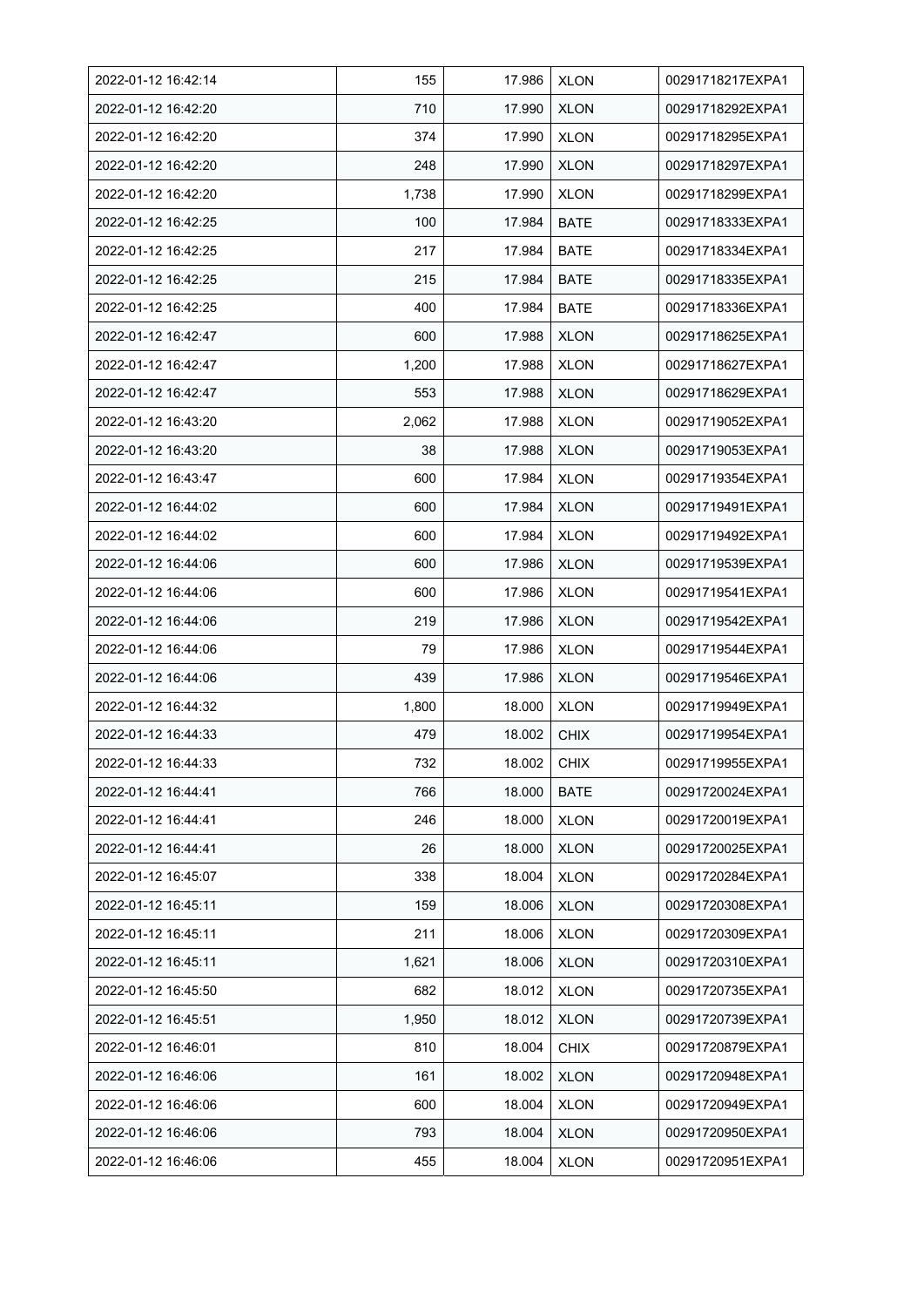| 2022-01-12 16:46:40 | 96    | 18.016 | <b>XLON</b> | 00291721352EXPA1 |
|---------------------|-------|--------|-------------|------------------|
| 2022-01-12 16:46:48 | 600   | 18.018 | <b>XLON</b> | 00291721497EXPA1 |
| 2022-01-12 16:46:48 | 72    | 18.018 | <b>XLON</b> | 00291721501EXPA1 |
| 2022-01-12 16:46:55 | 450   | 18.018 | <b>XLON</b> | 00291721603EXPA1 |
| 2022-01-12 16:46:55 | 200   | 18.018 | <b>XLON</b> | 00291721605EXPA1 |
| 2022-01-12 16:46:55 | 1,571 | 18.018 | <b>XLON</b> | 00291721606EXPA1 |
| 2022-01-12 16:46:55 | 129   | 18.018 | <b>XLON</b> | 00291721607EXPA1 |
| 2022-01-12 16:47:11 | 438   | 18.016 | <b>BATE</b> | 00291721828EXPA1 |
| 2022-01-12 16:47:11 | 1,145 | 18.016 | <b>BATE</b> | 00291721829EXPA1 |
| 2022-01-12 16:47:11 | 717   | 18.016 | <b>CHIX</b> | 00291721826EXPA1 |
| 2022-01-12 16:47:18 | 808   | 18.010 | <b>XLON</b> | 00291721987EXPA1 |
| 2022-01-12 16:47:18 | 213   | 18.010 | <b>XLON</b> | 00291721990EXPA1 |
| 2022-01-12 16:47:18 | 1,110 | 18.010 | <b>XLON</b> | 00291721991EXPA1 |
| 2022-01-12 16:47:50 | 36    | 18.012 | <b>XLON</b> | 00291722240EXPA1 |
| 2022-01-12 16:47:50 | 220   | 18.012 | <b>XLON</b> | 00291722241EXPA1 |
| 2022-01-12 16:47:50 | 1,586 | 18.012 | <b>XLON</b> | 00291722243EXPA1 |
| 2022-01-12 16:48:10 | 297   | 18.016 | <b>XLON</b> | 00291722519EXPA1 |
| 2022-01-12 16:48:10 | 491   | 18.016 | <b>XLON</b> | 00291722520EXPA1 |
| 2022-01-12 16:48:16 | 600   | 18.016 | <b>XLON</b> | 00291722581EXPA1 |
| 2022-01-12 16:48:16 | 600   | 18.016 | <b>XLON</b> | 00291722582EXPA1 |
| 2022-01-12 16:48:42 | 129   | 18.024 | <b>XLON</b> | 00291722847EXPA1 |
| 2022-01-12 16:48:42 | 2,193 | 18.024 | <b>XLON</b> | 00291722848EXPA1 |
| 2022-01-12 16:48:45 | 396   | 18.022 | <b>CHIX</b> | 00291722871EXPA1 |
| 2022-01-12 16:48:47 | 839   | 18.022 | <b>CHIX</b> | 00291722917EXPA1 |
| 2022-01-12 16:49:11 | 159   | 18.024 | <b>XLON</b> | 00291723182EXPA1 |
| 2022-01-12 16:49:11 | 100   | 18.024 | <b>XLON</b> | 00291723183EXPA1 |
| 2022-01-12 16:49:11 | 2,255 | 18.024 | <b>XLON</b> | 00291723184EXPA1 |
| 2022-01-12 16:49:19 | 397   | 18.020 | <b>BATE</b> | 00291723252EXPA1 |
| 2022-01-12 16:49:41 | 2,222 | 18.022 | <b>XLON</b> | 00291723505EXPA1 |
| 2022-01-12 16:50:02 | 712   | 18.016 | <b>BATE</b> | 00291723704EXPA1 |
| 2022-01-12 16:50:08 | 719   | 18.018 | <b>XLON</b> | 00291723800EXPA1 |
| 2022-01-12 16:50:09 | 1,148 | 18.018 | <b>XLON</b> | 00291723815EXPA1 |
| 2022-01-12 16:50:26 | 947   | 18.018 | <b>CHIX</b> | 00291724065EXPA1 |
| 2022-01-12 16:50:36 | 600   | 18.020 | <b>XLON</b> | 00291724212EXPA1 |
| 2022-01-12 16:50:41 | 600   | 18.020 | <b>XLON</b> | 00291724259EXPA1 |
| 2022-01-12 16:50:41 | 235   | 18.020 | <b>XLON</b> | 00291724260EXPA1 |
| 2022-01-12 16:50:41 | 1,200 | 18.020 | <b>XLON</b> | 00291724261EXPA1 |
| 2022-01-12 16:50:41 | 165   | 18.020 | <b>XLON</b> | 00291724262EXPA1 |
| 2022-01-12 16:51:20 | 469   | 18.024 | <b>XLON</b> | 00291724842EXPA1 |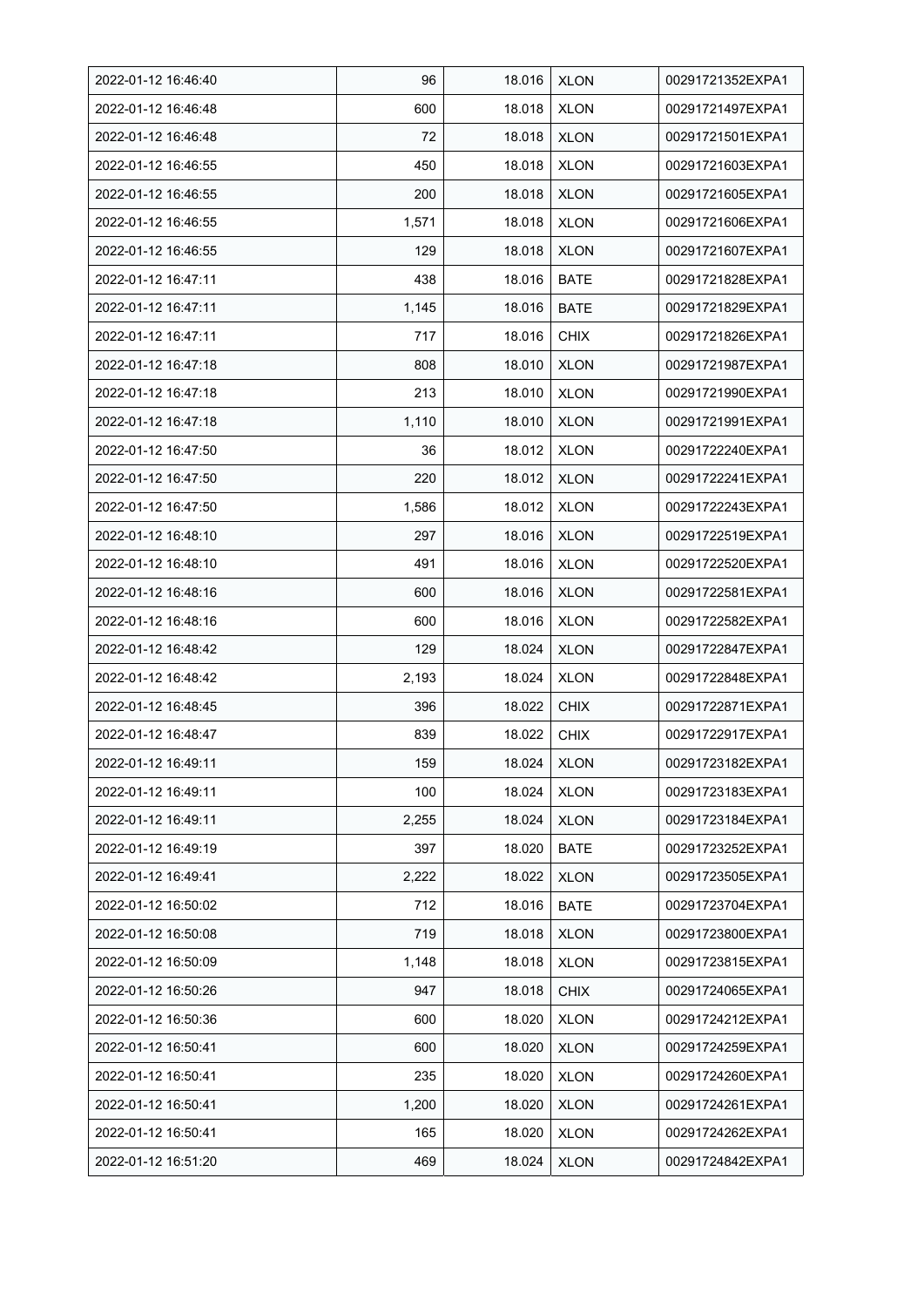| 2022-01-12 16:51:20 | 470   | 18.024 | <b>XLON</b> | 00291724843EXPA1 |
|---------------------|-------|--------|-------------|------------------|
| 2022-01-12 16:51:25 | 275   | 18.028 | <b>XLON</b> | 00291724920EXPA1 |
| 2022-01-12 16:51:25 | 335   | 18.028 | <b>XLON</b> | 00291724922EXPA1 |
| 2022-01-12 16:51:25 | 225   | 18.028 | <b>XLON</b> | 00291724923EXPA1 |
| 2022-01-12 16:51:51 | 15    | 18.030 | <b>XLON</b> | 00291725200EXPA1 |
| 2022-01-12 16:51:51 | 196   | 18.030 | <b>XLON</b> | 00291725201EXPA1 |
| 2022-01-12 16.51.51 | 896   | 18.030 | <b>XLON</b> | 00291725202EXPA1 |
| 2022-01-12 16:51:51 | 704   | 18.030 | <b>XLON</b> | 00291725203EXPA1 |
| 2022-01-12 16:51:51 | 190   | 18.030 | <b>XLON</b> | 00291725204EXPA1 |
| 2022-01-12 16:51:51 | 198   | 18.030 | <b>XLON</b> | 00291725205EXPA1 |
| 2022-01-12 16:51:51 | 489   | 18.030 | <b>XLON</b> | 00291725207EXPA1 |
| 2022-01-12 16:52:05 | 600   | 18.030 | <b>XLON</b> | 00291725345EXPA1 |
| 2022-01-12 16:52:22 | 1,037 | 18.028 | <b>CHIX</b> | 00291725516EXPA1 |
| 2022-01-12 16:52:22 | 451   | 18.028 | <b>XLON</b> | 00291725519EXPA1 |
| 2022-01-12 16:52:22 | 100   | 18.028 | <b>XLON</b> | 00291725521EXPA1 |
| 2022-01-12 16:52:22 | 647   | 18.028 | <b>XLON</b> | 00291725522EXPA1 |
| 2022-01-12 16:52:22 | 1,130 | 18.028 | <b>XLON</b> | 00291725524EXPA1 |
| 2022-01-12 16:52:22 | 351   | 18.028 | <b>XLON</b> | 00291725525EXPA1 |
| 2022-01-12 16:52:30 | 1,384 | 18.032 | <b>BATE</b> | 00291725604EXPA1 |
| 2022-01-12 16:52:58 | 171   | 18.028 | <b>XLON</b> | 00291726034EXPA1 |
| 2022-01-12 16:52:58 | 41    | 18.028 | <b>XLON</b> | 00291726035EXPA1 |
| 2022-01-12 16:52:58 | 200   | 18.028 | <b>XLON</b> | 00291726036EXPA1 |
| 2022-01-12 16:52:58 | 157   | 18.028 | <b>XLON</b> | 00291726037EXPA1 |
| 2022-01-12 16:52:58 | 188   | 18.028 | <b>XLON</b> | 00291726038EXPA1 |
| 2022-01-12 16:52:58 | 103   | 18.028 | <b>XLON</b> | 00291726039EXPA1 |
| 2022-01-12 16:52:58 | 171   | 18.028 | <b>XLON</b> | 00291726040EXPA1 |
| 2022-01-12 16:52:58 | 29    | 18.028 | <b>XLON</b> | 00291726041EXPA1 |
| 2022-01-12 16:52:58 | 748   | 18.028 | <b>XLON</b> | 00291726042EXPA1 |
| 2022-01-12 16:52:58 | 1,282 | 18.028 | <b>XLON</b> | 00291726043EXPA1 |
| 2022-01-12 16:53:28 | 600   | 18.022 | <b>XLON</b> | 00291726386EXPA1 |
| 2022-01-12 16:53:45 | 800   | 18.030 | <b>XLON</b> | 00291726616EXPA1 |
| 2022-01-12 16:53:45 | 1,934 | 18.030 | <b>XLON</b> | 00291726617EXPA1 |
| 2022-01-12 16:54:11 | 713   | 18.030 | <b>XLON</b> | 00291727017EXPA1 |
| 2022-01-12 16:54:11 | 1,200 | 18.030 | <b>XLON</b> | 00291727018EXPA1 |
| 2022-01-12 16:54:11 | 3     | 18.030 | <b>XLON</b> | 00291727019EXPA1 |
| 2022-01-12 16:54:11 | 3     | 18.030 | <b>XLON</b> | 00291727020EXPA1 |
| 2022-01-12 16:54:20 | 1,200 | 18.030 | CHIX        | 00291727139EXPA1 |
| 2022-01-12 16:54:20 | 283   | 18.030 | <b>CHIX</b> | 00291727140EXPA1 |
| 2022-01-12 16:54:23 | 649   | 18.026 | <b>BATE</b> | 00291727183EXPA1 |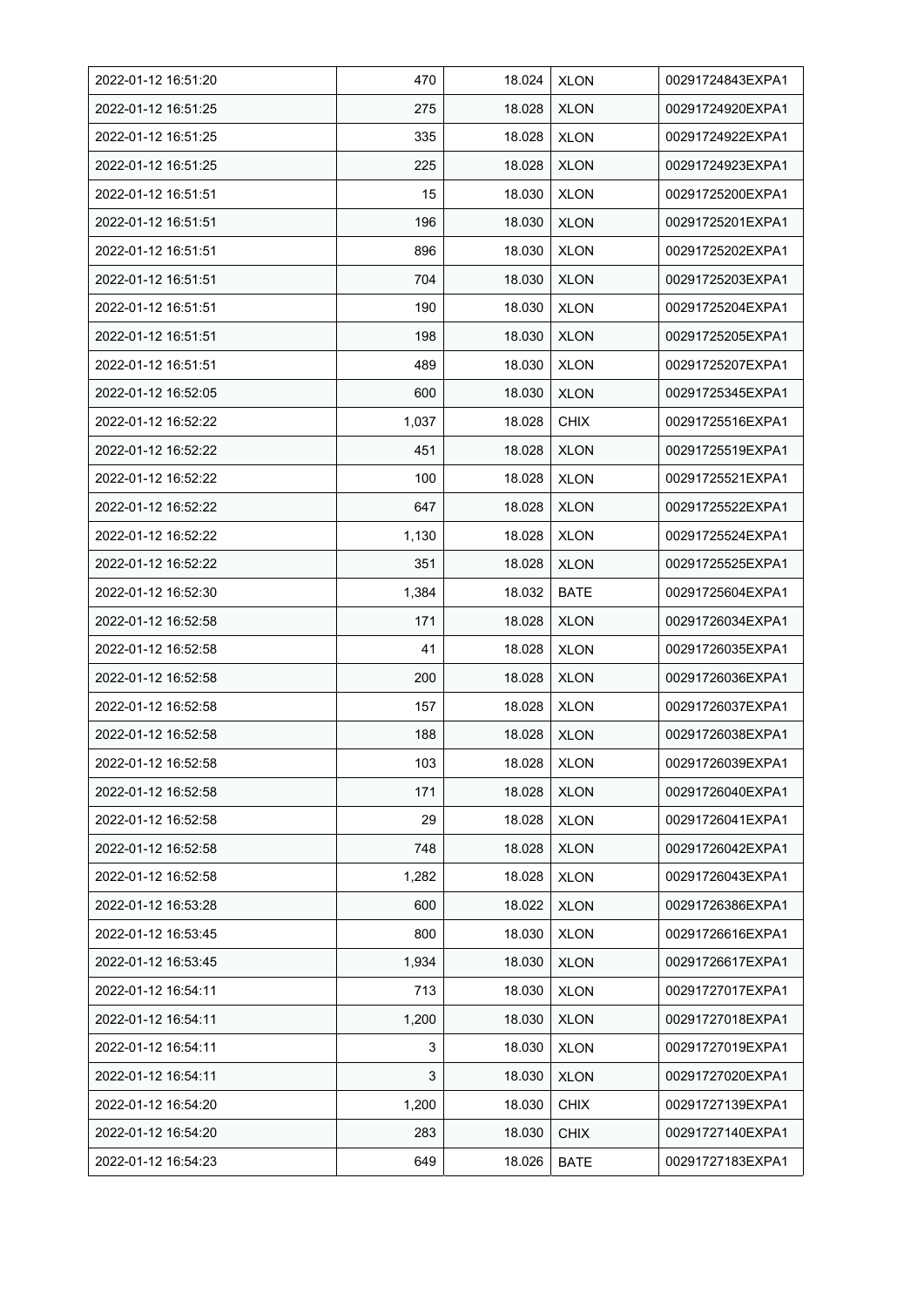| 2022-01-12 16:54:51 | 600   | 18.024 | <b>XLON</b> | 00291727470EXPA1 |
|---------------------|-------|--------|-------------|------------------|
| 2022-01-12 16:54:51 | 600   | 18.024 | <b>XLON</b> | 00291727474EXPA1 |
| 2022-01-12 16:54:54 | 600   | 18.024 | <b>XLON</b> | 00291727485EXPA1 |
| 2022-01-12 16:54:54 | 600   | 18.024 | <b>XLON</b> | 00291727486EXPA1 |
| 2022-01-12 16:54:54 | 600   | 18.024 | <b>XLON</b> | 00291727487EXPA1 |
| 2022-01-12 16:54:54 | 34    | 18.024 | <b>XLON</b> | 00291727488EXPA1 |
| 2022-01-12 16:54:54 | 155   | 18.024 | <b>XLON</b> | 00291727489EXPA1 |
| 2022-01-12 16:54:54 | 273   | 18.024 | <b>XLON</b> | 00291727490EXPA1 |
| 2022-01-12 16:55:14 | 600   | 18.024 | <b>XLON</b> | 00291727727EXPA1 |
| 2022-01-12 16:55:14 | 500   | 18.024 | <b>XLON</b> | 00291727728EXPA1 |
| 2022-01-12 16:55:14 | 434   | 18.024 | <b>XLON</b> | 00291727729EXPA1 |
| 2022-01-12 16:55:51 | 1,717 | 18.028 | <b>XLON</b> | 00291728078EXPA1 |
| 2022-01-12 16:55:51 | 1,283 | 18.028 | <b>XLON</b> | 00291728079EXPA1 |
| 2022-01-12 16:56:10 | 600   | 18.032 | <b>XLON</b> | 00291728354EXPA1 |
| 2022-01-12 16:56:10 | 600   | 18.032 | <b>XLON</b> | 00291728355EXPA1 |
| 2022-01-12 16:56:10 | 181   | 18.032 | XLON        | 00291728356EXPA1 |
| 2022-01-12 16:56:10 | 600   | 18.032 | <b>XLON</b> | 00291728357EXPA1 |
| 2022-01-12 16:56:10 | 85    | 18.032 | <b>XLON</b> | 00291728358EXPA1 |
| 2022-01-12 16:56:22 | 260   | 18.028 | <b>CHIX</b> | 00291728464EXPA1 |
| 2022-01-12 16:56:29 | 800   | 18.028 | <b>CHIX</b> | 00291728510EXPA1 |
| 2022-01-12 16:56:29 | 277   | 18.028 | <b>CHIX</b> | 00291728511EXPA1 |
| 2022-01-12 16:56:36 | 600   | 18.028 | <b>XLON</b> | 00291728568EXPA1 |
| 2022-01-12 16:56:36 | 600   | 18.028 | <b>XLON</b> | 00291728569EXPA1 |
| 2022-01-12 16:56:36 | 404   | 18.028 | <b>XLON</b> | 00291728570EXPA1 |
| 2022-01-12 16:57:00 | 2,053 | 18.032 | <b>XLON</b> | 00291728853EXPA1 |
| 2022-01-12 16:57:28 | 537   | 18.038 | <b>XLON</b> | 00291729279EXPA1 |
| 2022-01-12 16:57:28 | 1,200 | 18.038 | <b>XLON</b> | 00291729281EXPA1 |
| 2022-01-12 16:57:28 | 53    | 18.038 | <b>XLON</b> | 00291729282EXPA1 |
| 2022-01-12 16:57:44 | 11    | 18.038 | <b>XLON</b> | 00291729491EXPA1 |
| 2022-01-12 16:57:44 | 600   | 18.038 | <b>XLON</b> | 00291729492EXPA1 |
| 2022-01-12 16:57:44 | 152   | 18.038 | <b>XLON</b> | 00291729493EXPA1 |
| 2022-01-12 16:57:55 | 242   | 18.036 | <b>XLON</b> | 00291729630EXPA1 |
| 2022-01-12 16:57:55 | 138   | 18.036 | <b>XLON</b> | 00291729631EXPA1 |
| 2022-01-12 16:57:55 | 600   | 18.038 | <b>XLON</b> | 00291729632EXPA1 |
| 2022-01-12 16:57:55 | 942   | 18.038 | <b>XLON</b> | 00291729633EXPA1 |
| 2022-01-12 16:58:00 | 641   | 18.032 | <b>CHIX</b> | 00291729702EXPA1 |
| 2022-01-12 16:58:21 | 237   | 18.034 | <b>XLON</b> | 00291730140EXPA1 |
| 2022-01-12 16:58:21 | 909   | 18.034 | <b>XLON</b> | 00291730141EXPA1 |
| 2022-01-12 16:58:21 | 948   | 18.034 | <b>XLON</b> | 00291730142EXPA1 |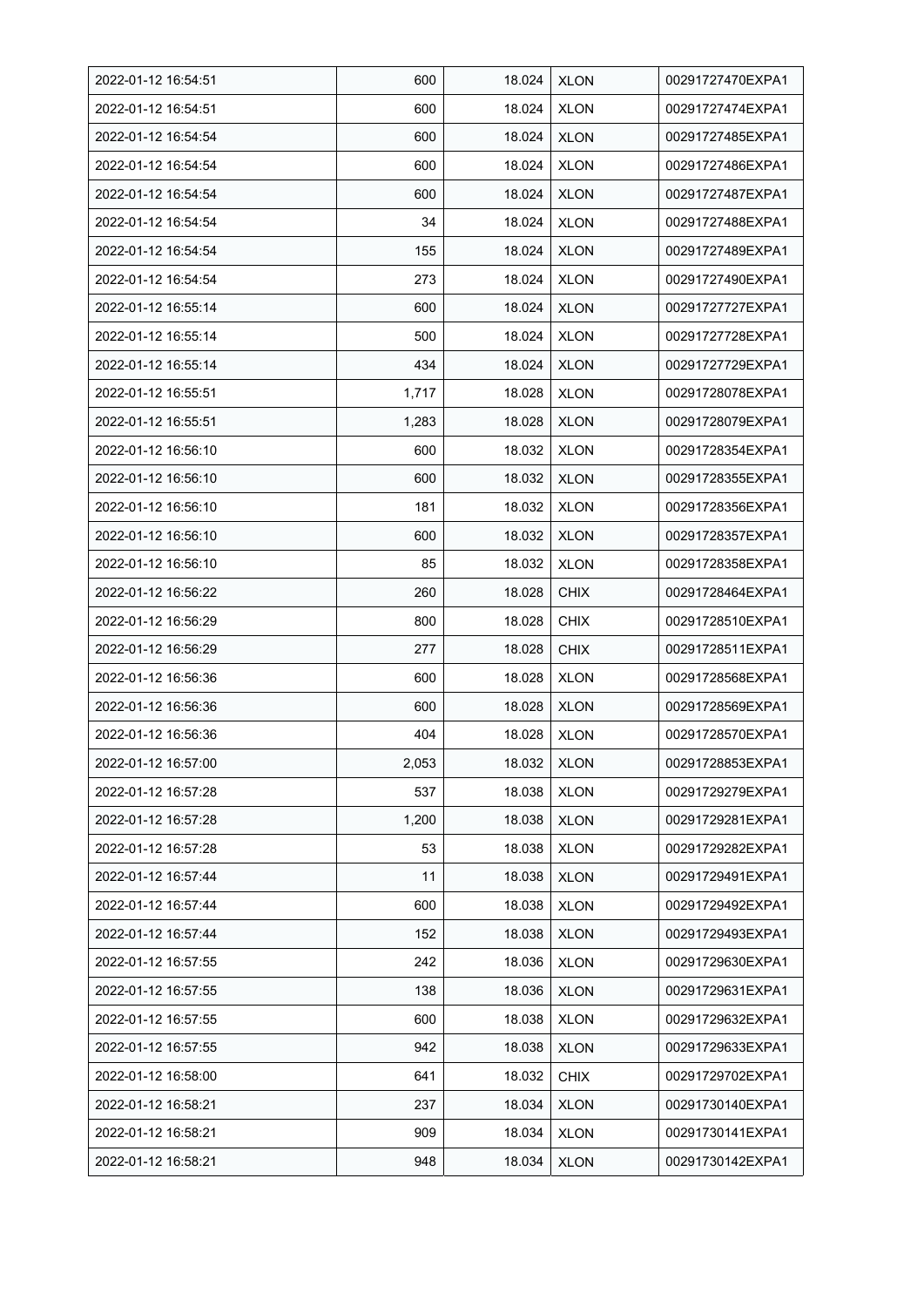| 2022-01-12 16.58.41 | 520   | 18.028 | <b>CHIX</b> | 00291730302EXPA1 |
|---------------------|-------|--------|-------------|------------------|
| 2022-01-12 16:58:48 | 108   | 18.036 | <b>XLON</b> | 00291730349EXPA1 |
| 2022-01-12 16:58:48 | 600   | 18.036 | <b>XLON</b> | 00291730350EXPA1 |
| 2022-01-12 16:58:48 | 34    | 18.036 | <b>XLON</b> | 00291730352EXPA1 |
| 2022-01-12 16:58:48 | 600   | 18.036 | <b>XLON</b> | 00291730353EXPA1 |
| 2022-01-12 16:58:48 | 600   | 18.036 | <b>XLON</b> | 00291730354EXPA1 |
| 2022-01-12 16:58:49 | 340   | 18.036 | <b>XLON</b> | 00291730356EXPA1 |
| 2022-01-12 16:59:09 | 200   | 18.030 | <b>XLON</b> | 00291730565EXPA1 |
| 2022-01-12 16:59:09 | 592   | 18.030 | <b>XLON</b> | 00291730567EXPA1 |
| 2022-01-12 16:59:31 | 72    | 18.034 | <b>XLON</b> | 00291730969EXPA1 |
| 2022-01-12 16:59:35 | 519   | 18.034 | <b>CHIX</b> | 00291731003EXPA1 |
| 2022-01-12 16:59:35 | 196   | 18.034 | <b>XLON</b> | 00291731002EXPA1 |
| 2022-01-12 16:59:35 | 159   | 18.034 | <b>XLON</b> | 00291731004EXPA1 |
| 2022-01-12 16:59:35 | 175   | 18.034 | <b>XLON</b> | 00291731005EXPA1 |
| 2022-01-12 16:59:35 | 599   | 18.034 | <b>XLON</b> | 00291731006EXPA1 |
| 2022-01-12 16:59:35 | 1,101 | 18.034 | <b>XLON</b> | 00291731007EXPA1 |
| 2022-01-12 16:59:35 | 493   | 18.034 | <b>XLON</b> | 00291731008EXPA1 |
| 2022-01-12 17:00:00 | 2,129 | 18.044 | <b>XLON</b> | 00291731714EXPA1 |
| 2022-01-12 17:00:25 | 690   | 18.046 | <b>XLON</b> | 00291732527EXPA1 |
| 2022-01-12 17:00:31 | 1,987 | 18.046 | <b>XLON</b> | 00291732574EXPA1 |
| 2022-01-12 17:02:07 | 500   | 18.062 | <b>XLON</b> | 00291733802EXPA1 |
| 2022-01-12 17:02:10 | 500   | 18.064 | <b>XLON</b> | 00291733894EXPA1 |
| 2022-01-12 17:02:19 | 508   | 18.068 | <b>XLON</b> | 00291733971EXPA1 |
| 2022-01-12 17:02:28 | 600   | 18.068 | <b>XLON</b> | 00291734139EXPA1 |
| 2022-01-12 17:02:28 | 650   | 18.068 | <b>XLON</b> | 00291734140EXPA1 |
| 2022-01-12 17:02:28 | 600   | 18.068 | <b>XLON</b> | 00291734141EXPA1 |
| 2022-01-12 17:02:34 | 400   | 18.068 | <b>XLON</b> | 00291734192EXPA1 |
| 2022-01-12 17:02:37 | 16    | 18.070 | <b>XLON</b> | 00291734258EXPA1 |
| 2022-01-12 17:02:43 | 400   | 18.068 | <b>XLON</b> | 00291734328EXPA1 |
| 2022-01-12 17:03:07 | 600   | 18.068 | <b>XLON</b> | 00291734620EXPA1 |
| 2022-01-12 17:03:16 | 600   | 18.072 | <b>XLON</b> | 00291734750EXPA1 |
| 2022-01-12 17:03:16 | 600   | 18.072 | <b>XLON</b> | 00291734751EXPA1 |
| 2022-01-12 17:03:16 | 600   | 18.072 | <b>XLON</b> | 00291734752EXPA1 |
| 2022-01-12 17:03:22 | 600   | 18.072 | <b>XLON</b> | 00291734835EXPA1 |
| 2022-01-12 17:03:22 | 600   | 18.072 | <b>XLON</b> | 00291734836EXPA1 |
| 2022-01-12 17:03:40 | 119   | 18.076 | XLON        | 00291735065EXPA1 |
| 2022-01-12 17:04:24 | 934   | 18.076 | <b>XLON</b> | 00291735690EXPA1 |
| 2022-01-12 17:04:44 | 600   | 18.076 | <b>XLON</b> | 00291736114EXPA1 |
| 2022-01-12 17:04:44 | 600   | 18.076 | <b>XLON</b> | 00291736118EXPA1 |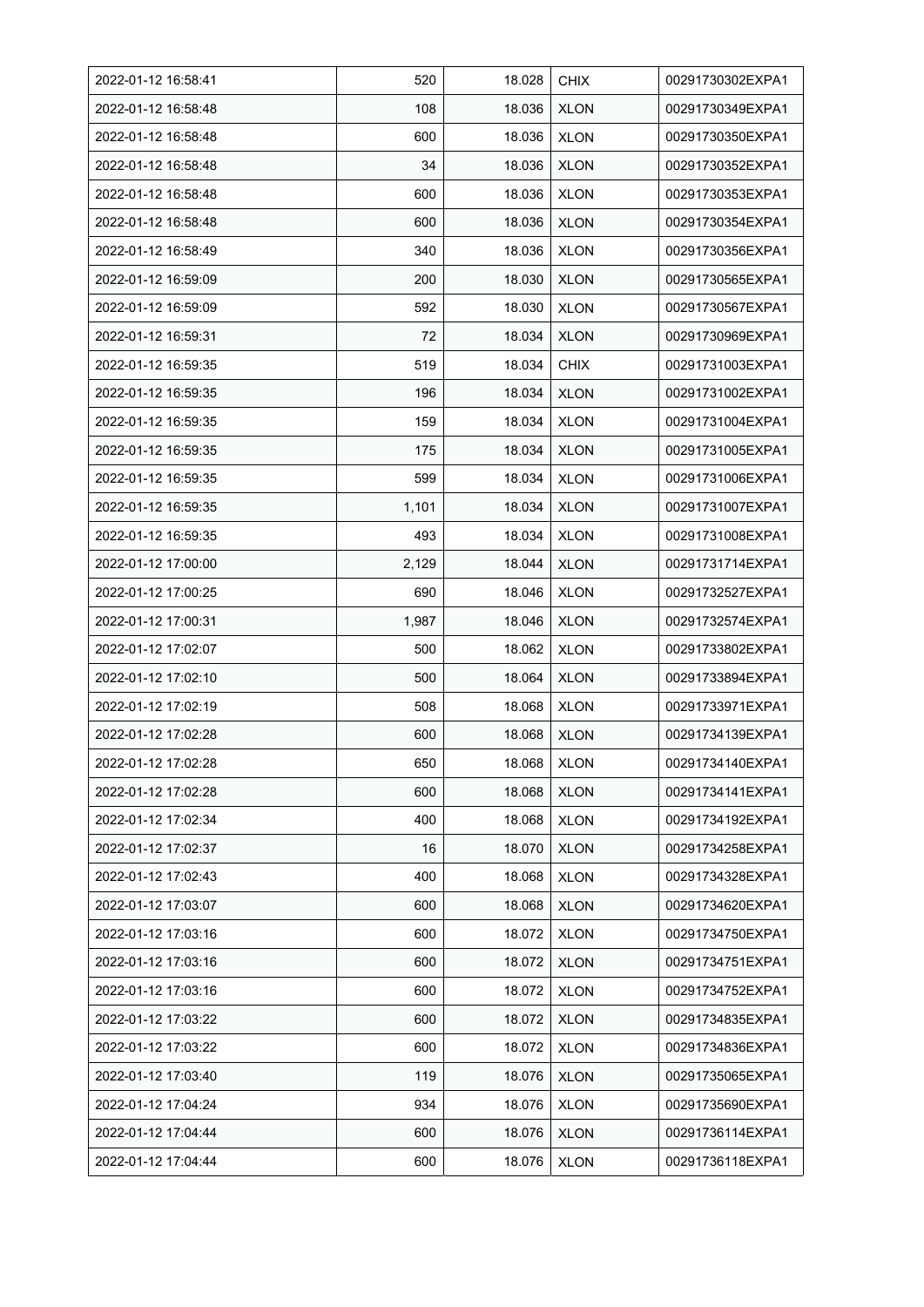| 2022-01-12 17:04:44 | 600   | 18.076 | <b>XLON</b> | 00291736119EXPA1 |
|---------------------|-------|--------|-------------|------------------|
| 2022-01-12 17:04:50 | 600   | 18.076 | <b>XLON</b> | 00291736251EXPA1 |
| 2022-01-12 17:04:50 | 277   | 18.076 | <b>XLON</b> | 00291736254EXPA1 |
| 2022-01-12 17:04:50 | 600   | 18.076 | <b>XLON</b> | 00291736258EXPA1 |
| 2022-01-12 17:04:50 | 600   | 18.076 | <b>XLON</b> | 00291736263EXPA1 |
| 2022-01-12 17:05:16 | 200   | 18.072 | <b>XLON</b> | 00291736536EXPA1 |
| 2022-01-12 17:05:19 | 598   | 18.072 | <b>XLON</b> | 00291736581EXPA1 |
| 2022-01-12 17:05:34 | 1,851 | 18.066 | <b>XLON</b> | 00291736918EXPA1 |
| 2022-01-12 17:05:39 | 600   | 18.064 | <b>XLON</b> | 00291737064EXPA1 |
| 2022-01-12 17:05:39 | 1,000 | 18.064 | <b>XLON</b> | 00291737065EXPA1 |
| 2022-01-12 17:05:52 | 144   | 18.064 | <b>XLON</b> | 00291737216EXPA1 |
| 2022-01-12 17:05:52 | 175   | 18.064 | <b>XLON</b> | 00291737217EXPA1 |
| 2022-01-12 17:05:52 | 258   | 18.064 | <b>XLON</b> | 00291737218EXPA1 |
| 2022-01-12 17:05:52 | 477   | 18.064 | <b>XLON</b> | 00291737219EXPA1 |
| 2022-01-12 17:06:39 | 559   | 18.060 | <b>XLON</b> | 00291738105EXPA1 |
| 2022-01-12 17:06:41 | 1,070 | 18.058 | <b>XLON</b> | 00291738123EXPA1 |
| 2022-01-12 17:06:46 | 1,216 | 18.060 | <b>XLON</b> | 00291738250EXPA1 |
| 2022-01-12 17:07:04 | 1,032 | 18.052 | <b>XLON</b> | 00291738633EXPA1 |
| 2022-01-12 17:07:09 | 1,060 | 18.054 | <b>XLON</b> | 00291738759EXPA1 |
| 2022-01-12 17:07:09 | 600   | 18.054 | <b>XLON</b> | 00291738760EXPA1 |
| 2022-01-12 17:07:09 | 600   | 18.054 | <b>XLON</b> | 00291738762EXPA1 |
| 2022-01-12 17:07:09 | 600   | 18.054 | <b>XLON</b> | 00291738763EXPA1 |
| 2022-01-12 17:07:09 | 600   | 18.054 | <b>XLON</b> | 00291738764EXPA1 |
| 2022-01-12 17:07:27 | 600   | 18.054 | <b>XLON</b> | 00291739052EXPA1 |
| 2022-01-12 17:07:42 | 600   | 18.050 | <b>XLON</b> | 00291739339EXPA1 |
| 2022-01-12 17:07:42 | 600   | 18.050 | <b>XLON</b> | 00291739340EXPA1 |
| 2022-01-12 17:07:42 | 600   | 18.050 | <b>XLON</b> | 00291739341EXPA1 |
| 2022-01-12 17:07:44 | 1,500 | 18.046 | <b>XLON</b> | 00291739351EXPA1 |
| 2022-01-12 17:08:01 | 1,012 | 18.050 | <b>XLON</b> | 00291739636EXPA1 |
| 2022-01-12 17:08:24 | 1,187 | 18.052 | <b>XLON</b> | 00291740033EXPA1 |
| 2022-01-12 17:08:59 | 793   | 18.048 | <b>XLON</b> | 00291740694EXPA1 |
| 2022-01-12 17:08:59 | 107   | 18.048 | <b>XLON</b> | 00291740698EXPA1 |
| 2022-01-12 17:09:07 | 600   | 18.042 | <b>XLON</b> | 00291740939EXPA1 |
| 2022-01-12 17:09:13 | 600   | 18.042 | <b>XLON</b> | 00291741067EXPA1 |
| 2022-01-12 17:09:49 | 237   | 18.044 | <b>XLON</b> | 00291741673EXPA1 |
| 2022-01-12 17:09:49 | 600   | 18.044 | <b>XLON</b> | 00291741674EXPA1 |
| 2022-01-12 17:09:49 | 867   | 18.044 | <b>XLON</b> | 00291741675EXPA1 |
| 2022-01-12 17:09:52 | 600   | 18.044 | <b>XLON</b> | 00291741733EXPA1 |
| 2022-01-12 17:10:22 | 600   | 18.056 | <b>XLON</b> | 00291742224EXPA1 |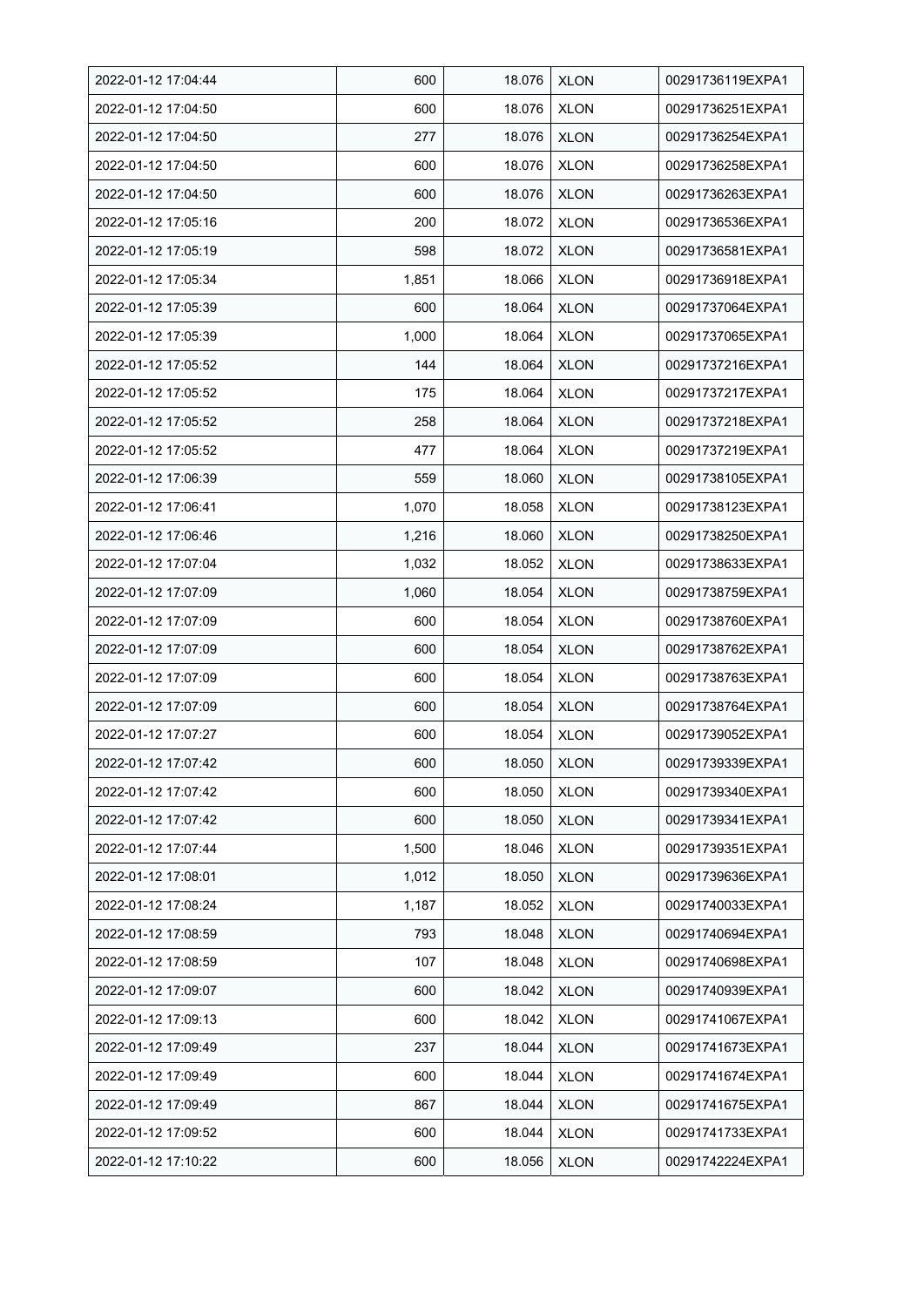| 2022-01-12 17:10:22 | 600   | 18.056 | <b>XLON</b> | 00291742225EXPA1 |
|---------------------|-------|--------|-------------|------------------|
| 2022-01-12 17:10:22 | 600   | 18.056 | <b>XLON</b> | 00291742226EXPA1 |
| 2022-01-12 17:10:22 | 600   | 18.056 | <b>XLON</b> | 00291742227EXPA1 |
| 2022-01-12 17:10:22 | 261   | 18.056 | <b>XLON</b> | 00291742228EXPA1 |
| 2022-01-12 17:10:25 | 896   | 18.056 | <b>XLON</b> | 00291742278EXPA1 |
| 2022-01-12 17:10:25 | 600   | 18.056 | <b>XLON</b> | 00291742279EXPA1 |
| 2022-01-12 17:10:55 | 600   | 18.056 | <b>XLON</b> | 00291742741EXPA1 |
| 2022-01-12 17:10:55 | 600   | 18.056 | <b>XLON</b> | 00291742742EXPA1 |
| 2022-01-12 17:10:55 | 600   | 18.056 | <b>XLON</b> | 00291742743EXPA1 |
| 2022-01-12 17:10:58 | 934   | 18.056 | <b>XLON</b> | 00291742772EXPA1 |
| 2022-01-12 17:11:13 | 800   | 18.050 | <b>XLON</b> | 00291742985EXPA1 |
| 2022-01-12 17:11:16 | 600   | 18.052 | <b>XLON</b> | 00291743020EXPA1 |
| 2022-01-12 17:11:16 | 600   | 18.052 | <b>XLON</b> | 00291743021EXPA1 |
| 2022-01-12 17:11:18 | 251   | 18.050 | <b>XLON</b> | 00291743039EXPA1 |
| 2022-01-12 17:11:26 | 108   | 18.050 | <b>XLON</b> | 00291743178EXPA1 |
| 2022-01-12 17:11:26 | 127   | 18.050 | <b>XLON</b> | 00291743179EXPA1 |
| 2022-01-12 17:11:26 | 894   | 18.050 | <b>XLON</b> | 00291743180EXPA1 |
| 2022-01-12 17:11:26 | 600   | 18.050 | <b>XLON</b> | 00291743181EXPA1 |
| 2022-01-12 17:11:26 | 256   | 18.050 | <b>XLON</b> | 00291743182EXPA1 |
| 2022-01-12 17:11:26 | 405   | 18.050 | <b>XLON</b> | 00291743183EXPA1 |
| 2022-01-12 17:11:39 | 1,007 | 18.048 | <b>XLON</b> | 00291743305EXPA1 |
| 2022-01-12 17:12:03 | 455   | 18.048 | <b>XLON</b> | 00291743623EXPA1 |
| 2022-01-12 17:12:04 | 333   | 18.048 | <b>XLON</b> | 00291743630EXPA1 |
| 2022-01-12 17:12:21 | 123   | 18.050 | <b>XLON</b> | 00291743877EXPA1 |
| 2022-01-12 17:12:39 | 116   | 18.050 | <b>XLON</b> | 00291744132EXPA1 |
| 2022-01-12 17:12:42 | 98    | 18.048 | <b>XLON</b> | 00291744174EXPA1 |
| 2022-01-12 17:12:42 | 780   | 18.048 | <b>XLON</b> | 00291744175EXPA1 |
| 2022-01-12 17:12:47 | 600   | 18.046 | <b>XLON</b> | 00291744298EXPA1 |
| 2022-01-12 17:12:47 | 605   | 18.046 | <b>XLON</b> | 00291744299EXPA1 |
| 2022-01-12 17:12:47 | 1,056 | 18.046 | <b>XLON</b> | 00291744300EXPA1 |
| 2022-01-12 17:13:11 | 600   | 18.048 | <b>XLON</b> | 00291744592EXPA1 |
| 2022-01-12 17:13:17 | 600   | 18.048 | <b>XLON</b> | 00291744651EXPA1 |
| 2022-01-12 17:13:17 | 600   | 18.048 | <b>XLON</b> | 00291744652EXPA1 |
| 2022-01-12 17:13:20 | 685   | 18.046 | <b>XLON</b> | 00291744693EXPA1 |
| 2022-01-12 17:13:20 | 581   | 18.046 | <b>XLON</b> | 00291744694EXPA1 |
| 2022-01-12 17:13:21 | 1,004 | 18.042 | <b>XLON</b> | 00291744731EXPA1 |
| 2022-01-12 17:13:38 | 600   | 18.044 | <b>XLON</b> | 00291744954EXPA1 |
| 2022-01-12 17:13:38 | 280   | 18.044 | <b>XLON</b> | 00291744956EXPA1 |
| 2022-01-12 17:13:50 | 118   | 18.046 | <b>XLON</b> | 00291745128EXPA1 |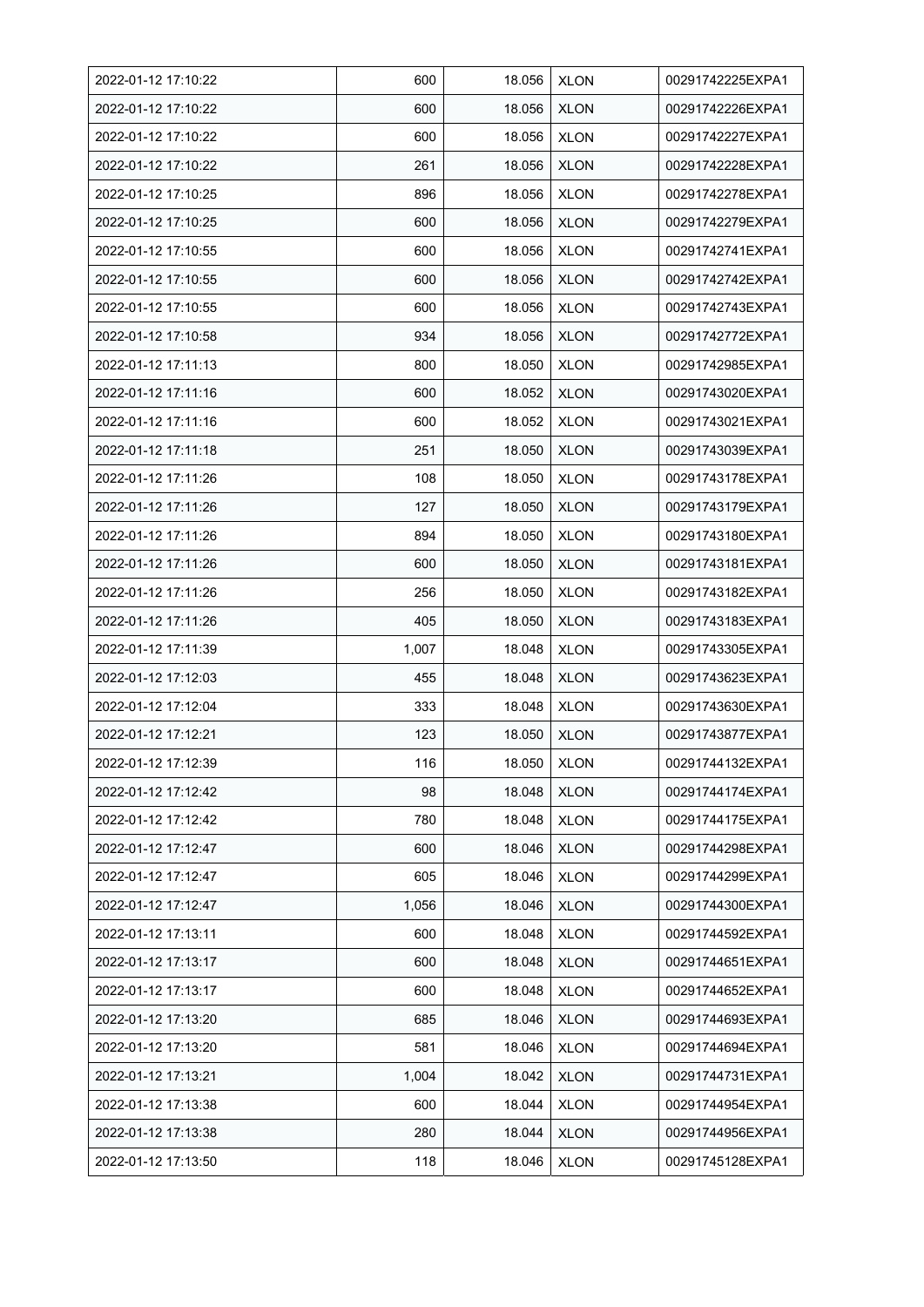| 2022-01-12 17:13:50 | 925   | 18.046 | <b>XLON</b> | 00291745129EXPA1 |
|---------------------|-------|--------|-------------|------------------|
| 2022-01-12 17:13:58 | 600   | 18.046 | <b>XLON</b> | 00291745223EXPA1 |
| 2022-01-12 17:14:01 | 622   | 18.046 | <b>XLON</b> | 00291745272EXPA1 |
| 2022-01-12 17:14:01 | 1,200 | 18.046 | <b>XLON</b> | 00291745275EXPA1 |
| 2022-01-12 17:14:19 | 622   | 18.050 | <b>XLON</b> | 00291745512EXPA1 |
| 2022-01-12 17:14:19 | 600   | 18.050 | <b>XLON</b> | 00291745513EXPA1 |
| 2022-01-12 17:14:19 | 600   | 18.050 | <b>XLON</b> | 00291745514EXPA1 |
| 2022-01-12 17:14:22 | 683   | 18.050 | <b>XLON</b> | 00291745572EXPA1 |
| 2022-01-12 17:14:22 | 600   | 18.050 | <b>XLON</b> | 00291745573EXPA1 |
| 2022-01-12 17:14:22 | 600   | 18.050 | <b>XLON</b> | 00291745574EXPA1 |
| 2022-01-12 17:14:22 | 114   | 18.050 | <b>XLON</b> | 00291745575EXPA1 |
| 2022-01-12 17:15:01 | 600   | 18.048 | <b>XLON</b> | 00291746325EXPA1 |
| 2022-01-12 17:15:17 | 180   | 18.044 | <b>XLON</b> | 00291746589EXPA1 |
| 2022-01-12 17:15:17 | 474   | 18.044 | <b>XLON</b> | 00291746590EXPA1 |
| 2022-01-12 17:15:17 | 180   | 18.044 | <b>XLON</b> | 00291746591EXPA1 |
| 2022-01-12 17:15:25 | 254   | 18.036 | <b>XLON</b> | 00291746688EXPA1 |
| 2022-01-12 17:15:25 | 1,512 | 18.036 | <b>XLON</b> | 00291746694EXPA1 |
| 2022-01-12 17:15:28 | 261   | 18.036 | <b>XLON</b> | 00291746732EXPA1 |
| 2022-01-12 17:15:28 | 1,006 | 18.036 | <b>XLON</b> | 00291746733EXPA1 |
| 2022-01-12 17:15:28 | 485   | 18.036 | <b>XLON</b> | 00291746734EXPA1 |
| 2022-01-12 17:15:34 | 599   | 18.036 | <b>XLON</b> | 00291746866EXPA1 |
| 2022-01-12 17:15:38 | 479   | 18.028 | <b>XLON</b> | 00291747105EXPA1 |
| 2022-01-12 17:15:38 | 236   | 18.028 | <b>XLON</b> | 00291747110EXPA1 |
| 2022-01-12 17:15:38 | 314   | 18.028 | <b>XLON</b> | 00291747117EXPA1 |
| 2022-01-12 17:15:43 | 250   | 18.024 | <b>XLON</b> | 00291747251EXPA1 |
| 2022-01-12 17:15:46 | 600   | 18.026 | <b>XLON</b> | 00291747327EXPA1 |
| 2022-01-12 17:15:46 | 600   | 18.026 | <b>XLON</b> | 00291747328EXPA1 |
| 2022-01-12 17:15:46 | 600   | 18.026 | <b>XLON</b> | 00291747329EXPA1 |
| 2022-01-12 17:15:49 | 485   | 18.020 | <b>XLON</b> | 00291747379EXPA1 |
| 2022-01-12 17:15:58 | 400   | 18.024 | <b>XLON</b> | 00291747518EXPA1 |
| 2022-01-12 17:15:59 | 427   | 18.022 | <b>XLON</b> | 00291747526EXPA1 |
| 2022-01-12 17:15:59 | 93    | 18.022 | <b>XLON</b> | 00291747527EXPA1 |
| 2022-01-12 17:15:59 | 320   | 18.022 | <b>XLON</b> | 00291747528EXPA1 |
| 2022-01-12 17:16:10 | 673   | 18.026 | <b>XLON</b> | 00291747718EXPA1 |
| 2022-01-12 17:16:13 | 600   | 18.026 | <b>XLON</b> | 00291747760EXPA1 |
| 2022-01-12 17:16:16 | 600   | 18.026 | <b>XLON</b> | 00291747789EXPA1 |
| 2022-01-12 17:16:16 | 600   | 18.026 | <b>XLON</b> | 00291747790EXPA1 |
| 2022-01-12 17:16:16 | 600   | 18.026 | <b>XLON</b> | 00291747791EXPA1 |
| 2022-01-12 17:16:25 | 600   | 18.024 | <b>XLON</b> | 00291747940EXPA1 |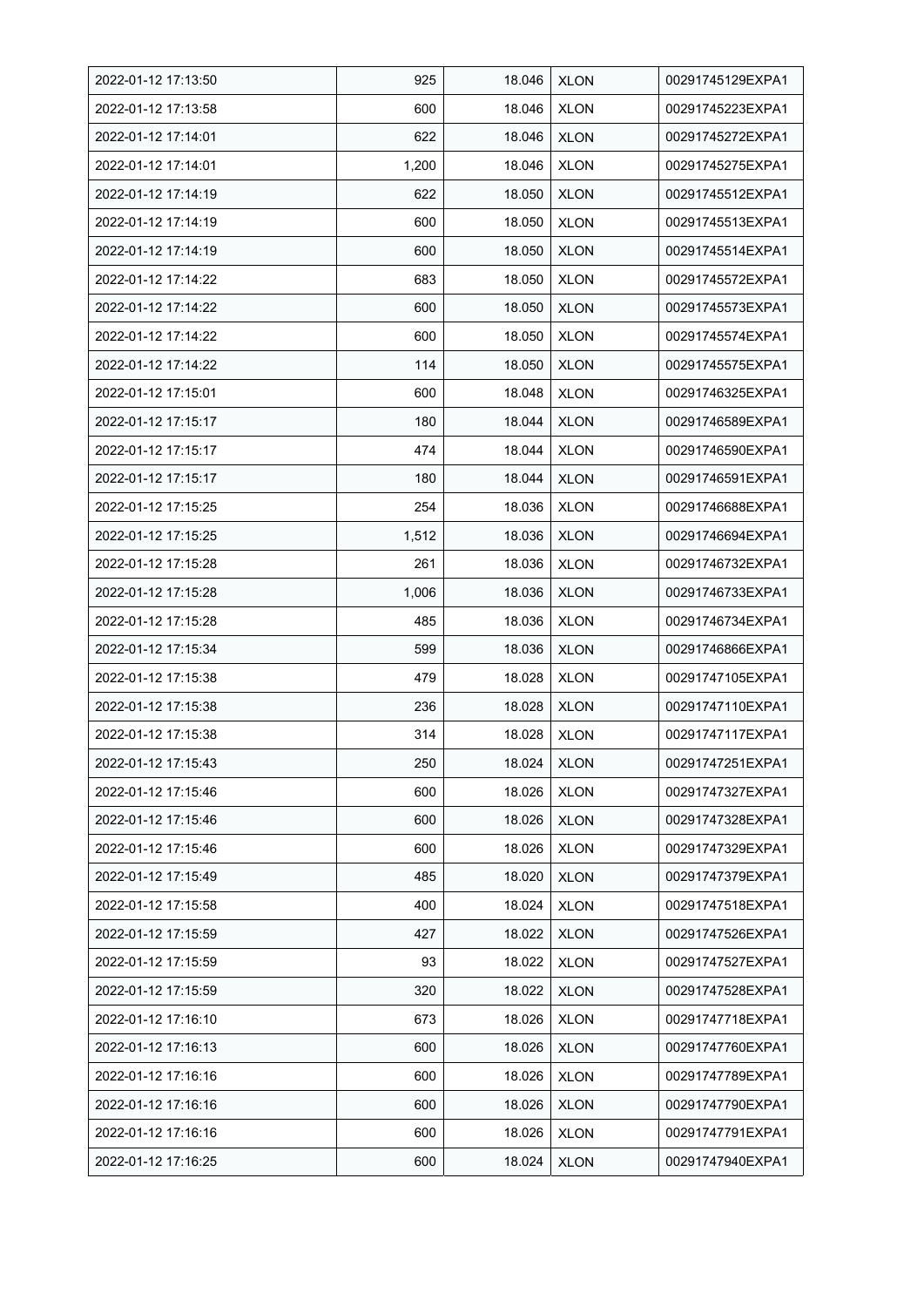| 2022-01-12 17:16:25 | 600   | 18.024 | <b>XLON</b> | 00291747941EXPA1 |
|---------------------|-------|--------|-------------|------------------|
| 2022-01-12 17:16:34 | 600   | 18.026 | <b>XLON</b> | 00291748109EXPA1 |
| 2022-01-12 17:16:34 | 600   | 18.026 | <b>XLON</b> | 00291748110EXPA1 |
| 2022-01-12 17:16:34 | 354   | 18.026 | <b>XLON</b> | 00291748111EXPA1 |
| 2022-01-12 17:16:46 | 600   | 18.026 | <b>XLON</b> | 00291748279EXPA1 |
| 2022-01-12 17:16:46 | 600   | 18.026 | <b>XLON</b> | 00291748280EXPA1 |
| 2022-01-12 17:17:04 | 103   | 18.026 | <b>XLON</b> | 00291748528EXPA1 |
| 2022-01-12 17:17:07 | 327   | 18.026 | <b>XLON</b> | 00291748566EXPA1 |
| 2022-01-12 17:17:21 | 57    | 18.020 | <b>XLON</b> | 00291748790EXPA1 |
| 2022-01-12 17:17:21 | 698   | 18.020 | <b>XLON</b> | 00291748793EXPA1 |
| 2022-01-12 17:17:21 | 57    | 18.020 | <b>XLON</b> | 00291748794EXPA1 |
| 2022-01-12 17:17:35 | 600   | 18.026 | <b>XLON</b> | 00291749042EXPA1 |
| 2022-01-12 17:17:35 | 146   | 18.026 | <b>XLON</b> | 00291749043EXPA1 |
| 2022-01-12 17:17:41 | 600   | 18.026 | <b>XLON</b> | 00291749117EXPA1 |
| 2022-01-12 17:17:41 | 226   | 18.026 | <b>XLON</b> | 00291749118EXPA1 |
| 2022-01-12 17:17:41 | 247   | 18.026 | <b>XLON</b> | 00291749119EXPA1 |
| 2022-01-12 17:17:44 | 772   | 18.024 | <b>XLON</b> | 00291749157EXPA1 |
| 2022-01-12 17:17:44 | 500   | 18.024 | <b>XLON</b> | 00291749158EXPA1 |
| 2022-01-12 17:17:44 | 253   | 18.024 | <b>XLON</b> | 00291749159EXPA1 |
| 2022-01-12 17:17:44 | 18    | 18.024 | <b>XLON</b> | 00291749160EXPA1 |
| 2022-01-12 17:17:50 | 244   | 18.022 | <b>XLON</b> | 00291749269EXPA1 |
| 2022-01-12 17:17:55 | 1,097 | 18.020 | <b>XLON</b> | 00291749332EXPA1 |
| 2022-01-12 17:18:00 | 600   | 18.020 | <b>XLON</b> | 00291749417EXPA1 |
| 2022-01-12 17:18:00 | 256   | 18.020 | <b>XLON</b> | 00291749418EXPA1 |
| 2022-01-12 17:18:00 | 102   | 18.020 | <b>XLON</b> | 00291749419EXPA1 |
| 2022-01-12 17:18:00 | 600   | 18.020 | <b>XLON</b> | 00291749420EXPA1 |
| 2022-01-12 17:18:00 | 616   | 18.020 | <b>XLON</b> | 00291749421EXPA1 |
| 2022-01-12 17:18:00 | 87    | 18.020 | <b>XLON</b> | 00291749422EXPA1 |
| 2022-01-12 17:18:18 | 400   | 18.014 | <b>XLON</b> | 00291749764EXPA1 |
| 2022-01-12 17:19:33 | 129   | 18.028 | <b>XLON</b> | 00291751016EXPA1 |
| 2022-01-12 17:19:33 | 225   | 18.028 | <b>XLON</b> | 00291751017EXPA1 |
| 2022-01-12 17:19:39 | 400   | 18.028 | <b>XLON</b> | 00291751094EXPA1 |
| 2022-01-12 17:19:54 | 197   | 18.024 | <b>XLON</b> | 00291751325EXPA1 |
| 2022-01-12 17:19:54 | 217   | 18.024 | <b>XLON</b> | 00291751326EXPA1 |
| 2022-01-12 17:19:54 | 616   | 18.024 | <b>XLON</b> | 00291751327EXPA1 |
| 2022-01-12 17:19:55 | 470   | 18.022 | <b>XLON</b> | 00291751364EXPA1 |
| 2022-01-12 17:20:00 | 478   | 18.022 | <b>XLON</b> | 00291751467EXPA1 |
| 2022-01-12 17:20:38 | 278   | 18.026 | <b>XLON</b> | 00291752106EXPA1 |
| 2022-01-12 17:20:38 | 719   | 18.026 | <b>XLON</b> | 00291752107EXPA1 |